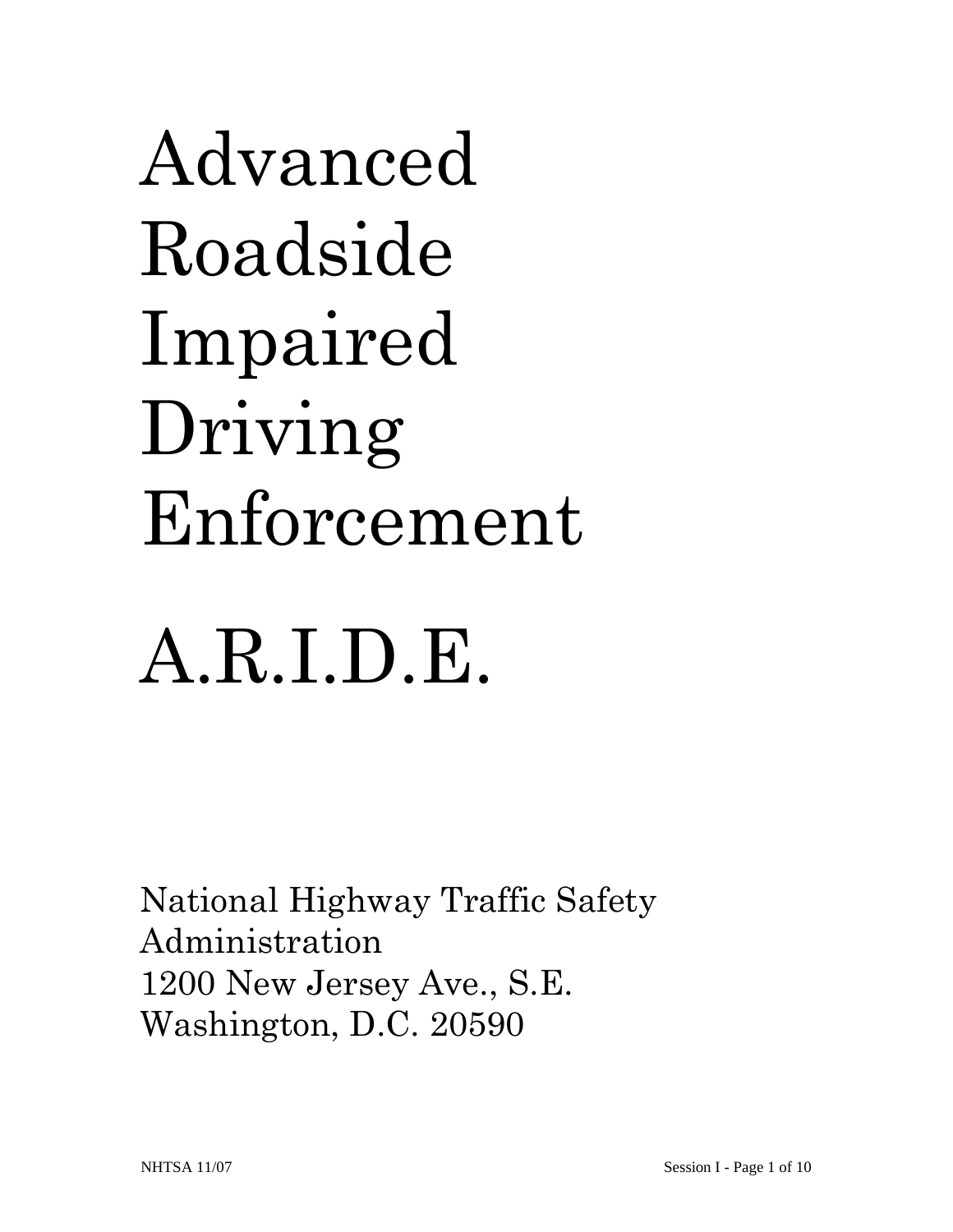# Session I

# Introduction and Overview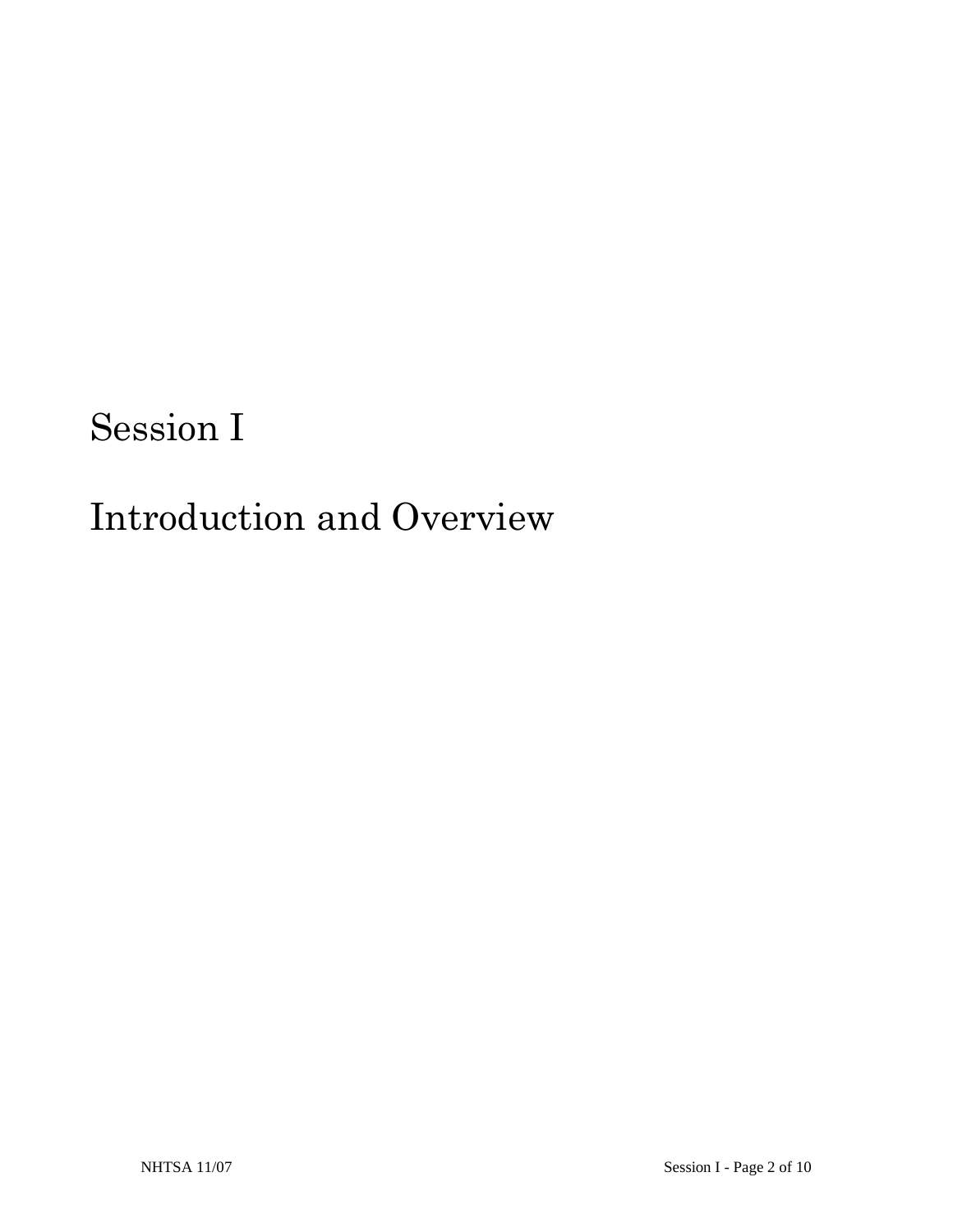# **SESSION I**

# **Introduction and Overview Drugs and Highway Safety**

#### *Upon successfully completing this session, the participant will be able to:*

- 1. Explain the goals and objectives of this course
- 2. Identify the elements of the drug problem as it relates to highway safety
- 3. Define and describe the impaired driving enforcement programs
- 4. Understand the roles and responsibilities of the Drug Recognition Expert (DRE) and how this course supports the Drug Evaluation and Classification (DEC) program
- 5. Define the term drug in the context of traffic safety and impaired driving enforcement as referenced in the DEC program

| <b>Content Segments</b>               | <b>Learning Activities</b>  |
|---------------------------------------|-----------------------------|
| Describe the course to the class      | Instructor introductions    |
| Goal of the course                    | Instructor-led presentation |
| List of activities & schedule         | Instructor-led presentation |
| <b>SFST</b> proficiency requirements  | Instructor-led presentation |
| Pre-course knowledge assessment       | Student-assessment          |
| What is a drug?                       | Instructor-led presentation |
| Statistics & research                 | Instructor-led presentation |
| US and other countries                | Instructor-led presentation |
| General alcohol and drug use          | Instructor-led presentation |
| Prevalence of impaired driving        | Instructor-led presentation |
| Impaired driving enforcement programs | Instructor-led presentation |
| Roles and responsibilities of the DRE | Instructor-led presentation |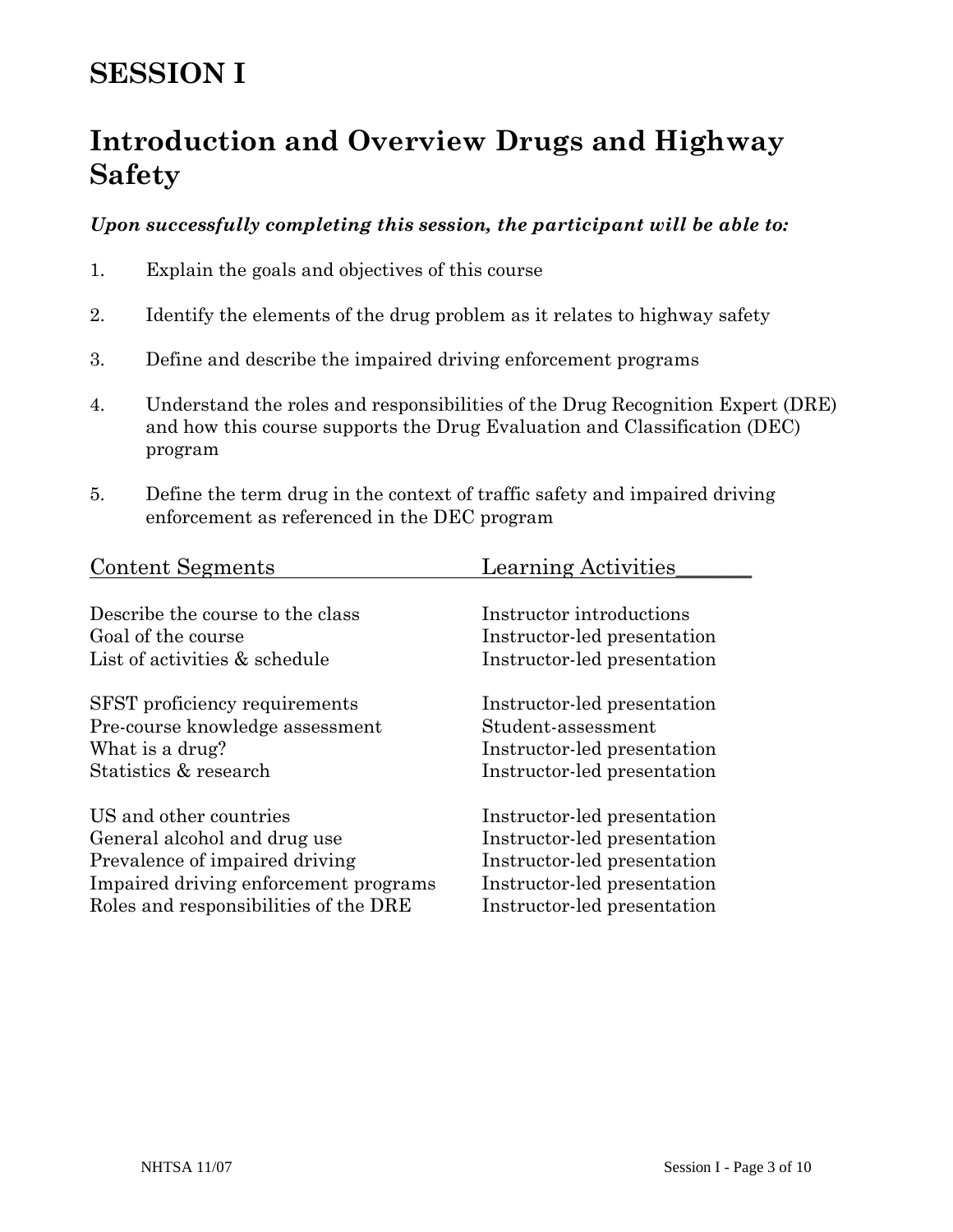#### Course Introduction

Many law enforcement officers are trained in Standardized Field Sobriety Testing (SFST) and use the skills gained in the course as part of their overall enforcement of driving while impaired (DWI) laws. Additionally, some officers complete more advanced training through the Drug Evaluation and Classification (DEC) program and become Drug Recognition Experts (DRE). This course is not designed as a substitute to the DEC program and will not qualify or certify an individual as a DRE. This course is intended to bridge the gap between the SFST and DRE courses and to provide a level of awareness to the participants, both law enforcement and other criminal justice professionals, in the area of drug impairment in the context of traffic safety. Based on that premise, the Advanced Roadside Impaired Driving Enforcement (ARIDE) course was developed with the following goals in mind:

This course will train law enforcement officers to observe, identify and articulate the signs of impairment related to drugs, alcohol, or combination of both, in order to reduce the number of impaired driving incidents as well as crashes which result in serious injuries and fatalities.

This course will educate other criminal justice professionals (prosecutors, toxicologists, judges, etc.) to understand the signs of impairment related to drugs, alcohol, or combination of both, to enable them to effectively work with law enforcement in order to reduce the number of impaired driving incidents as well as crashes which result in serious injuries and fatalities.

In order to deal with impaired drivers on our roadways, it important for the law enforcement community and other criminal justice professionals to be aware of the signs and symptoms of impairment related to drugs, alcohol, or combination of drugs and alcohol as well as their effects on driving. In addition to identifying the impaired driver, law enforcement agencies need to have the proper information to utilize their available resources including DREs and appropriate screening methods (blood, urine, or saliva).

Criminal justice professionals such as prosecutors and toxicologists must also understand the impaired driving detection process in order to support enforcement efforts, which will increase the probability of successful prosecution and adjudication. The traffic safety community is well aware that it is essential to address both enforcement and adjudication in order to effectively impact DWI incidents as well as associated crashes.

In order to meet these goals, this course will train participants to:

- 1. Define and describe the relationship of drugs to impaired driving incidents.
- 2. Demonstrate, articulate, and properly administer the Standardized Field Sobriety Tests proficiently.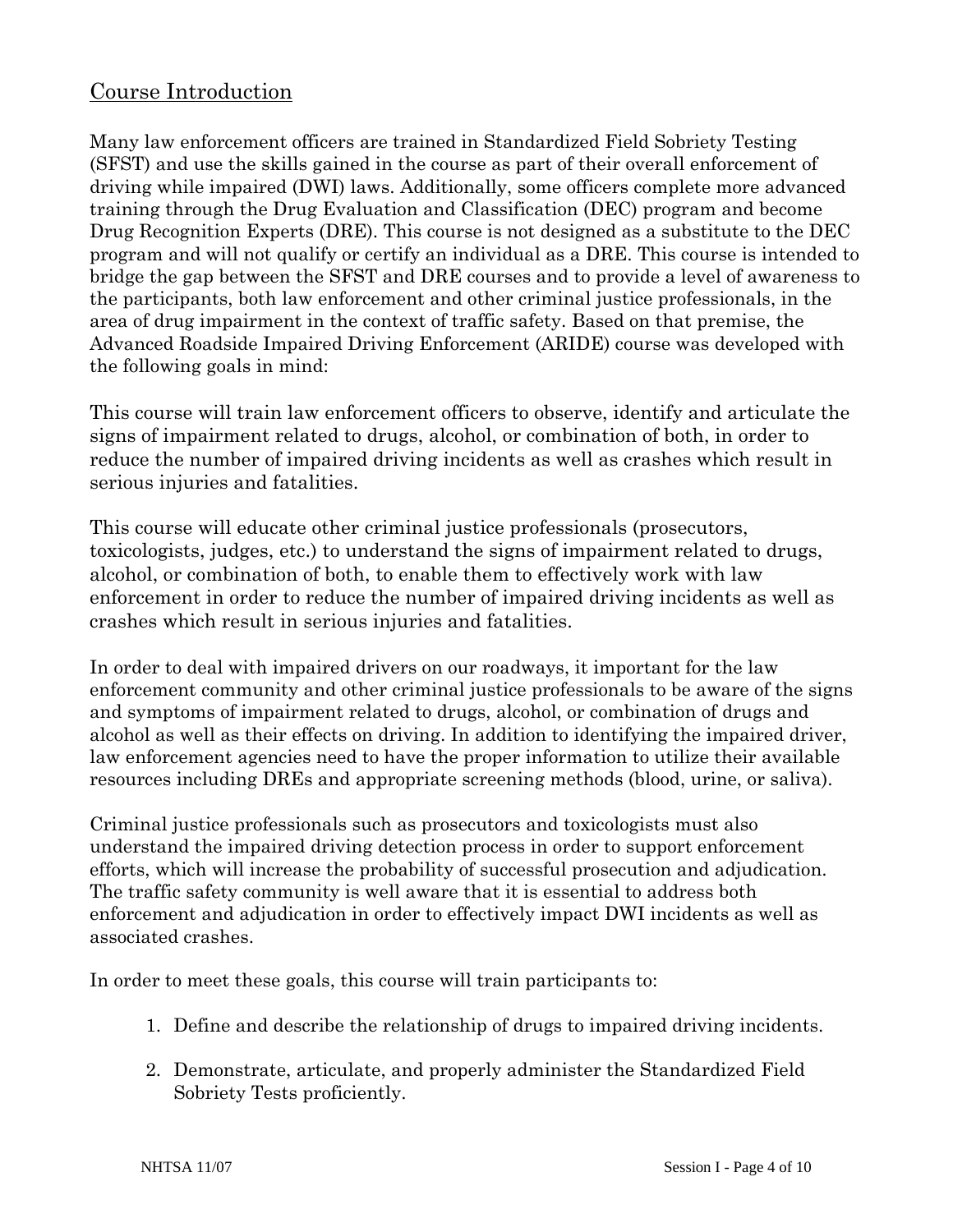- 3. Observe, identify and articulate the observable signs of drug impairment with the established seven drug categories associated with DEC program.
- 4. Recognize possible medical conditions, which may mimic the obvious observable signs of impairment.
- 5. Identify, document and describe indicators observed and information obtained related to impairment which leads to the arrest/release decision.
- 6. Articulate through testimony, impairment related to alcohol, drugs or combination of both based on a complete investigation.

This course is divided into sessions which are designed to provide the participant with an overview of the issue of impaired driving, the effects of drugs and alcohol on a person's ability to operate a vehicle safely, as well as demonstrate methods of identifying and processing the impaired driver. The following summarizes the sessions contained in the ARIDE course:

- Introduction & Overview of Drugs and Highway Safety
- SFST Update, Review
- Proficiency Examination
- Drugs in the Human Body
- Observations of Eyes and other Sobriety Tests to Detect Alcohol and Drug Impairment
- Seven Drug Categories
- Effects of Drug Combinations
- Pre- and Post-Arrest Procedures
- Legal Issues Associated with Impaired Driving

This course is designed to build on the Standardized Field Sobriety Test practitioner course. In order for the participant to effectively utilize the information presented in this course, NHTSA has set a prerequisite of SFST proficiency. The participant will receive a short review and update for the SFSTs as part of Session II of this course. After completing that session, the participant will be required to pass a SFST proficiency evaluation. Failure to successfully complete the SFST proficiency evaluation will result in dismissal from class.

**Note:** See the form in Session III for additional details.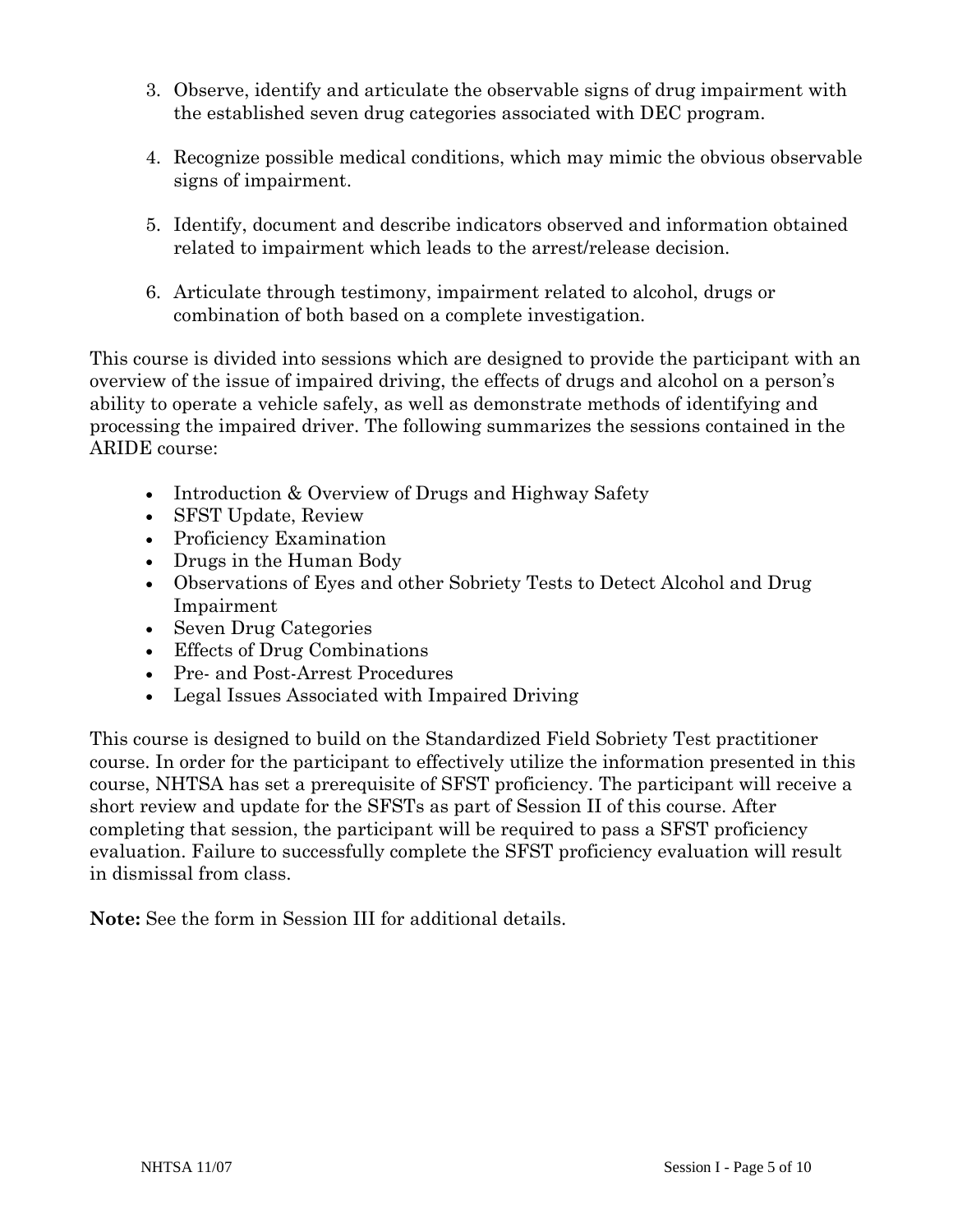#### **What is a Drug?**

There are many definitions for the word drug. Charles Levinthal's text, Drugs, Behavior and Modern Society, offers a general definition which describes a drug as a chemical substance that, when taken into the body alters the structures or functioning of the body in some way, excluding those nutrients considered to be related to normal functioning. The National Highway Traffic Safety Administration's (NHTSA) impaired driving training programs require a more specific definition since the ultimate goal is to decrease impaired driving incidents, crashes and fatalities.

For the purpose of this course, a **drug** is defined as:

#### *"Any substance, which when taken into the human body, can impair the ability of the person to operate a vehicle safely."*

It should be noted that each state may have specific criteria related to the definition of a drug. Participants should become familiar with their state's specific statutes in this area.

#### **Understanding the Problem – Research & Statistics**

The National Survey on Drug Use and Health (NSDUH), previously known as the Household Use Survey, is a useful report which is produced by the Department of Health and Human Services' (DHHS) Substance Abuse and Mental Health Services Administration (SAMHSA). The report provides a thorough overview of drug and alcohol use in the general population.

#### **Alcohol and Drug Use**

Social drinking is considered acceptable in many societies. It is important to understand the use of alcohol in the context of society since it is related to the enforcement and adjudication of DWI offenses. The NSDUH reports that 119 million (50.1%) people consider themselves drinkers and 14% of this group describe themselves as heavy drinkers. Additionally, the survey indicated that 19.5 million people or 8.2% of the population have used illicit drugs in the past month.

Although these statistics are significant, it is reasonable to assume that the problem is even larger when you consider legal or prescription drugs used in a manner other than for what they have been prescribed or produced.

When we look at drug use specifically, it is helpful to see the trends based on specific types of drugs. The following summarizes the usage information as reported by the NSDUH Survey (2003):

- 14.6 million people consider themselves current marijuana users
- 54.2% only use marijuana
- 20.6% use marijuana in combination with other drugs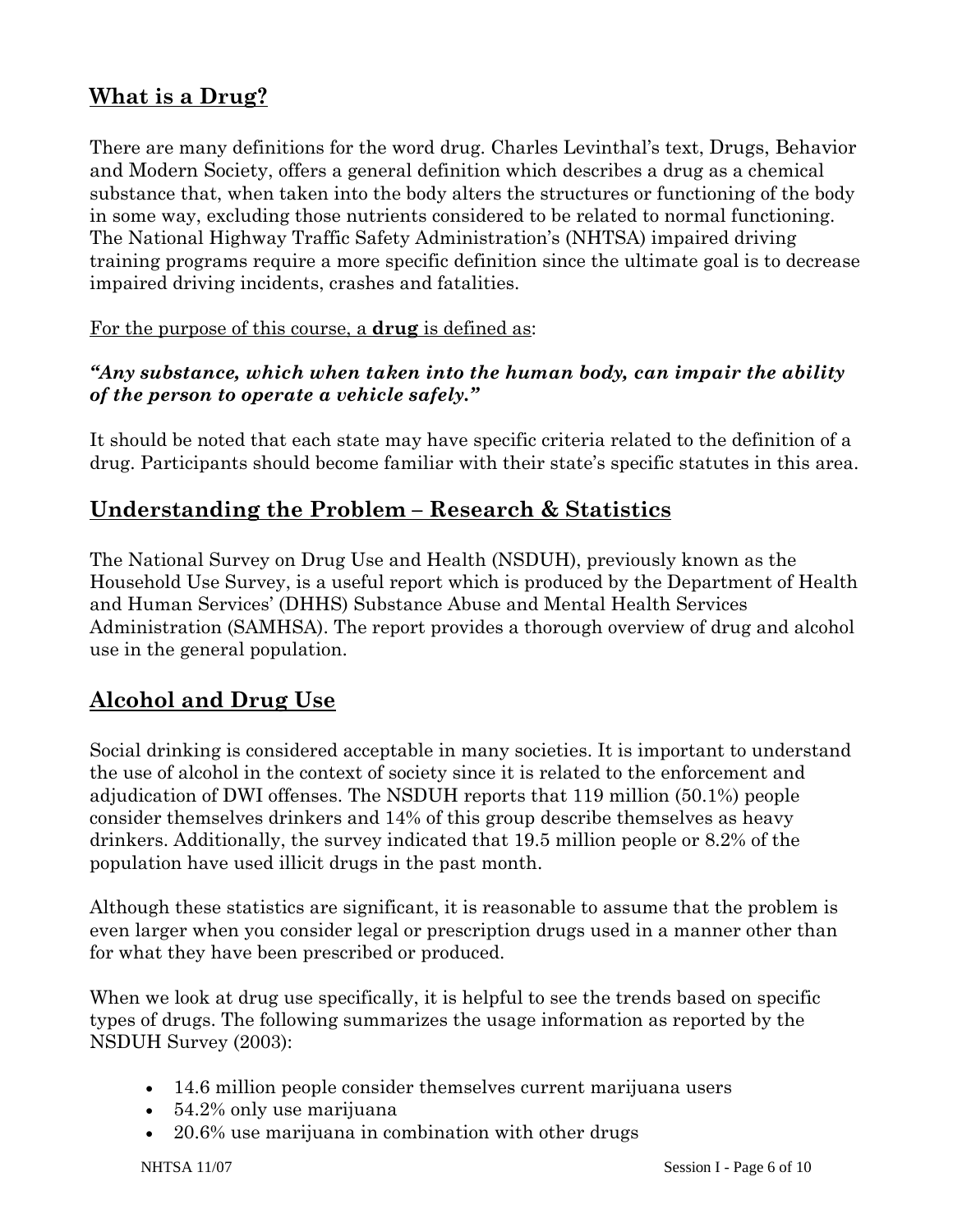• 75% of current illicit drug users also use marijuana

The NSDUH Survey provides additional detail on the types of drugs which are commonly used in the United States. The following table summarizing the current illicit drug use or drugs used in a manner other than medically intended:

| Type of Drug Users                             | (in Millions) |
|------------------------------------------------|---------------|
| Cocaine                                        | 2.3           |
| • Hallucinogens                                | 1.0           |
| • Psychotherapeutics (Prozac, Norpramin, etc.) | 6.3           |
| • Pain relievers (Oxycontin, Vicoden, etc.)    | 4.7           |
| • Tranquilizers (Xanax, Librium, etc.)         | 1.8           |
| Stimulants                                     | 12            |
| Sedatives                                      | Ո Զ           |

#### **Driving Under the Influence**

After illustrating the usage problem based on the information presented in the NSDUH Survey, the next step is to understand the magnitude of the problem of individuals driving while impaired by drugs and alcohol.

The survey tells us that males are twice as likely as females to drive under the influence of alcohol. Overall, 13.6% or more than 32 million people reported that they had driven at least once in the last year under the influence of alcohol. That further translated into approximately 30% of minors (16-20 years of age) and 29% of those between the ages of 21 and 25 years of age. Although less than alcohol, those operating a motor vehicle under the influence of illicit drugs at least once during the last twelve months was significant. The survey states that approximately 5% of the population or 11 million people drove under the influence of illicit drugs during the last year.

This survey does not describe statistics related to those who drive impaired by prescription or other legal compounds. It is important that participants in this course understand the prevalence of alcohol and drug use as well as the frequency by which these individuals drive under the influence of impairing substances. The NSDUH Survey provides the participant with a strong overview of the problem at the national level.

Participants are encouraged to understand the issues related to alcohol and drug impaired driving in their respective states and/or communities.

Impaired Driving Enforcement Systems NHTSA supports enforcement and adjudication through a variety of national and state-level programs. One of the most critical support activities NHTSA provides is training. This training is part of a continuum of education to assist law enforcement officers and other criminal justice professionals in reducing the number of alcohol and/or drug related driving incidents, crashes and fatalities.

The SFST practitioner course lays the cornerstone for a system of impaired driving training and enforcement. Proficiency in the SFST skills provides a foundation for this course as well as the DEC program. In addition to training, the SFST program should be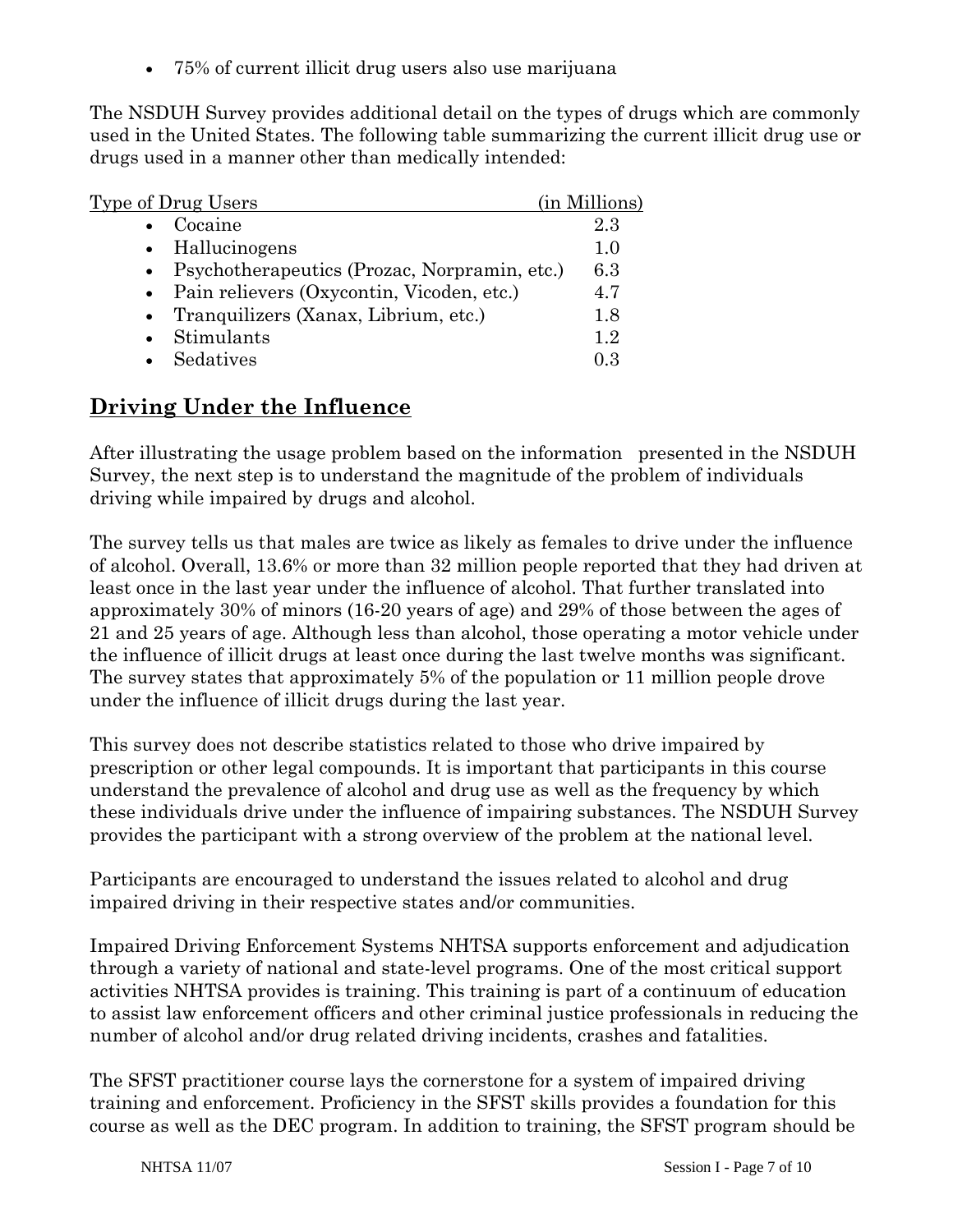part of all alcohol and drug impaired driving enforcement initiatives and is a critical part of the prosecution process. As part of an overarching impaired driving agenda, NHTSA supports programs at the federal level as well as funds programs at the state and local levels through their regional offices and state highway safety representatives. These programs include enforcement, media, evaluation and training. In addition to targeting deterrence, NHTSA advocates various prevention and adjudication programs.

#### **Standardized Field Sobriety Testing (SFST) Program**

The SFST battery is a set of tests, including Horizontal Gaze Nystagmus (HGN), Walkand-Turn (WAT) and One-Leg Stand OLS). These tests are designed to be administered and evaluated in a standardized manner to obtain validated indicators of impairment based on NHTSA supported research. The SFSTs are part of the overall DWI detection process which includes three phases: Vehicle in Motion, Personal Contact, and Pre-Arrest Screening. The SFST program and test battery serves as the foundation for impaired driving enforcement. It is critical that these tests be performed and interpreted properly.

#### **Drug Evaluation and Classification (DEC) Program**

The ultimate goal of the DEC program is to help prevent crashes and avoid deaths and injuries by improving enforcement of drug-impaired driving violations. The participant is trained to conduct detailed evaluations and obtain other evidence that can be articulated for the purposes of prosecution. A participant who successfully completes all phases of the DEC program is known as a DRE. They can reach reasonably accurate conclusions concerning the category or categories of drugs or medical conditions causing the impairment observed in the subject. Based on these informed conclusions, the DRE can request the collection and analysis of an appropriate biological sample (blood, urine or saliva) to obtain corroborative, scientific evidence of the subject's drug use.

#### **Important Note: The successful completion of the ARIDE course will NOT certify the participant as a DRE**.

#### **Drug Impairment Training for Educational Professionals (DITEP)**

The purpose of the DITEP training is to provide school administrators, teachers, and nurses with a systematic approach to recognizing and evaluating individuals in the academic environment who are impaired by drugs. This training is not intended to qualify participants as a DRE, but is intended to aid in the evaluation and documentation of those subjected of being impaired by drugs.

#### **Roles & Responsibilities of the Drug Recognition Expert**

The DRE completes eighty hours of classroom training, field certifications, and a comprehensive final knowledge examination to acquire their initial certification. In order to retain their certification, the DRE must participate in continuing education courses and complete a recertification training course every two years. They must also maintain a log of all evaluations completed in training and as part of any enforcement activities.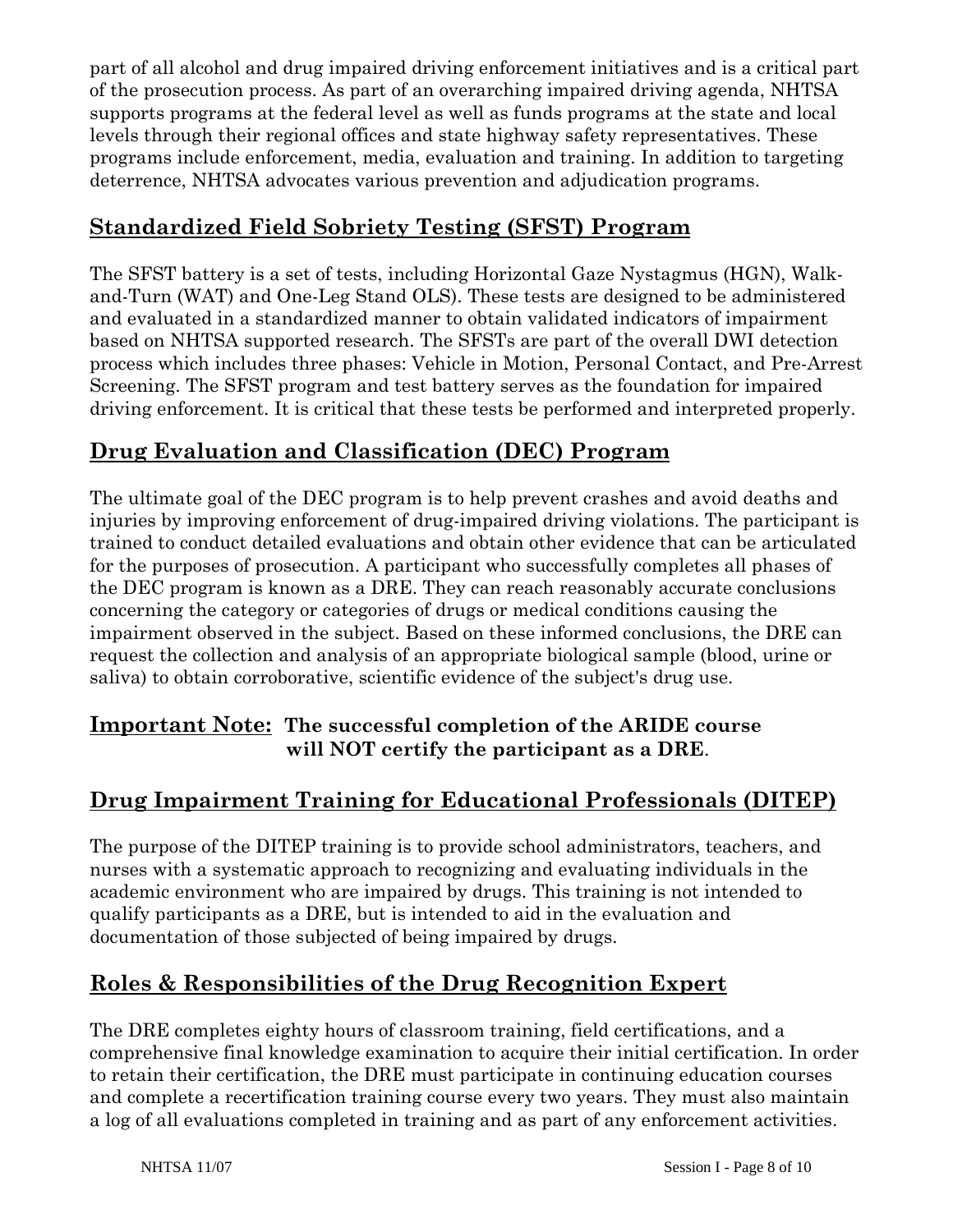They are also required to meet other administrative requirements as established in the International Association of Chiefs of Police (IACP) International Standards governing the DEC program.

Based on their training, the DRE is able to conduct a standardized and systematic 12 step evaluation to determine whether an individual is under the influence of a drug(s) other than or in addition to alcohol. DREs work individually and in conjunction with other enforcement personnel to conduct these evaluations. After completing the evaluation, the DRE formulates an opinion as to which drug category(s) is impairing the person being evaluated. The DRE is able to testify to the general evaluation process as prescribed by the DEC training curriculum as well as the specific signs and symptoms noted and associated with an evaluation conducted on the arrested subject.

The ARIDE course was designed with a dual purpose. First, the ARIDE program will allow the participant to build on the knowledge gained through their training and experience related to the SFSTs. Many law enforcement officers have encountered individuals who appear to be impaired by a substance other than alcohol or seem to be displaying signs and symptoms which are inconsistent with their BAC test results. Secondly, this course will provide additional information which can assist the officer in effective observation and interview techniques related to driving while impaired by alcohol, drugs, or a combination both.

One of the desired outcomes of this course is the participant will better understand the role of the DRE and will be able to use their expertise more effectively. For those communities with no DREs or limited access to their services, this course will help officers make informed decisions related to testing, documenting, and reporting.

The second benefit of this course in relation to the DEC program is that students will receive information which will help them better assess impaired subjects. This training and subsequent field experience will demonstrate the value of having a DRE on staff in an agency and may serve as motivation for the individual officers to attend a DEC course in the future. A subsequent result of this course will facilitate better utilization of DREs.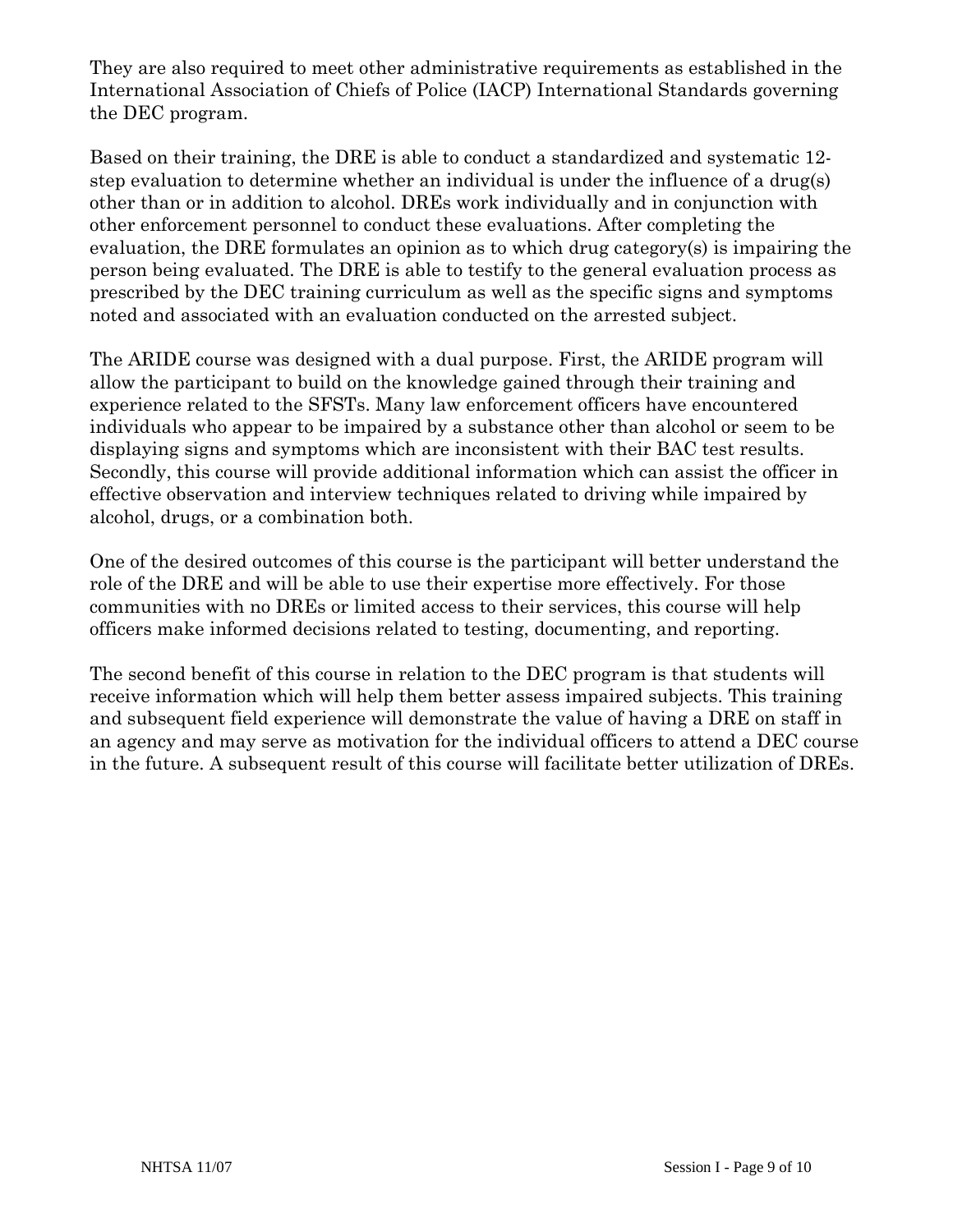### **Test your knowledge:**

1. What is the definition of the term drug?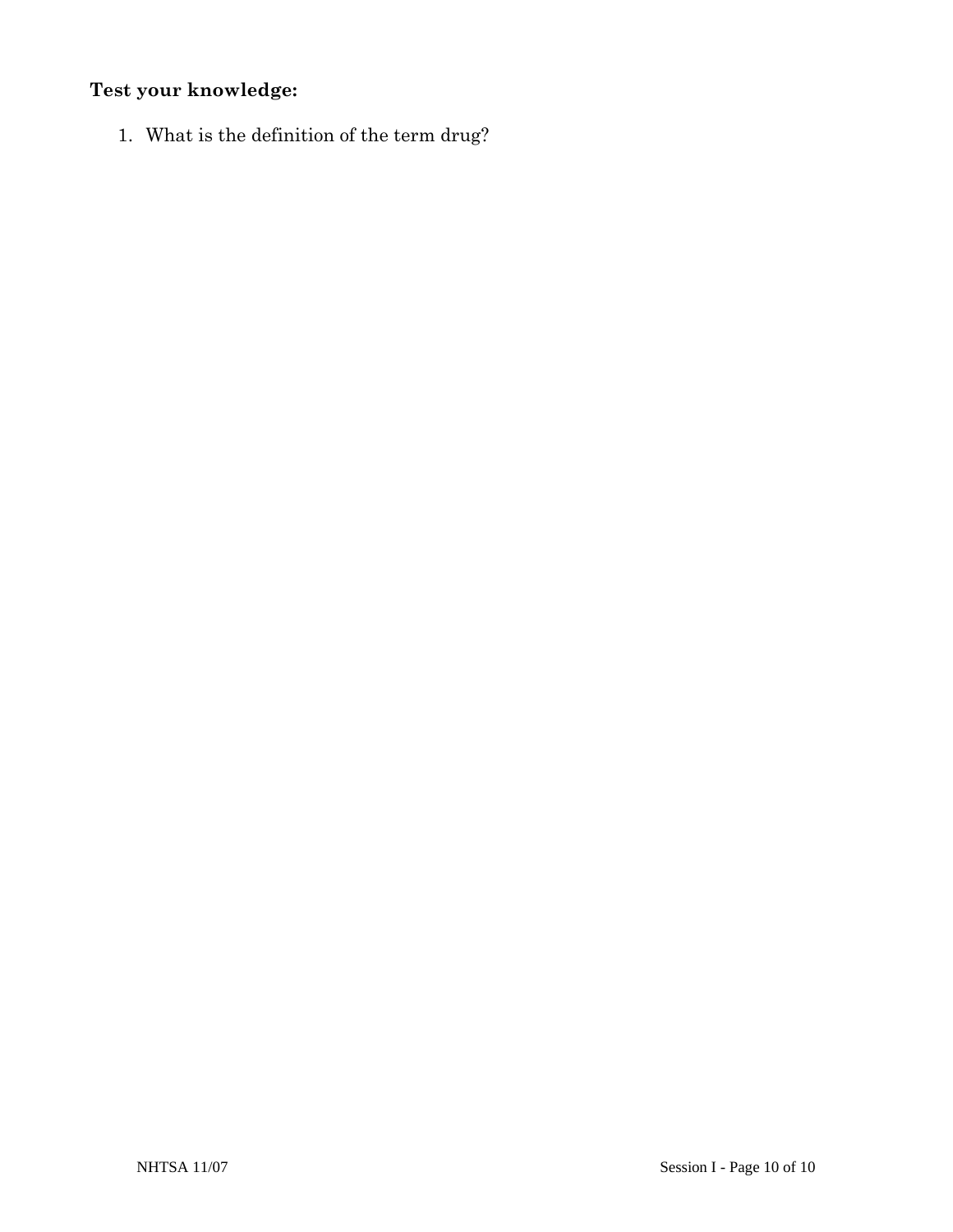Session II

# Standardized Field Sobriety Tests Update and Review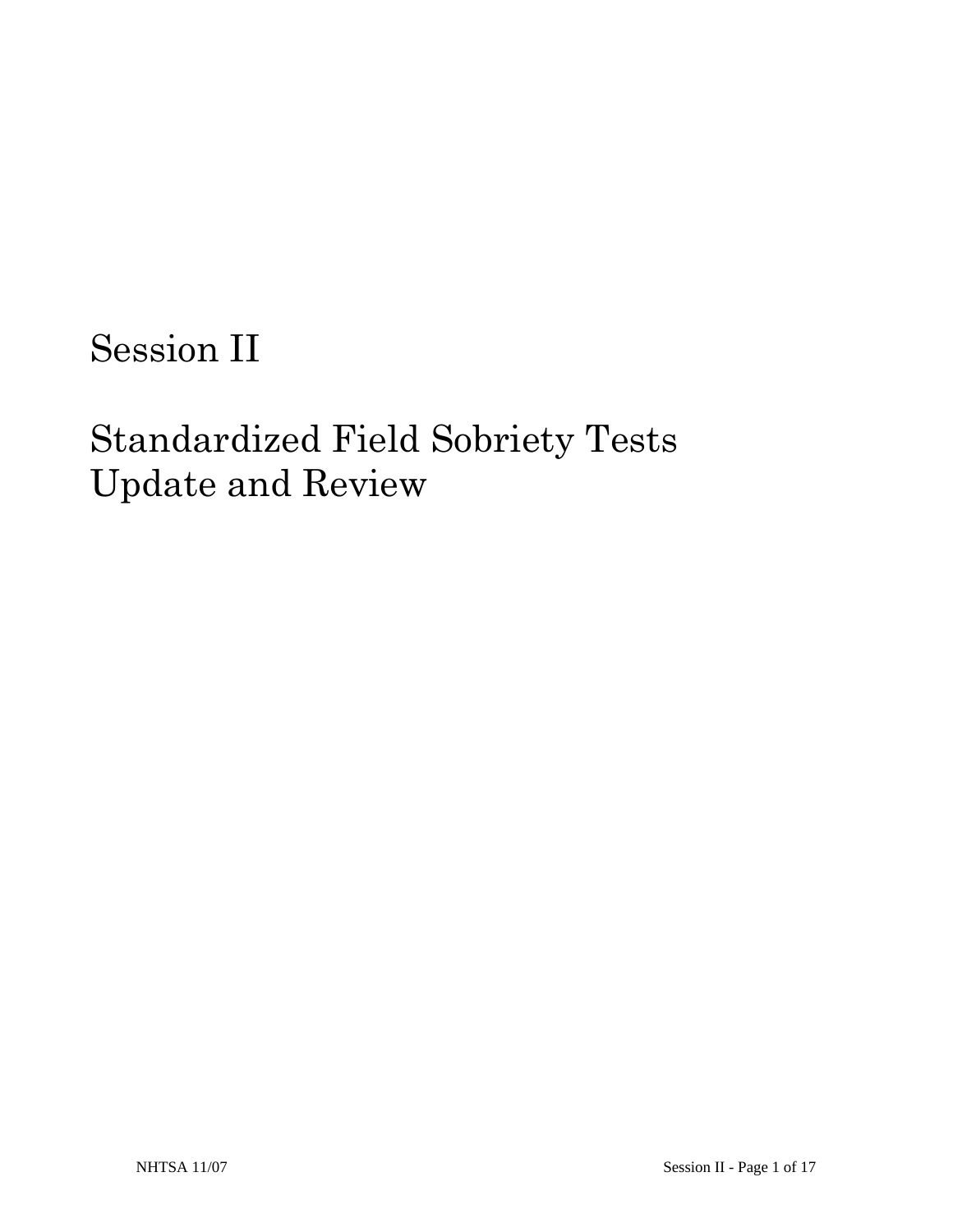### **SESSION II**

### **SFST Update and Review**

#### *Upon successfully completing this session, the participant will be able to:*

- 1. Understand the results of selected SFST validation studies
- 2. Define and describe the SFSTs
- 3. Define nystagmus and distinguish between the different types
- 4. Describe and properly administer the three SFSTs
- 5. Recognize, document, and articulate the indicators and clues of the three SFSTs
- 6. Identify the limitations of the three SFSTs

| <b>Content Segments</b>                  | <b>Learning Activities</b>   |
|------------------------------------------|------------------------------|
|                                          |                              |
| <b>SFST Validation Studies</b>           | Instructor-led presentation  |
| Overview of Selected Types of Nystagmus  | Instructor-led presentation  |
| <b>Standardized Field Sobriety Tests</b> |                              |
| Horizontal Gaze Nystagmus                | Instructor-led presentation  |
|                                          | & demonstration              |
| Practice HGN                             | Participant practice session |
|                                          |                              |
| Walk-and-Turn                            | Instructor-led presentation  |
|                                          | & demonstration              |
|                                          |                              |
| Practice Walk-and-Turn                   | Participant practice session |
| One-Leg Stand                            | Instructor-led presentation  |
|                                          | & demonstration              |
| Practice One-Leg Stand                   | Participant practice session |
|                                          |                              |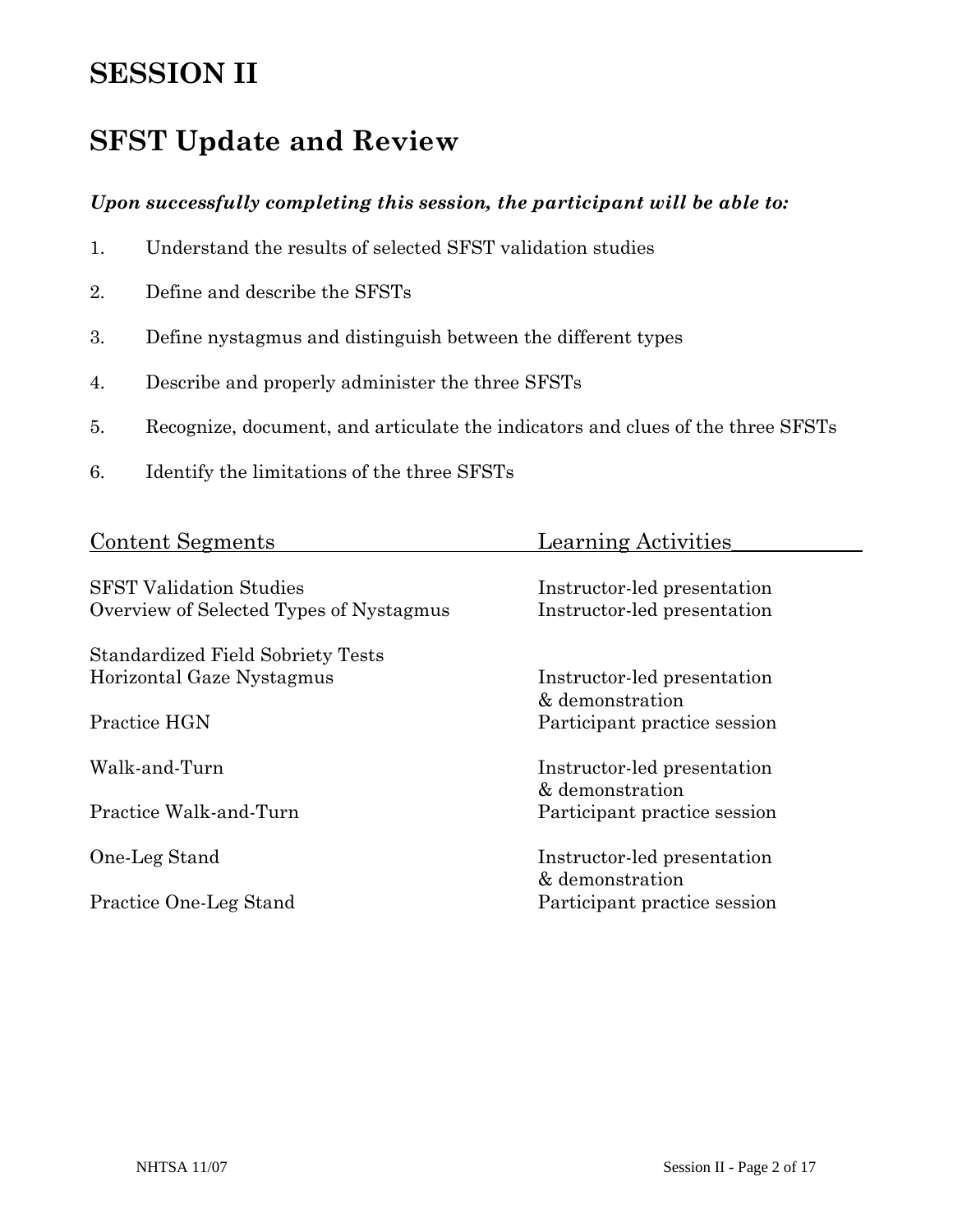#### **Overview of the SFST Validation Studies**

For many years, law enforcement officers have utilized field sobriety tests to determine a person's impairment due to alcohol influence. The performance of the individual on those field sobriety tests was used by the officer to develop probable cause for an arrest and as evidence in court. A wide variety of field sobriety tests existed and there was a need to develop a battery of standardized and validated tests.

Beginning in late 1975, scientific research studies were sponsored by NHTSA through a contract with the Southern California Research Institute (SCRI) to identify roadside field sobriety tests which were accurate indicators of impairment. SCRI conducted several research projects and published the following three reports:

- California: 1977 (Lab)
- California: 1981 (Lab and Field)
- Maryland, DC, VA, NC: 1983 (Field)

SCRI traveled to law enforcement agencies throughout the United States to select the most commonly used field sobriety tests. Six tests were used in the initial stages of this study. Laboratory research indicated that three of these tests, when administered in a standardized manner, were a reliable test battery for identifying individuals under the influence of alcohol at BACs above 0.10. The recommended battery included the following SFSTs:

- Horizontal Gaze Nystagmus (HGN)
- Walk-and-Turn (WAT)
- One-Leg Stand (OLS)

SCRI analyzed the laboratory test data and determined that:

- HGN, alone, was 77% accurate
- WAT, alone, was 68% accurate
- OLS, alone, was 65% accurate
- Combination of HGN and WAT yield an accuracy rate of 80%

There were three additional research studies. These studies were conducted in the field by trained, experienced officers and validated the three test battery at 0.08. The SFST validation studies were conducted in Colorado (1995), Florida (1997) and San Diego (1998).

The Colorado SFST validation study was the first full field study that utilized law enforcement personnel experienced in the use of SFSTs. The results of this study indicated that correct arrests decisions were made 93% of the time based on the three test battery (HGN, WAT, OLS) which was substantially higher than the initial study results.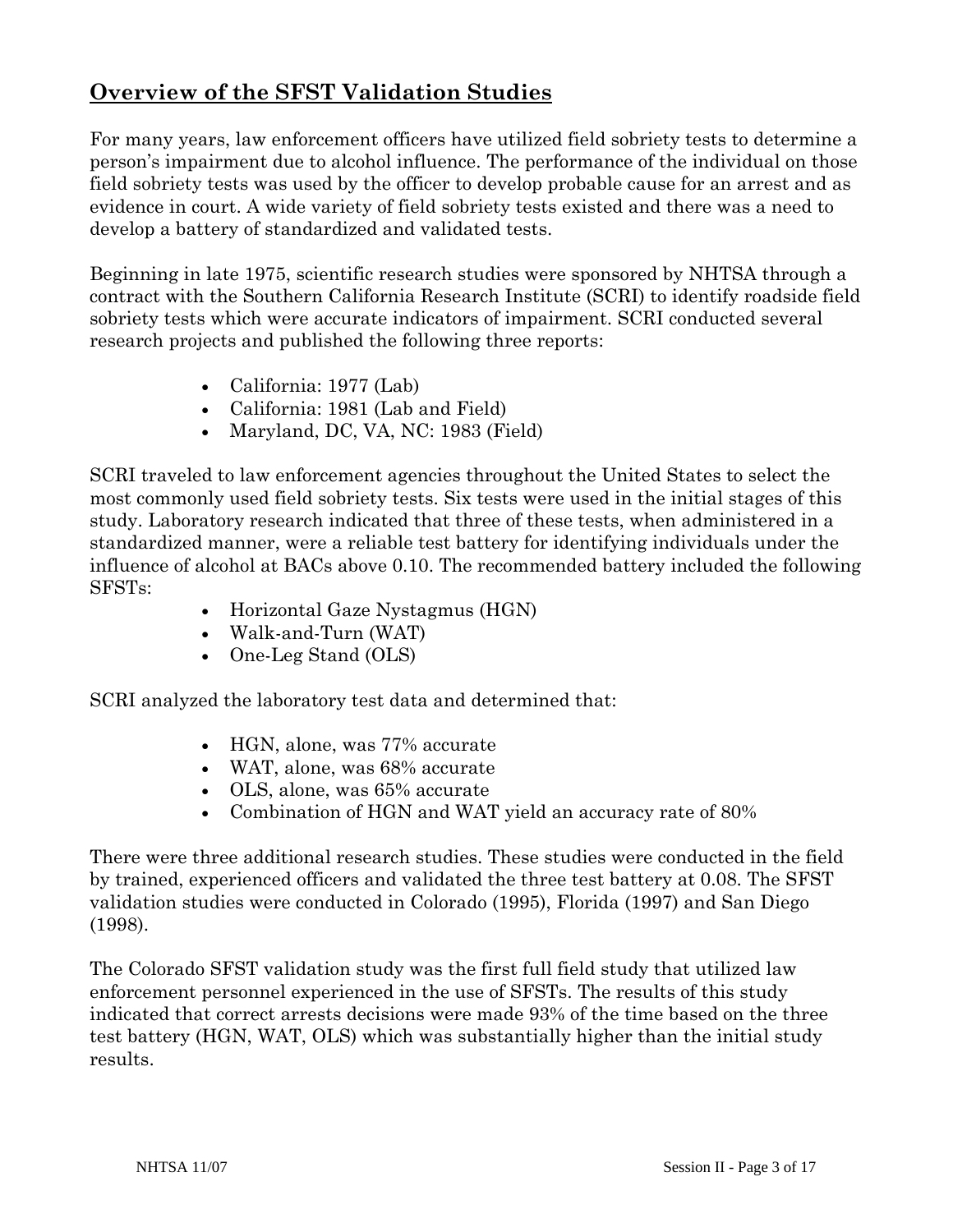The Florida SFST field validation study examined whether SFSTs are valid and reliable indices of the presence of alcohol when used under present day traffic and law enforcement conditions. Correct decisions to arrest were made 95% of the time based on the three test battery (HGN, WAT, OLS).

The San Diego SFST validation field study was undertaken because of the nationwide trend towards lowering the BAC limits to 0.08. The research was done to investigate how well the SFSTs discriminate at BACs below 0.10. Based on the revised arrest and release criteria, the officers in the study made correct decisions 91% of the time based on the three test battery (HGN, WAT, OLS) at the 0.08 level and above.

In order to understand the results of the research studies discussed in this course, it is important to define what is meant by a correct arrest decision. A correct arrest decision is made when an officer, after completing the third phase of the detection process, decides to arrest an subject and that subject tested above the illegal per se limit for BAC or the officer decides to release an subject who is below the illegal per se limit for BAC.

|                | Arrested Subject                                                                                                           | Did Not Arrest Subject                                                                                    |
|----------------|----------------------------------------------------------------------------------------------------------------------------|-----------------------------------------------------------------------------------------------------------|
| Above<br>Limit | <b>Officer decided to arrest</b><br>Illegal the subject and their BAC<br>Per Se was above the illegal per se<br>limit      | Officer decided not to arrest<br>the subject and their BAC<br>was above the illegal per se<br>limit       |
| Below<br>Limit | Ш<br><b>Officer decided to arrest</b><br>Illegal the subject but their BAC<br>Per Se was below the illegal per se<br>limit | TV<br>Officer decided not to arrest<br>the subject and their BAC<br>was below the illegal per se<br>limit |

*Figure 1: Matrix of possible arrest decisions* 

*Figure 1 illustrates the four different decisions which are present in all the validation studies. There are four quadrants, each representing a different decision. The quadrants (I & IV), shaded in gray, represent a correct arrest decision.* 

The remaining subjects, incorrect arrest decisions, fall into two other categories. The first group were not arrested, but tested above the illegal per se limit for BAC (quadrant II). The Colorado Study noted that a number (approximately 33%) of these individuals were considered alcohol-tolerant and performed well on the SFSTs even though their BACs were above the illegal per se limit. The subjects in the second group were arrested, but their BAC was below the illegal per se limit.

Many states stipulate in their statute that a driver is considered DWI if they are either above the illegal per se limit for BAC or have lost the normal use of their mental or physical faculties.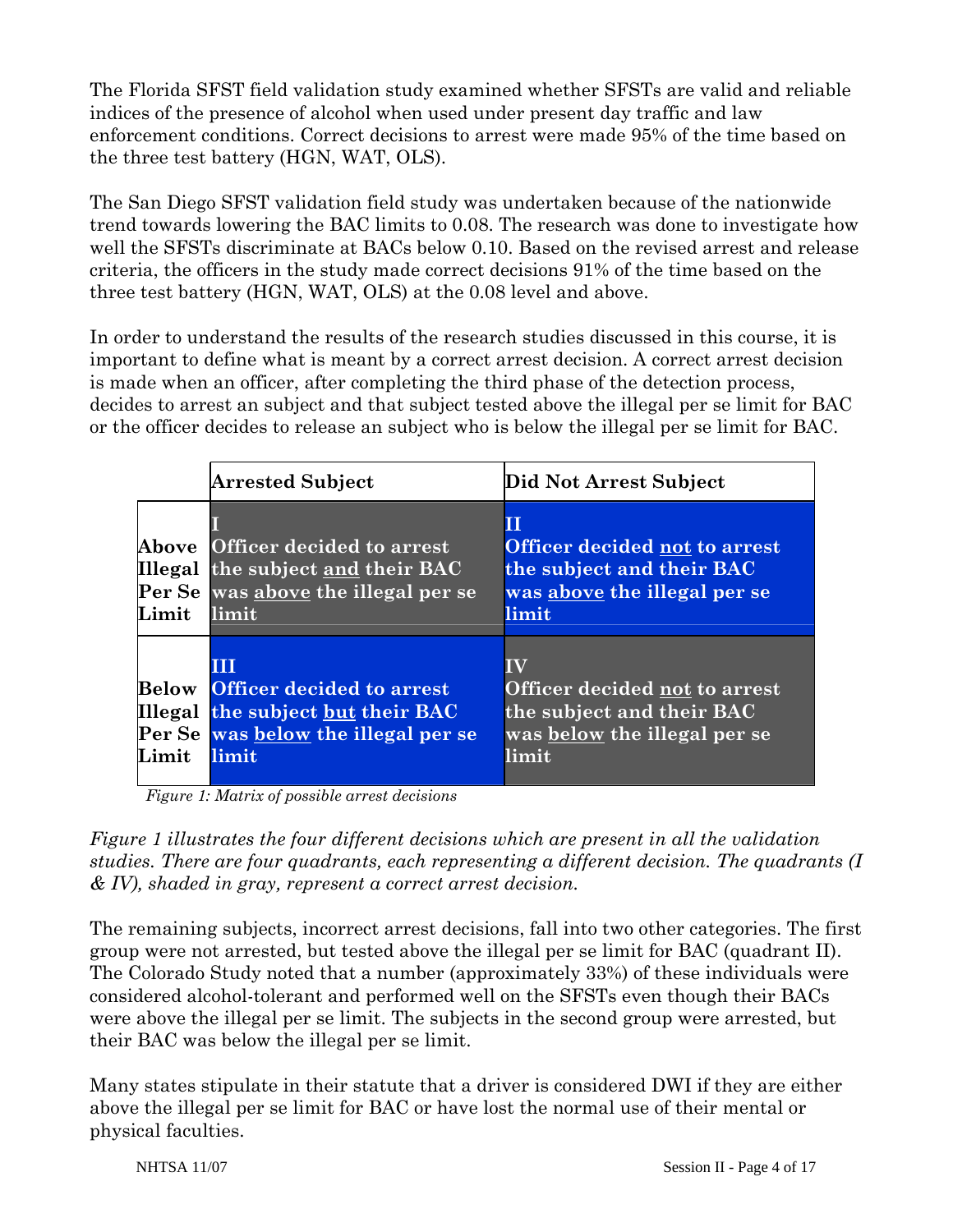Even though the arrests in quadrant III are legally justifiable according to an individual state's statute, these decisions are recorded as errors in the research based on the procedures outlined in the study.

**Note:** It is important for the officer who is trained in SFST to prepare themselves to understand and explain these statistics in layman terms in order to effectively articulate them to a jury in a courtroom.

#### **Review of Selected Types of Nystagmus**

Horizontal Gaze Nystagmus (HGN) is defined as the involuntary jerking of the eyes as they gaze toward the side. Nystagmus is normal and occurs naturally. There are over 40 different types of nystagmus, but during this course we will focus on two types of nystagmus: horizontal gaze nystagmus and vertical gaze nystagmus. The ability to recognize horizontal and vertical gaze nystagmus are important tools in impaired driving enforcement. Alcohol and certain other drugs have been shown, through research, to cause horizontal and vertical gaze nystagmus which is visible without the aide of specialized instrumentation.

#### **Categories of Nystagmus**

In order to understand HGN, it is helpful to review the broad categories of nystagmus.

#### **Vestibular Nystagmus**

Caused by movement or action to the vestibular system which can occur when an individual is spun around and the fluid in the inner ear is disturbed or there is a change in the fluid (temperature, foreign substance, etc.)

#### **Pathological Nystagmus**

Caused by the presence of specific pathological disorders which include brain tumors, other brain damage, or some diseases of the inner ear.

#### **Neural Nystagmus**

Caused by some disturbance to the neural system.

#### **Gaze Nystagmus**

#### Horizontal Gaze Nystagmus (HGN)

Is the involuntary jerking of the eyes as they gaze toward the side. Although this type of nystagmus is useful in determining alcohol influence, its presence may also indicate use of Dissociative Anesthetics, Inhalants, and other Central Nervous System (CNS) Depressants.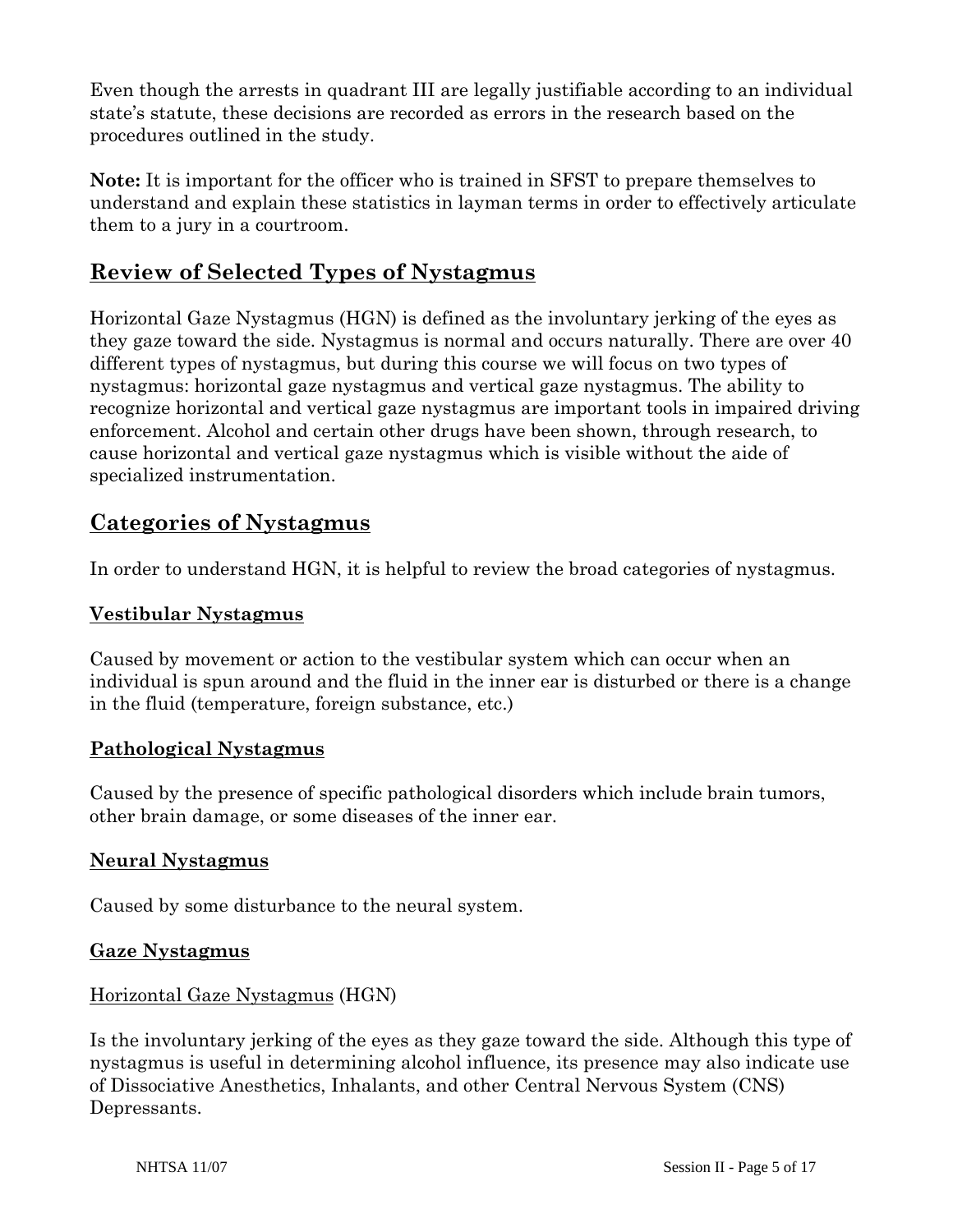#### Vertical Gaze Nystagmus (VGN)

Is the involuntary jerking of the eyes (up and down) which occurs when the eyes gaze upward at a maximum elevation. The presence of this type of nystagmus is associated with a high dose of a CNS Depressant (including alcohol), an Inhalant, or a Dissociative Anesthetic in a particular individual. The drugs which cause VGN also cause HGN. VGN will not be present without HGN.

#### **Important Note: In this course, we will only be concerned with gaze invoked nystagmus. Alcohol and/or specific types of drugs** *cause* **gaze nystagmus that may be observed by an officer during the proper administration of the HGN and VGN tests.**

#### Resting Nystagmus

Is defined as the involuntary jerking of the eyes as they gaze straight ahead. This condition is not frequently seen. Its presence may indicate Dissociative Anesthetics usage, high levels of an impairing substance for that individual or some other medical problem. If detected, take precautions. As always, exercise sound officer safety techniques and consider calling for medical aid.

#### **Horizontal Gaze Nystagmus (HGN) Test**

HGN is the involuntary jerking of the eyes as they gaze toward the side. HGN may be observable when a person is under the influence of alcohol and as the individual's BAC increases, the jerking will appear sooner as their eyes gaze to the side. HGN may be observable when an individual is under the influence of specific drug categories.

In administering the HGN test, the officer has the subject follow the motion of a stimulus with the eyes only. This stimulus can be the tip of a pen or similar object with a specific focal point as long as it contrasts with the background.

#### **Initiating the Test**

Instruct the subject to remove eyeglasses if necessary, then to put their feet together, hands at their side, and look straight ahead. If the subject is taller than the officer or has very poor balance, they can be placed in a seated position to afford better observation of the eyes or improved stability. The subject should hold their head still during the entire procedure.

Prior to administration of HGN, the eyes are checked for equal pupil size, resting nystagmus, and equal tracking (can they follow an object together). If the eyes do not track together, or if the pupils are noticeably unequal in size, the chance of medical disorders or injuries causing the nystagmus is present.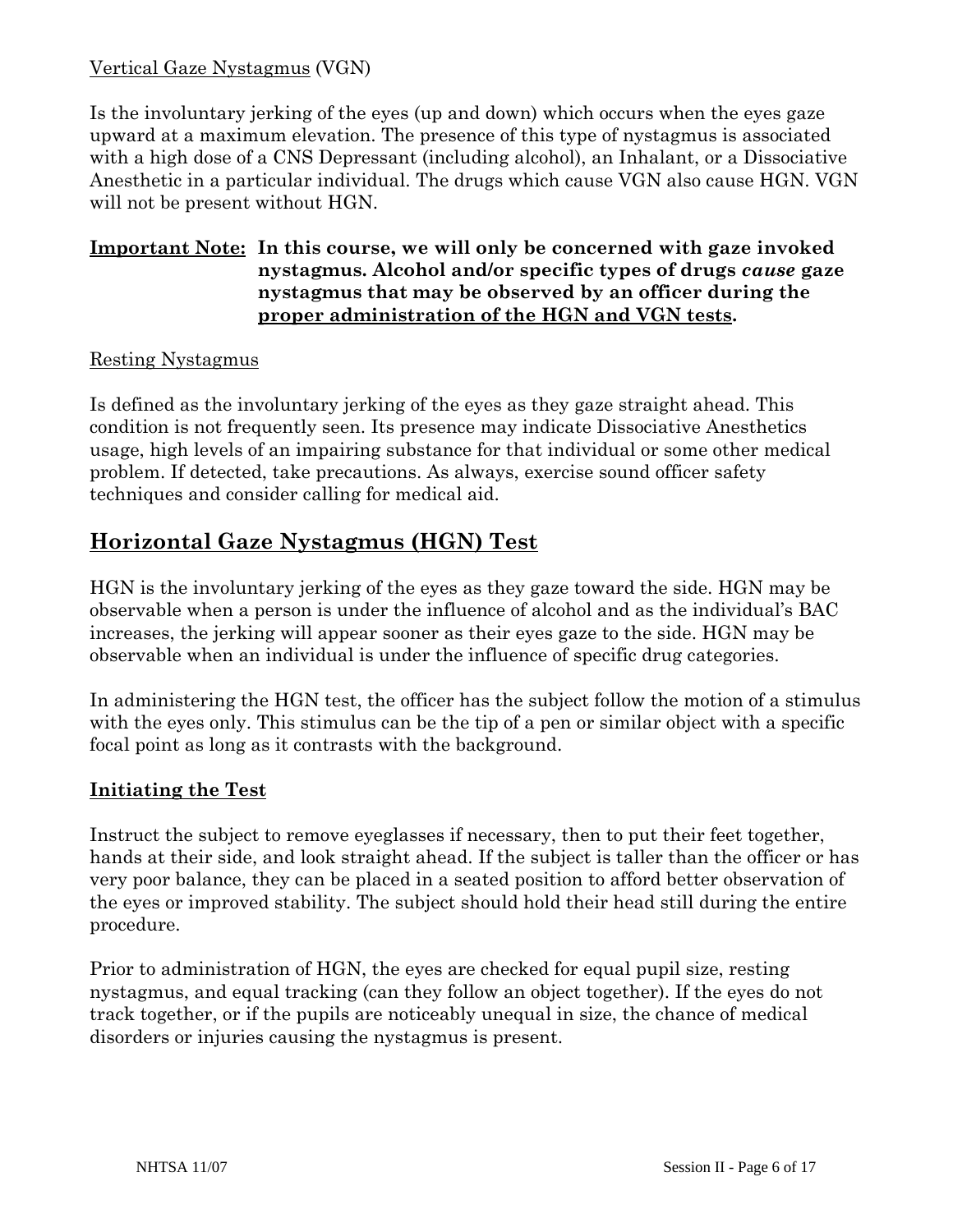#### **Procedures of Horizontal Gaze Nystagmus Testing: The Three Clues**

The test you will use at roadside is "Horizontal Gaze Nystagmus" -- an involuntary jerking of the eyes occurring as the eyes gaze toward the side. Some jerking will be seen if the eyes are moved far enough to the side.

#### **1. The Lack of Smooth Pursuit**

(Clue Number One)

The eyes can be observed to jerk or "bounce" as they follow a smoothly moving stimulus, such as a pencil or penlight. The eyes of an unimpaired person will follow smoothly, i.e., a marble rolling across a smooth pane of glass, or windshield wipers moving across a wet windshield. The eyes of an impaired person will jerk as they move, similar to a marble rolling along sandpaper, or a windshield wiper on a dry windshield.

#### **2. Distinct and Sustained Nystagmus at Maximum Deviation**

(Clue Number Two)

Distinct and sustained nystagmus will be evident when the eye is held at maximum deviation for a minimum of four seconds. People exhibit slight jerking of the eye at maximum deviation, even when unimpaired, but this will not be evident or sustained for more than a few seconds. When impaired by alcohol, the jerking will be larger, more pronounced, sustained for more than four seconds, and easily observable.

#### **3. Onset of Nystagmus Prior To 45 Degrees**

(Clue Number Three)

The point at which the eye is first seen jerking. If the jerking begins prior to 45 degrees it is evident that the person has a BAC above 0.08, as shown by recent research. The higher the degree of impairment, the sooner the nystagmus will be observable.

#### **Estimating a 45-Degree Angle**

It is important to know how to estimate a 45-degree angle. How far you position the stimulus from the suspect's nose is a critical factor in estimating a 45-degree angle (i.e., if the stimulus is held 12" in front of the suspect's nose, it should be moved 12" to the side to reach 45 degrees; likewise, if the stimulus is held 15" in front of the suspect's nose, it should be moved 15" to the side to reach 45 degrees).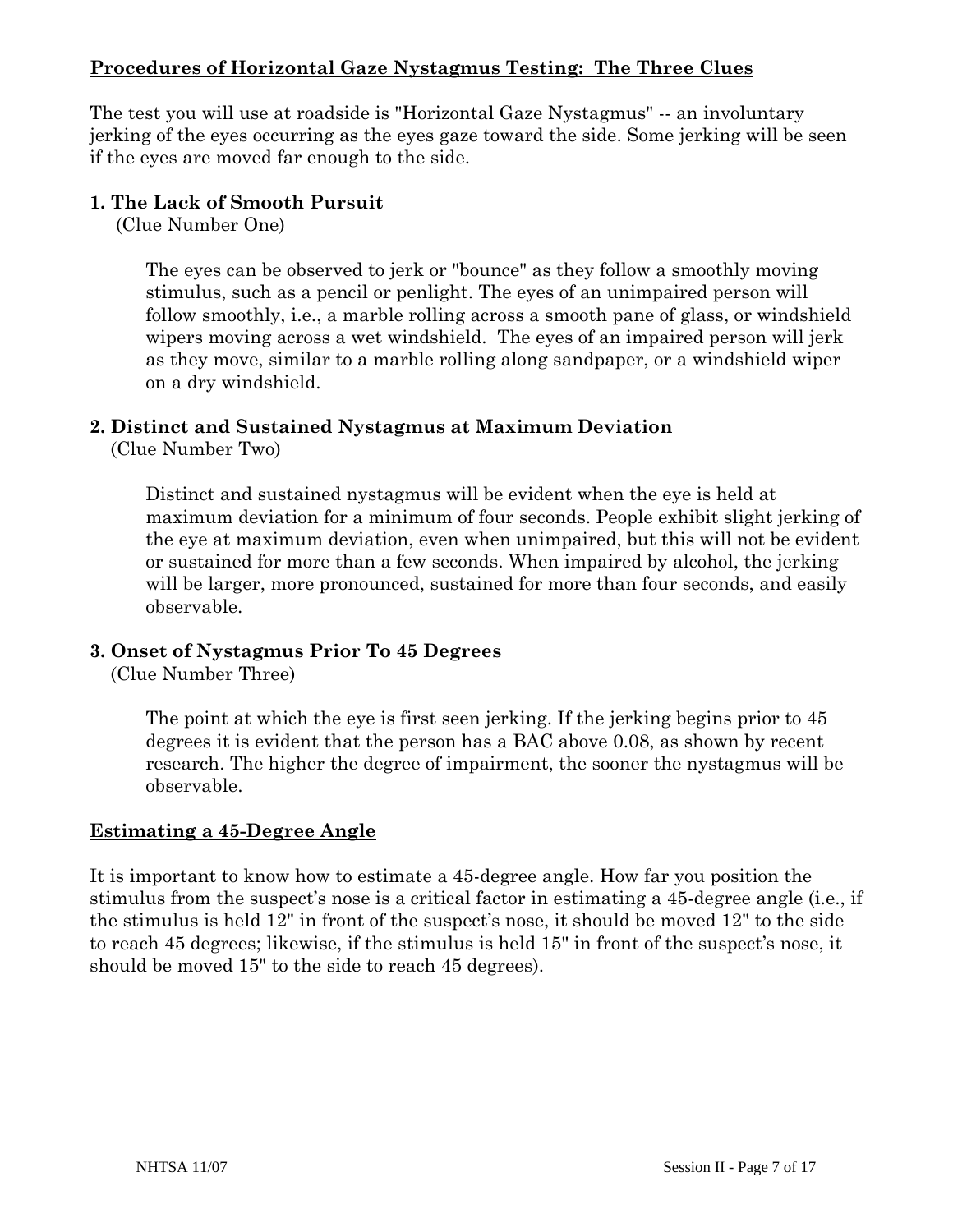For practice, a 45-degree template can be prepared by making a 15"-square cardboard and connecting its opposite corners with a diagonal line. To use this device, hold it up so that the person's nose is above the diagonal line. Be certain that one edge of the template is centered on the nose and perpendicular to (or, at right angles to) the face. Have the person you are examining follow a penlight or some other object until suspect is looking down the 45-degree diagonal. Note the position of the eye. With practice, you should be able to recognize this angle without using the template.



#### **Specific Procedures**

If the suspect is wearing eyeglasses, have them removed.

Give the suspect the following instructions from a safe position.

#### (**FOR OFFICER SAFETY KEEP YOUR WEAPON AWAY FROM THE SUSPECT**)

- "I am going to check your eyes."
- "Keep your head still and follow this stimulus with your eyes only."
- "Keep following the stimulus with your eyes until I tell you to stop."

Position the stimulus approximately 12-15 inches from the suspect's nose and slightly above eye level. Check to see that both pupils are equal in size. If they are not, this may indicate a head injury. You may observe Resting Nystagmus at this time, then check the suspect's eyes for the ability to track together. Move the stimulus smoothly across the suspect's entire field of vision. Check to see if the eyes track the stimulus together or one lags behind the other. If the eyes don't track together it could indicate a possible medical disorder, injury, or blindness.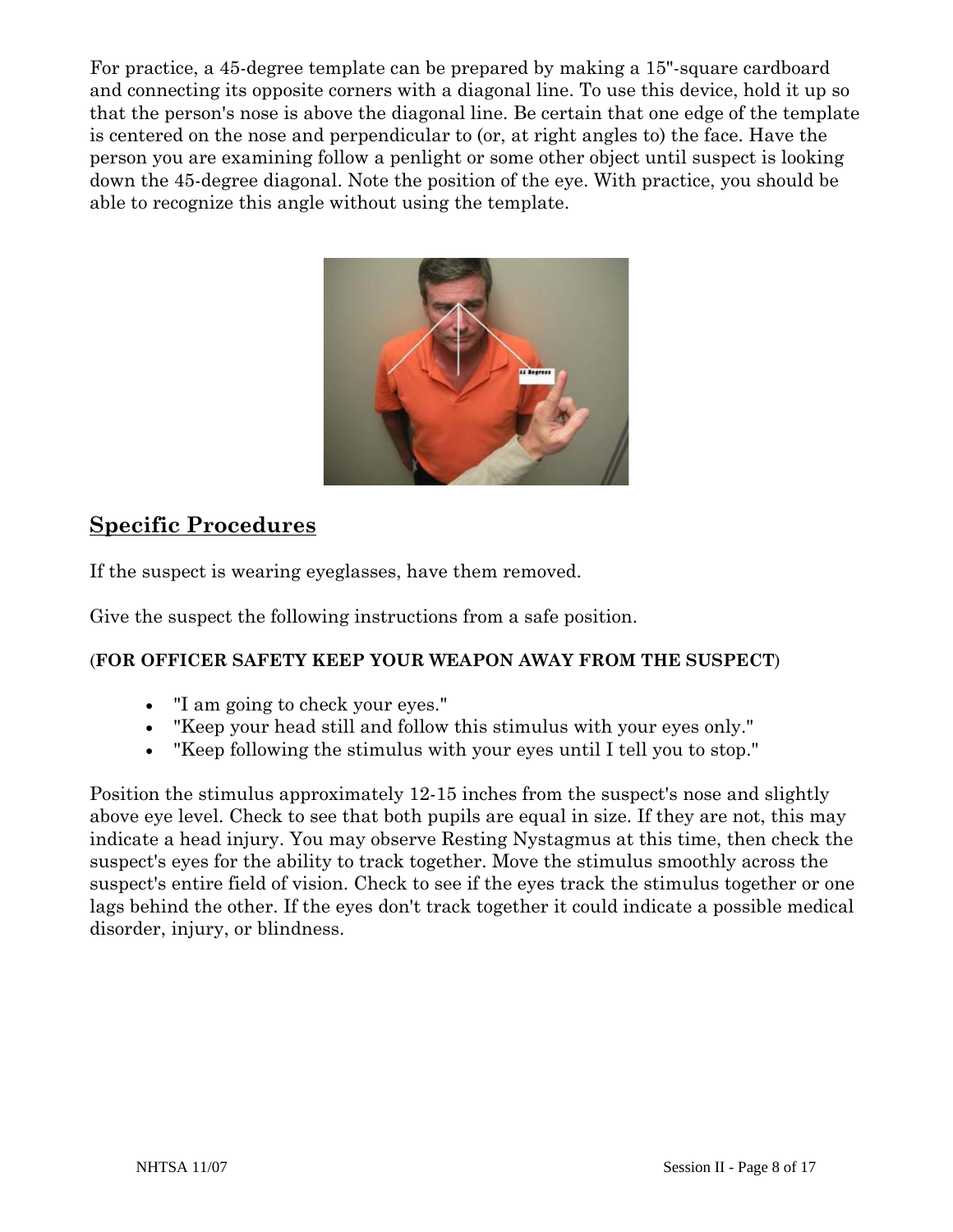#### **Lack of Smooth Pursuit**

Check the suspect's left eye by moving the stimulus to your right. Move the stimulus smoothly, at a speed that requires approximately two seconds to bring the suspect's eye as far to the side as it can go. While moving the stimulus, look at the suspect's eye and determine whether it is able to pursue smoothly. Now, move the stimulus all the way to the left, back across suspect's face checking if the right eye pursues smoothly. Movement of the stimulus should take approximately two seconds out and two seconds back for each eye. Repeat the procedure.

#### **Distinct and Sustained Nystagmus at Maximum Deviation**

Check the eyes for distinct and sustained nystagmus at maximum deviation beginning with the suspect's left eye. Simply move the object to the suspect's left side until the eye has gone as far to the side as possible. Usually, no white will be showing in the corner of the eye at maximum deviation. Hold the eye at that position for a minimum of four seconds, and observe the eye for distinct and sustained nystagmus. Move the stimulus all the way across the suspect's face to check the right eye holding that position for a minimum of four seconds. Repeat the procedure.

**Note: Fatigue Nystagmus.** This type of nystagmus may begin if a subject's eyes are held at maximum deviation for more than 30 seconds.

#### **Nystagmus Prior to 45°**

Check for onset of nystagmus prior to 45 degrees. Start moving the stimulus towards the right (suspect's left eye) at a speed that would take approximately four seconds for the stimulus to reach the edge of the suspect's shoulder. Watch the eye carefully for any sign of jerking. When you see it, stop and verify that the jerking continues. Now, move the stimulus to the left (suspect's right eye) at a speed that would take approximately four seconds for the stimulus to reach the edge of the suspect's shoulder. Watch the eye carefully for any sign of jerking. When you see it, stop and verify that the jerking continues. Repeat the procedure.

**Note:** It is important to use the full four seconds when checking for onset of nystagmus. If you move the stimulus too fast, you may go past the point of onset or miss it altogether.

If the suspect's eyes start jerking before they reach 45 degrees, check to see that some white of the eye is still showing on the side closest to the ear. If no white of the eye is showing, you either have taken the eye too far to the side (that is more than 45 degrees) or the person has unusual eyes that will not deviate very far to the side.

**Note:** Nystagmus may be due to causes other than alcohol. These other causes include medical conditions and certain other drugs (CNS Depressants, Inhalants, and Dissociative Anesthetics). A large disparity between the performance of the right and left eye may indicate a medical condition.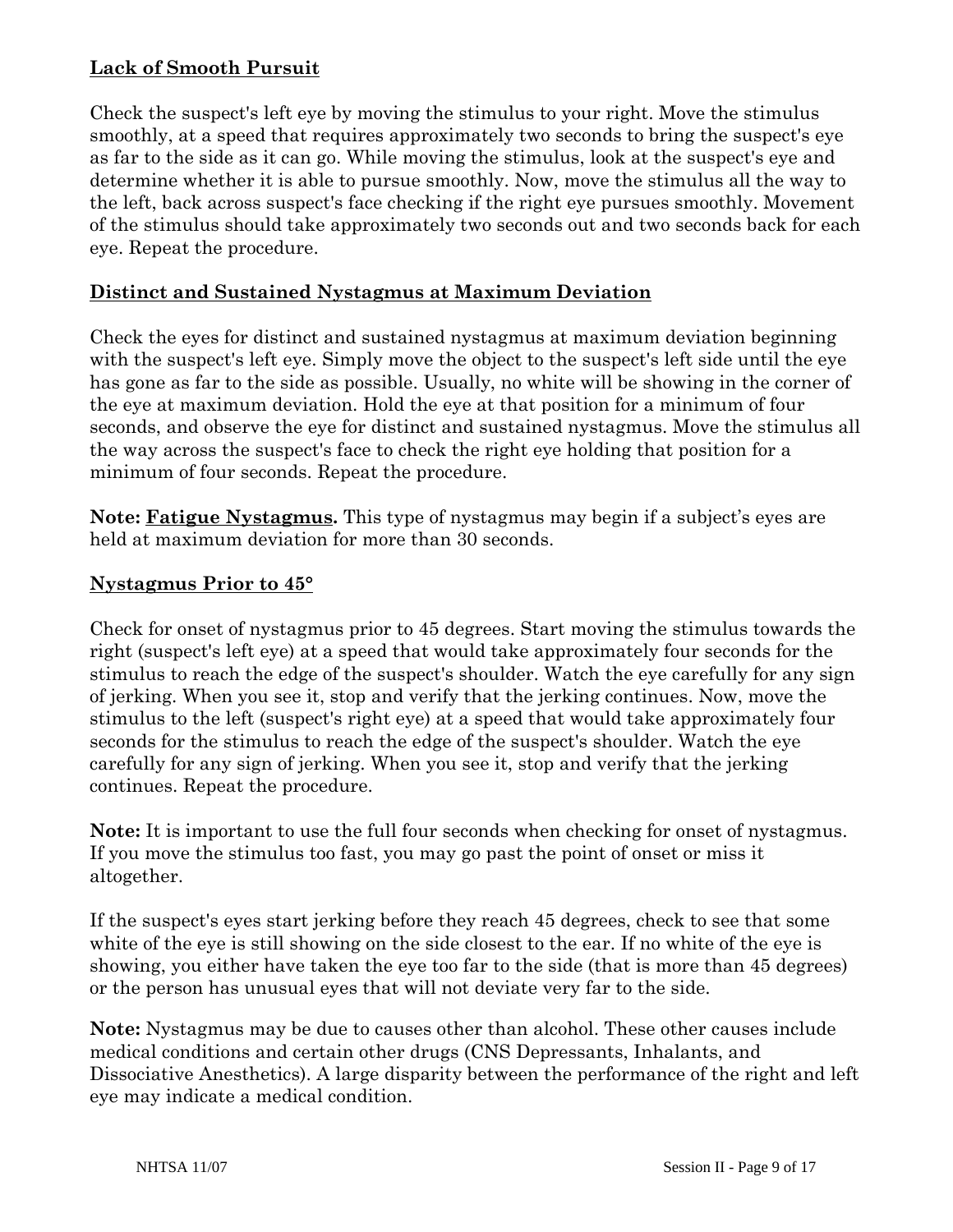#### **Test Interpretation**

You should look for three clues of nystagmus in each eye:

- 1. The eye cannot follow a moving object smoothly.
- 2. Nystagmus is distinct and sustained when the eye is held at maximum deviation or a minimum of four seconds.
- 3. The angle of onset of nystagmus is prior to 45 degrees.

Based on the original research, if you observe four or more clues it is likely that the suspect's BAC is above 0.10. Using this criterion you will be able to classify about 77% of your suspects accurately. This was determined during laboratory and field testing and helps you weigh the various field sobriety tests in this battery as you make your arrest decision.

Based on the 1997 San Diego field validation study, if four or more clues are observed, it is likely that the individual's BAC is at or above 0.08. If two or three clues are observed, it is likely that the individual's blood alcohol concentration (BAC) is at or above 0.04 but under 0.08. Document the results of the HGN test on an assessment form as they are completed. It is a good practice to use an assessment form that also lists the administrative procedures.

#### **Vertical Gaze Nystagmus (VGN) Test**

The Vertical Gaze Nystagmus (VGN) test is simple to administer. During the VGN test, look for jerking as the eyes move up and are held for approximately four seconds at maximum elevation. (Reminder: glasses will remain off during this test)

- 1. Position the stimulus horizontally, about 12-15 inches in front of the suspect's nose.
- 2. Instruct the suspect to hold the head still, and follow the object with the eyes only.
- 3. Raise the object until the suspect's eyes are elevated as far as possible.
- 4. Hold for approximately four seconds.
- 5. Watch closely for evidence of jerking.
- 6. Repeat the procedure.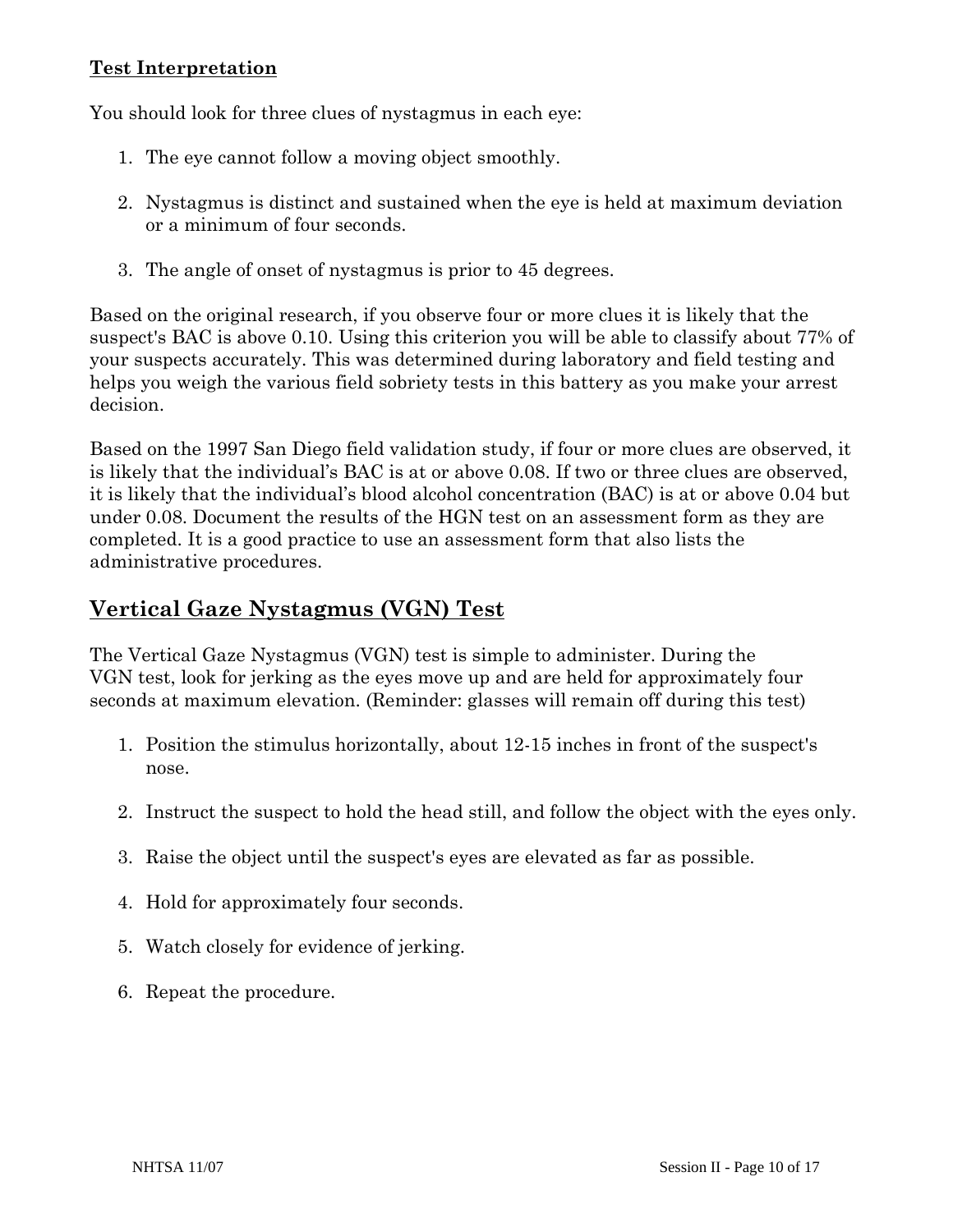Horizontal and Vertical Gaze Nystagmus can be observed directly and does not require special equipment. You will need a contrasting stimulus for the suspect to follow with their eyes. The stimulus used should be held slightly above eye level, so that the eyes are wide open when they look directly at it. It should be held approximately 12-15 inches in front of the nose. Remain aware of your position in relation to the suspect at all times.

#### **Walk-and-Turn Test**

This test requires the individual to walk nine steps heel-to-toe down a real or imaginary line, turn in a prescribed manner, and take nine heel-to-toe steps back, counting each step out loud while watching their feet and without using arms for balance.

The Walk-and-Turn (WAT) test is divided into two stages, instructional stage and walking stage.

The Instructional Stage divides the subject's attention between balancing (standing in the heel-to-toe position with their hands at their sides) and information processing (listening to and remembering instructions). The Walking Stage divides the subject's attention between balancing (walking heel-to-toe and turning), small muscle control (counting out loud) and short-term memory (recalling the number of steps required, turning as instructed and counting correctly).

Administrative Procedures:

Instructional Stage: Initial Positioning and Verbal Instructions

For standardization in the performance of this test, have the individual assume the heelto-toe stance by giving the following verbal instructions, accompanied by demonstrations:

#### **Procedures for Walk-and-Turn Testing**

1. Instructional Stage - Initial Positioning and Verbal Instructions

For standardization in the performance of this test, have the suspect assume the heelto-toe stance by giving the following verbal instructions, accompanied by demonstrations:

- "Place your left foot on the line" (real or imaginary) (Demonstrate.)
- "Place your right foot on the line ahead of the left foot, with heel of right foot against toe of left foot." (Demonstrate.)
- "Place your arms down at your sides." (Demonstrate.)
- "Maintain this position until I have completed the instructions. Do not start to walk until told to do so."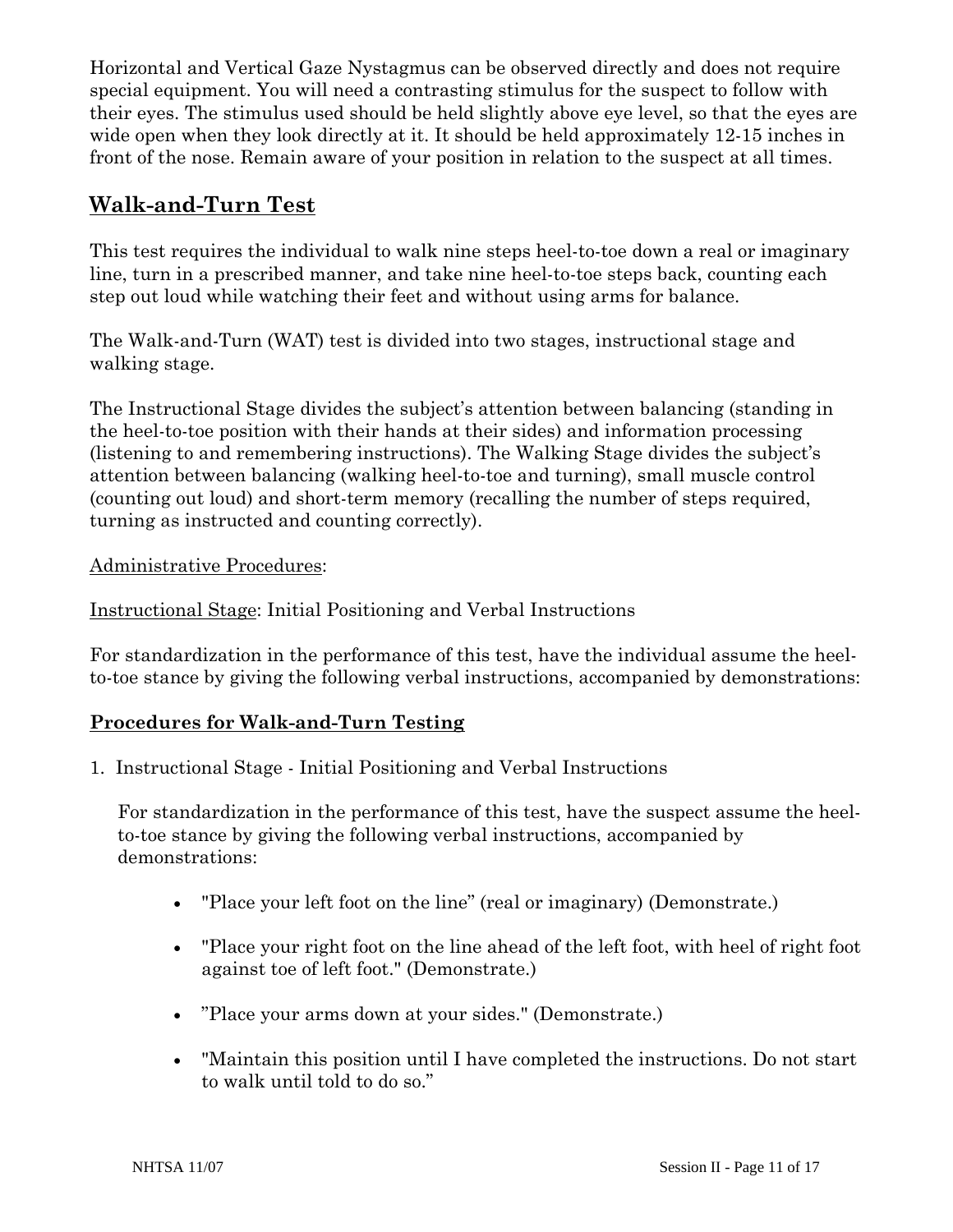• "Do you understand the instructions so far?" (Make sure suspect indicates understanding.)

#### 2. Demonstrations and Instructions for the Walking Stage

Explain the test requirements, using the following verbal instructions, accompanied by demonstrations:

- "When I tell you to start, take nine heel-to-toe steps, turn, and take nine heel-to-toe steps back." (Demonstrate 3 heel-to-toe steps)
- "When you turn, keep the front foot on the line, and turn by taking a series of small steps with the other foot, like this." (Demonstrate)
- "While you are walking, keep your arms at your sides, watch your feet at all times, and count your steps out loud."
- "Once you start walking, don't stop until you have completed the test."
- "Do you understand the instructions?" (Make sure suspect understands)
- "Begin, and count your first step from the heel-to-toe position as One.'"
- 3. Test Interpretation

You may observe a number of different behaviors when a suspect performs this test. Original research demonstrated that the behaviors listed below are likely to be observed in someone with a BAC above 0.10. Look for the following clues each time this test is administered:

- Cannot keep balance while listening to the instructions. Two tasks are required at the beginning of this test. The suspect must balance heel-to-toe on the line, and at the same time, listen carefully to the instructions. Typically, the person who is impaired can do only one of these things. The suspect may listen to the instructions, but not keep balance. Record this clue if the suspect does not maintain the heel-to-toe position throughout the instructions. (Feet must actually break apart.) Do not record this clue if the suspect sways or uses the arms to balance but maintains the heel-to-toe position.
- Starts before the instructions are finished. The impaired person may also keep balance, but not listen to the instructions. Since you specifically instructed the suspect not to start walking "until I tell you to begin," record this clue if the suspect does not wait.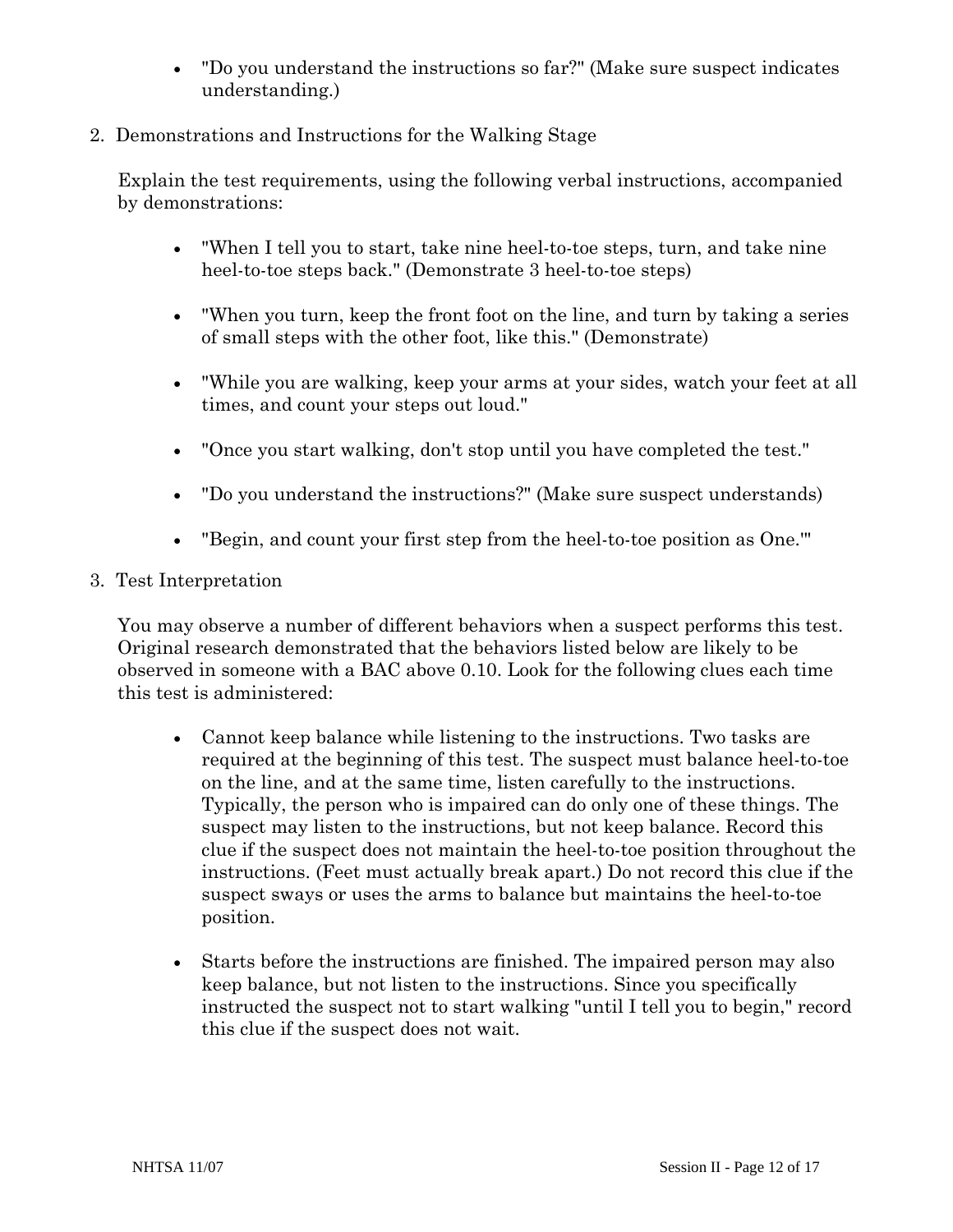- Stops while walking. The suspect pauses for several seconds. Do not record this clue if the suspect is merely walking slowly.
- Does not touch heel-to-toe. The suspect leaves a space of more than one-half inch between the heel and toe on any step.
- Steps off the line. The suspect steps so that one foot is entirely off the line.
- Uses arms to balance. The suspect raises one or both arms more than 6 inches from the sides in order to maintain balance.
- Improper turn. The suspect removes the front foot from the line while turning. Also record this clue if the suspect has not followed directions as demonstrated, i.e., spins or pivots around.
- Incorrect number of steps. Record this clue if the suspect takes more or fewer than nine steps in either direction.

**Note:** If suspect can't do the test, record observed clues and document the reason for not completing the test, e.g. suspect's safety.

If the suspect has difficulty with the test (for example, steps off the line), continue from that point, not from the beginning. This test may lose its sensitivity if it is repeated several times. Observe the suspect from a safe distance and limit your movement which may distract the suspect during the test. **Always consider officer safety.** 

Based on original research, if the suspect exhibits two or more clues on this test or fails to complete it, classify the suspect's BAC as above 0.10. Using this criterion, you will be able to accurately classify 68% of your suspects.

#### 4. Test Conditions

Walk-and-Turn test requires a designated straight line, and should be conducted on a reasonably dry, hard, level, non-slippery surface. There should be sufficient room for suspects to complete nine heel-to-toe steps.

**Note:** Recent field validation studies have indicated that varying environmental conditions have not affected a suspect's ability to perform this test. The original research indicated that individuals over 65 years of age, back, leg or inner ear problems had difficulty performing this test. Individuals wearing heels more than 2 inches high should be given the opportunity to remove their shoes.

5. Combined Interpretation:

Horizontal Gaze Nystagmus and Walk-and-Turn Tests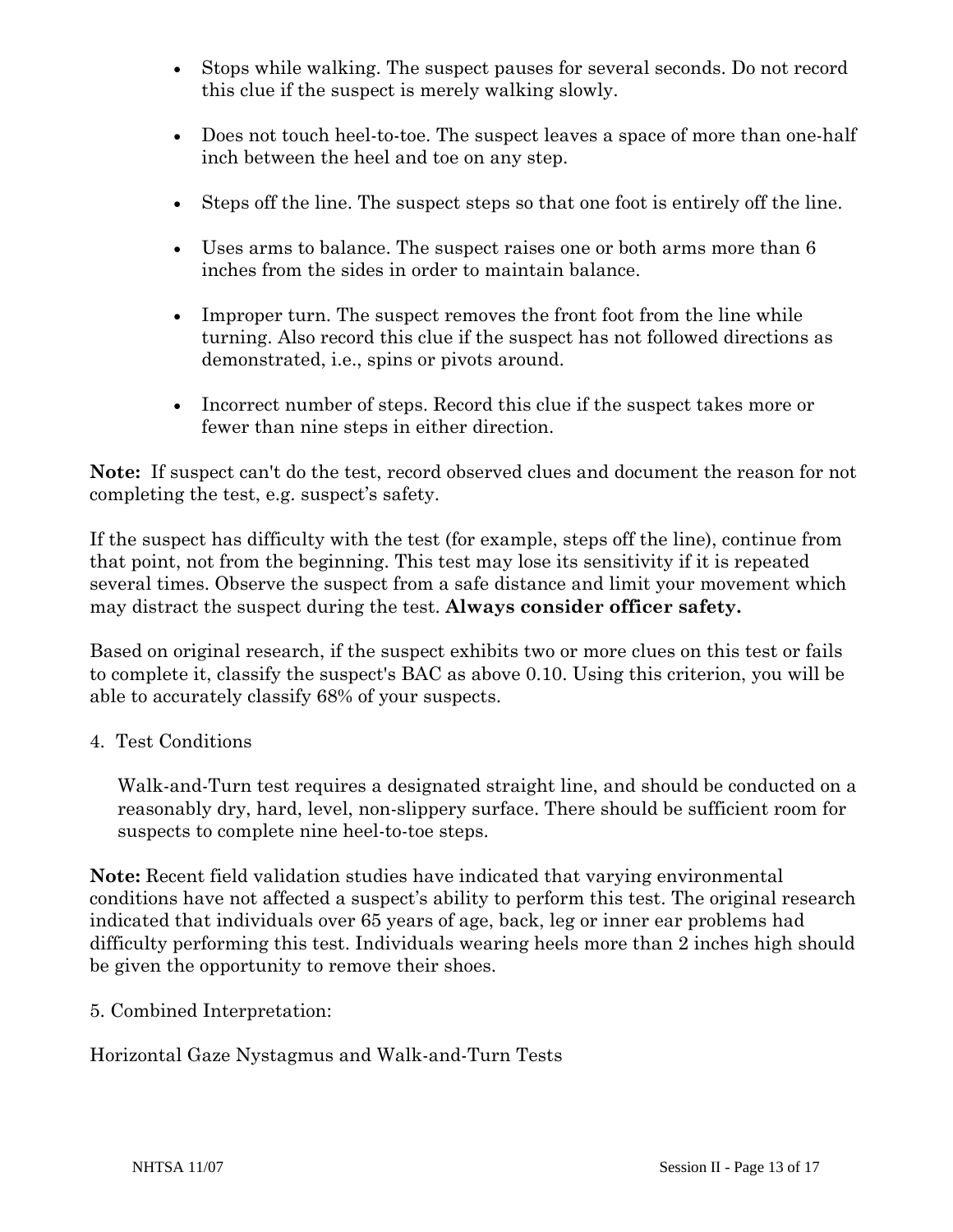Based on the original research, combining four or more clues of HGN and two or more clues of the Walk-and-Turn, suspects can be classified as above 0.10 BAC 80% of the time.

#### **Documentation**

Each clue is noted by placing a slash in the appropriate place on the assessment form. For example, if the individual raised their arms twice and stepped off the line three times, they would be considered to have demonstrated "two" clues. It is a good practice to use an assessment form that documents the administrative procedures.

#### **One Leg Stand Test**

This test requires the individual to balance on one leg for thirty seconds. The other leg is to be extended in front of the subject, legs straight, with the foot held approximately six inches above and parallel to the ground. The individual is to stare at the elevated foot and count aloud, in this fashion: "one thousand one, one thousand two, one thousand three …" and so on until told to stop.

The One-Leg-Stand (OLS) test is divided into two stages: instructions stage and balance and counting stage.

The Instructions Stage divides the subject's attention between balancing (standing in the heel-to-toe position with their hands at their sides) and information processing (listening to and remembering instructions). The Balance and Counting Stage divides the subject's attention between balancing (leg raised), small muscle control (counting out loud) and short-term memory (recalling the length of time to maintain leg in raised position and counting correctly).

#### Administrative Procedures:

For standardization in the performance of this test have the subject initiate the test by giving the following verbal instructions, accompanied by demonstrations.

- 1. Instructions Stage: Initial Positioning and Verbal Instructions
	- "Please stand with your feet together and your arms down at the sides, like this." (Demonstrate)
	- "Do not start to perform the test until I tell you to do so."
	- "Do you understand the instructions so far?" (Make sure suspect indicates understanding.)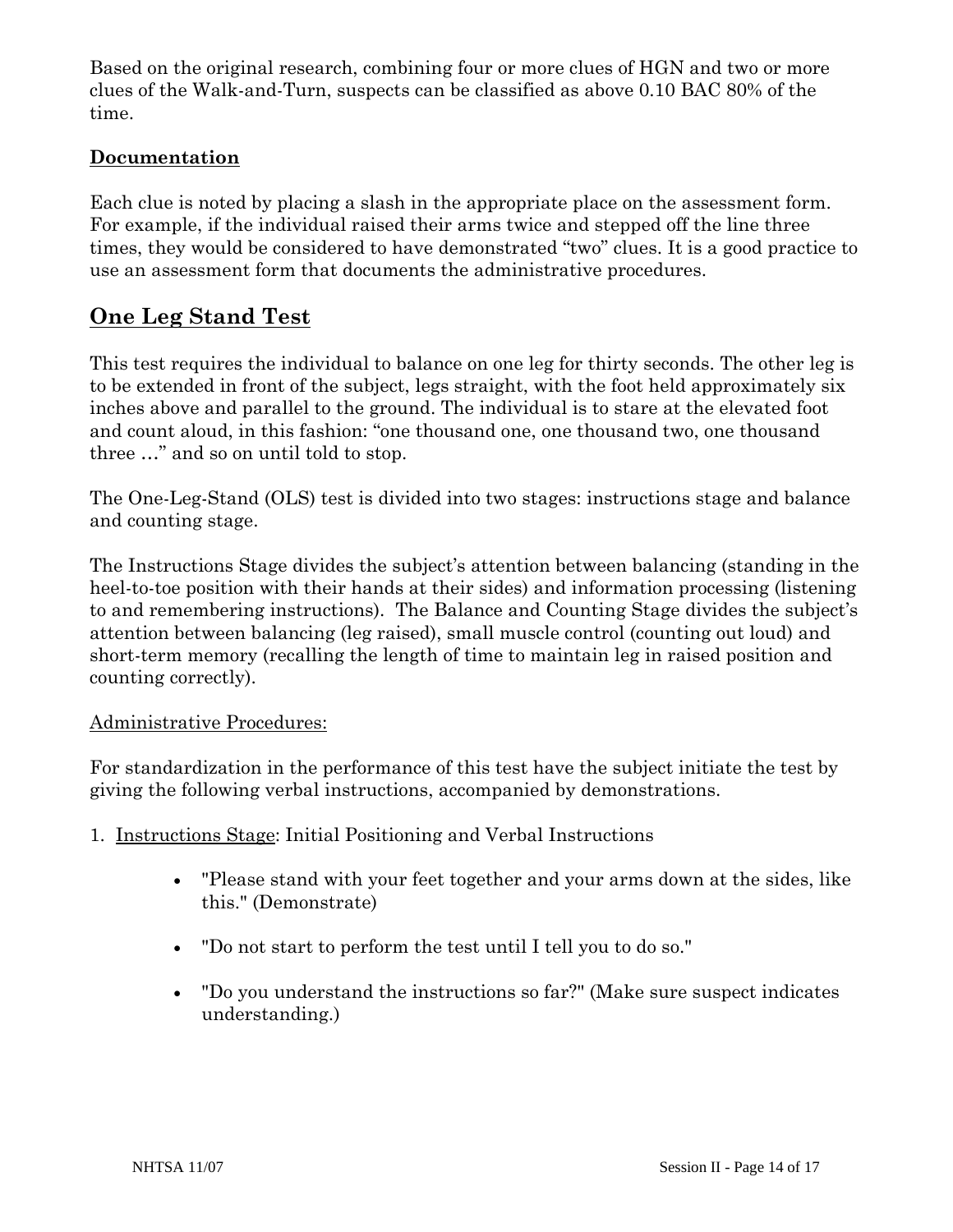2. Demonstrations and Instructions for the Balance and Counting Stage

Explain the test requirements, using the following verbal instructions, accompanied by demonstrations:

- "When I tell you to start, raise one leg, either leg, with the foot approximately six inches off the ground, keeping your raised foot parallel to the ground." (Demonstrate one-leg-stand)
- "You must keep both legs straight, arms at your side."
- "While holding that position, count out loud in the following manner: "one thousand and one, one thousand and two, one thousand and three, until told to stop." (Demonstrate a count, as follows: "one thousand and one, one thousand and two, one thousand and three, etc." Officer should not look at his foot when conducting the demonstration - OFFICER SAFETY)
- "Keep your arms at your sides at all times and keep watching the raised foot."
- "Do you understand?" (Make sure suspect indicates understanding)
- "Go ahead and perform the test." (Officer should always time the 30 seconds. Test should be discontinued after 30 seconds.)

Observe the suspect from a safe distance. If the suspect puts the foot down, give instructions to pick the foot up again and continue counting from the point at which the foot touched the ground. If the suspect counts very slowly, terminate the test after 30 seconds.

#### 3. **Test Interpretation**

You may observe a number of different behaviors when a suspect performs this test. The original research found the behaviors listed below are the most likely to be observed in someone with a BAC above 0.10. Look for the following clues each time the One-Leg-Stand test is administered.

- The suspect sways while balancing. This refers to side-to-side or back-andforth motion while the suspect maintains the one-leg-stand position
- Uses arms for balance. Suspect moves arms 6 or more inches from the side of the body in order to keep balance
- Hopping. Suspect is able to keep one foot off the ground, but resorts to hopping in order to maintain balance
- Puts foot down. The suspect is not able to maintain the one-leg-stand position, putting the foot down one or more times during the 30-second count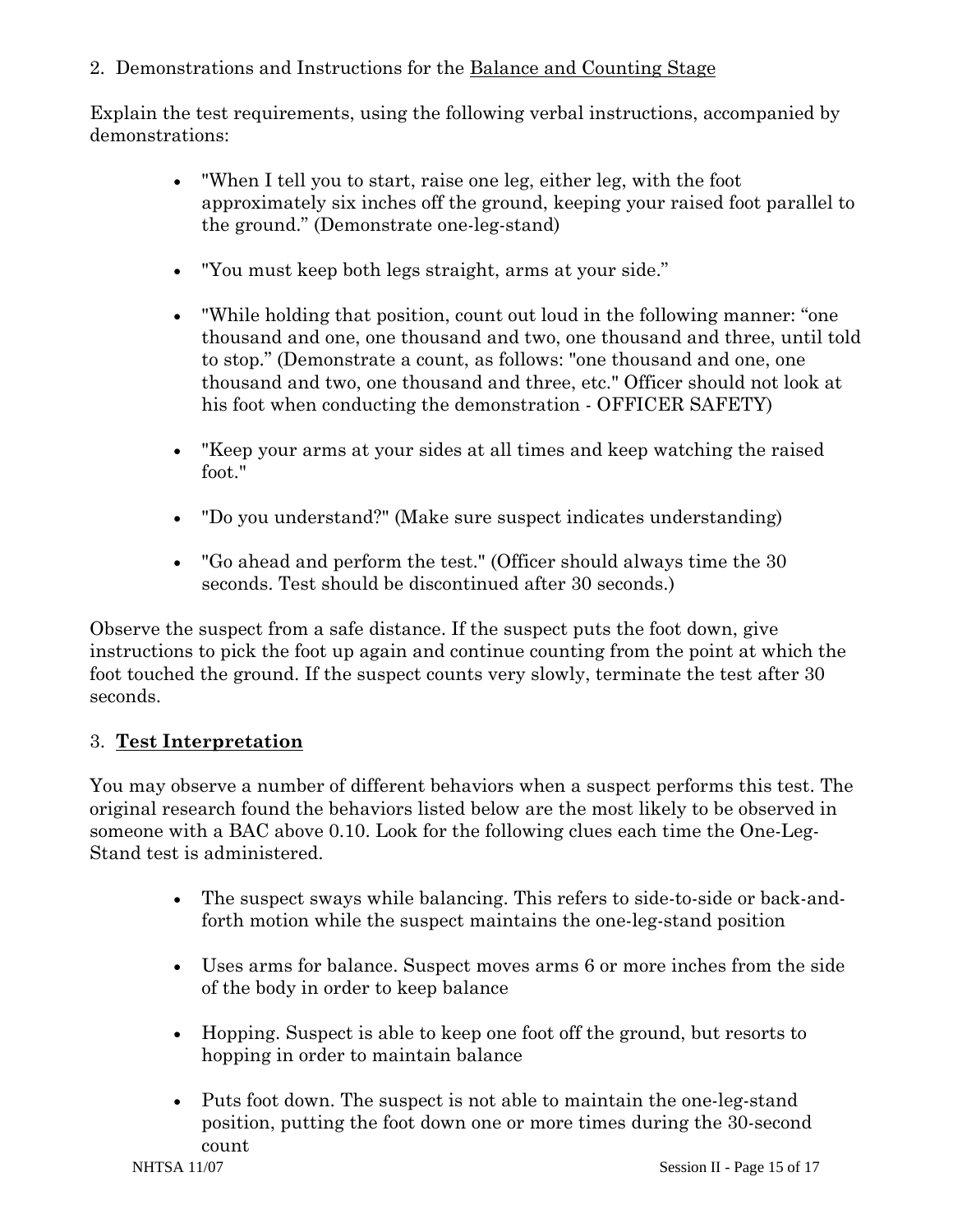**Note:** If suspect can't do the test, record observed clues and document the reason for not completing the test, e.g. suspect's safety. Remember that time is critical in this test. The original research has shown a person with a BAC above 0.10 can maintain balance for up to 25 seconds, but seldom as long as 30. Based on original research, if an individual shows two or more clues or fails to complete the One-Leg-Stand, there is a good chance the BAC is above 0.10. Using that criterion, you will accurately classify 65% of the people you test as to whether their BAC's are above 0.10.

Observe the suspect from a safe distance and remain as motionless as possible during the test so as not to interfere. If the suspect puts the foot down, give instructions to pick the foot up again and continue counting from the point at which the foot touched the ground. If the suspect counts very slowly, terminate the test after 30 seconds.

#### 4. Test Conditions

One-Leg-Stand requires a reasonably dry, hard, level, and non-slippery surface. Suspect's safety should be considered at all times. The original research indicated that certain individuals over 65 years of age, back, leg or inner ear problems, or people who are overweight by 50 or more pounds had difficulty performing this test. Individuals wearing heels more than 2 inches high should be given the opportunity to remove their shoes.

5. Documentation of Field Sobriety Tests

For purposes of the arrest report and courtroom testimony, it is not enough to record the total number of clues on the three tests. The number of clues is important to the police officer in the field because it helps determine whether there is probable cause to arrest. But to secure a conviction, more descriptive evidence is needed. The officer must be able to describe how the suspect performed on the tests, and exactly what the suspect did. The standard note taking guide provided in this Manual is designed to help you develop a clear description of the suspect's performance on the tests.

#### **Documentation**

Each clue is noted by placing a slash in the appropriate place on the assessment form. For example, if the individual used their arms twice and swayed three times, they would be considered to have demonstrated "two" clues. It is a good practice to use an assessment form that documents the administrative procedures.

#### Difference between a "Clue" and a general observation:

A clue is a specific observation of the behavior of a suspected impaired driver by a law enforcement officer that occurs during a standardized field sobriety test. The clues are detailed in the test interpretation part of the training. A general observation is also associated with a suspected impaired driver's behavior, but does not have to be during the SFSTs and is NOT considered a specific clue (Example: During OLS, putting the foot down is a clue while tremors are a general observation.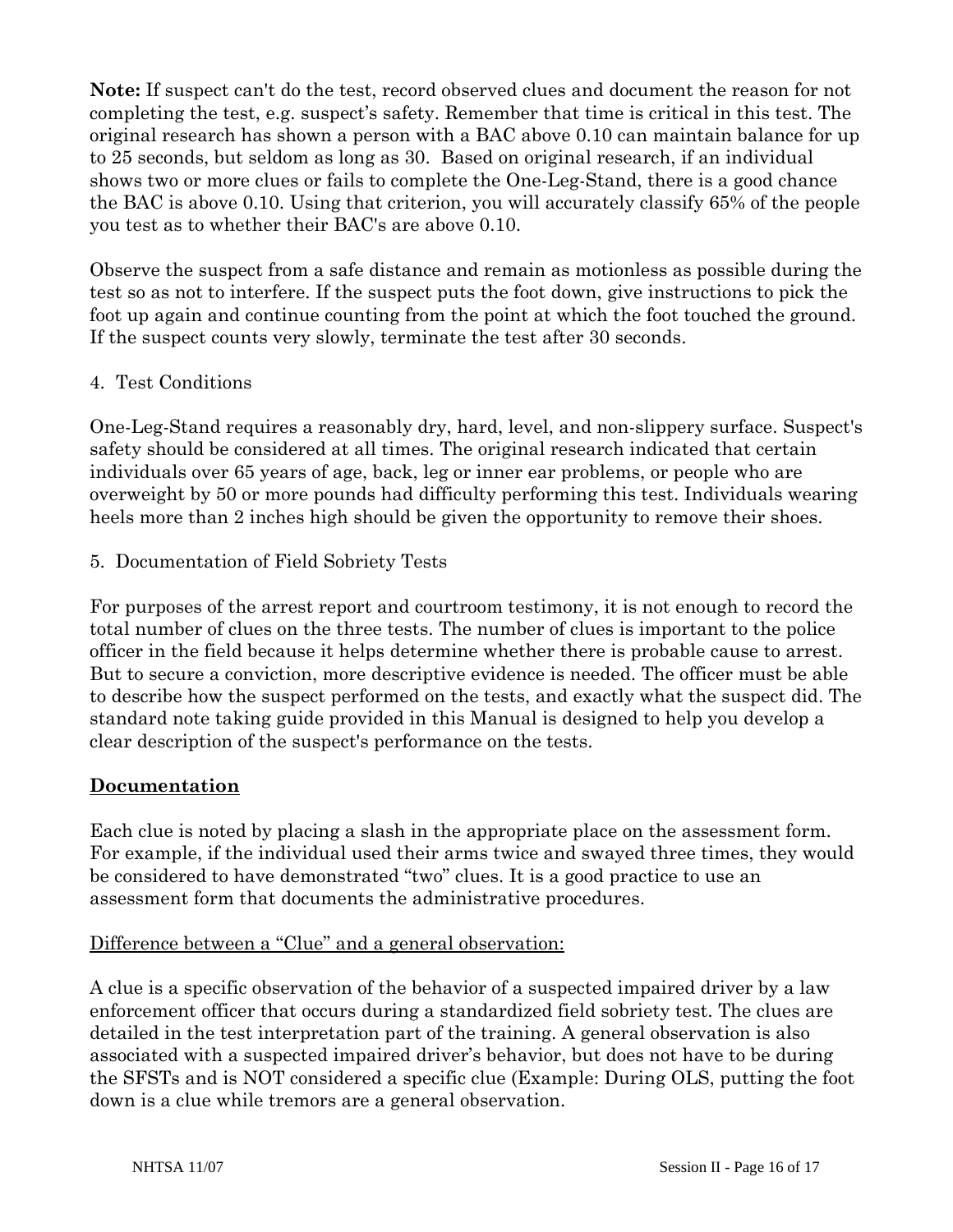# Session III

# Standardized Field Sobriety Tests Proficiency Examinations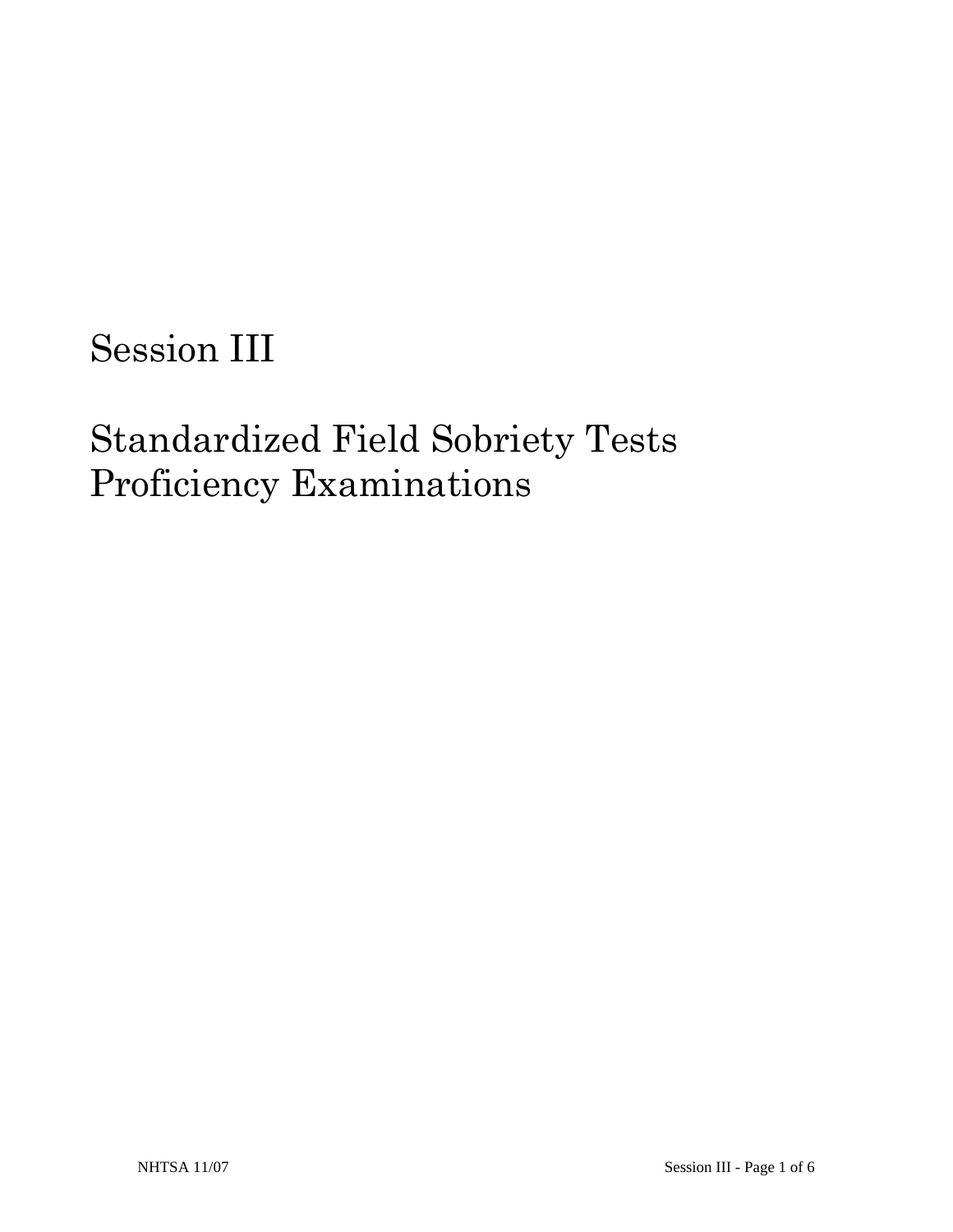# **SESSION III**

## **SFST Proficiency Examinations**

#### *Upon successfully completing this session, the participant will be able to:*

1. Demonstrate knowledge and proficiency in administering the SFST battery.

#### **Important Note:**

#### **The participant must pass the SFST Proficiency Examination to continue in the ARIDE course.**

Content Segments Learning Activities

Proficiency Exam Participant proficiency examination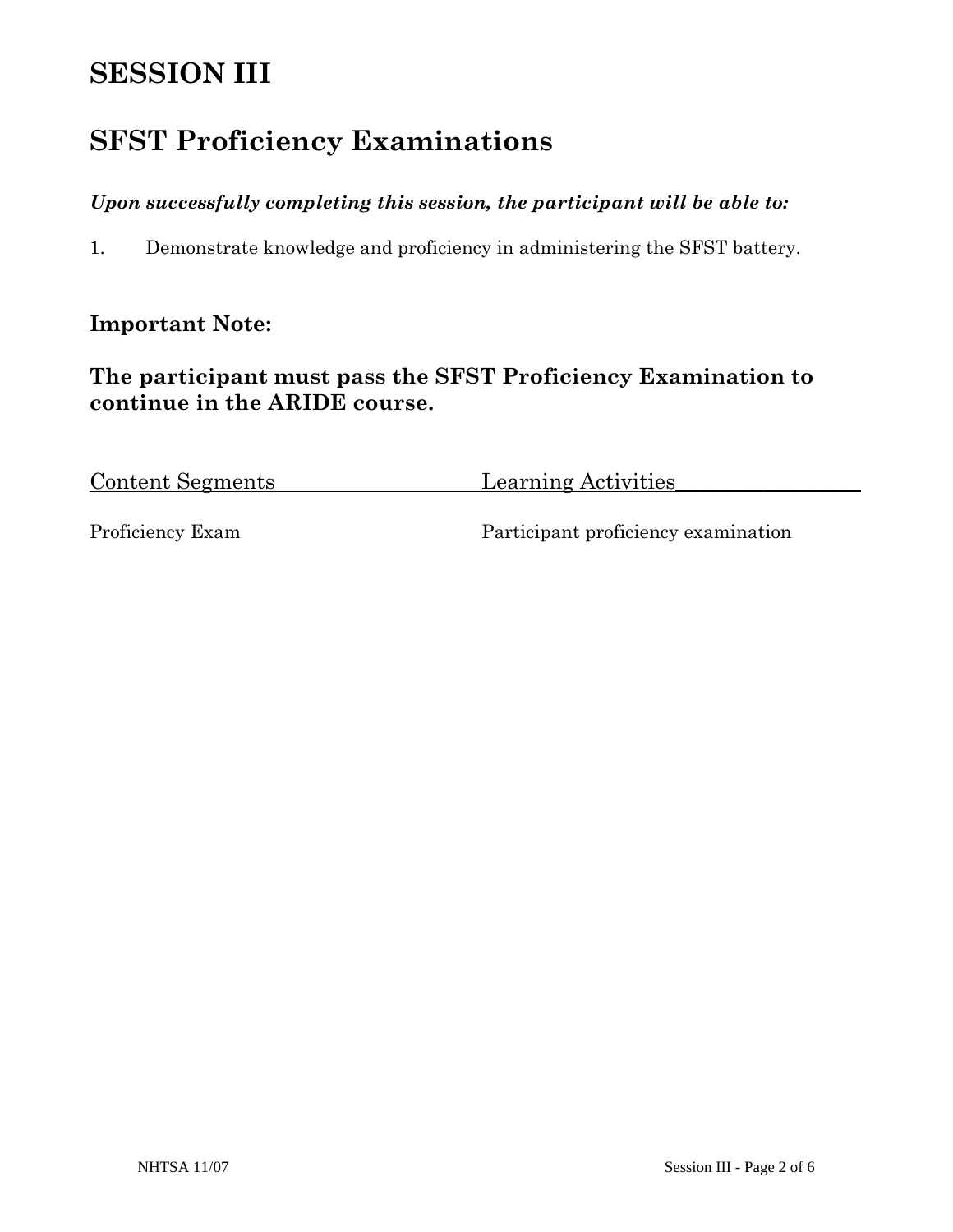# Session IV

# Drugs in the Human Body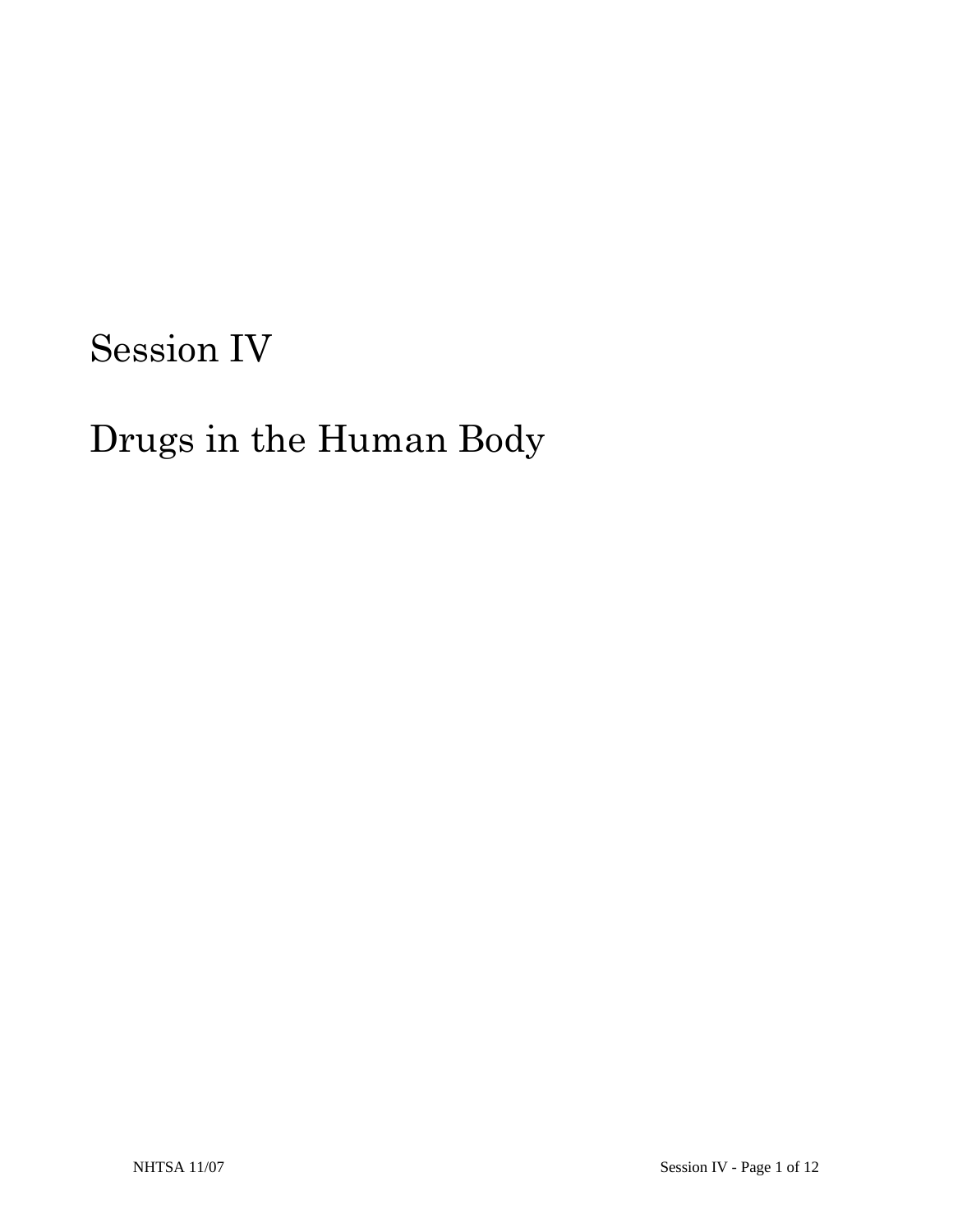### **SESSION IV**

### **Drugs in the Human Body**

#### *Upon successfully completing this session, the participant will be able to:*

- 1. Describe, in general terms, the basic purpose and functions of selected major systems in the human body as they relate to observable signs and symptoms of impairment.
- 2. Identify methods of ingestion and general effects of drugs.
- 3. Identify medical conditions which may mimic alcohol and/or drug impairment.
- 4. Identify the seven major drug categories as referenced in the DEC program and the basis for dividing drugs into these specific categories.

| <b>Content Segments</b>                                                                  | <b>Learning Activities</b>  |
|------------------------------------------------------------------------------------------|-----------------------------|
| Overview of selected major systems<br>of the human body:                                 | Instructor-led presentation |
| Identify methods of ingestion and<br>general effects of drugs:                           | Instructor-led presentation |
| Medical conditions which may<br>mimic alcohol and/or drug impairment                     | Instructor-led presentation |
| Seven drug categories $&$ the basis for<br>dividing drugs into these specific categories | Instructor-led presentation |
| Blank Drug Indicator Matrix                                                              | Instructor-led presentation |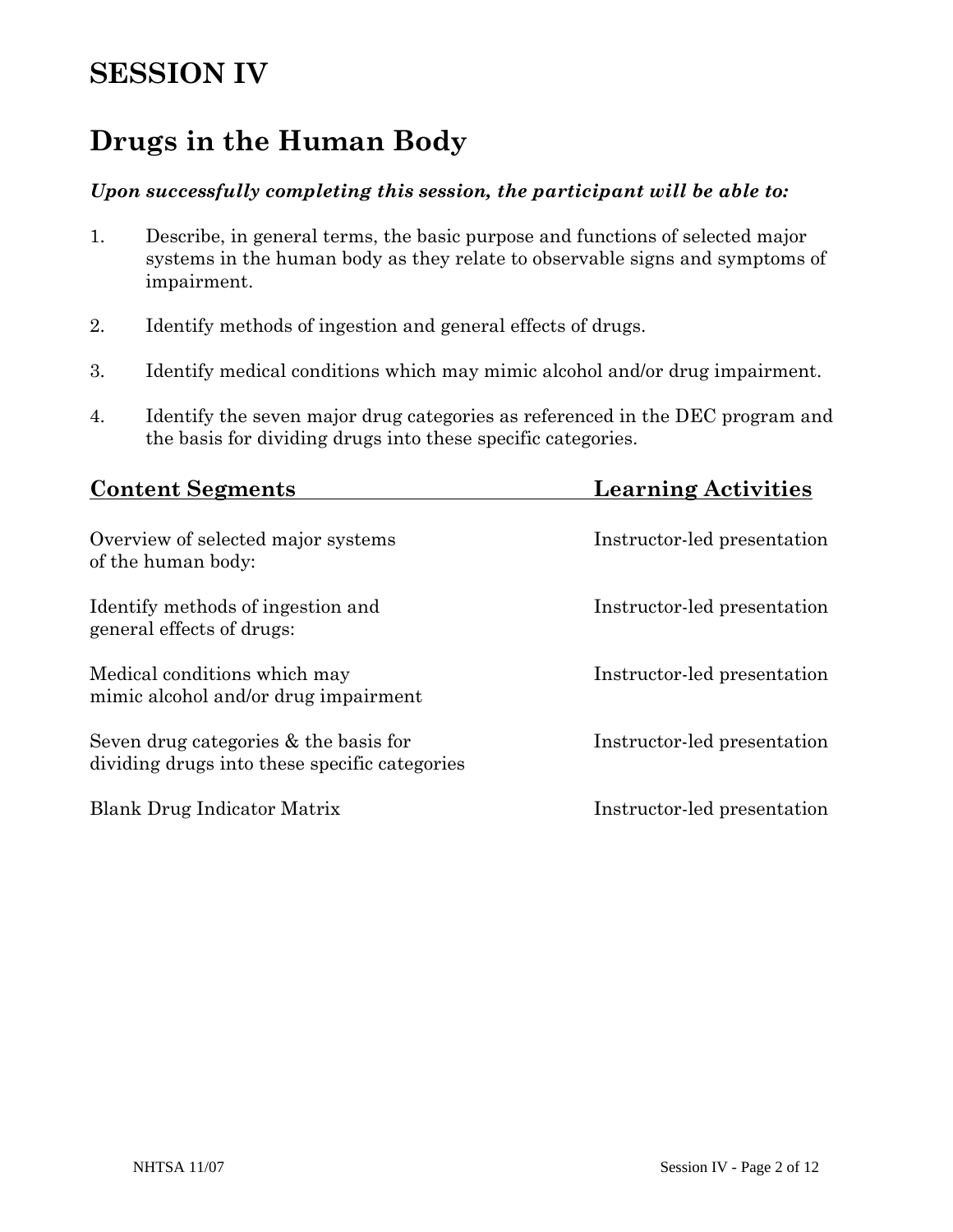#### **Drugs in the Human Body**

In order to effectively recognize whether or not a subject is under the influence of alcohol and/or drugs, it is important for the participant to be able to identify the effects of these substances in humans. This process is dependent, in part, on recognizing changes in behavior as well as observable signs and symptoms related to an impaired subject. In order to gain a better understanding of how alcohol and/or drugs affect bodily functions, it is helpful to understand the major processes of the human body.

This session is designed to provide the participant with a general overview related to how drugs affect the body in basic terms. One aspect of how drugs affect the human body is *pharmacokinetics.* In simple terms, pharmacokinetics accounts for how a chemical substance is transported through the body in terms of absorption, distribution, metabolism and elimination. This course is not intended to teach the participant the details of pharmacokinetics, but rather to provide the participant with a basic overview of the effects of drugs and/or alcohol as they move through the body.

We will highlight those systems involved with distribution, absorption, metabolism, and elimination of alcohol and/or other drugs in the human body. Additionally, this session will explain the different forms of drug ingestion as well as other disorders which may mimic the signs and symptoms of alcohol and/or drug use. Finally, this session will identify the seven drug categories used in the DEC program along with introducing a drug indicator matrix.

As we progress through this course, it is important to understand how drugs are defined. The following provides operational definitions for *drug* and *psychoactive,* which help to describe the majority of substances we will discuss as part of this course.

- **Drug: Any substance which, when taken into the human body, can impair the ability of the person to operate a vehicle safely.**
- **Psychoactive: A psychoactive drug or substance (also referred to as psychotropic) is a chemical that alters brain/body function, resulting in temporary changes in perception, mood, consciousness, or behavior. Such drugs are often used for recreational and spiritual purposes, as well as in medicine, especially for treating neurological and psychological illnesses.**

#### **Introduction of Selected Major Systems of the Human Body**

There are ten major organ systems in the human body: muscular, urinary, respiratory, digestive, endocrine, reproductive, skeletal, integumentary (skin), nervous and circulatory. In order to illustrate the impact of drugs, alcohol or a combination of substances, it is helpful to think of it in terms of ingestion, onset and duration of effects, and elimination. The following systems provide the most predominant observable signs and symptoms related to influence of alcohol and/or other drugs on human body: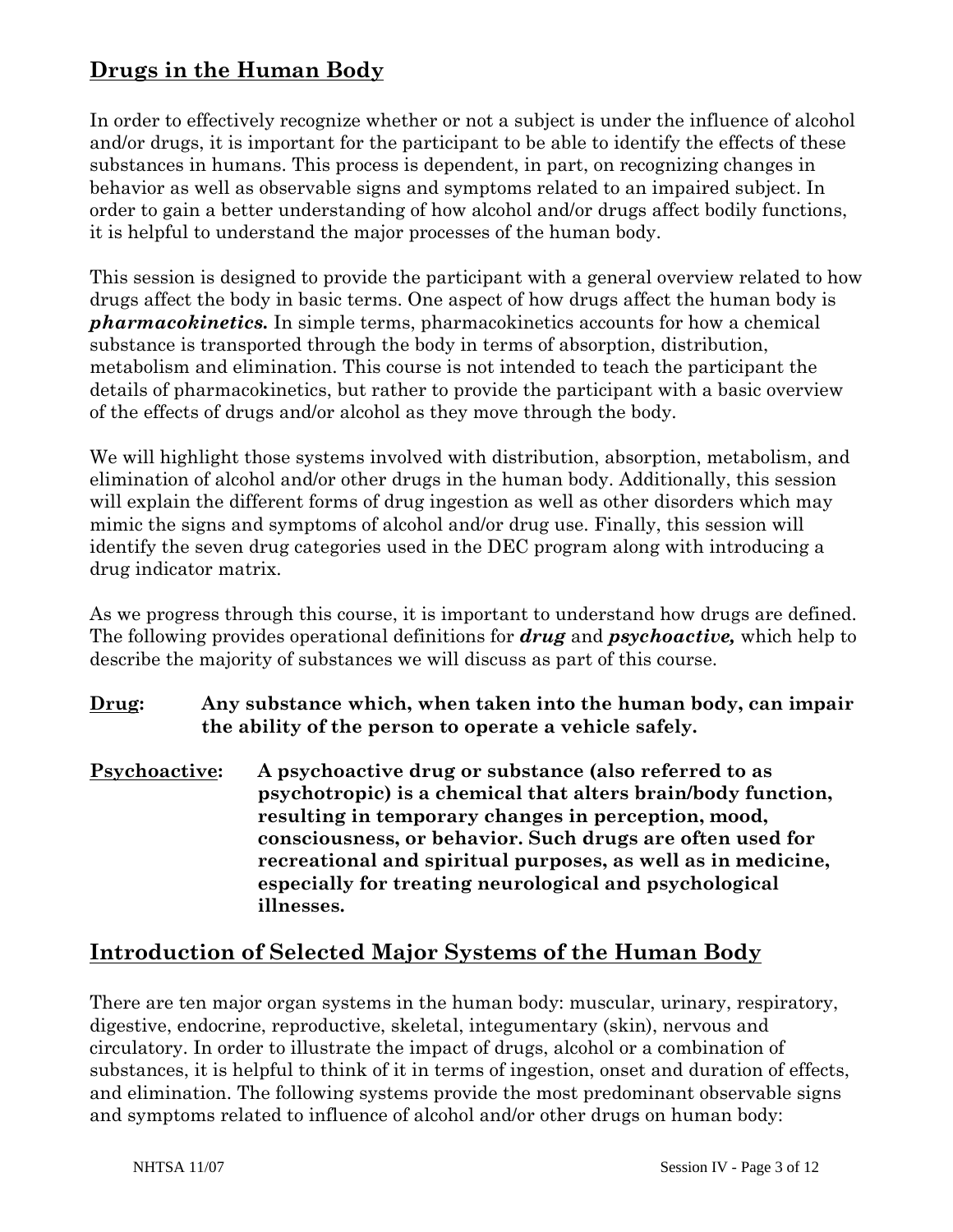#### **Digestive System:**

The digestive system is responsible for reducing large food particles to a size and chemical nature that can be absorbed (taken from the digestive system into the blood). The digestive system plays a key role in introducing drugs that are swallowed (pills, alcohol, etc.) into the blood. It also plays a role in determining onset of effects, depending upon the contents of the stomach and the type(s) of drug involved.

#### **Urinary System:**

The urinary system is responsible for the elimination of wastes from the body. It consists of two kidneys connected by long tubes (ureters) to the bladder, which stores urine. A third tube, the urethra, carries the urine from the bladder out of the body. Many of the waste products are filtered out of the blood as it passes through the kidneys and this waste is then removed from the body in the urine. Since drugs are removed from the blood in the kidneys and passed out of the body in the urine, the urinary system plays a key role in producing evidence of drug use.

#### How does the body break down chemicals, such as alcohol to its basic elements for elimination?

Examples: Alcohol dehydrogenase breaks down alcohol into hydrogen, carbon and oxygen.

How do you think alcohol and/or drugs might affect an individual's urinary system? Examples: Evidence of use in urine & loss of bladder control.

#### **Respiratory System:**

The chief organs of the respiratory system are the diaphragm and the lungs. The diaphragm is a muscular sheet that separates the thoracic (upper) cavity from the abdominal (lower) cavity, and draws fresh air into the lungs and forces used air out. The transfer of oxygen from the air to the blood and of carbon dioxide from the blood to the atmosphere occurs in the lungs. Oxygen must be supplied to all the body cells, and carbon dioxide must be removed from them in order for life to exist.

The respiratory system forces air through the voice box, which in turn allows for speech to be accomplished. Therefore verbal communication is largely the responsibility of the respiratory system.

What types of signs, related to the respiratory system, could an individual display while under the influence of alcohol and/or drugs? Examples: Rapid, or slow and shallow, breathing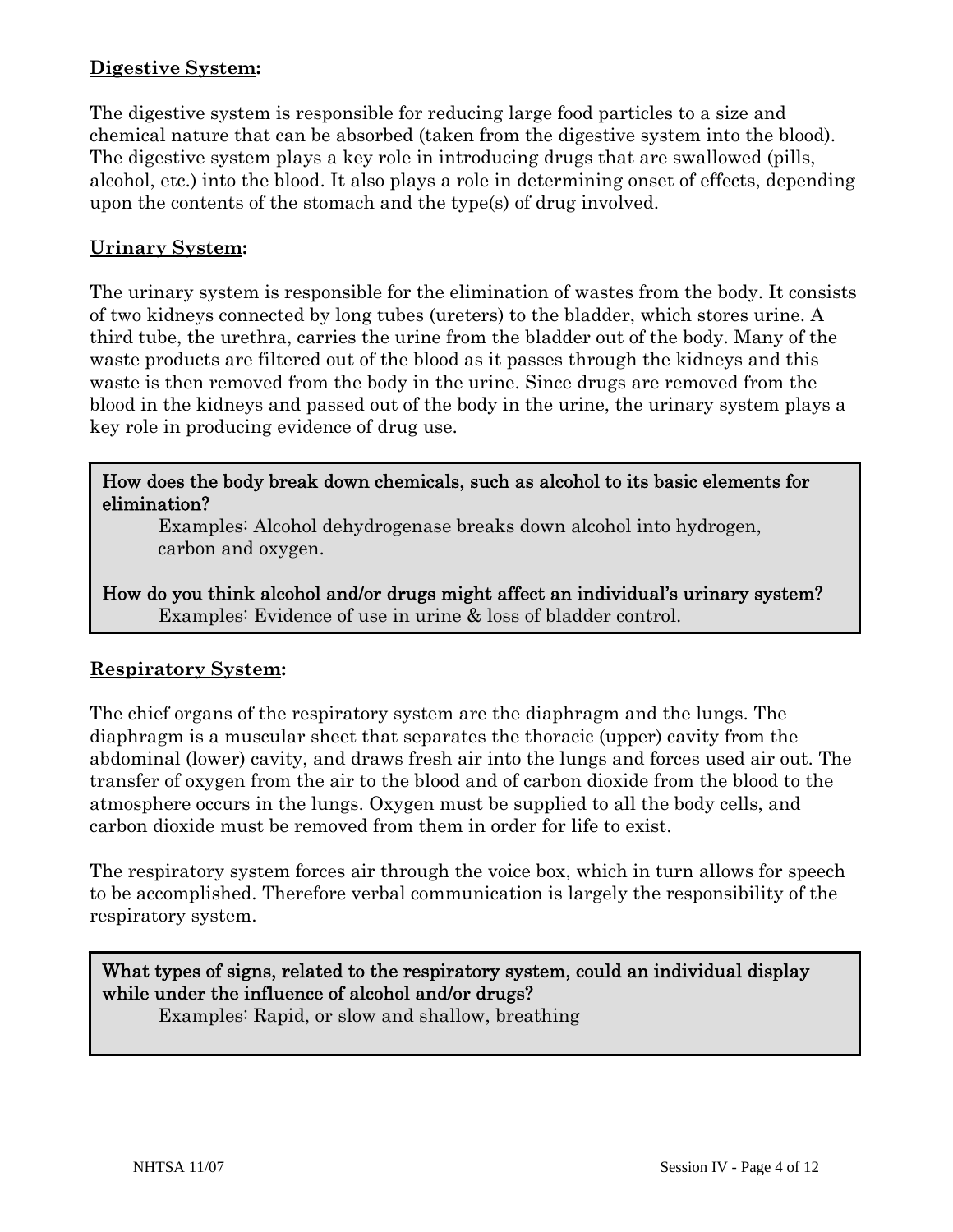#### **Muscular System:**

The body has three kinds of muscles: (1) the heart; (2) the smooth muscles (which control involuntary movements); and (3) the striated muscles (which control voluntary movements). The brain controls the operation of all these muscles through the nervous system. The impact of drugs and alcohol on the muscular system can often be observed during the walk and turn and one-leg stand tests as well as during general observations.

#### **Circulatory System:**

The circulatory system consists of the heart, blood vessels and blood. The heart pumps blood throughout the body, transporting food, water, hormones, antibodies, oxygen, carbon dioxide, and many other substances to or from the body cells as required. Body temperature regulation is a partial responsibility of the circulatory system, since warm blood is constantly moved throughout the body. The circulatory system plays a key role in transporting drugs to the brain, where most of the drugs' effects are exerted. The circulatory system also transports the drugs to the liver and other organs, where the drugs are metabolized.

What types of signs, related to the muscular system, could a subject display while under the influence of alcohol and/or drugs?

Examples: Body or leg tremors, gait ataxia, (disordered, uncoordinated walking), lack of muscle control, and poor coordination

How could the use of alcohol and/or drugs impact the subject's circulatory system? Examples: Body temperature, bloodshot eyes & flushed face.

#### **Nervous System:**

The nervous system serves as the control center of the human body. It consists of the brain, spinal cord, and nerves. Each of these components is made up of nerve cells (**neurons**) and supporting tissues. The nervous system keeps the body apprised of changes in the environment by enabling sight, hearing, smell, taste and through sensations of temperature, touch, pressure, pleasure and pain. The nervous system also enables reasoning, memory and emotions.

The central nervous system (CNS) sends impulses that cause muscles to contract and glands to secrete, and it works with all body systems to integrate all physiological processes so that normal functions can be maintained. Much of the activity of the nervous system is involuntary and therefore it is carried out below the level of consciousness.

#### Can you think of how alcohol and/or drugs might affect a subject's CNS?

#### What would you expect to observe?

Examples: Restlessness, euphoria, disorientation, memory loss & paranoia.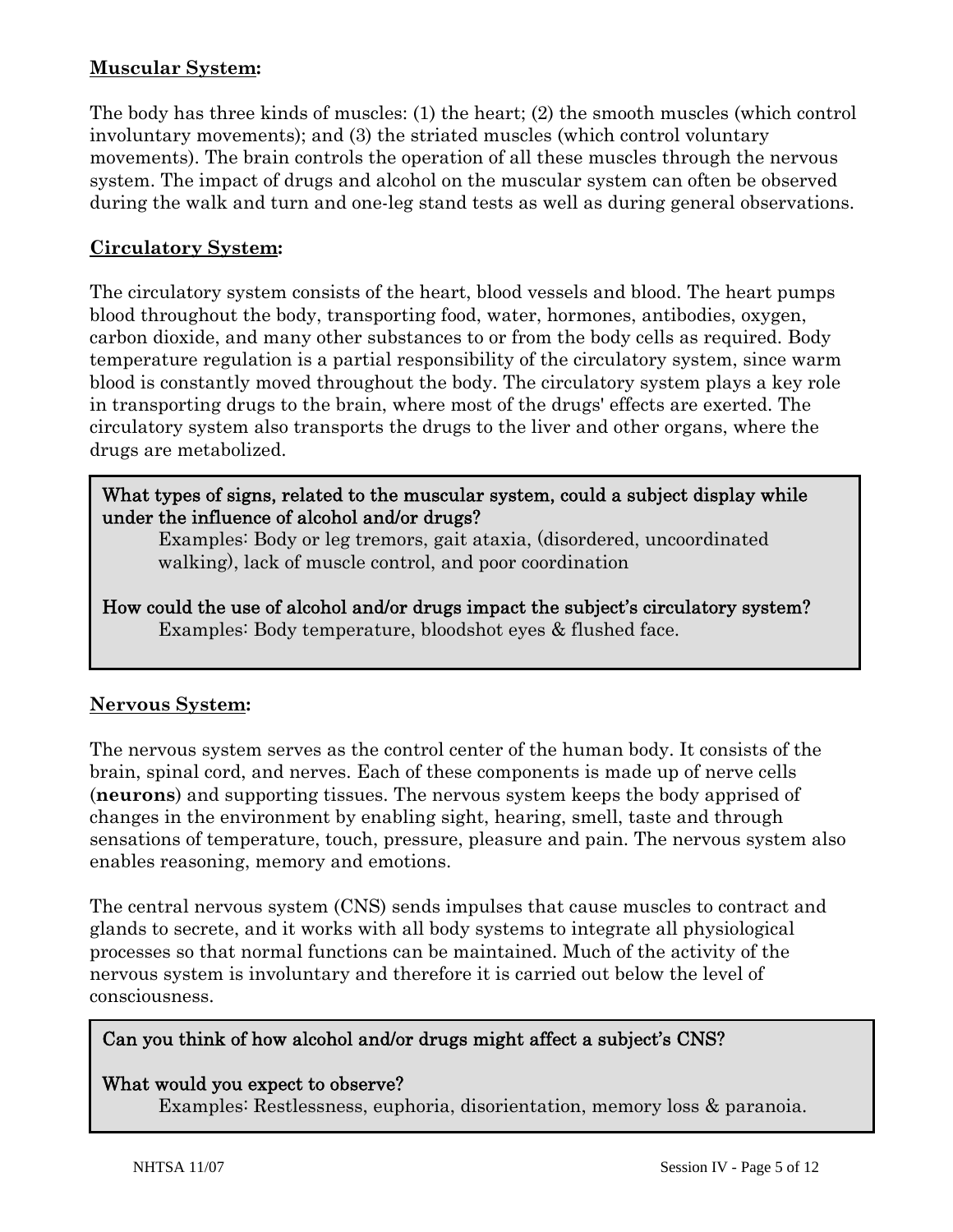The CNS is one of the body's major control systems and the brain is the center of that system. The brain is made up of billions of nerve cells, also known as *neurons*. Nerve cells communicate by transferring chemical substances between each other. When a message is sent from one neuron (transmitter), it triggers the release of chemicals called *neurotransmitters* which carry the message to another nerve cell which is called the *receptor*. This is the way nerve cells share information. There are many different types of neurotransmitters and each one has a specific role to play in how the brain and the Central Nervous System functions.

Some drugs affect the brain because their chemical make up is similar to the neurotransmitters which occur in the body naturally. In the appropriate dose amount, drugs have a positive influence on how the neurons function. However, in some cases, drugs can cause the release of large amounts of a similar neurotransmitter while others can block the receptors. All drugs of abuse, such as nicotine, cocaine and marijuana, primarily impact the limbic system of the brain. The limbic system generates our feelings, emotions and motivations as well as supports memory and learning. It responds to pleasurable experiences by releasing the neurotransmitter dopamine. The euphoric – like effect which a person experiences when dopamine is 'dumped' in the CNS is a sensation which makes some drugs of abuse so appealing to the user. The actions associated with the communication between neurons affects the other systems of the human body.

#### **Homeostasis**

Homeostasis is any self – regulating process by which a biological or mechanical system maintains stability while adjusting to changing conditions. As we have discussed earlier in this session, the human body is made up of systems. They are in a dynamic equilibrium. Under normal circumstances, systems seek a balance in which internal change continuously compensates for external change in a feedback control process to keep conditions relatively level.

#### *Example of Homeostasis:*

Temperature regulation—mechanically in a room by a thermostat or biologically in the body by a complex system controlled by the hypothalamus in the brain, which adjusts breathing and metabolic rates, blood-vessel dilation, and blood-sugar level in response to changes caused by factors including ambient temperature, hormones, and disease.

Every organ system plays some role in the maintenance of homeostasis. The circulatory system keeps the body sufficiently supplied with fluids; the respiratory system constantly brings in oxygen and eliminates carbon dioxide; the digestive and urinary systems take in food and water and eliminate waste; the nervous system integrates the functioning of the other systems; and so on.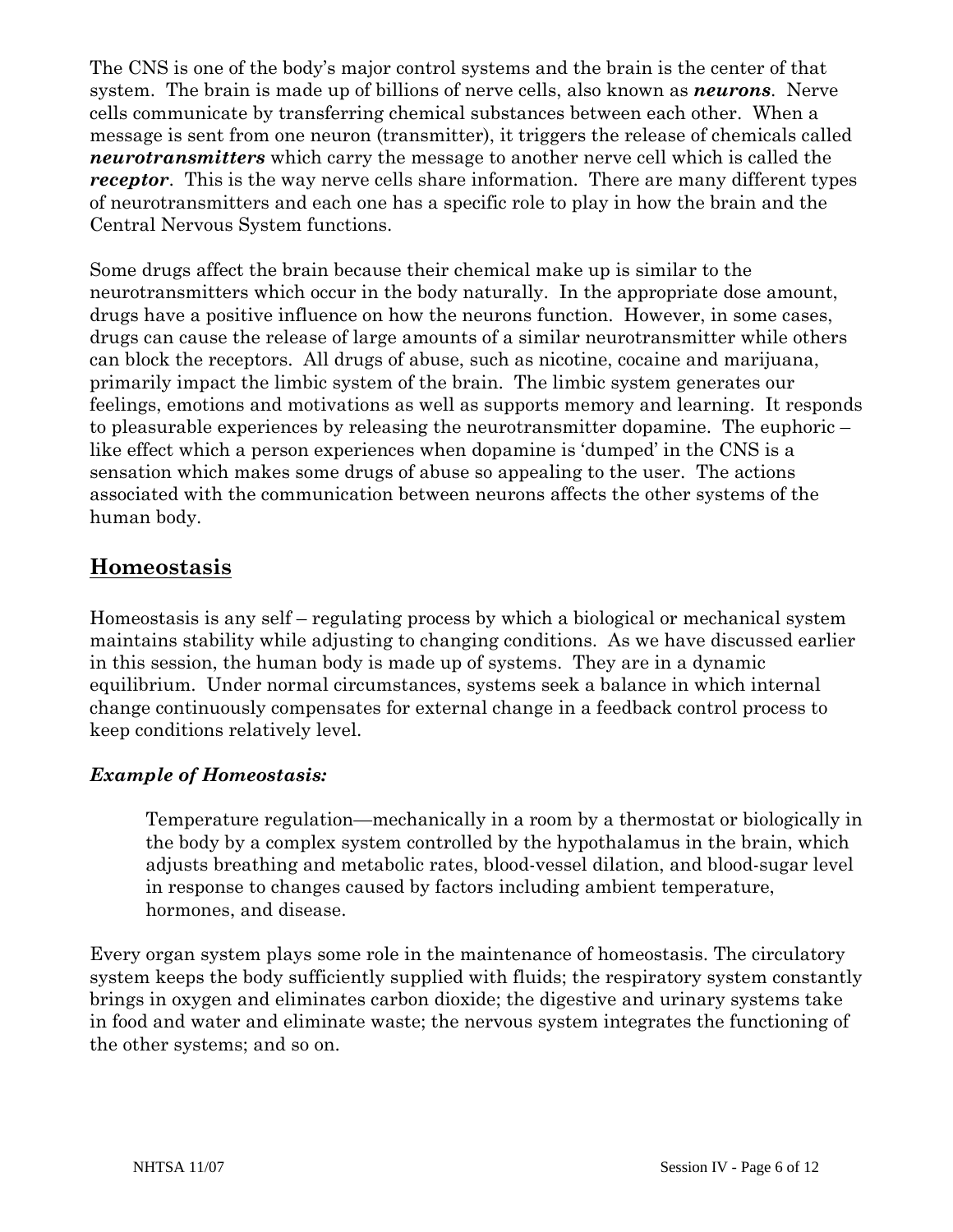When alcohol and/or other drugs are introduced into the body, the resulting interactions can cause the body to speed up, slow down, become confused, etc. The observation and examination of selected bodily functions help to indicate whether a subject is impaired by alcohol and/or other drugs.

#### **Methods of Ingestion and General Effects of Drugs**

In general terms, ingestion is the act of taking food or another substance into the body through the mouth. For the purpose of this course, we will use the term ingestion to describe any manner by which a drug or alcohol enters the human body whether it be orally or otherwise administered.

#### **The method of ingestion may provide important information or evidence as to the type of drug(s) used. (Example: A person who has snorted cocaine may have drug residue in their facial hair or in the nasal cavity.)**

Oral administration is the most common manner of ingesting prescription and many illicit drugs. Oral administration includes pills and liquid. This type of ingestion is often preferred since it is convenient and easy to conceal.

Injection is a common method of administering heroin (Narcotic Analgesic), but is also used to ingest other Narcotic analgesics, CNS Stimulants, Hallucinogens, and some Dissociative Anesthetics. CNS Depressants can also be injected, but this is not common due to the size of the needle required to deliver the substance. In addition to injecting drugs into the veins in the arms, users will find more creative and less conspicuous areas on the body to administer a substance since needles typically leave marks which can be difficult to disguise.

Insufflation is the act of introducing a substance directly into the body by inhaling through the nose for the purpose of intranasal absorption through the mucous membrane. This is often more rapid or more complete than gastrointestinal absorption. For a substance to be effective when insufflated it must be in a water soluble powder so it can be readily absorbed through the mucous membranes. This method is commonly referred to as snorting. Categories which are commonly introduced into the body through insufflation are CNS Stimulants, Hallucinogens, Dissociative Anesthetics and Narcotic Analgesics.

Inhalation is the act of introducing a substance directly into the respiratory system through the nose and mouth for the purpose of absorbing the substance through the alveoli in the lungs. For a substance to be effective when inhaled, it must be in a gaseous state. This is a very rapid method of absorption and is often referred to as huffing, sniffing, or smoking. Inhalation is a common method of administration for Cannabis, Narcotic Analgesics, Dissociative Anesthetics, Hallucinogens, and CNS Stimulants.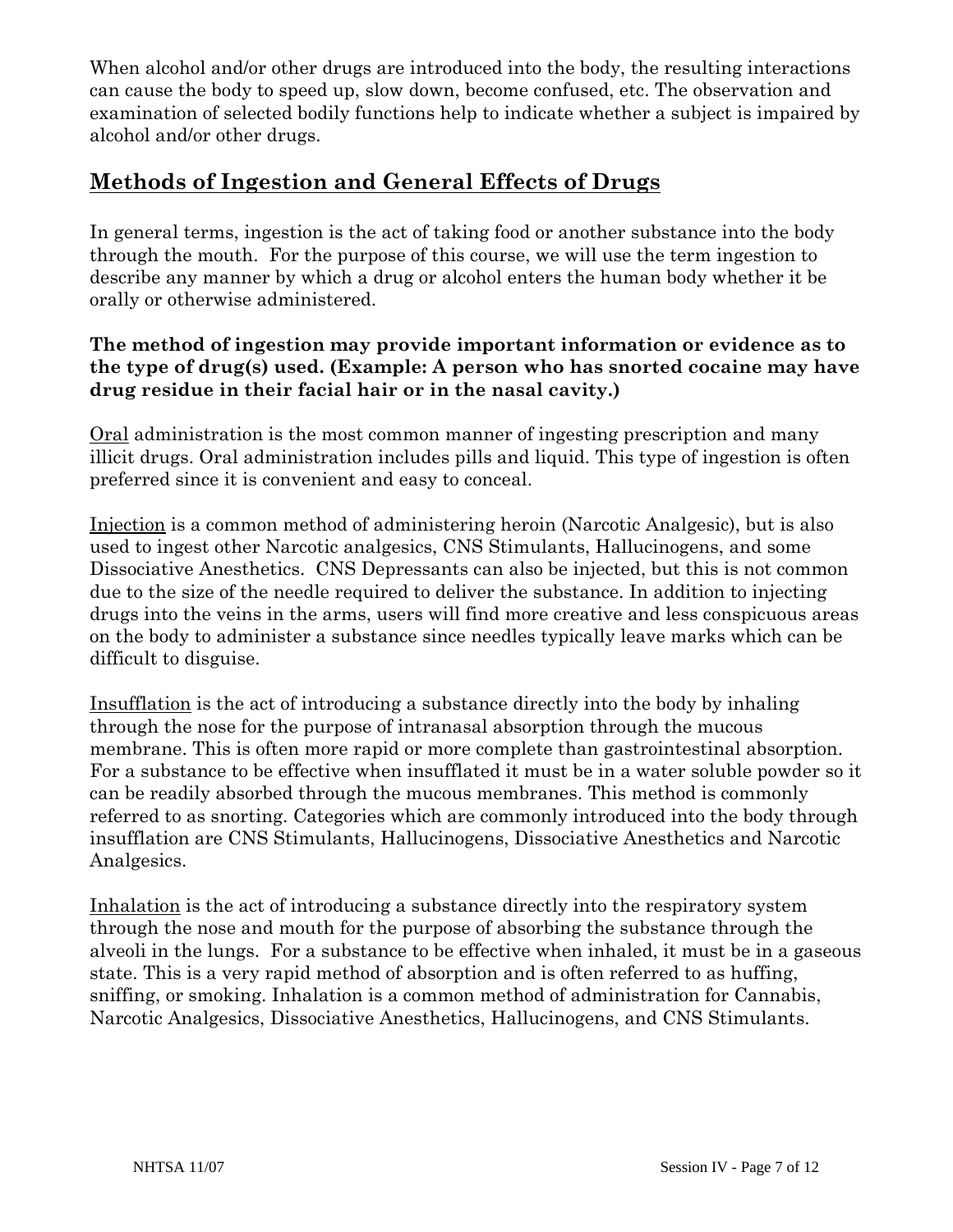Transdermal is a less common method of administering drugs. Transdermal means that the chemical or drug is absorbed into an individual's system through the skin. Drugs which are able to be administered transdermally can be administered accidentally through contact. Some selected Hallucinogens and Narcotic Analgesics can be administered transdermally.

Important Note on Officer Safety: Take care in dealing with individuals who you suspect are under the influence of a drug – latex or nitrile gloves should be worn. Drugs which are taken transdermally can be quickly absorbed through direct contact with the skin.

#### **Medical Conditions Which May Mimic Drug Impairment**

There are medical conditions and injuries that may cause a subject to appear to be under the influence of alcohol or other drugs. Some of the more common medical conditions are listed and discussed below:

**Head Trauma –** A severe blow or bump to the head may injure the brain and create disorientation, confusion, lack of coordination, slowed responses, speech impairment, and other gross indicators similar to those of alcohol and/or drug impairment. Because the injury usually affects one side of the brain more than the other, disparities usually will be evident in the subject's eyes. Sometimes the pupils will be noticeably different in size or one eyelid may droop while the other appears normal. Additionally, the eyes my not be able to track equally while focusing on a stimulus.

**Stroke –** A stroke will usually produce many of the same effects and indicators associated with head trauma. Stroke victims often will have pupils that are markedly different in size. One pupil may remain fixed and exhibit no visible reaction to light, while the other reacts normally. Paralysis, physical weakness, and other observable signs are often more predominate on one side of the body than the other. Additionally, individuals suffering from a stroke will often have a dazed appearance and be confused and/or scared.

#### *Note: If you suspect a subject is suffering an emerging stroke, call EMS!*

**Diabetes –** A diabetic is most likely to be confused with a person impaired by alcohol or drugs when he or she has taken too much insulin, so that the blood sugar level becomes dangerously low. This condition is sometimes called insulin shock. A diabetic in insulin shock may appear very confused, may be non-responsive, sweat profusely and exhibit elevated pulse rate and blood pressure. If you suspect that you may be dealing with insulin shock, you may be able to give the subject a glass of orange juice, a bite of candy or simply a spoonful of sugar, if they can sit upright and talk normally; that may rapidly produce a noticeable improvement in their condition.

*Note: If you suspect a diabetic emergency, call EMS!*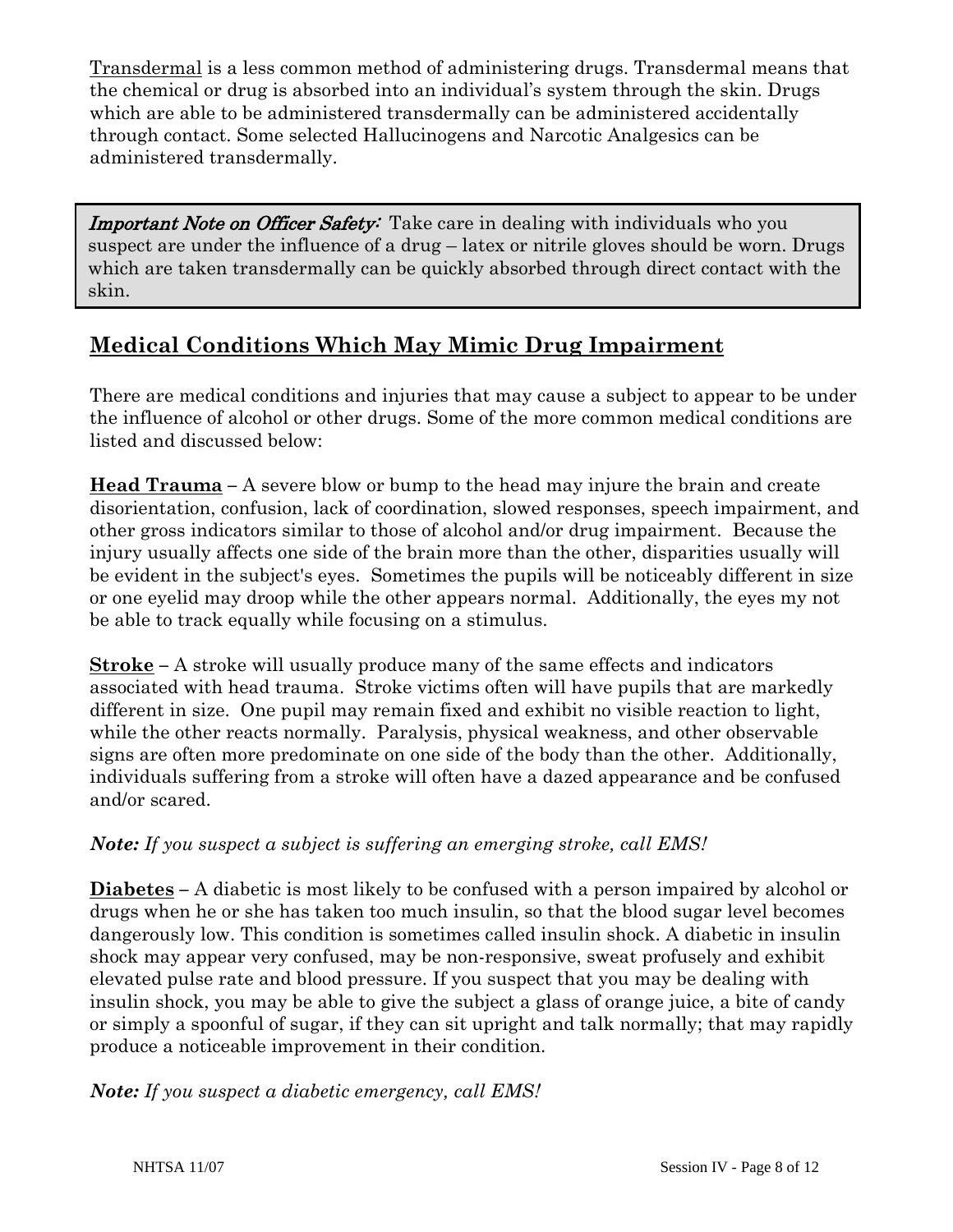**Conjunctivitis** – This is an inflammation of the mucous membrane that lines the inner surface of the eyelids giving a red, bloodshot appearance of the conjunctiva of the eyes. At first glance, this may appear similar to the bloodshot conditions associated with impairment by alcohol or cannabis. This condition may occur in one or both eye and is often referred to as 'pink eye'.

**Shock –** Shock is a life-threatening condition that occurs when the body is not getting enough blood flow. This can damage multiple organs and lead to death. Subjects who are in shock often will appear dazed, uncoordinated and non-responsive.

#### *Note: Shock requires IMMEDIATE medical treatment and can get worse very rapidly.*

**Multiple Sclerosis –** Victims of Multiple Sclerosis (MS) and other degenerative muscular disorders may lack coordination or exhibit gait ataxia, tremors, slurred or garbled speech, and many of the other gross motor indicators of intoxication. Unlike many under the influence of alcohol and/or drugs, MS sufferers usually appear alert.

**Other Medical Conditions –** Some other medical conditions that may cause signs and symptoms similar to drug impairment include: carbon monoxide poisoning, seizures, endocrine disorders, neurological conditions, psychiatric conditions, and infections.

**Behavioral Conditions –** There are some behavioral conditions that may affect demeanor, general appearance, and vital signs. Some examples would include exercise, excitement, fear, anxiety, and depression.

Important Note: Individuals with medical conditions often volunteer this information. The officer should be aware that evidence of these conditions may or may not be observable. Remember that officer safety and the safety of the individual are critical – consider calling emergency medical services (EMS) if a medical condition and/or a potential overdose situation exists. Additionally, the presence of a medical condition does not negate the possibility that an individual may be impaired.

## **Introduction to the Seven Drug Categories**

As a review, the definition of a drug, adopted by the DEC Program and this course, is any substance which, when taken into the human body, can impair the ability of the person to operate a vehicle safely. Based on this definition of drug, the DEC Program divided drugs into seven broad categories. These drug categories are based on the observable signs and symptoms they can produce. The following is a brief description of each category: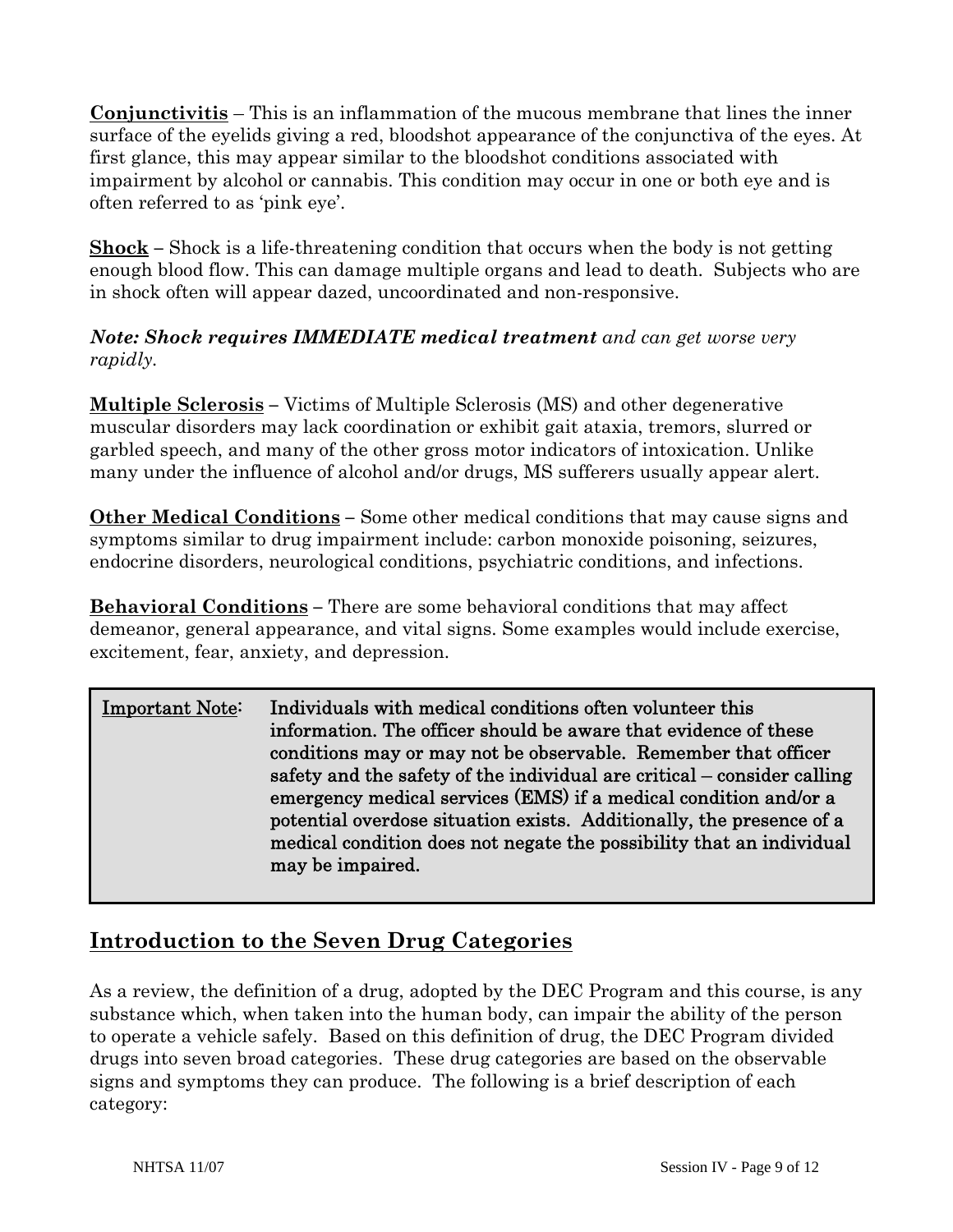**Central Nervous System Depressants** includes a large number of different drugs. Some common drugs in this category are alcohol, Zanax, Prozac, and GHB. CNS depressants slow down the operation of the brain and other parts of the central nervous system.

**Central Nervous System Stimulants** influence the human body by speeding up, or over stimulating the brain. Cocaine, amphetamines, methamphetamine, and Ritalin are examples of CNS Stimulants.

The **Hallucinogen** category includes some natural, organic substances as well as some synthetic chemicals. All hallucinogens impair the individual's ability to perceive reality. Peyote (which comes from a particular variety of cactus) is a naturally occurring hallucinogen while LSD and MDMA (Ecstasy) are examples of synthetic compounds.

The **Dissociative Anesthetic** category consists of the drugs PCP, Ketamine and their various analogs (chemical cousins), as well as other substances with similar effects on the body, such as Dextromethorphan. Originally developed for use as an anesthetic, PCP is a powerful drug that acts like a depressant in some ways, but also causes the body to respond similar to a stimulant as well as a hallucinogen.

**Narcotic Analgesics** include the natural derivatives of opium, such as morphine, heroin, codeine as well as many others. The category also includes many synthetic drugs, such as Demerol and methadone. All narcotic analgesics relieve pain (that is what "analgesic" means) and may lead to addiction. In addition to relieving pain, narcotic analgesics can produce withdrawal signs and symptoms, and relieve the signs and symptoms of withdrawal.

The **Inhalants** category includes a number of breathable chemicals, some of which are contained in familiar household items that can be purchased without prescription. Indeed, most of the things that we call inhalants are not at all intended by their manufacturers to be used as drugs. The inhalants include such things as the volatile solvents found in glue, gasoline and paint thinner. Additionally, the category includes aerosols found in spray cans and certain anesthetic gases, such as nitrous oxide and amyl nitrite.

**Cannabis** is likely the most well known of the seven categories since it includes marijuana and hashish. The active ingredient in both marijuana and hashish is a chemical called delta-9 tetrahydrocannabinol, usually abbreviated THC. There is also a synthetically produced form of THC known as Marinol.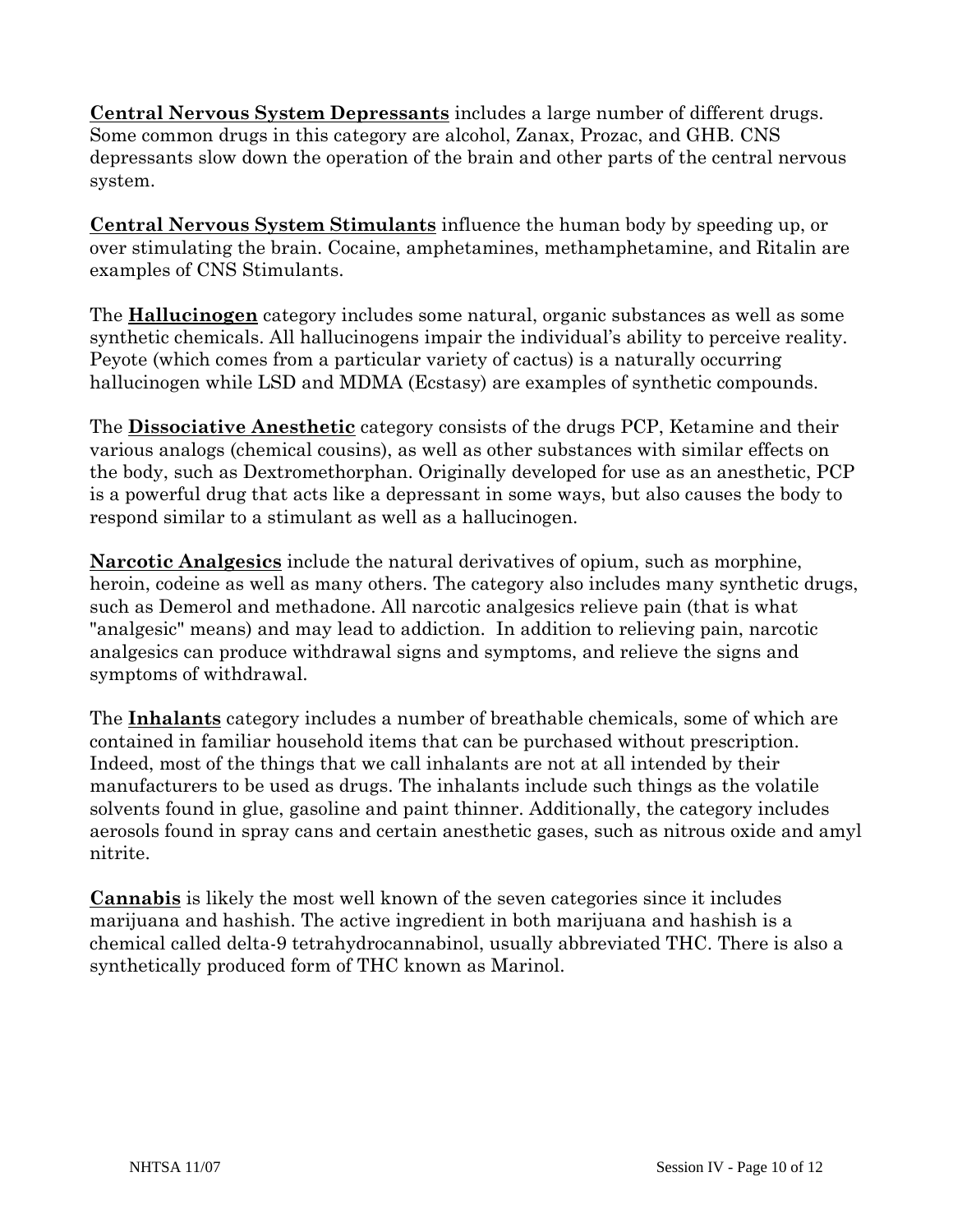## Introduction to the Drug Indicator Matrix

|                        | CNS         | CNS               | Hallucinogens | <b>Dissociative</b><br>Anesthetics | Narcotic          | <b>Inhalants</b> | Cannabis |
|------------------------|-------------|-------------------|---------------|------------------------------------|-------------------|------------------|----------|
| HGN                    | Depressants | <b>Stimulants</b> |               |                                    | <b>Analgesics</b> |                  |          |
|                        |             |                   |               |                                    |                   |                  |          |
| VGN                    |             |                   |               |                                    |                   |                  |          |
|                        |             |                   |               |                                    |                   |                  |          |
| <b>Pupil Size</b>      |             |                   |               |                                    |                   |                  |          |
|                        |             |                   |               |                                    |                   |                  |          |
| Lack of                |             |                   |               |                                    |                   |                  |          |
| Convergence<br>General |             |                   |               |                                    |                   |                  |          |
| <b>Indicators</b>      |             |                   |               |                                    |                   |                  |          |
|                        |             |                   |               |                                    |                   |                  |          |
|                        |             |                   |               |                                    |                   |                  |          |
|                        |             |                   |               |                                    |                   |                  |          |
|                        |             |                   |               |                                    |                   |                  |          |
|                        |             |                   |               |                                    |                   |                  |          |
|                        |             |                   |               |                                    |                   |                  |          |
|                        |             |                   |               |                                    |                   |                  |          |
|                        |             |                   |               |                                    |                   |                  |          |
|                        |             |                   |               |                                    |                   |                  |          |
|                        |             |                   |               |                                    |                   |                  |          |
|                        |             |                   |               |                                    |                   |                  |          |
|                        |             |                   |               |                                    |                   |                  |          |
|                        |             |                   |               |                                    |                   |                  |          |
| Ingestion              |             |                   |               |                                    |                   |                  |          |
| Methods                |             |                   |               |                                    |                   |                  |          |
|                        |             |                   |               |                                    |                   |                  |          |
|                        |             |                   |               |                                    |                   |                  |          |
|                        |             |                   |               |                                    |                   |                  |          |
|                        |             |                   |               |                                    |                   |                  |          |
|                        |             |                   |               |                                    |                   |                  |          |
|                        |             |                   |               |                                    |                   |                  |          |
|                        |             |                   |               |                                    |                   |                  |          |
|                        |             |                   |               |                                    |                   |                  |          |
|                        |             |                   |               |                                    |                   |                  |          |
|                        |             |                   |               |                                    |                   |                  |          |
|                        |             |                   |               |                                    |                   |                  |          |
|                        |             |                   |               |                                    |                   |                  |          |
| Overdose               |             |                   |               |                                    |                   |                  |          |
| Signs                  |             |                   |               |                                    |                   |                  |          |
|                        |             |                   |               |                                    |                   |                  |          |
|                        |             |                   |               |                                    |                   |                  |          |
|                        |             |                   |               |                                    |                   |                  |          |
|                        |             |                   |               |                                    |                   |                  |          |
|                        |             |                   |               |                                    |                   |                  |          |
|                        |             |                   |               |                                    |                   |                  |          |
|                        |             |                   |               |                                    |                   |                  |          |
|                        |             |                   |               |                                    |                   |                  |          |
|                        |             |                   |               |                                    |                   |                  |          |
|                        |             |                   |               |                                    |                   |                  |          |
|                        |             |                   |               |                                    |                   |                  |          |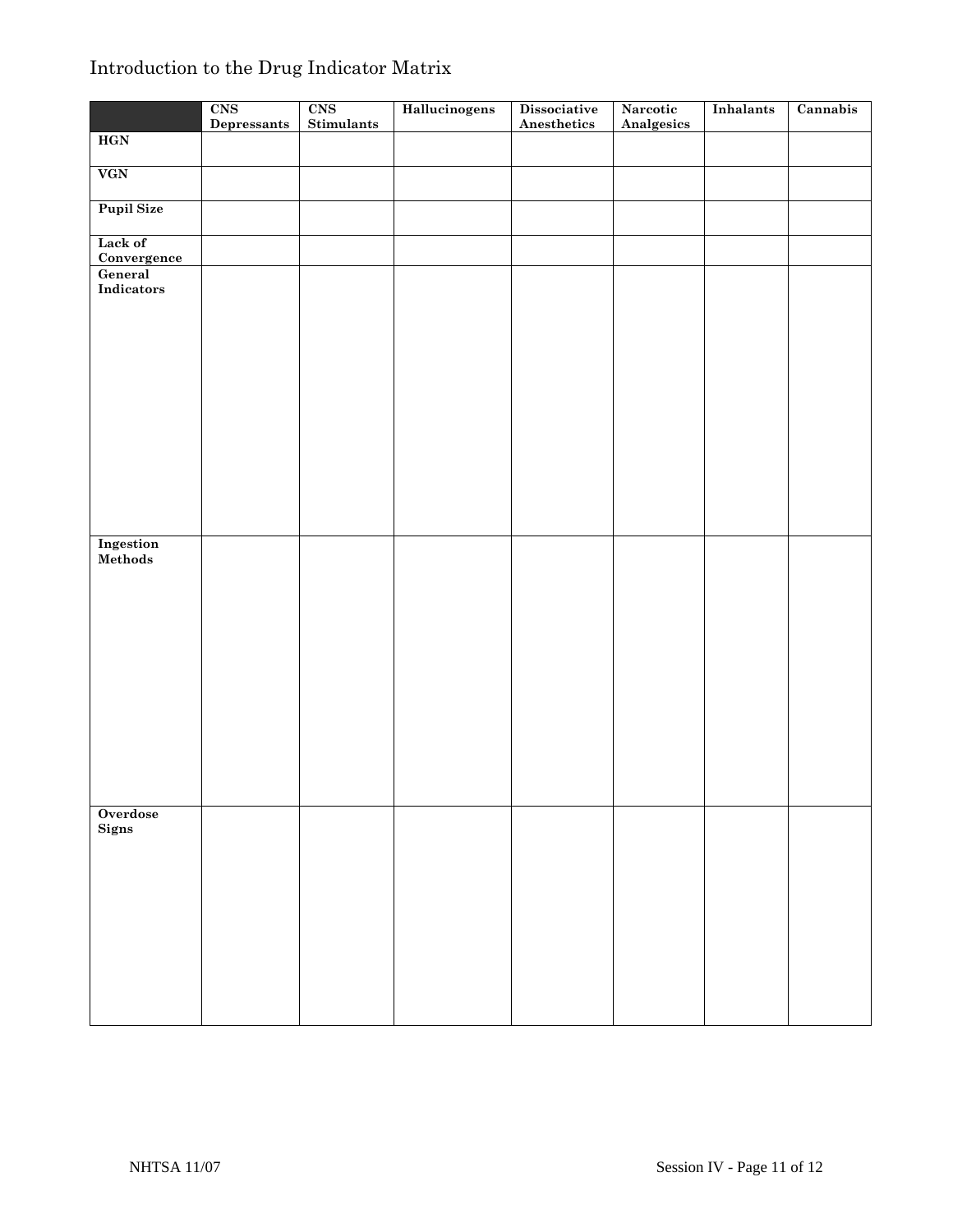Session V

Observations of the Eyes and Other Sobriety Tests for Impairment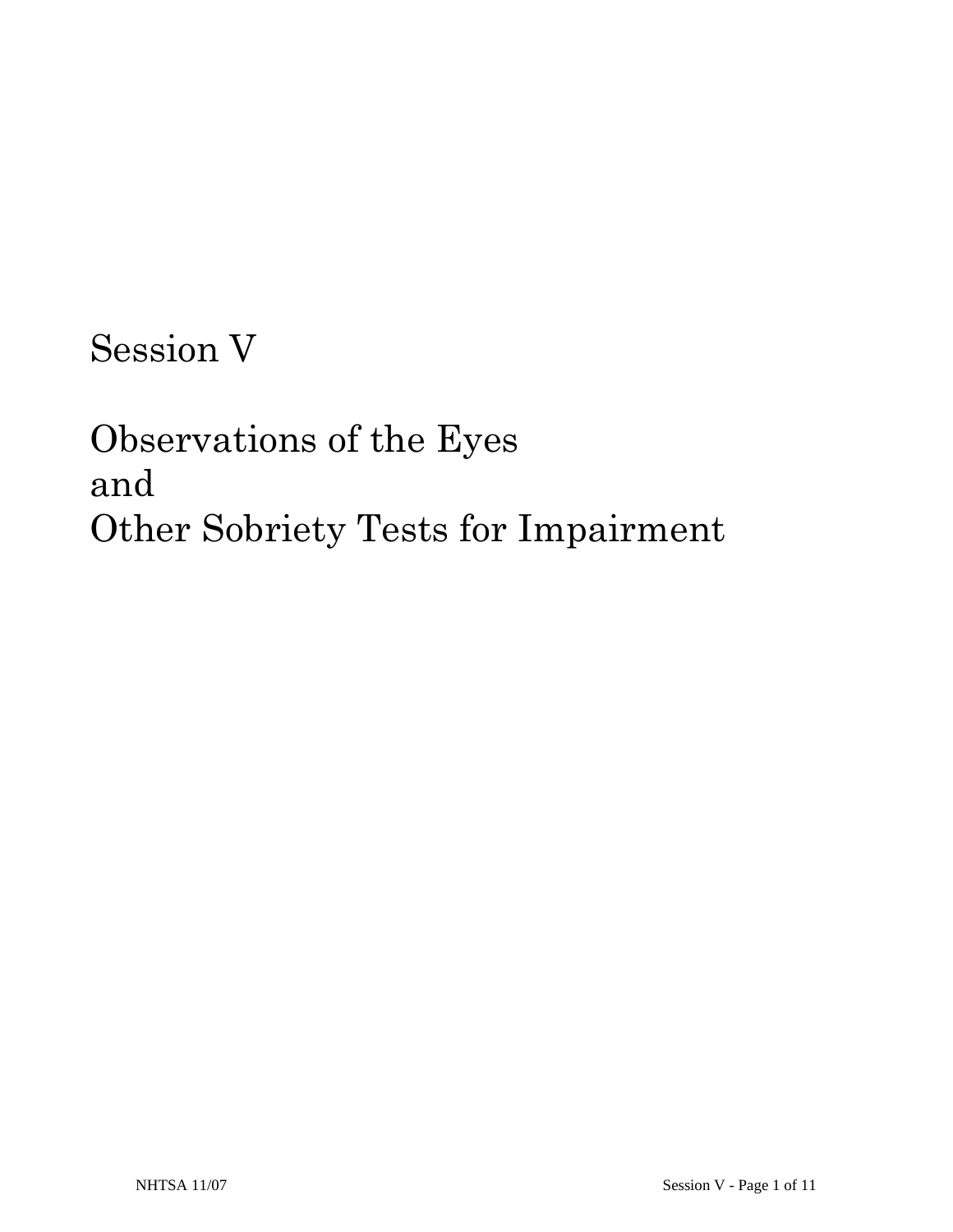## **Session V**

## **Observations of the Eyes and Other Sobriety Tests for Impairment**

#### *Upon successfully completing this session, the student will be able to:*

- 1. Describe the difference in pupil size
- 2. Discuss Lack of Convergence: How to administer properly and describe what the results indicate
- 3. Discuss Modified Romberg Balance Test: How to administer properly and describe what the results indicate
- 4. Explain the relationship between eye examinations and the seven categories

| Content Segments                     | <b>Learning Activities</b>                              |
|--------------------------------------|---------------------------------------------------------|
| Pupil Size                           | Instructor - Led Presentation                           |
| Lack of Convergence                  | Instructor –Led Presentation<br>& Demonstration         |
| <b>Practice Lack of Convergence</b>  | <b>Student Practice Session</b>                         |
| Romberg Balance Test                 | <b>Instructor</b> - Led Presentation<br>& Demonstration |
| <b>Practice Romberg Balance Test</b> | <b>Student Practice Session</b>                         |
| Correlation of Eye Examinations      | Instructor Led - Presentation                           |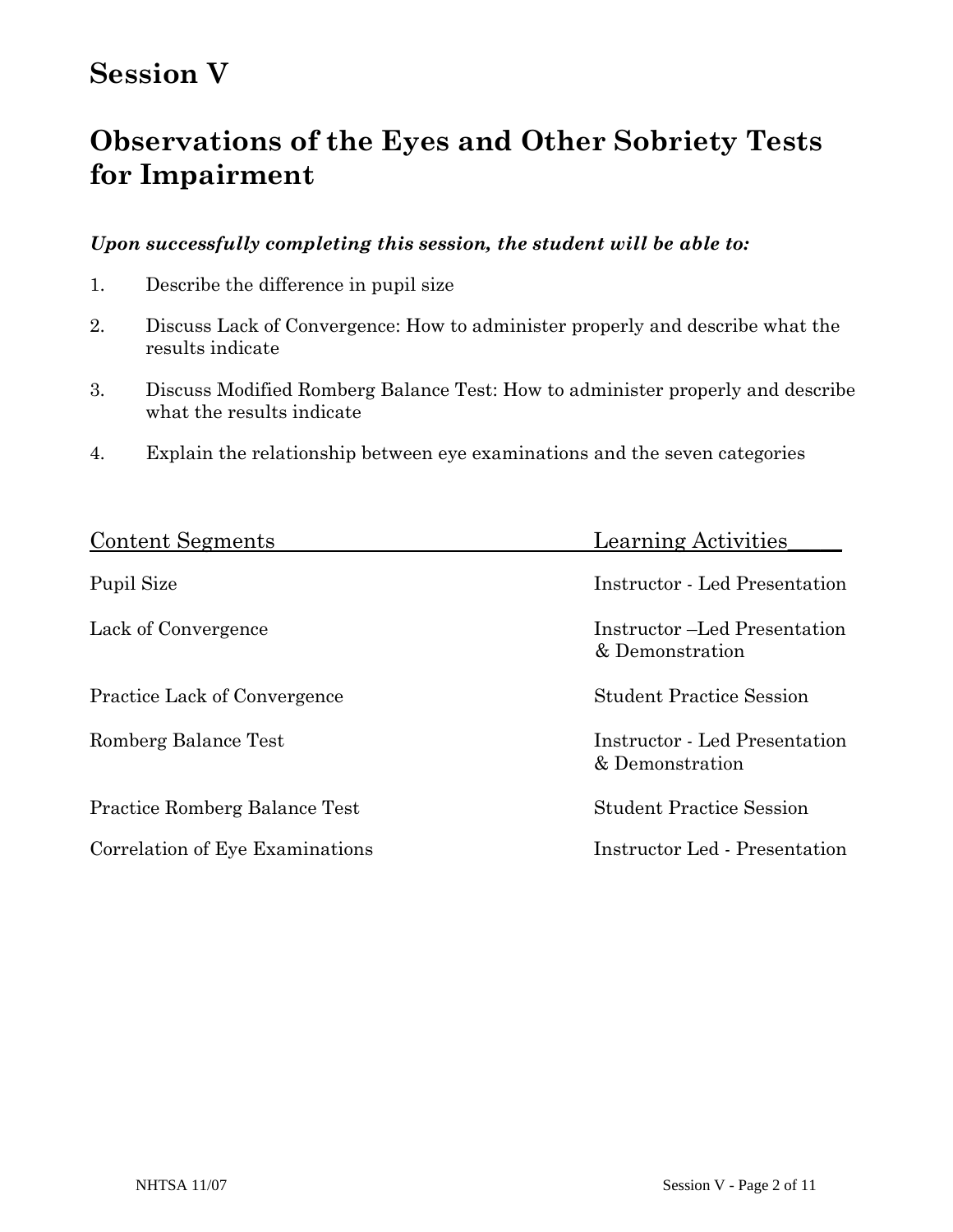## **Observations of the Eyes & Other Indicators of Drug Impairment**

As we learned in Standardized Field Sobriety Testing (SFST) training, we need to base our arrest decision as to whether a driver is under the influence of alcohol on the combined results of the entire battery of tests (HGN, Walk-and-Turn, and One Leg Stand). Additionally, an officer needs to use the collective results of several additional tests to determine whether an individual is impaired by drugs, alcohol or a combination of both. The information collected at roadside is critical to the entire impaired driving enforcement process. In some areas, the arresting officer my have access to a Drug Recognition Expert (DRE) while others may not. Observations lead to an informed decision of whether the suspect is impaired or not impaired according to their individual state's statues. Regardless of the availability of a DRE, the arresting officer needs to take the opportunity at roadside to recognize and document pertinent observations as part of the arrest and adjudication processes.

Officers should approach the investigation of a DWI in the same fashion they would a crash. The first officer who arrives at the scene may not be an accident investigator or reconstructionist, but they have a responsibility to gather information, which may be used as part of a more detailed investigation. This is similar to the process expected of the arresting officer in a DWI case.

This Session describes the administration and proper interpretation of the following tests:

- Pupil Size Observations
- Lack of Convergence (LOC)
- Romberg Balance Test

## **Administrative Procedures for Pupil Size Observation**

The pupil is basically a circular hole in the middle of the iris, which regulates the amount of light that passes through into the retina. The pupils of the eyes continually adjust in size to accommodate different lighting conditions and refocus according to focal length. When placed in a darkened environment, the pupils will normally expand in size, or dilate, to allow the eyes to capture as much light as possible. When the lighting conditions are very bright, the pupils will normally shrink or constrict, to limit the amount of light that passes through and to keep the eyes from being over stimulated. This process of constriction and dilation normally occurs within certain limits.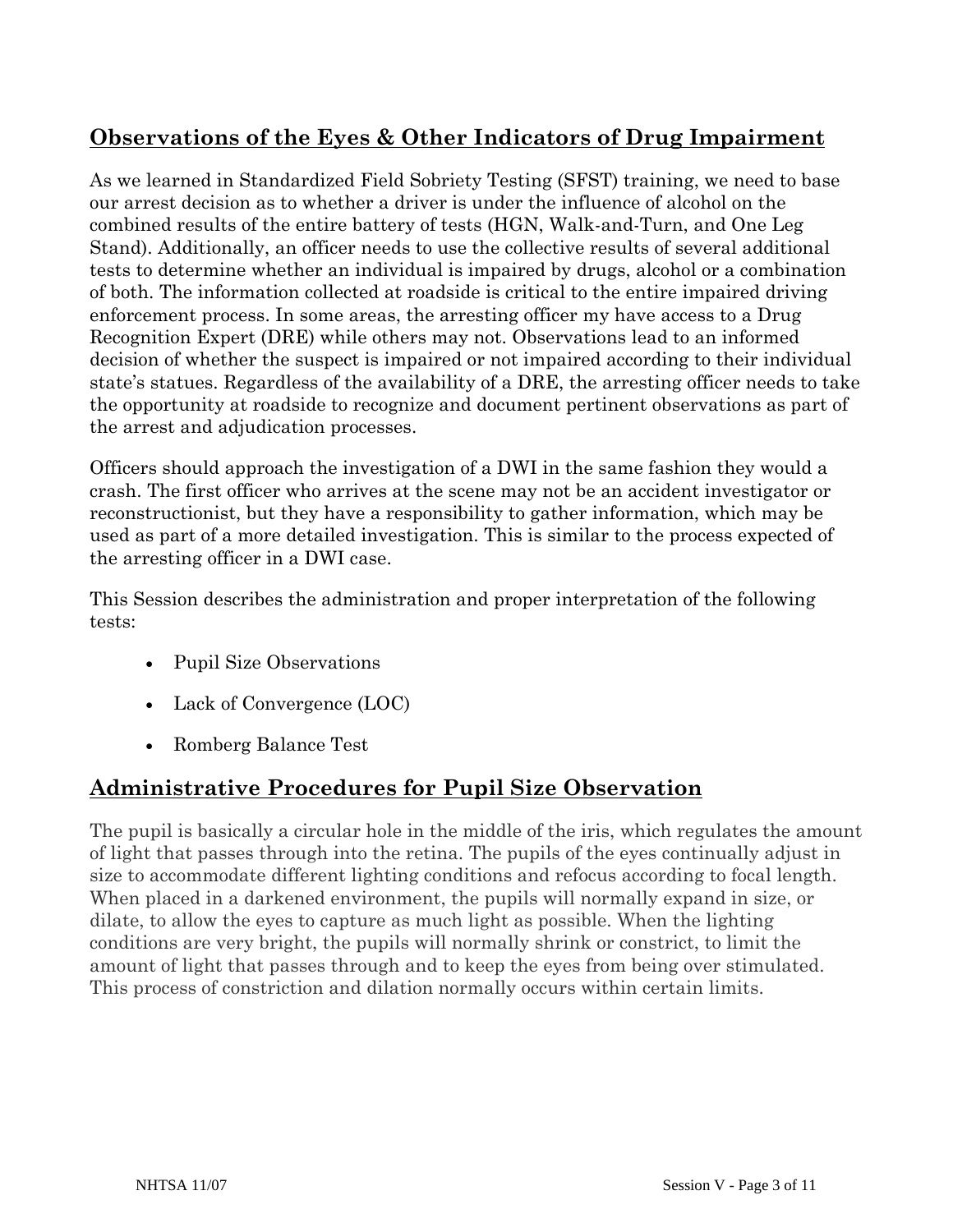Since this course trains officers to observe the suspect at roadside in one lighting condition, the officer will only document gross differences in pupil size. If the stop is made during a sunny day, the officer should expect the pupils to be somewhat constricted in response to the brighter light. Conversely, if the stop is made at night on a rural road, the officer might expect to see a more dilated pupil in response to the darker condition. The officer should document their observations including whether the pupil size is significantly different than expected based on the lighting condition.

#### **Examples:**

**Dilation** Observed when the pupils are larger than normal for the given lighting condition, resulting in a very large opening (circle) in the center of the eye. Figure IV-A



*Figure IV-A* 

**Constriction** When the pupils are smaller than normal for the given lighting condition, resulting in a very small opening (circle) in the center of the eye. Figure IV-B



*Figure IV-B* 

The effects that drugs have on the eyes are involuntary reactions, which mean they cannot be controlled by the individual. When ingested, each of the seven drug categories has a predictable effect, with some exceptions, on the pupils of the eyes, which will be discussed in the subsequent sessions.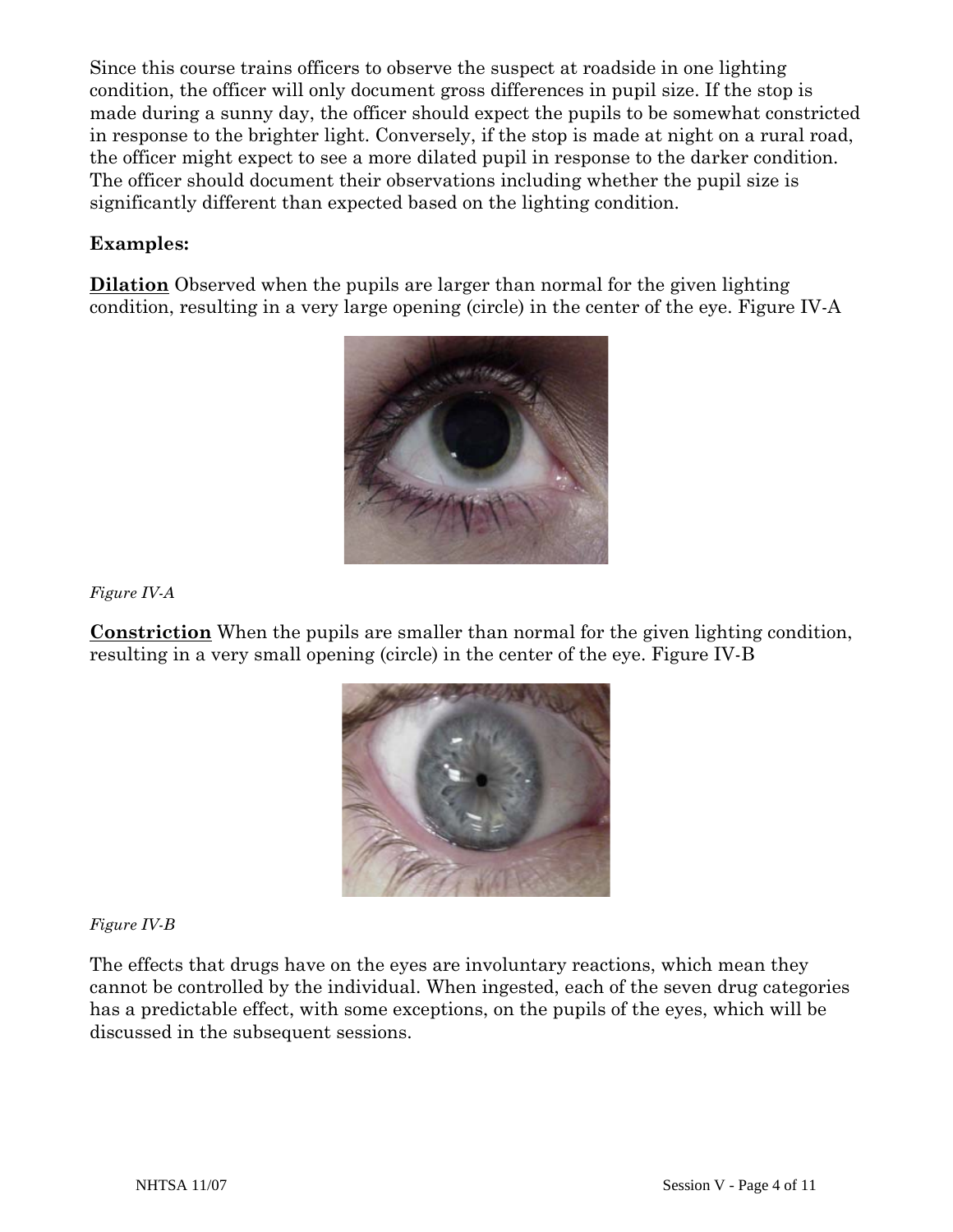## **Administration and Evaluation of Lack of Convergence (LOC)**

In simple terms, Lack of Convergence (LOC) is the inability of an individual to cross their eyes when focusing on a stimulus as it is moved towards their eyes in the center of their face. In order to properly administer the LOC test, the law enforcement officer must position the stimulus about 12-15 inches in front of the suspect's nose in the same position used for the HGN test. The stimulus will be moved towards the nose/face without actually touching it. It is important that the suspect understands what is expected so that the LOC test can be conducted properly.

#### **Administration of the LOC Test**

The procedures for administrating this test are listed below. The procedures are divided into two stages: instruction and testing.

#### Instruction Stage: Initial Positioning and Verbal Instructions

- 1. Position the stimulus approximately 12-15 inches in front of the suspect's nose in the same position as used in the HGN test.
- 2. Inform the suspect that you will be moving the stimulus around in a circle, and will be moving it toward the bridge of their nose. In addition, inform the suspect that you will not actually touch the nose with the stimulus. This notice is important so the individual will not move their head away.
- 3. Instruct the suspect to keep their head steady and to follow the stimulus with their eyes only.

#### Testing Stage:

- 1. Start moving the stimulus and make two circles in front of the suspect's face, either in a clockwise or counterclockwise motion. Observe the eyes to verify the suspect are tracking the stimulus.
- 2. Slowly move the stimulus in toward the bridge of the suspect's nose stopping at approximately 2" from the bridge of the nose. Do not touch the bridge of the nose with the stimulus.
- 3. Hold the stimulus 2" from the bridge of the suspect's nose for approximately one (1) second and then remove it, while continuing to observe the suspect's eyes.

#### **Test Interpretation**

The suspect's eyes should come together and cross (converge) as they track and remain aligned with the stimulus. If the eyes are able to cross (converge), i.e., if they both come together when the stimulus is stopped approximately 2" from the bridge of the suspect's nose, lack of convergence is "not present." But, if one eye drifts away or outward toward the side instead of converging toward the bridge of the nose, lack of convergence is "present".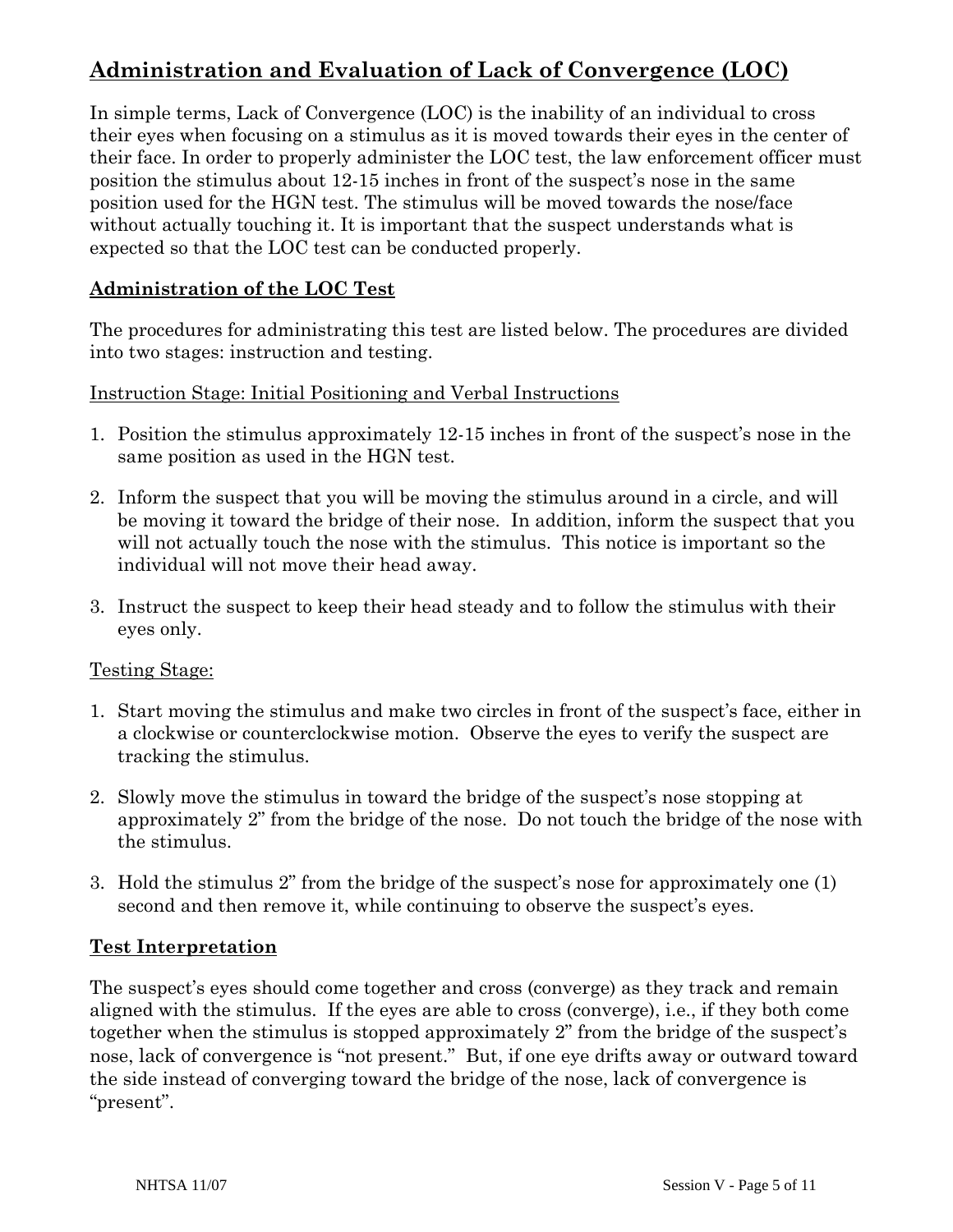Important Note: The law enforcement officer should not actually touch the suspect's nose or come any closer than 2" from the bridge of the nose. Additionally, the stimulus should be held high enough, in the same position as used in the HGN test, so that the officer can easily observe the eye movements and to ensure that the suspect doesn't close their eyes.

The results are documented by diagramming the movement of the eyes. The diagrams below illustrate two examples of the proper method of documenting your observations:



Figure IV-C indicates the right eye was able to converge, but, as soon as the left eye converged, it immediately bounced down and out.



Figure IV-D indicates both eyes started to converge, but stopped short of completely converging.

There are no clues associated with the LOC test. The law enforcement officer should note whether or not convergence is present and document their observations as to the movement of the eyes during this test. This test does not contribute to the number of clues associated with the HGN test.

Again, document the results of the lack of convergence test on an assessment form as it is completed. It is a good practice to use an assessment form that documents the administrative procedures. An example of a simple form is included below: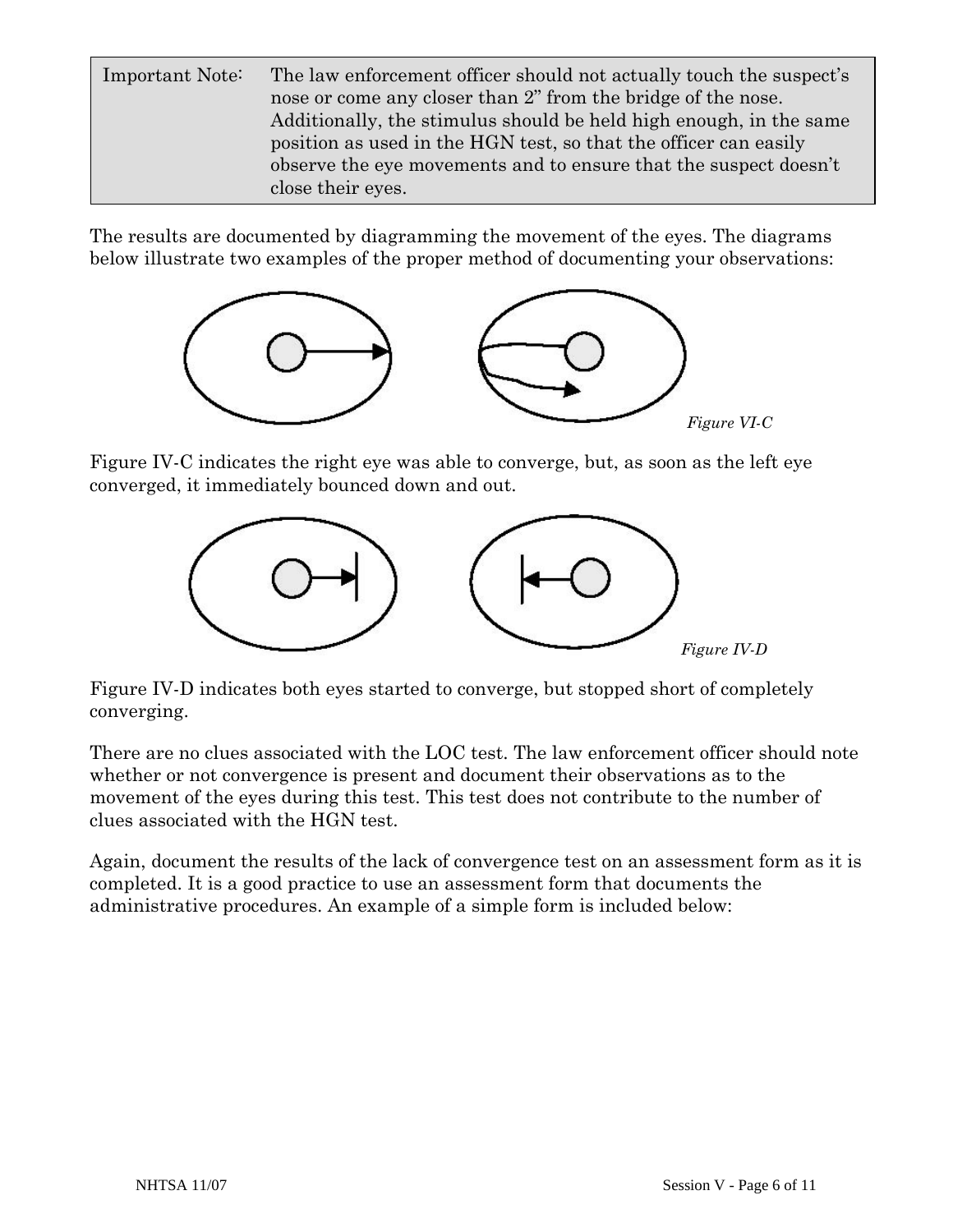#### **Lack of Convergence:**

Indicate the path of the pupils by drawing arrows below:



Present **□** Not Present **□**

Make two circles in front of the face and bring the stimulus in towards the bridge of the nose stopping at a point approximately 2" from the bridge of the nose.

Check if the eyes were able to converge (cross).

The observations associated with the LOC test must be considered as part of the entire body of evidence gathered by the law enforcement officer during all three phases of the DWI detection process.

### **Administration and Evaluation of Romberg Balance Test**

The Romberg Balance Test, which is used as part of the Drug Evaluation and Classification Program as well as this course, is adopted from its original use as a neurological assessment tool in order to check a suspect's internal clock, balance and presence of tremors (eyelid and body). Since part of the Romberg Balance Test checks for balance, care should be taken to ensure the test is conducted on a level surface and in an environment which is appropriate for this type of test when conducted at roadside.

The Romberg Balance Test is divided into three parts which are conducted simultaneously. The first part is when the suspect estimates the passage of 30 seconds. The second and third parts are the observation of tremors and sway, respectively.

We will discuss the Romberg Balance Test in terms of the instructional stage and the balancing stage. This test requires the suspect to stand with the feet together, the head tilted slightly back, the eyes closed, and estimate the passage of thirty seconds. When the suspect believes that the thirty seconds have passed, he or she is to tilt the head forward, open the eyes, and say "Stop".

#### **Administrative Procedures:**

Instruction Stage: Initial Positioning and Verbal Instructions

1. Instruct the suspect to stand straight with their feet together and the arms down at their sides.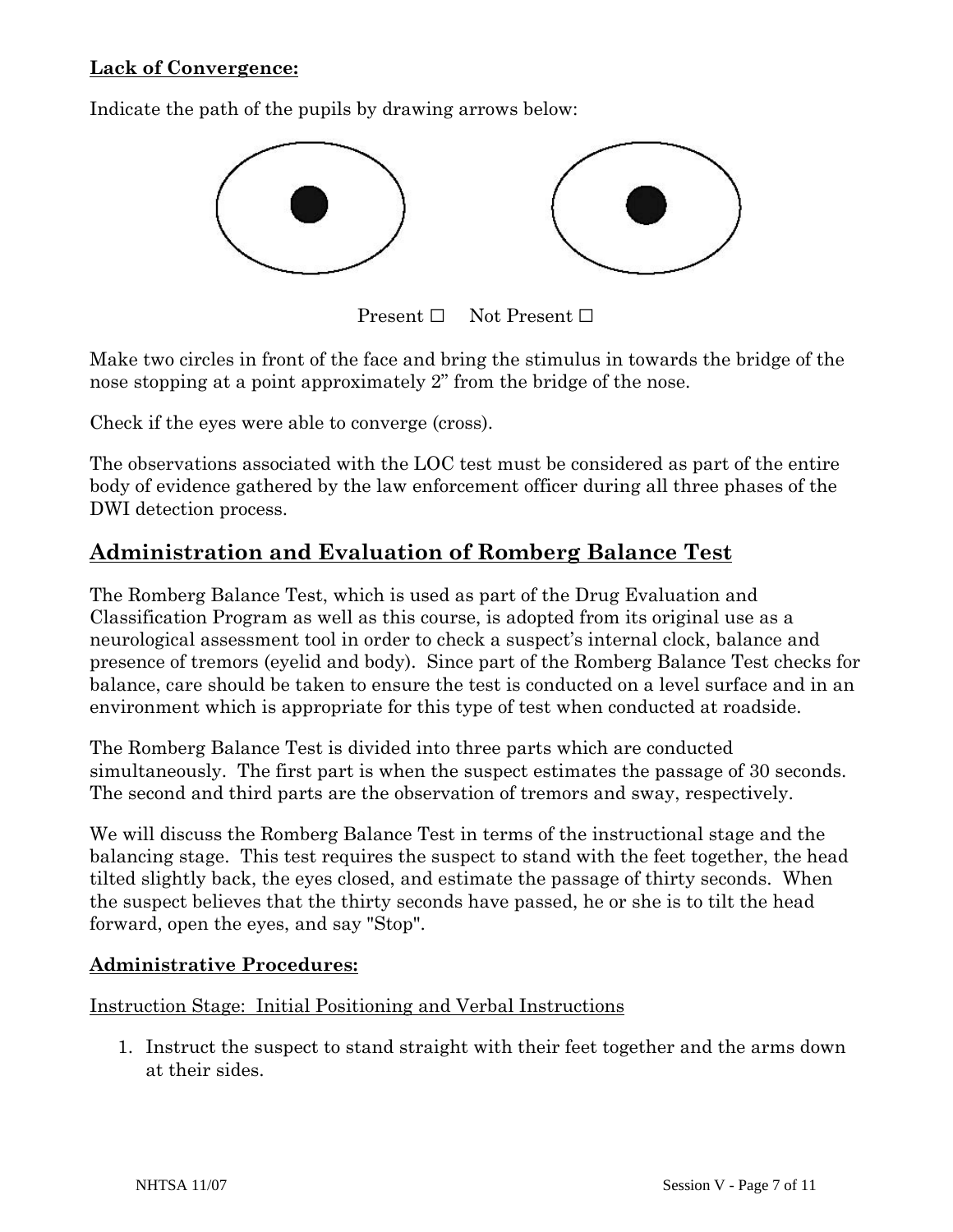- 2. Tell the suspect to remain that position while you have finished giving the instructions. Emphasize that he or she must not start the test until you say "begin".
- 3. Ask the suspect if he or she understands the instructions so far.
- 4. Tell the suspect that, when you tell them to, they must tilt their head back and close their eyes. DEMONSTRATE how the head should be tilted, but DO NOT CLOSE YOUR EYES while demonstrating.
- 5. Tell the suspect that when you say "Begin," they must estimate to themselves the passage of 30 seconds.

**Note:** DO NOT tell the suspect to "count to thirty seconds" or to use any other specific procedure to keep track of time."

- 6. Tell the suspect that, when they think the 30 seconds have gone by, they must bring their head forward, open their eyes, and say "Stop."
- 7. Ask the suspect if they understand.

#### Balancing Stage:

- 1. Instruct the suspect to tilt their head back and close their eyes.
- 2. Look at your watch and pick a convenient time to start the test.
- 3. Tell the suspect to begin.
- 4. Keep track of time while the suspect performs the test.
- 5. Check suspect for presence of tremors (eyelid and/or body) and sway.
- 6. When the suspect opens the eyes, ask them "how much time was that?"

**Note:** If 90 seconds elapse before the suspect opens their eyes, stop the test.

Important Note: If the subject appears unable to perform the test (i.e. excessive swaying which may cause the subject to lose their balance and fall), the officer may discontinue the test and note their observations.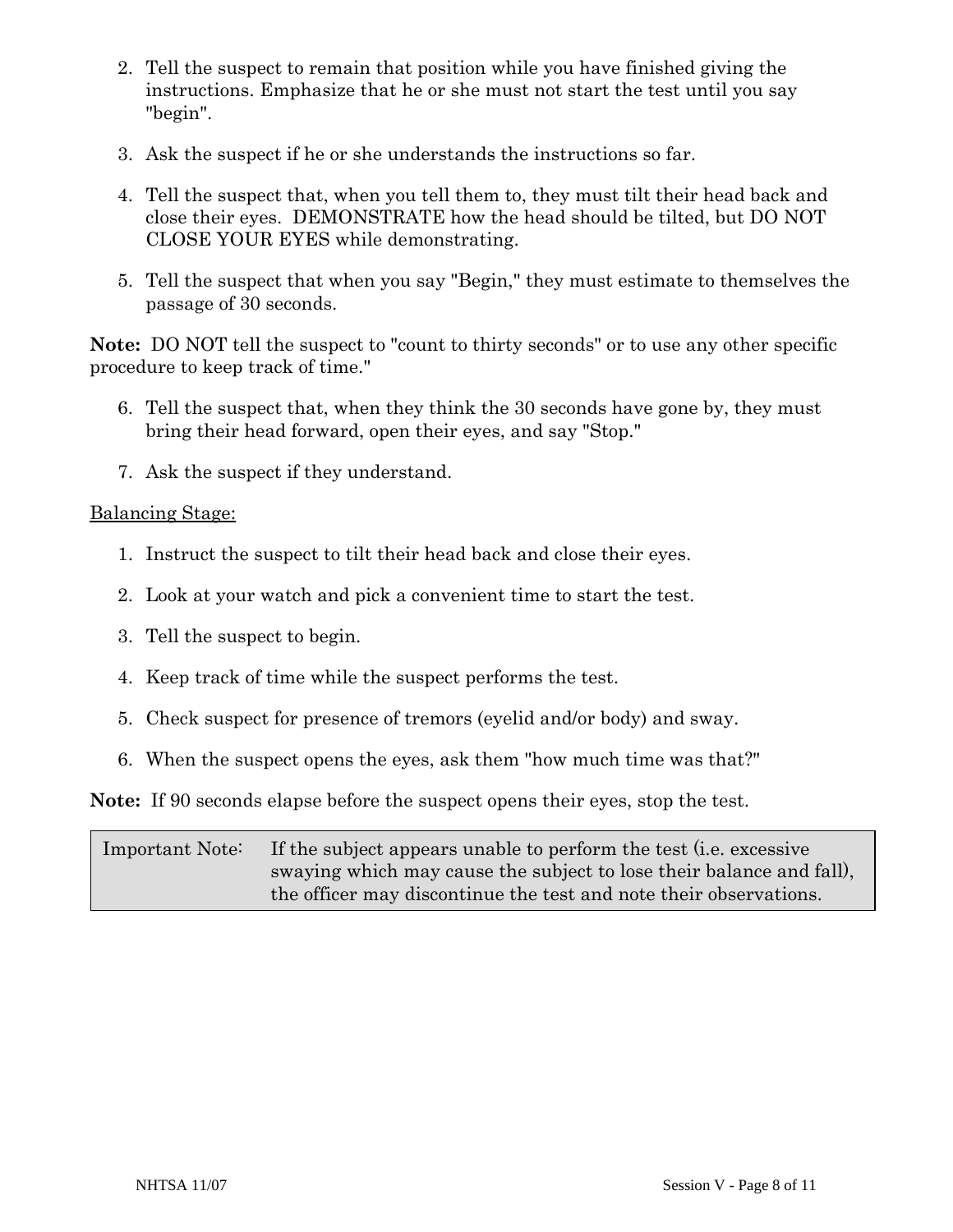#### **Test Interpretation**

There are no pass/fail criteria or clues associated with the modified Romberg Balance Test. Document the actual number of the seconds which passed during the test. If the suspect's estimation of time is between 25-35 seconds, then their internal clock is considered acceptable. The presence of any tremors, as well as the occurrence, degree, and direction of any sway should be documented. Other observations can be conducted during this test including, looking into the nasal cavity for signs of ingestion, muscle rigidity, skin color, etc. Any additional observations should also be documented.



## **Relationship Between the Eye Observations and the Drug Categories**

As we learned during Standardized Field Sobriety Testing training, eye examinations can provide valuable information which can help determine impairment. Additionally, we discussed in Session II that HGN is a critical part of assessing individuals suspected of being under the influence of alcohol. Similarly, HGN plays a significant part in the evaluation of individuals who might be impaired by drugs alone or in combination with alcohol. In addition to HGN, VGN, LOC, and pupil size can also provide information which contributes to the overall process in determining whether or not an individual is under the influence of alcohol and/or drugs.

We have included a chart to assist the law enforcement officer in recognizing signs of alcohol, drug, or a combination of both alcohol and drug impairment relative to eye observations. This chart, or any of the other information presented in this course relative to a specific drug category, is not meant to encourage the officer to connect their observations to a specific drug category. The law enforcement officer who successfully completes this course shall only use their roadside observations to make a decision as to whether the individual is impaired or not impaired according to their specific state's statues.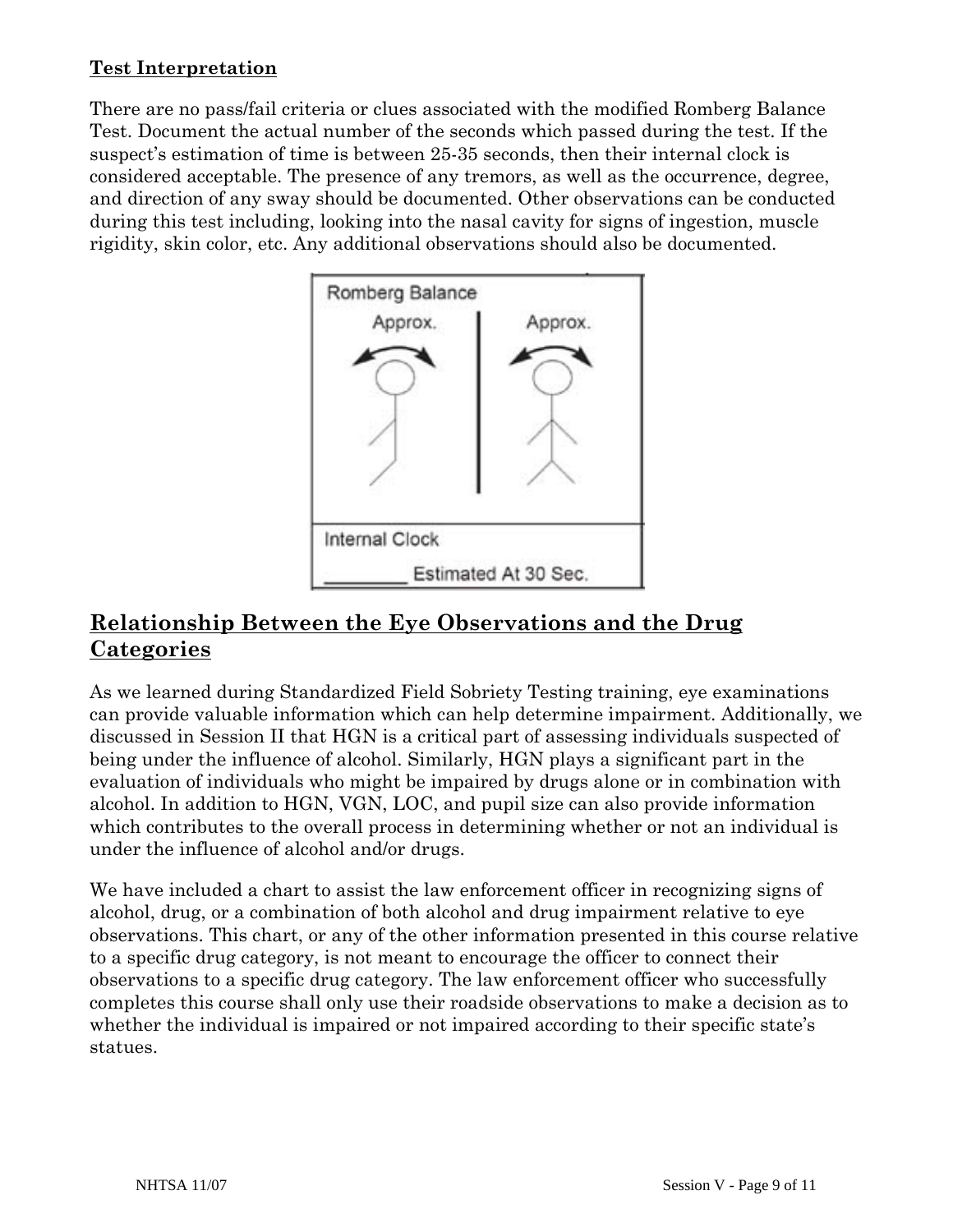The officer who completes this course is NOT certified as a DRE and does not have the training required to support the selection of a specific drug category, which may be the source of the suspect's impairment.

The table below indicates what is usually found when the eye examinations are conducted on individuals under the influence of the different drug categories.

|             | Depressants          | Stimulants     | Hallucinogens  | Dissociative<br>Anesthetics | Narcotic<br>Analgesics | Inhalants            | Cannabis             |
|-------------|----------------------|----------------|----------------|-----------------------------|------------------------|----------------------|----------------------|
|             |                      |                |                |                             |                        |                      |                      |
| <b>HGN</b>  | Present              | <b>None</b>    | <b>None</b>    | Present                     | <b>None</b>            | Present              | <b>None</b>          |
|             |                      |                |                |                             |                        |                      |                      |
| VGN         | Present <sup>1</sup> | <b>None</b>    | <b>None</b>    | Present                     | <b>None</b>            | Present <sup>1</sup> | <b>None</b>          |
|             |                      |                |                |                             |                        |                      |                      |
| <b>LOC</b>  | Present              | <b>None</b>    | <b>None</b>    | Present                     | <b>None</b>            | Present              | Present              |
|             |                      |                |                |                             |                        |                      |                      |
| Pupil       | Normal <sup>2</sup>  | <b>Dilated</b> | <b>Dilated</b> | Normal                      | Constricted            | Normal <sup>3</sup>  | Dilated <sup>4</sup> |
| <b>Size</b> |                      |                |                |                             |                        |                      |                      |

- **1.** *High dose for that individual*
- **2.** *Soma, Quaaludes, and some anti-depressants dilate pupils*
- **3.** *Normal, but may be dilated*
- *4. Dilated, but may be normal*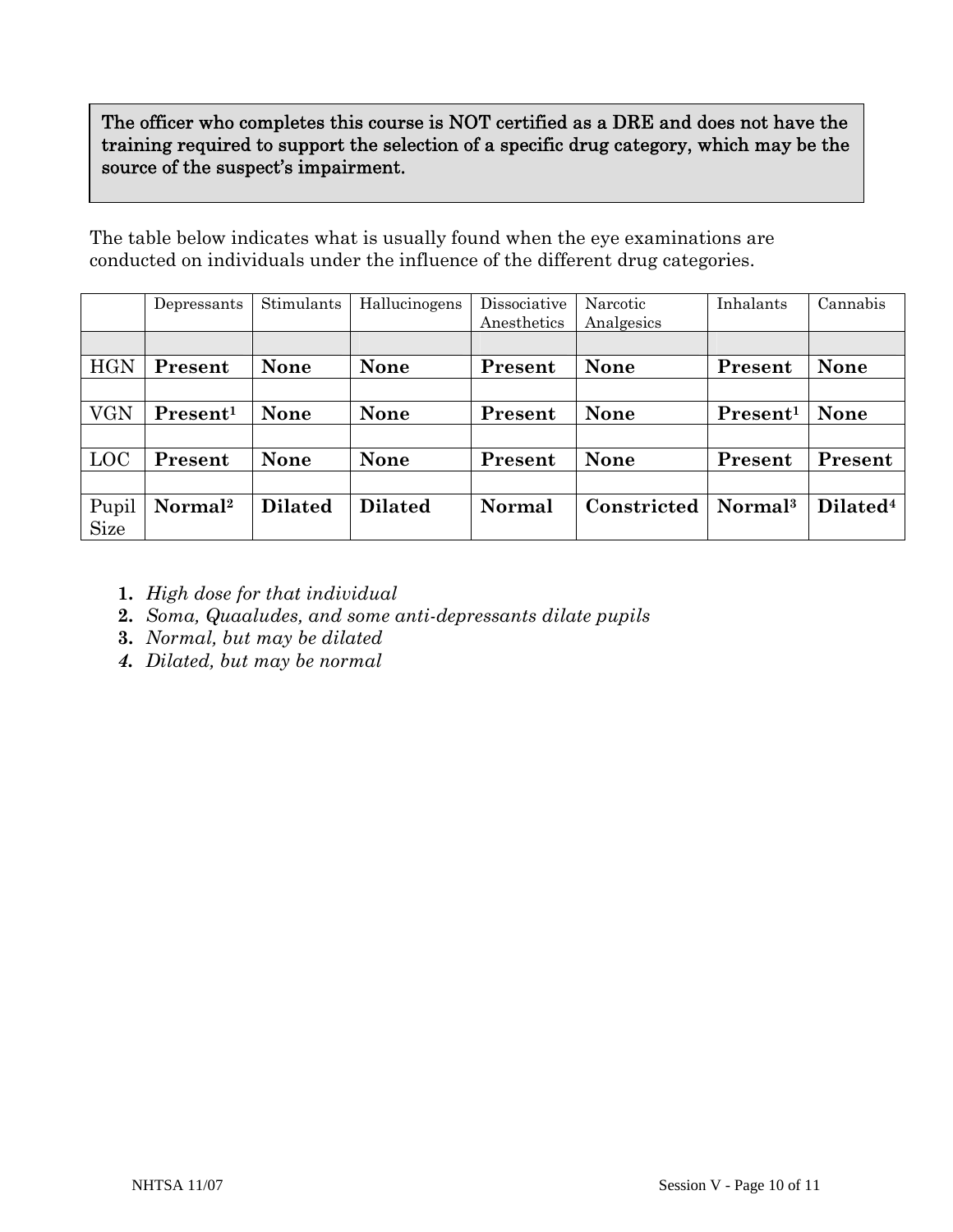# Session VI

# Seven Major Drug Categories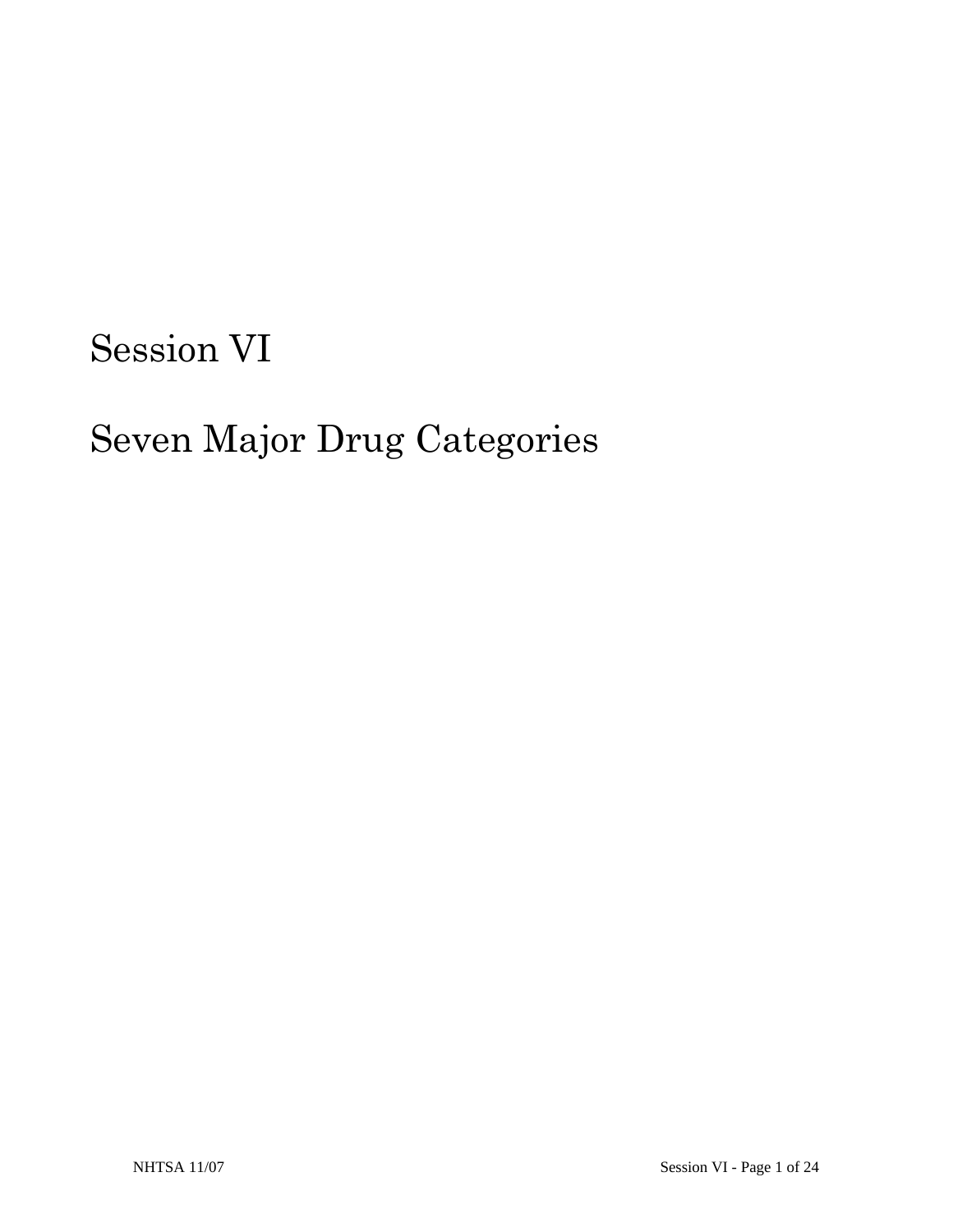## **SESSION VI**

## **Seven Major Drug Categories**

#### *Upon successfully completing this session, the participant will be able to:*

- 1. Identify common drug names and terms associated with the seven major drug categories
- 2. Identify the common methods of ingestion for each category
- 3. Describe the general indicators of impairment associated with each category
- 4. Describe conditions, which may mimic the signs and symptoms associated with each major drug category
- 5. List the indicators, which may emerge during the three phases of the DWI detection process (vehicle in motion, personal contact & pre-arrest screening) which may indicate the subject is impaired by a drug(s)

| <b>Content Segments</b>                                            | <b>Learning Activities</b>             |
|--------------------------------------------------------------------|----------------------------------------|
| Overview of the drug categories                                    | Instructor-led presentation            |
| Identification of drugs associated with<br>each category           | Instructor-led presentation            |
| General indicators associated with<br>each drug category           | Instructor-led presentation            |
| Eye indicators for each drug category                              | Instructor-led presentation            |
| Other conditions which mimic indicators<br>with each drug category | Instructor-led presentation associated |
| Expected results from the detection process                        | Instructor-led presentation            |
| Review of Drug Indicator Matrix                                    | Participant review                     |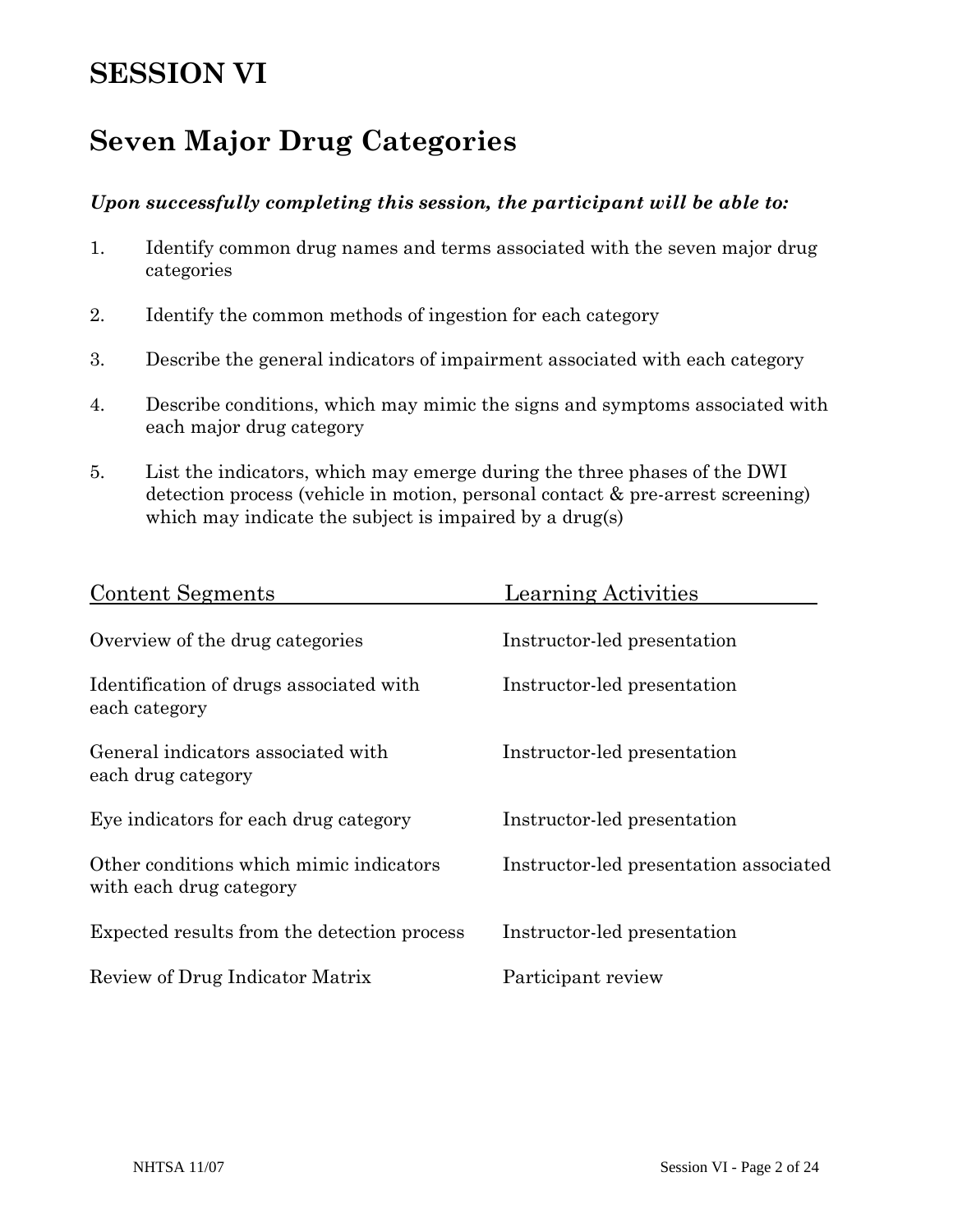## **Central Nervous System (CNS) Depressants**

Historically, alcohol has been the most used and abused psychoactive depressant drug. The majority of the general public is familiar with the effects of alcohol either through personal experience and/or observing others impaired by alcohol.

#### **Identification of CNS Depressants**

In order for a drug to be classified as a depressant according to the DEC program, it must depress the activity of an individual's brain and the Central Nervous System. The CNS Depressant category initially affects functions such as speech, coordination, and mobility. As the dosage increases (amounts usually greater than therapeutic doses), impairment of the body's autonomic nervous system, such as heartbeat, body temperature, and breathing may be observed. In addition to alcohol, the depressant category also includes anti-anxiety tranquilizers, anti-psychotic tranquilizers, antidepressants, barbiturates, non-barbiturates, or combination drugs.

People under the influence of CNS Depressants may look and act very much like people under the influence of alcohol. You may encounter an individual that appears to be "drunk," but lacks any breath odor of an intoxicating beverage. The most familiar and abused CNS Depressants (other than alcohol) are Valium, Prozac, and Xanax. These are just a few of the multitude of anti-anxiety tranquilizers and anti-depressants legally prescribed for a variety of disorders. Muscle relaxants, such as Soma (Carisoprodol), are also classified as CNS Depressants. These are usually found in pill form. The color, size, and shape may depend on the manufacturer or milligram strength.

There are also several illicit CNS Depressants that have gained national attention in the past several years. Rohypnol (Flunitrazepam) and Gamma Hydroxy Butyrate (GHB) have been implicated in an alarming number of sexual assaults and overdose deaths. Rohypnol is mostly commonly found in pill form (1 or 2 mg) and is still smuggled across the US/Mexico border. Conversely, GHB is usually in the form of a clear, colorless, and odorless liquid or as a white powder.

#### **Examples of the drugs in the CNS Depressant Category are included at the end of this session**

#### **Methods and Signs of Ingestion**

Generally, CNS Depressants will be found in pill or liquid form. The most common method for using depressants is to take them orally. Pills may be crushed and inhaled. Some CNS Depressants, on very rare occasions, may be injected. When CNS Depressants (other than alcohol) are taken orally, signs of ingestion may be difficult to detect. Inhaled substances will usually cause irritation to the nasal tissue. Injection sites are easily identifiable by swelling of the area and ulcerations of the skin. The injection sites differ from those of other injectable drugs because liquid depressants are generally thicker and take a larger gauge needle to inject the drug.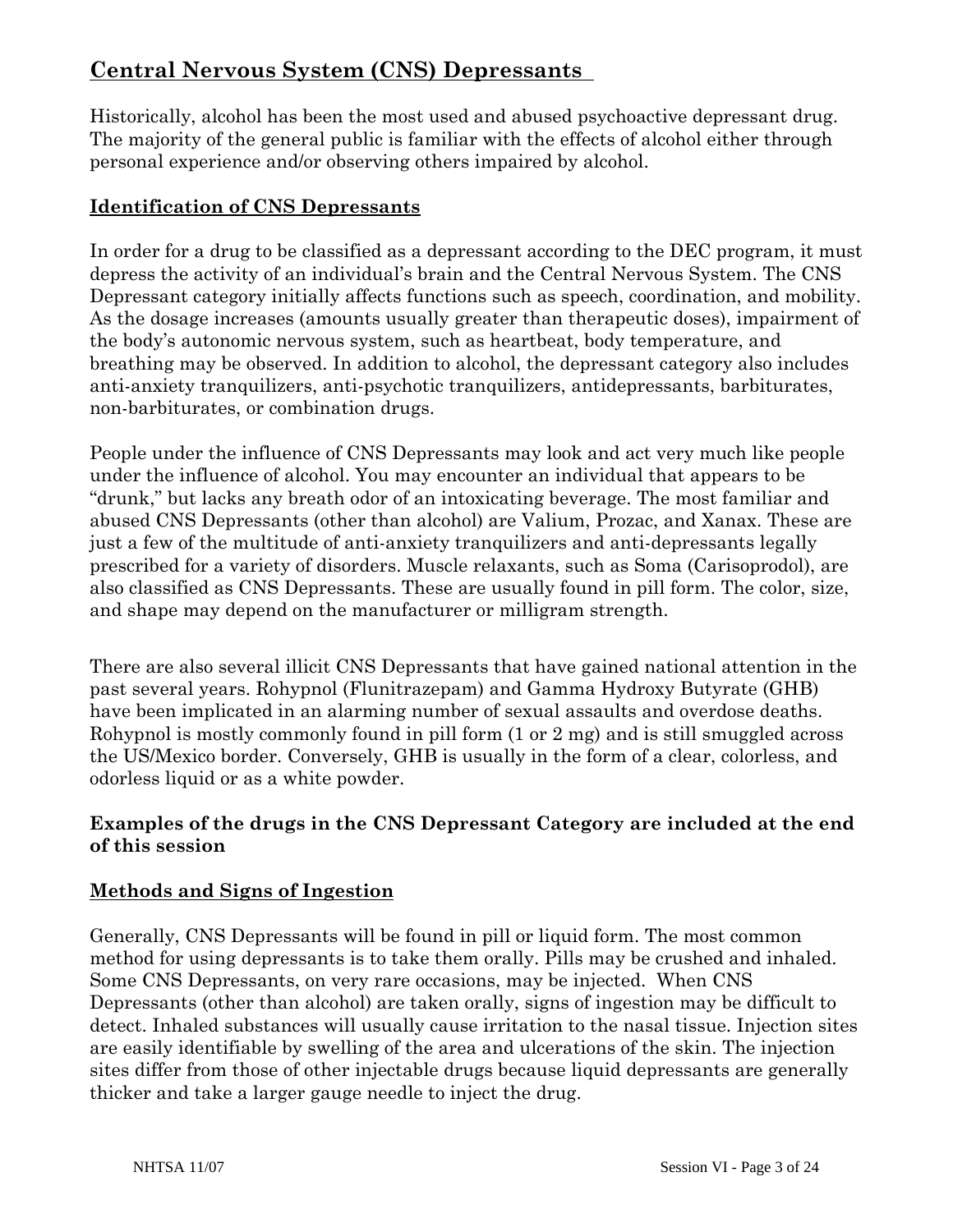#### **Effects of CNS Depressants**

When considering the effects of all CNS depressants, alcohol impairment should be used as a model. A person under the influence of a CNS depressant will look like a drunk, talk like a drunk, walk like a drunk, but they may not smell like a drunk. Subjects taking a therapeutic dose (amounts typically prescribed by a physician) may not exhibit observable effects.

Combinations of depressants can be especially risky. Unfortunately, many people routinely combine depressants, usually in the form of alcohol and some other depressant. In some cases, the effects of the result may be greater than the sum of the effects that the two drugs would produce independently (synergistic (**additive**) effect).

#### General Indicators:

- Wide variety of emotional effects (euphoria, depression, and laughing or crying for no apparent reason)
- Reduced ability to divide attention
- Disoriented
- Sluggish
- Thick, slurred speech
- Drunk-like behavior
- Droopy eyes
- Fumbling
- Relaxed inhibitions
- Slowed reflexes
- Uncoordinated
- Drowsiness
- Gait ataxia (rubber legged)

#### **Context of Traffic Safety**

How would a depressant possibly impair an individual's ability to safely operate a motor vehicle?

*Example:* Slowed reflexes may cause a delay in applying brakes in a timely manner.

#### Eye Indicators:

| <b>HGN</b> | Present                                                 |
|------------|---------------------------------------------------------|
| VGN        | May be present, especially in high doses                |
| Pupil Size | Normal (Exception: Soma/Quaaludes which cause dilation) |
| <b>LOC</b> | Present                                                 |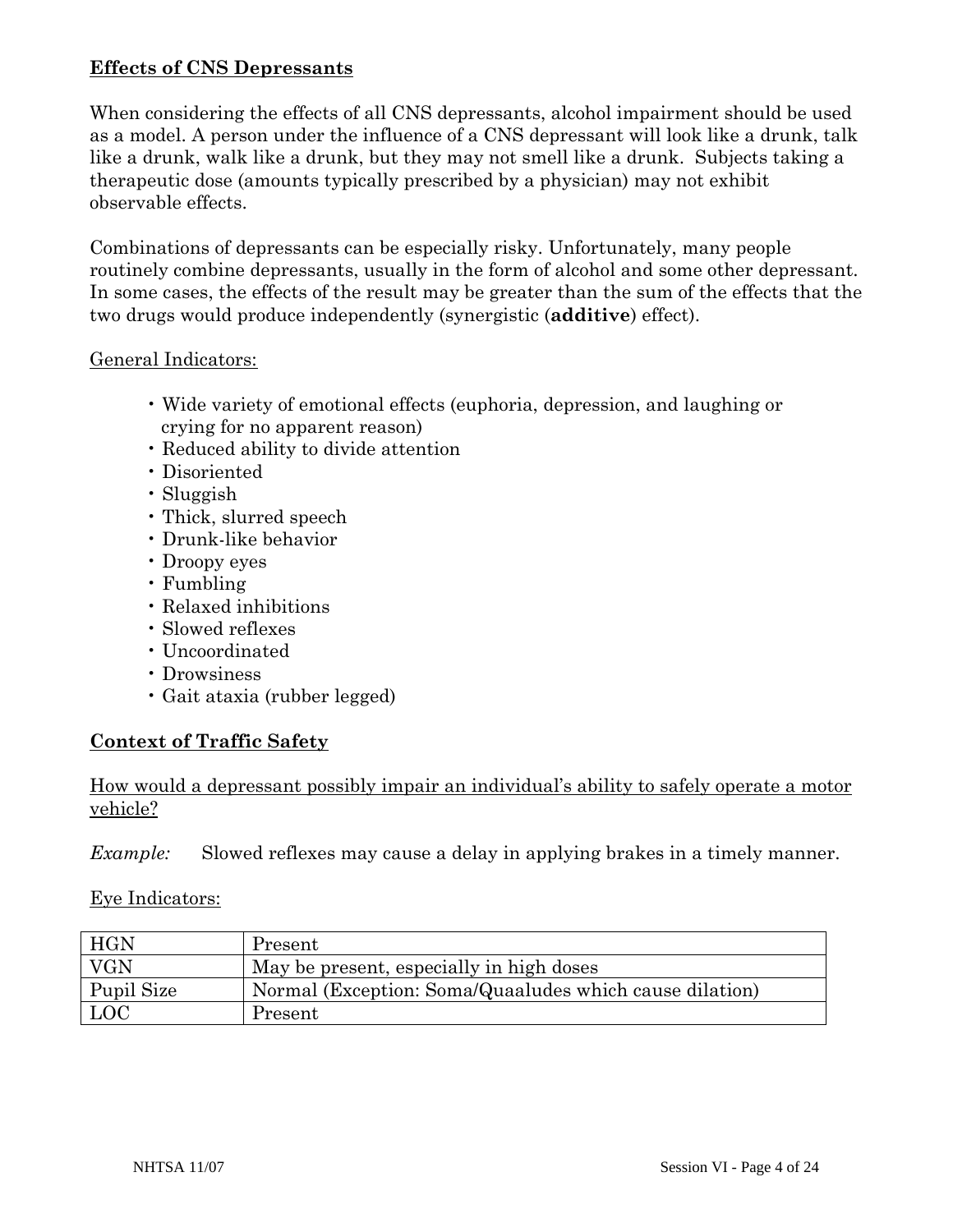#### **Duration of Effects:**

There are four different categories of depressants, which are classified based on their onset properties:

| Type                  | Action          |  |
|-----------------------|-----------------|--|
| Long Acting           | 8 to 14 hours   |  |
| Intermediate Acting   | 6 to 8 hours    |  |
| <b>Short Acting</b>   | 4 hours or less |  |
| Ultra Short Acting    |                 |  |
| (surgical anesthesia) | Very Rapid      |  |

**Note:** The duration of effects of CNS depressants can vary widely. Dosage amounts, age, weight, tolerance, and other variables may dictate the length of observable indicators of impairment.

| Type / Example | Duration          |
|----------------|-------------------|
| Barbiturates   | 1 to 16 hours     |
| Tranquilizers  | 4 to 8 hours      |
| <b>GHB</b>     | 3 to 5 hours      |
| Rohypnol       | Peak $1-2$ hours  |
|                | Peak $8-12$ hours |

#### Overdose Symptoms

Overdose signs and symptoms of a CNS depressant may include, but are not limited to:

- Shallow breathing
- Cold/clammy skin
- Dilated pupils
- Rapid/weak pulse

#### Conditions That May Mimic Drug Impairment

There are several conditions that may mimic impairment by a CNS depressant.

These may be, but are not limited to:

- Extreme fatigue
- Very recent head injuries
- Diabetic reactions
- Hypotension (low blood pressure)
- Inner ear disorders
- Severe depression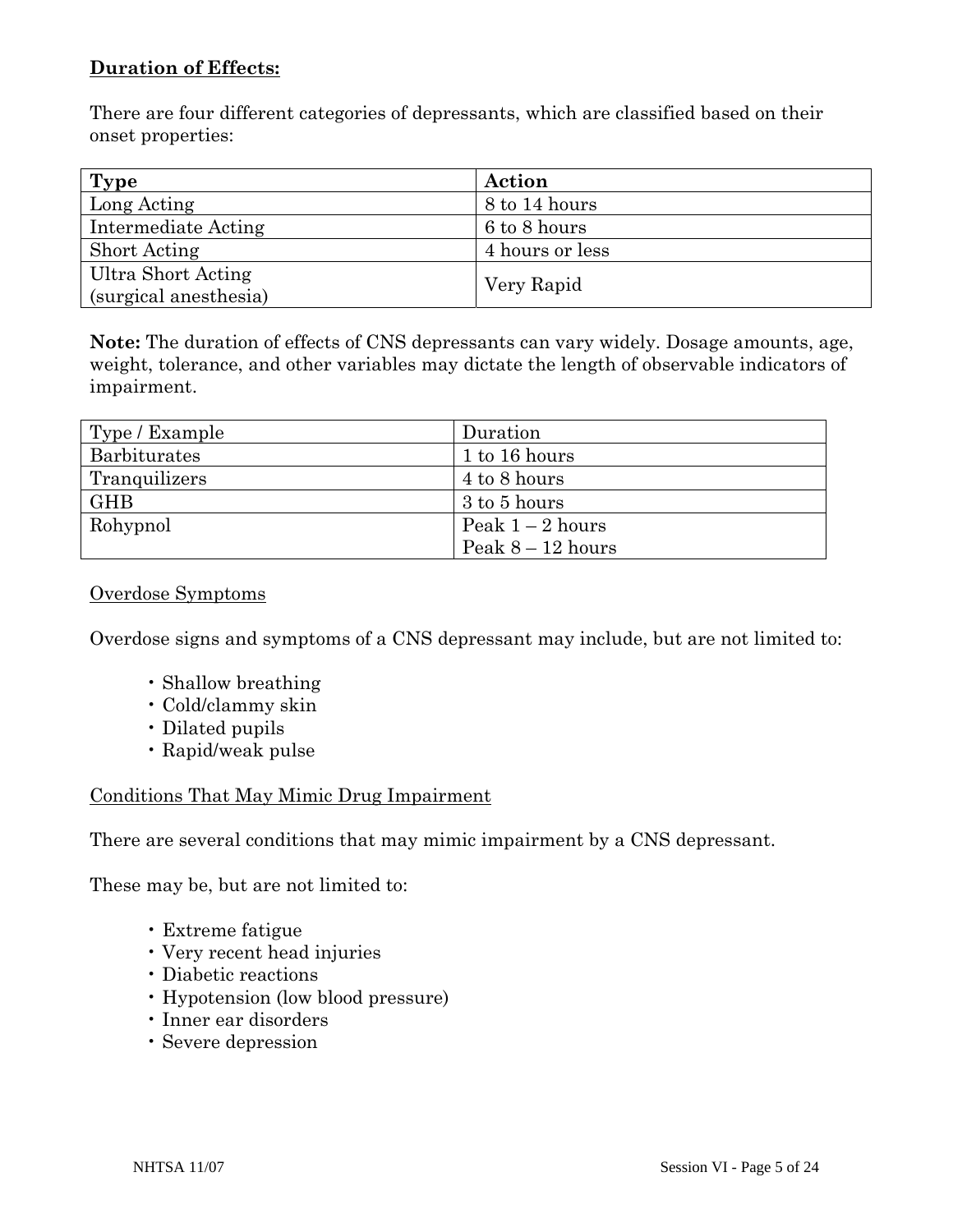| Drug Names                                     | <b>Trade Name</b>      | <b>Street Name</b>         |
|------------------------------------------------|------------------------|----------------------------|
| <b>Barbiturates</b>                            |                        |                            |
| Secobarbital                                   | Seconal                | reds, fender<br>benders    |
| Pentobarbital                                  | Nembutal               | yellows, yellow<br>jackets |
| Phenobarbital                                  |                        | pink ladies                |
| <b>Non-Barbiturates</b>                        |                        |                            |
| Methaqualone                                   | Quaalude, Sopor        | Ludes                      |
| Diphenhydramine Hydrochloride                  | Benedryl, Sominex      |                            |
| Carisoprodl                                    | Soma                   |                            |
| Diphenylhydantion Sodium                       | Dilantin               |                            |
| Gamma-hydroxybutyrate                          |                        | GHB, Liquid X              |
| <b>Anti-Anxiety</b>                            |                        |                            |
| <b>Tranquilizers</b>                           |                        |                            |
| Chlordiazepoxide                               | Librium                |                            |
| Diazepam                                       | Valium                 |                            |
| Alprazolam                                     | Xanax                  |                            |
| Triazolam                                      | Halcion                |                            |
| Flunitrazepam                                  | Rohypnopl              | roofies, roches            |
| <b>Anit-Depressants</b>                        |                        |                            |
| Fluoxetine                                     | Prozac                 |                            |
| Desipramine Hydrochloride                      | Norapramin, Petrofrane |                            |
| Phenelzine Sulfate                             | Nardil                 |                            |
| Anti-Psychotic                                 |                        |                            |
| <b>Tranquilizers</b>                           |                        |                            |
| Chlorapromazine                                | Thorazine              |                            |
| Haloperidol                                    | Haldol                 |                            |
| Lithium Carbonate                              |                        |                            |
| Combinations                                   |                        |                            |
| Chlordiazepoxide &                             | Limbitrol              |                            |
| Amitriptyline                                  |                        |                            |
| Perphenazine & Amipripttyline<br>Hydrochloride | Triavil                |                            |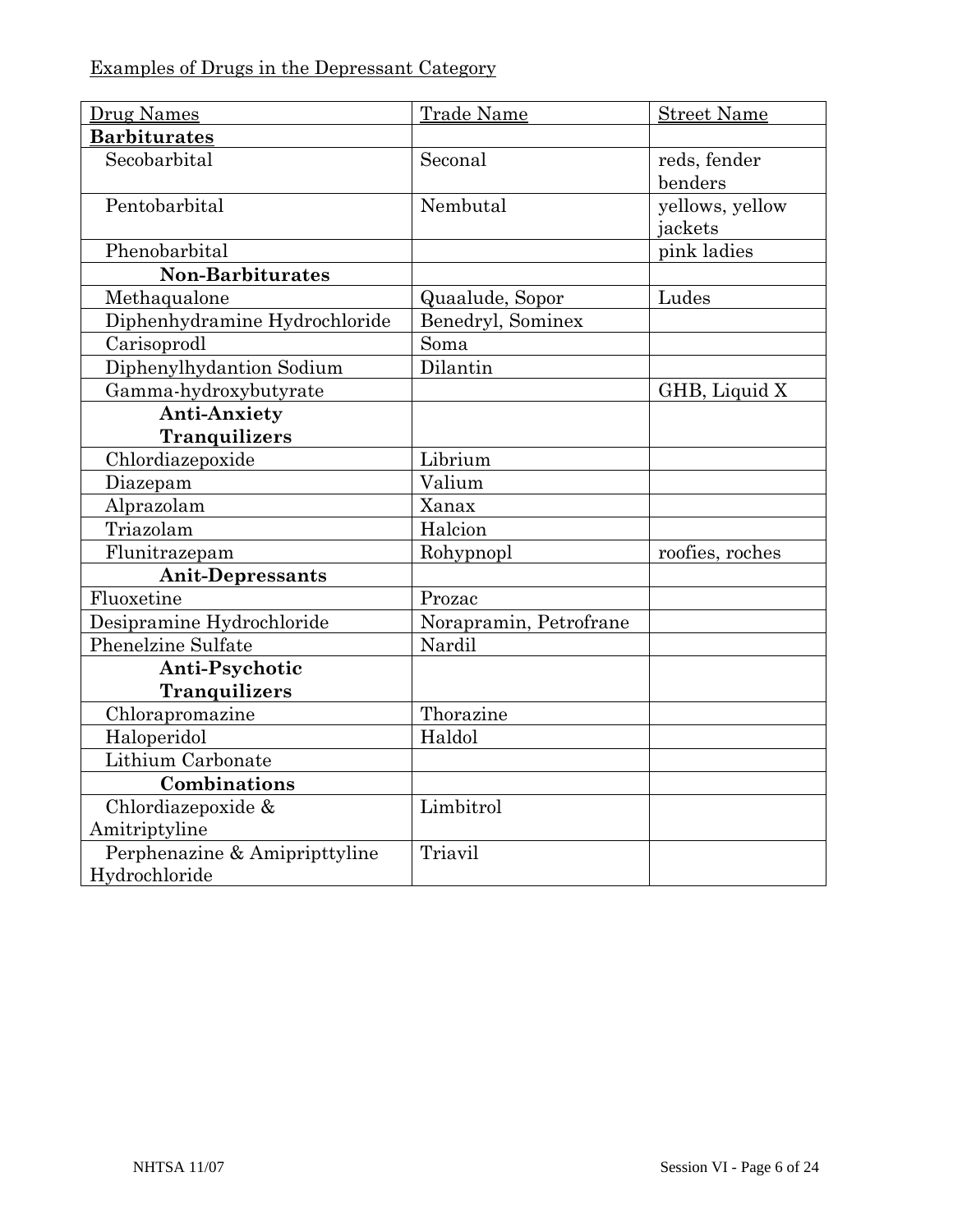## **Central Nervous System (CNS) Stimulants**

CNS Stimulants relieve fatigue, aid in weight reduction, reduce the need for sleep, and increase energy and confidence levels. In general, it brings about both a psychological and physical exhilaration. CNS Stimulants are commonly known as "uppers" and their effects are similar to the body's flight or fight responses. As stimulants "wear off", the subject can exhibit signs and symptoms similar to those associated with depressants since some of the body's systems may experience a "crash."

#### Identification of CNS Stimulants

The most widely abused CNS Stimulants are cocaine, amphetamines, and methamphetamines. Cocaine is made from the leaves of the coca plant and is generally found as a white or off-white power. Crack cocaine is made by mixing baking soda, cocaine, and water, then heating. It appears as small white or off-white chunks. Amphetamines are usually found in pill form and are legally manufactured for medical use. Methamphetamine can be a variety of different colors from the consistency of brown sugar to a clear crystalline appearance (Ice).

Ephedrine and pseudoephedrine are also classified as CNS Stimulants. Ephedrine is often advertised as diet supplements (Diet Max, Diet Now, Diet Pep, Mahuang), antiinsomnia aids (Mini-tabs, 357 Magnum, Effedrin), or as "natural versions of illegal drugs" (Herbal Ecstasy and Herbal Bliss). Pseudoephedrine can be found in a variety of over-the-counter antihistamines, decongestants and cold products, thus making it more accessible. Both are usually found in pill form and can be used in the production of methamphetamine. When taken in excess, they have the ability to impair.

Ritalin, Adderall, and Dexedrine are also classified as CNS Stimulants. These medications allow an individual with attention deficit disorder (ADD) and attention deficit hyperactivity disorder (ADHD) to focus their attention. These medications have recently become common targets for abuse by students and professionals who want to obtain a temporary increase in their ability to focus and process information.

Note: Examples of the drugs in the CNS Stimulant category are included at the end of this session.

#### Methods and Signs of Ingestion

There are many types of stimulants and their form will dictate the method of ingestion. Powder cocaine is typically inhaled, but can be injected or smoked. Crack cocaine is usually smoked. Amphetamines are usually taken orally. Methamphetamines can be snorted, smoked, injected, or taken orally. Ephedrine, Pseudoephedrine, Ritalin (pill), Adderall (pill), and Dexedrine (pill and capsule) are primarily taken orally. Some schools have reported Ritalin to be crushed and inhaled by some abusers.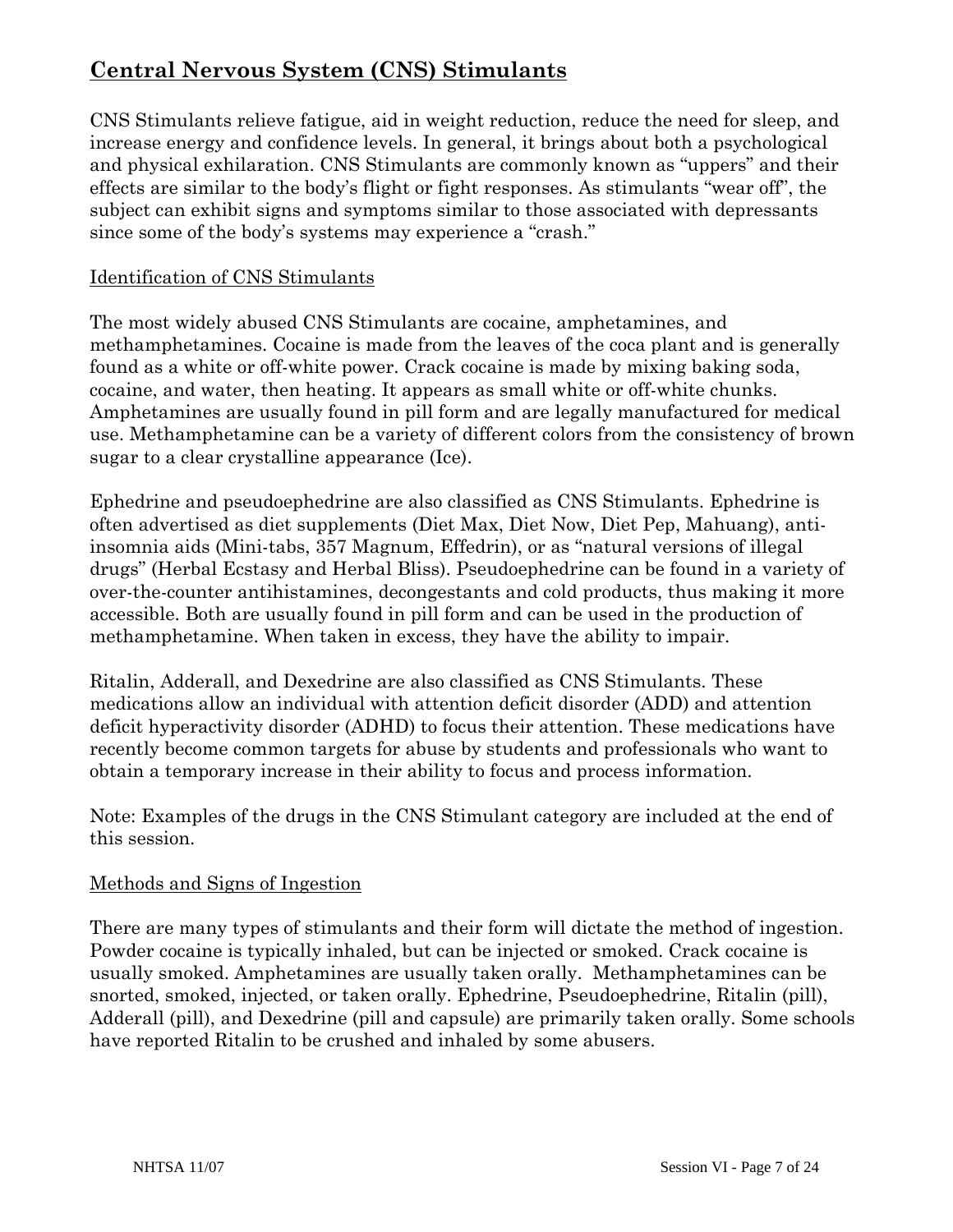When a CNS Stimulant is taken orally, signs of ingestion may be very limited. When they are inhaled (as a powder) the nasal tissue may be irritated or inflamed. When they are smoked, the intense heat of the smoke may cause the taste buds to raise, burn marks on the fingers (where the pipe was held), and burn marks on the lips (where the pipe touched the mouth). Injection marks may be observed as a fresh puncture mark with blood oozing, bruising of the vein (caused by damage to the vein itself), or older marks, which may have dried blood covering the mark.

#### Effects of CNS Stimulants

The main effect of most CNS Stimulants is euphoria – an extremely pleasurable sensation. This is only true while the high is felt. You may find an opposite effect as the drug wears off. While the drug is psychoactive, the subject may seem as their system is sped up or in fast forward, but as the drug leaves the system (crashing), this person may appear as though they are under the influence of a CNS depressant.

General Indicators:

- Restlessness
- Body tremors
- Excited
- Euphoric
- Talkative
- Exaggerated reflexes
- Anxiety
- Grinding teeth (bruxism)
- Redness to nasal area
- Runny nose
- Loss of appetite
- Increased alertness
- Dry mouth
- Irritability

#### Eye Indicators:

| HGN        | None    |
|------------|---------|
| <b>VGN</b> | None    |
| Pupil Size | Dilated |
| LOC        | None    |

#### Context of Traffic Safety

How would a stimulant possibly impair a subject's ability to safely operate a motor vehicle?

*Example:* A driver's increased alertness (perceives all tasks involved in driving at the same time) but can't concentrate or focus on any single one.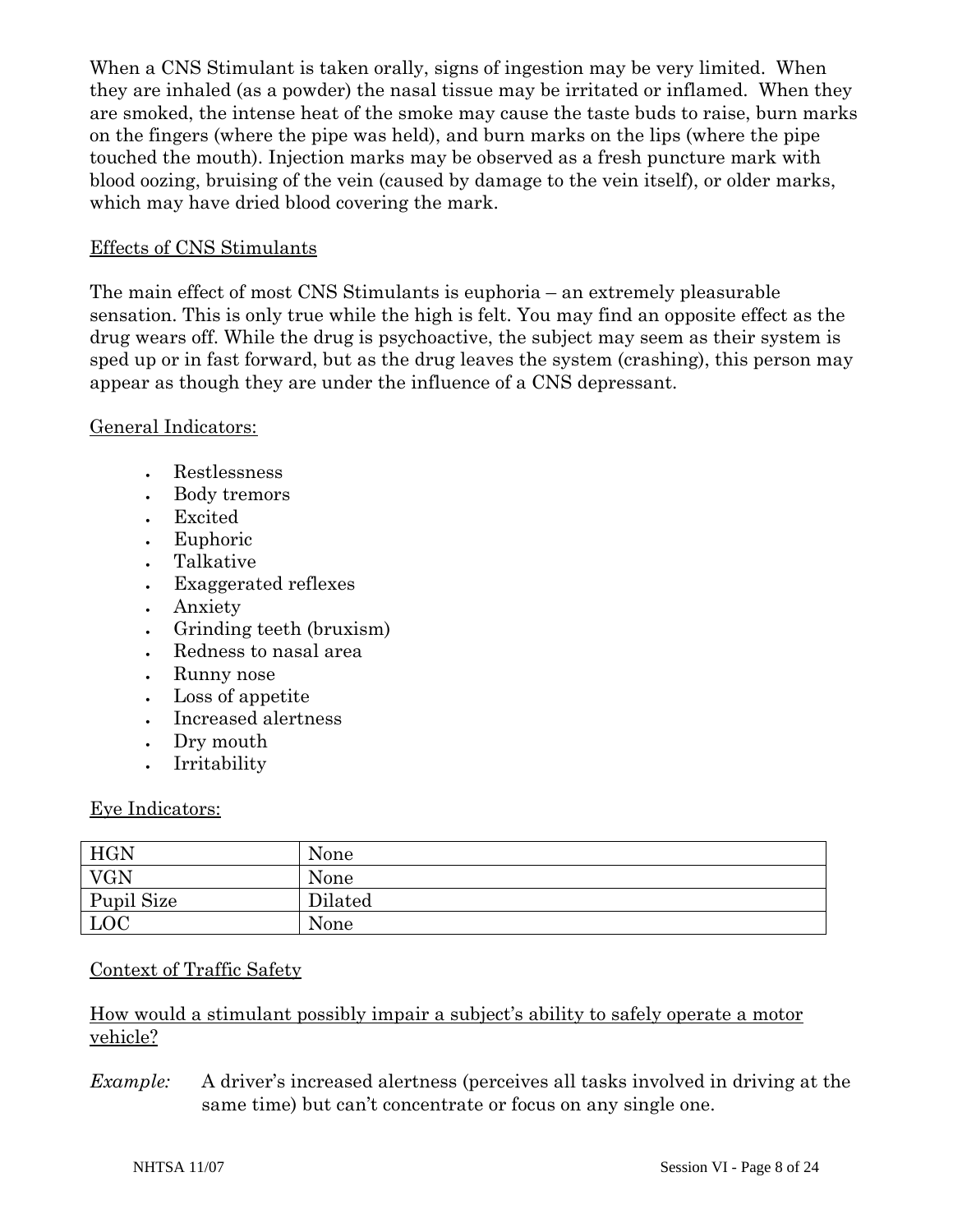#### Duration of Effects

The duration of effects of CNS stimulants can vary widely. Dosage amounts, age, weight, tolerance, and other variables may dictate the length of actual impairment.

| Drug                         | Duration                            |  |
|------------------------------|-------------------------------------|--|
| Cocaine                      | $5-10$ minutes (smoked)             |  |
|                              | $45 - 90$ minutes (injected)        |  |
|                              | $30 - 90$ minutes (snorted)         |  |
| Amphetamines                 | $4-8$ hours                         |  |
| Methamphetamines             | 12 hours                            |  |
| Ritalin, Adderall, Dexedrine | Varies depending on form, strength, |  |
|                              | and time release                    |  |

#### Overdose Signs & Symptoms

Overdose signs and symptoms of a CNS stimulant may include, but are not limited to:

- Possible increase in heart rate or intensity
- Convulsions
- Increased body temperature
- Hallucinations

#### Conditions That May Mimic Drug Impairment

There are several conditions that may mimic impairment by a CNS stimulant. These may be, but are not limited to:

- Hyperactivity
- Nervousness
- Stress
- Fear
- Hypertension (high blood pressure)

#### Examples of Drugs in the Stimulant Category

| Drug Name       | Trade Name | <b>Street Name</b>        |
|-----------------|------------|---------------------------|
| Cocaine         |            | aspirin, blow, C-dust     |
| Crack           |            | 151, apple jacks, beamers |
| Methamphetamine |            | meth, bling bling         |
| Amphetamine     | Benzedrine | bennies, whites, amp      |
| Methylphenidate | Ritalin    | vitamin R                 |
| Adderall        |            |                           |
| Dexedrine       |            |                           |
| Ephedrine       |            |                           |
| Pseudoephedrine |            |                           |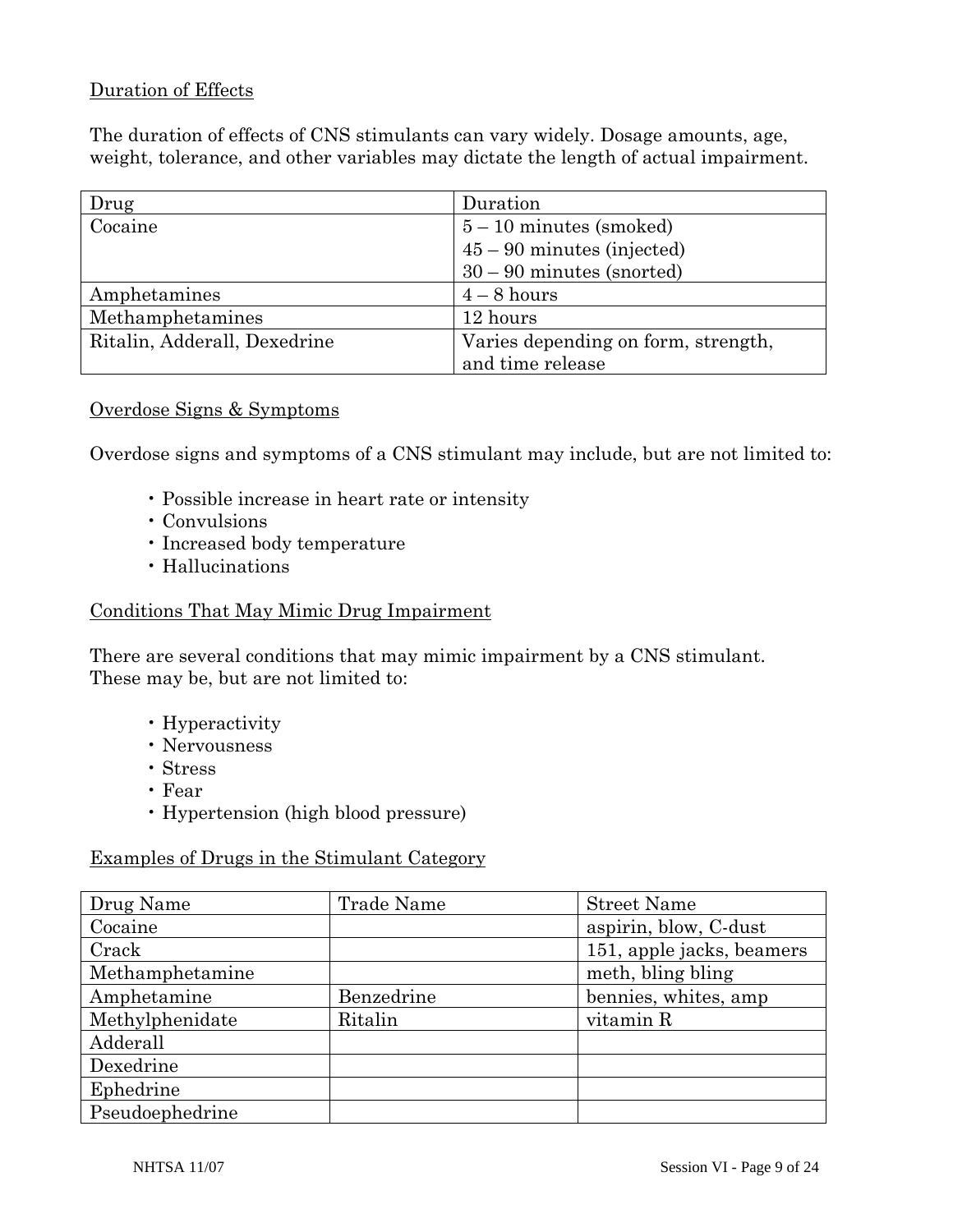## **Hallucinogens**

Hallucinogens are drugs, which affect a subject's perceptions, sensations, thinking, selfawareness and emotional state. The category is classified in this manner because one of the significant effects of these drugs is hallucinations. A hallucination is a sensory experience of something that does not exist outside the mind. An example would be seeing something that does not exist or hearing a color.

#### Identification of Hallucinogens

Some hallucinogenic drugs occur naturally. Peyote is a species of cactus containing mescaline. There are numerous mushrooms (psilocybin) capable of inducing hallucinations. Jimson Weed and Morning Glory seeds can also be abused, often with tragic consequences. There is also a toad (Bufo Alvarius), which releases a hallucinogenic secretion when threatened.

Hallucinogenic drugs are also synthetically manufactured. Lysergic Acid Diethylamide (LSD) liquid can be placed on blotter paper and sold as tabs, or it can be absorbed by sugar cubes or other pills. Methylenedioxymethamphetamine (MDMA) or Ecstasy is an example of a synthetically produced hallucinogen. MDMA can be found as a pill or as a powder. A pill press can be used to compress the powder into a pill, which may contain a variety of different shapes or figures. The use and abuse of Ecstasy has received wide spread attention because of its popularity in the "rave scene" and overdose deaths.

#### Methods and Signs of Ingestion

Although many hallucinogens are taken orally, LSD is absorbed directly (transdermal absorption) either by placing it on the tongue or placing it on the skin. Peyote, Psilocybin Mushrooms, Jimson Weed, and Morning Glory seeds are dried and then eaten or brewed as a tea. Ecstasy is usually taken orally. Additionally, users can consume hallucinogens by smoking, injecting, or insufflation. Since most hallucinogens are taken orally, detecting any signs of ingestion may be difficult.

**Note:** Extreme care should be taken when handling suspected LSD blotter paper. LSD can be absorbed through the skin and unintentional intoxication may result. Gloves and other protection should be worn when handling any suspected drug.

#### Effects of Hallucinogens

The user can feel a wide variety of effects when using hallucinogens. The effects depend on the personality and expectations of the subject, as well as the surroundings in which the drug is taken. The drug generally intensifies the mood of the user at the time of ingestion. If the user is depressed, you could observe a deeper depression, and if the user is feeling pleasant, you could see a heightened pleasure. However, hallucinogens can uncover emotional or psychological issues in the user. Therefore, the user may expect a pleasurable "trip", but end up instead with a bad "trip."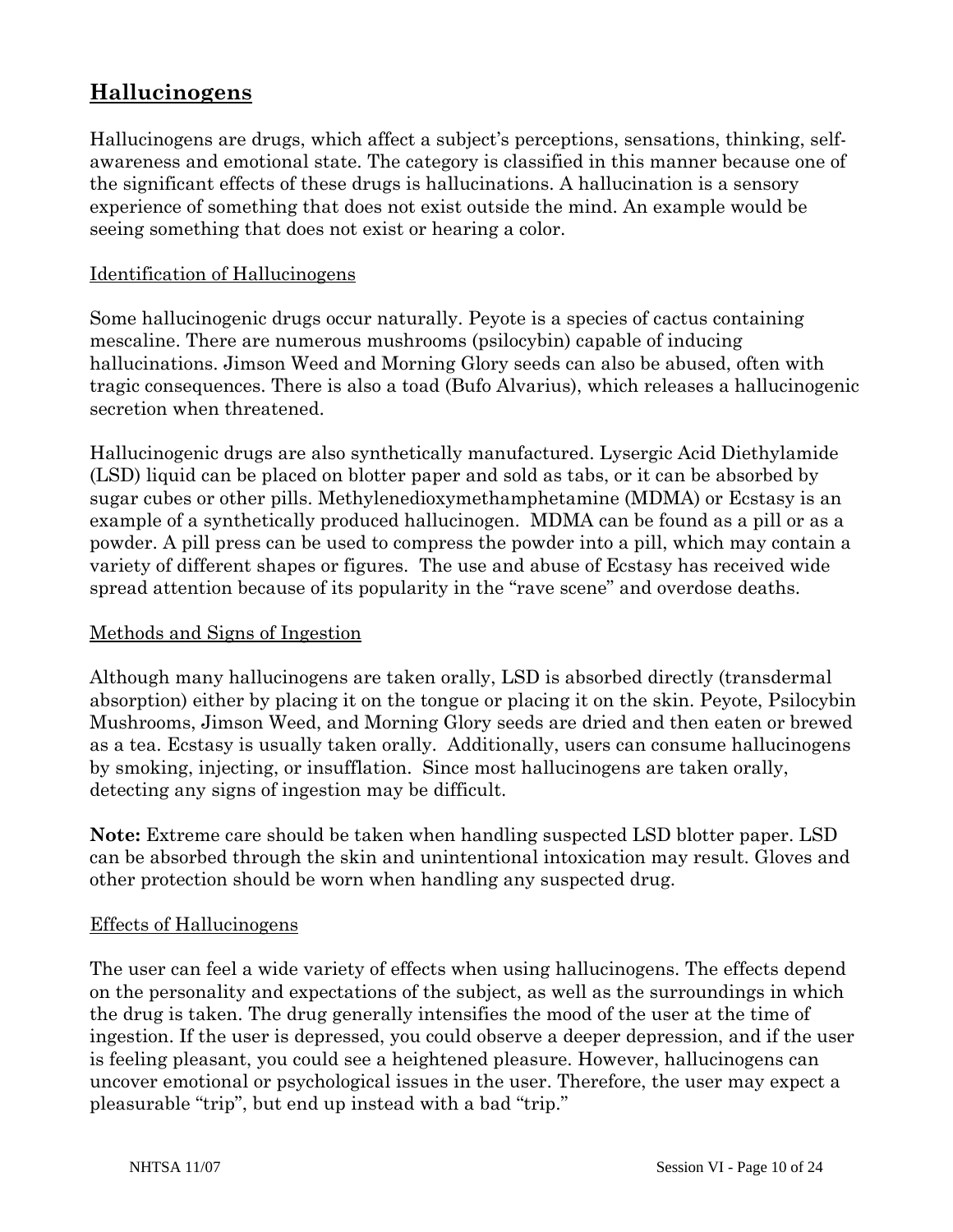#### General Indicators

- Hallucinations
- Paranoia
- Nausea
- Perspiring
- Dazed appearance
- Flashbacks
- Body tremors
- Uncoordinated
- Disoriented
- Memory Loss
- Synesthesia (mixing of the senses)
- Difficulty in speech

There are many drugs capable of inducing hallucinations. They cause the user to perceive things differently from the way they really are.

Synesthesia: A transposing of sensory modes. For example, seeing a particular sight may cause the user to perceive a sound. Hearing a sound may cause the subject to perceive an odor. Thus, a subject under the influence of a hallucinogen might hear a telephone ring, and "see" a flash of a brilliant color.

Some hallucinogens have the ability to cause a "flashback" of the original "trip". Flashbacks are not believed to be caused by a residual quantity of drug in the user's body, but rather are vivid recollections of a previous hallucinogenic experience. This can be similar to flashbacks associated with traumatic events.

Context of Traffic Safety

How would hallucinogens possibly impair a subject's ability to safely operate a motor vehicle?

*Example:* A driver who is hallucinating that a snake is chasing their car can't operate a vehicle in an effective manner.

#### Eye Indicators

| <b>HGN</b> | None    |
|------------|---------|
| <b>VGN</b> | None    |
| Pupil Size | Dilated |
| <b>LOC</b> | None    |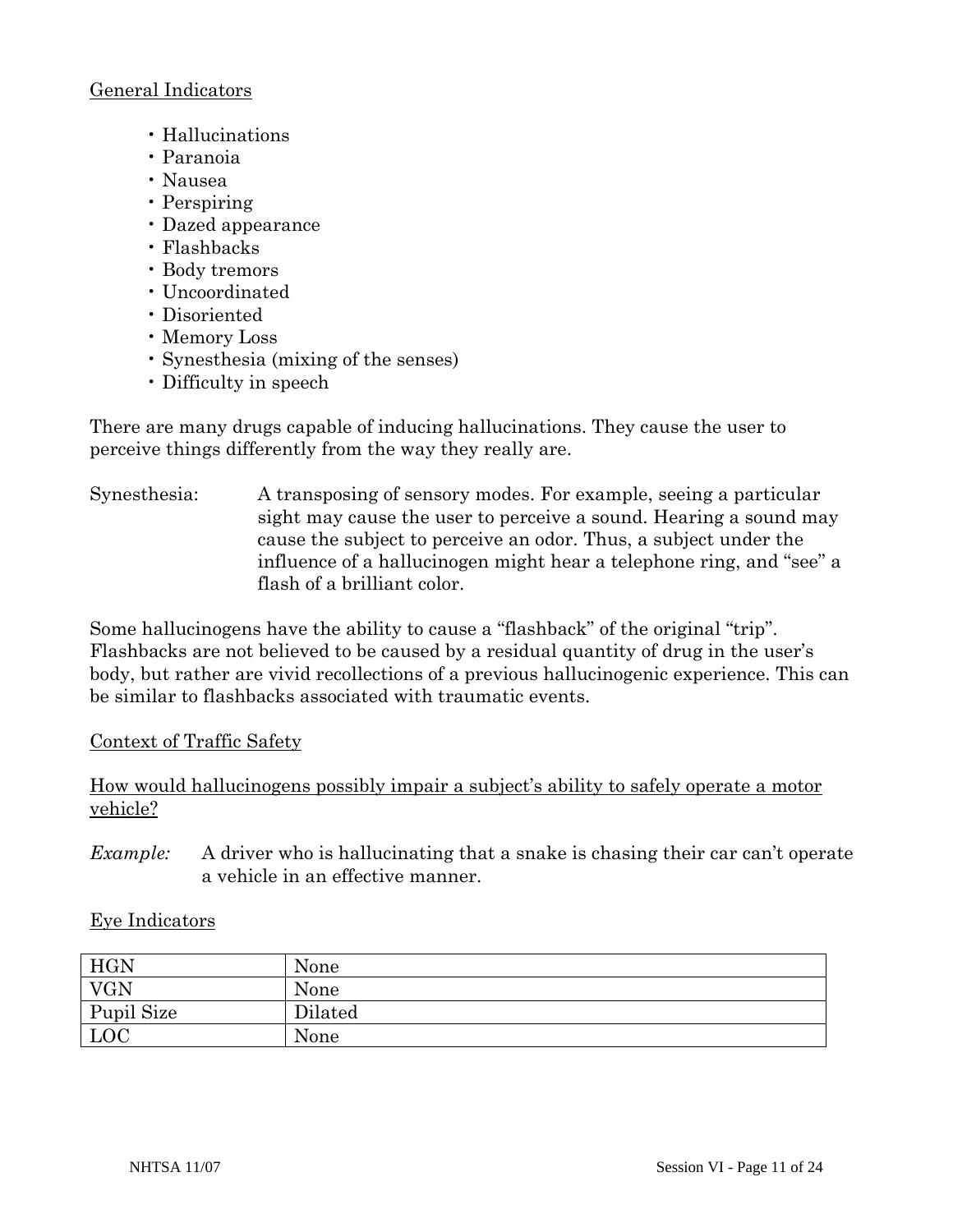#### Duration of Effects

The duration of effects of hallucinogens varies widely.

| Type / Example   | <b>Duration</b>               |
|------------------|-------------------------------|
| <b>LSD</b>       | 10 to 12 hours                |
|                  | (peaking between $4-6$ hours) |
| Ecstasy (MDMA)   | 1 to 3 hours                  |
| Psilocin         | 2 to 3 hours                  |
| Mescaline/Peyote | Up to 12 hours                |

#### Overdose Symptoms

The primary overdose symptom for the hallucinogen category is a long and intense "bad trip."

#### Conditions That May Mimic Drug Impairment

There are two conditions that may mimic impairment by a hallucinogen. These may be, but are not limited to:

- High fever
- Mental illnesses

Examples of Drugs in the Hallucinogen Category

| Trade Name          | <b>Street Name</b>         |
|---------------------|----------------------------|
| <b>LSD</b>          | Acid                       |
| Ecstasy (MDMA)      | E, X, essence, XTC         |
| Peyote              | P                          |
| Mescaline           | buttons, cactus, blue caps |
| Psilocybin          | mushrooms, boomers         |
| <b>DOM</b>          | <b>STP</b>                 |
| Morning Glory Seeds |                            |
| Jimson Weed         |                            |

### **Dissociative Anesthetic (DA)**

The DA category includes Phenyl Cyclohexyl Piperidine (PCP) along with its analogs, as well as dextromethorphan (DXM). An analog of a drug is one with a similar chemical composition. Analogs have slightly different chemical structures but produce the same effects.

A DA is often hard to recognize as its own category because the effects or symptoms displayed are sometimes similar to those found in individuals under the influence of hallucinogens, stimulants and depressants. If a thorough assessment is not performed, the officer may jump to an incorrect conclusion.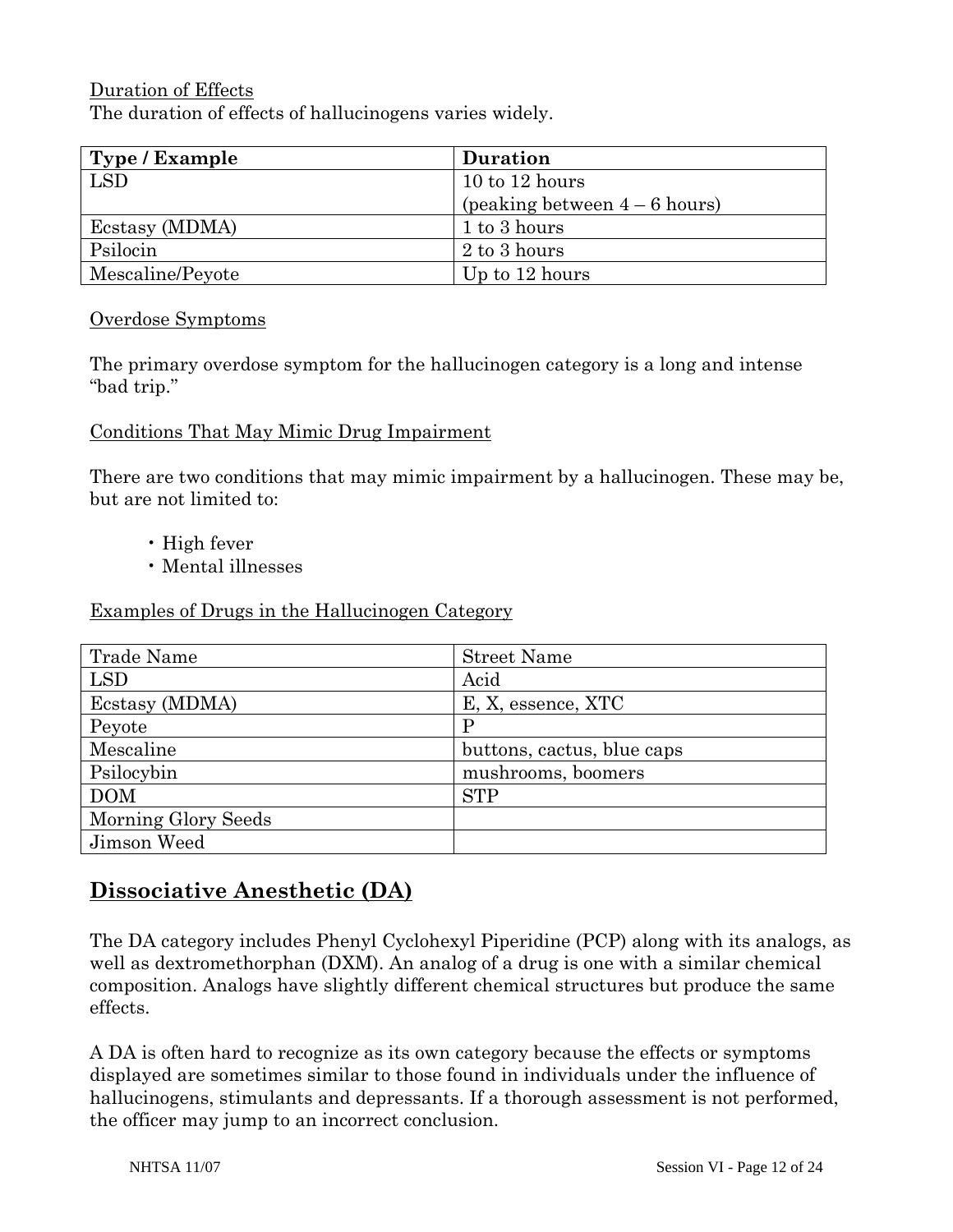#### Identification of DA

The most common DA is PCP which was originally manufactured as an intravenous anesthetic. It was marketed under the trade name of Sernyl. Although the drug proved to be a very effective anesthetic, it was discontinued for human use in 1967 because of very undesirable side effects. PCP can be found as a powder or a liquid. Ketamine (Ketalar) is an analog of PCP and is still used in pediatric and animal surgery.

In contrast, DXM is found in many over-the-counter anti-tussive cold medications such as Robitussin, Coricidin Cough and Cold, and Dimetapp. DXM is typically abused by school age children and teenagers by concentrated or multiple dosages to achieve impairment. DXM can be found in liquid and pill form. With high doses of DXM, the user may experience hallucinogenic effects.

#### Methods and Signs of Ingestion

DA can be consumed in a number of ways. PCP powder can be compressed into a pill or put into a capsule and taken orally. The powder may also be insufflated. Liquid PCP can be injected or absorbed through the skin. Cigarettes may be dipped into liquid PCP and the drug is inhaled as the cigarettes burns. Liquid PCP has been administered through eyedroppers directly into the eyes where it is absorbed into the tear ducts.

When PCP is taken orally, signs of ingestion may be limited. Insufflated PCP may result in irritated nasal tissue. Extreme care should be used as PCP can be directly absorbed through the skin. Always wear gloves and other protection when handling suspected PCP. DXM is typically found in liquid or pill form and taken orally. In liquid form, DXM may be mixed with sodas or other drinks. Effects of DA

Dissociative anesthetics have the ability to cut off or distort the brain's perception of the rest of the body's senses. This sense is so strong that many users feel their head is actually separated from their body. Another, more dangerous, effect of DA is the subject's increased pain threshold. The subject may be impervious to the same pain sensations that would typically render an impaired subject incapacitated. One should be extremely cautious when dealing with a subject impaired by a DA.

#### General Indicators:

- Perspiring
- Blank stare
- Cyclic behavior
- Chemical odor
- Increased pain threshold
- Incomplete verbal responses
- Warm to the touch
- Repetitive speech
- Hallucinations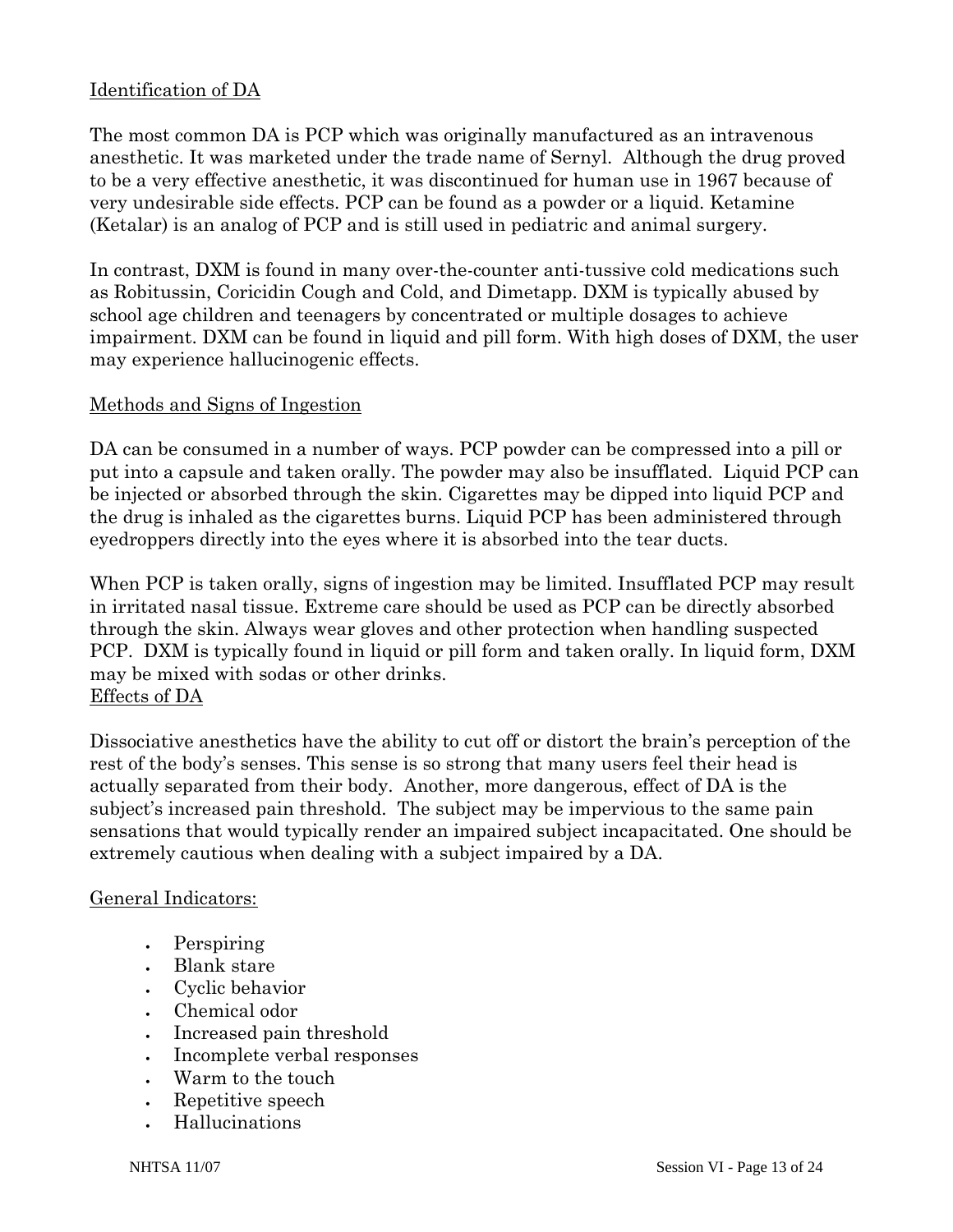- Confused
- Possibly violent and combative
- "Moon walking"

#### Eye Indicators:

| HGN        | Present |
|------------|---------|
| <b>VGN</b> | Present |
| Pupil Size | Normal  |
| LOC        | Present |

#### Duration of Effects:

| Type / Example | Duration                                                                            |
|----------------|-------------------------------------------------------------------------------------|
| <b>PCP</b>     | 4 to 6 hours                                                                        |
| Ketamine       | $30 - 45$ minutes (injected)<br>$45 - 60$ minutes (snorted)<br>$1-2$ hours (orally) |
| <b>DXM</b>     | 3 to 6 hours                                                                        |

The duration of general effects may vary according to dose and whether the drug is injected, snorted, smoked, or taken orally. There is often a prolonged recovery period following the dissipation of the general effects.

#### Context of Traffic Safety

How would Dissociative Anesthetics possibly impair a subject's ability to safely operate a motor vehicle?

*Example:* A driver with a blank stare and unaware of their surroundings traveling through an intersection.

#### Overdose Symptoms

- 1. In addition to the bizarre, violent and self destructive behavior discussed previously, persons severely intoxicated by Dissociative Anesthetics may exhibit definite and extreme symptoms signifying a medically dangerous condition.
	- A deep coma, lasting up to 12 hours.
	- Seizures and convulsions.
	- A danger associated with severe PCP intoxication is that the person may die due to respiratory depression.
	- There is also some evidence that PCP may trigger a heart attack, if the user had some pre-existing condition disposing him or her to possible cardiac problems.
	- Eyes generally open with a blank stare.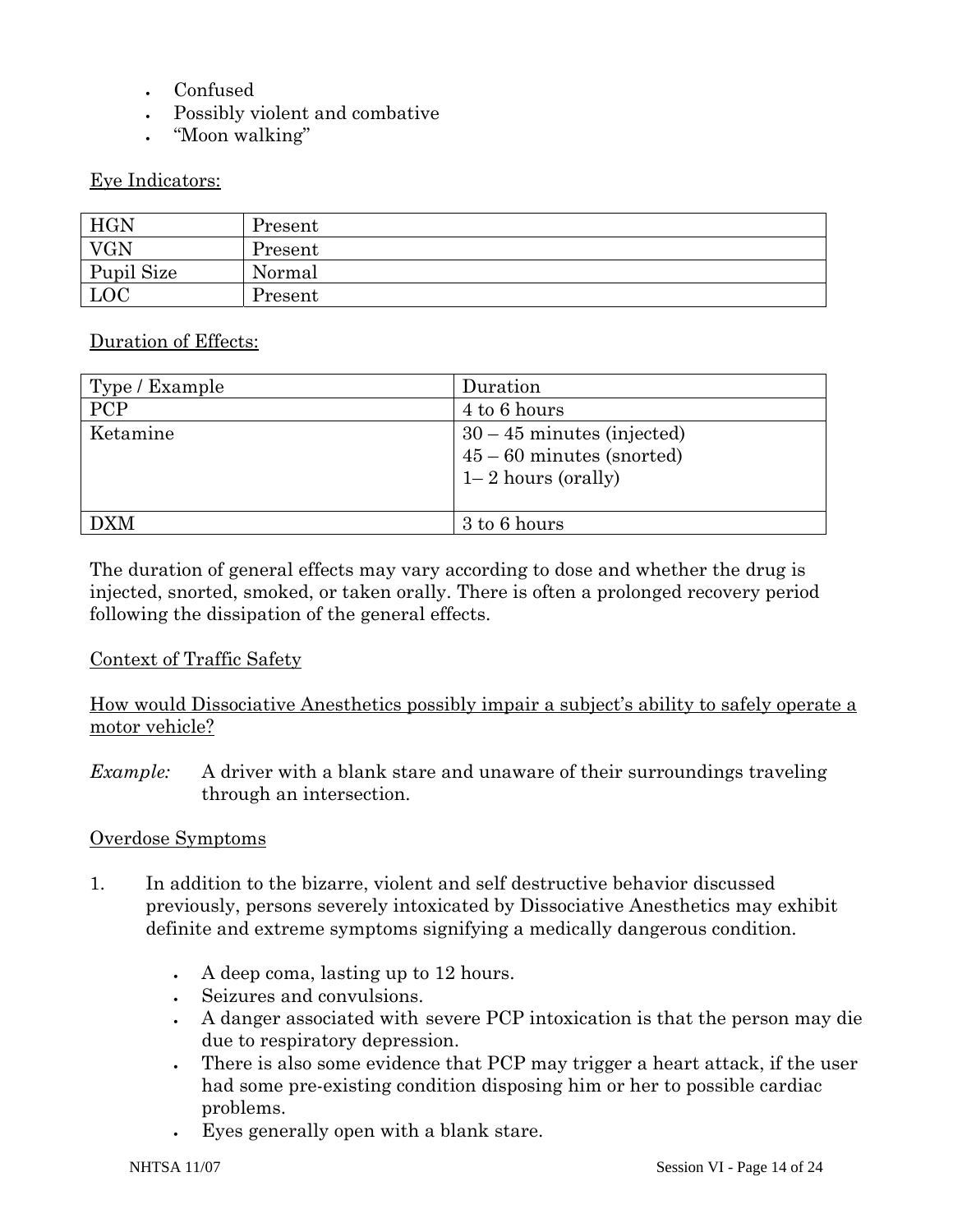2. There is also some evidence that prolonged use of PCP can lead to psychosis, which can be permanent.

Conditions That May Mimic Drug Impairment

Mental illnesses may mimic impairment by Dissociative Anesthetics.

| Drug Name  | Trade Name | <b>Street Name</b>                           |
|------------|------------|----------------------------------------------|
| <b>PCP</b> | Sernyl     | angel dust, black whack, new acid, energizer |
| Ketamine   | Ketalar    | K, Special K, cat killer, kit kat            |
| <b>DXM</b> |            | DXM, Skittles, CCC, Robo, Triple C           |

**Examples of Drugs in the Dissociative Anesthetic Category** 

## **Narcotic Analgesics**

Drugs in the Narcotic Analgesics category relieve pain. They induce euphoria, alter moods, and produce sedation. Narcotic Analgesics are also included in the opiate family and are both legal prescription medications as well as illegal drugs. This category is known for its physically addicting properties and severe withdrawal symptoms.

#### Identification of Narcotic Analgesics

The most familiar illegal Narcotic Analgesic is heroin. Depending on the purity, heroin may be white powder to a dark brown powder/tar color. Prescription Narcotic Analgesics include Hydrocodone, Vicodin, Lortab, Tylenol 3 (with codeine), Darvocet, Morphine, and Oxycontin. Typically, these are found in pill form. The shape, size, or scoring can depend on the manufacturer or milligram strength.

In many cases, narcotic analgesics are obtained in local pharmacies, but may be acquired illegally. These drugs are inexpensive and frequently prescribed, but nevertheless remain a controlled substance.

#### Methods and Signs of Ingestion

Methods of ingestion vary, depending on the drug used. They may be taken orally in pill form, insufflated as a powder, or injected as a liquid. Most of the prescribed pain relievers are found in pill form, which may be taken orally. If taken orally, signs of ingestion may be limited. Heroin that is more pure may be insufflated or smoked, while heroin that is less pure is typically injected or taken orally.

#### Effects of Narcotic Analgesics

Narcotic Analgesics can be very addictive. This means the subject must receive a dose of the drug at regular intervals or physical withdrawal may result. Narcotic Analgesics also enable the subject to develop a tolerance to the drug. Each time the drug is taken, a larger dose is required to achieve a similar sensation.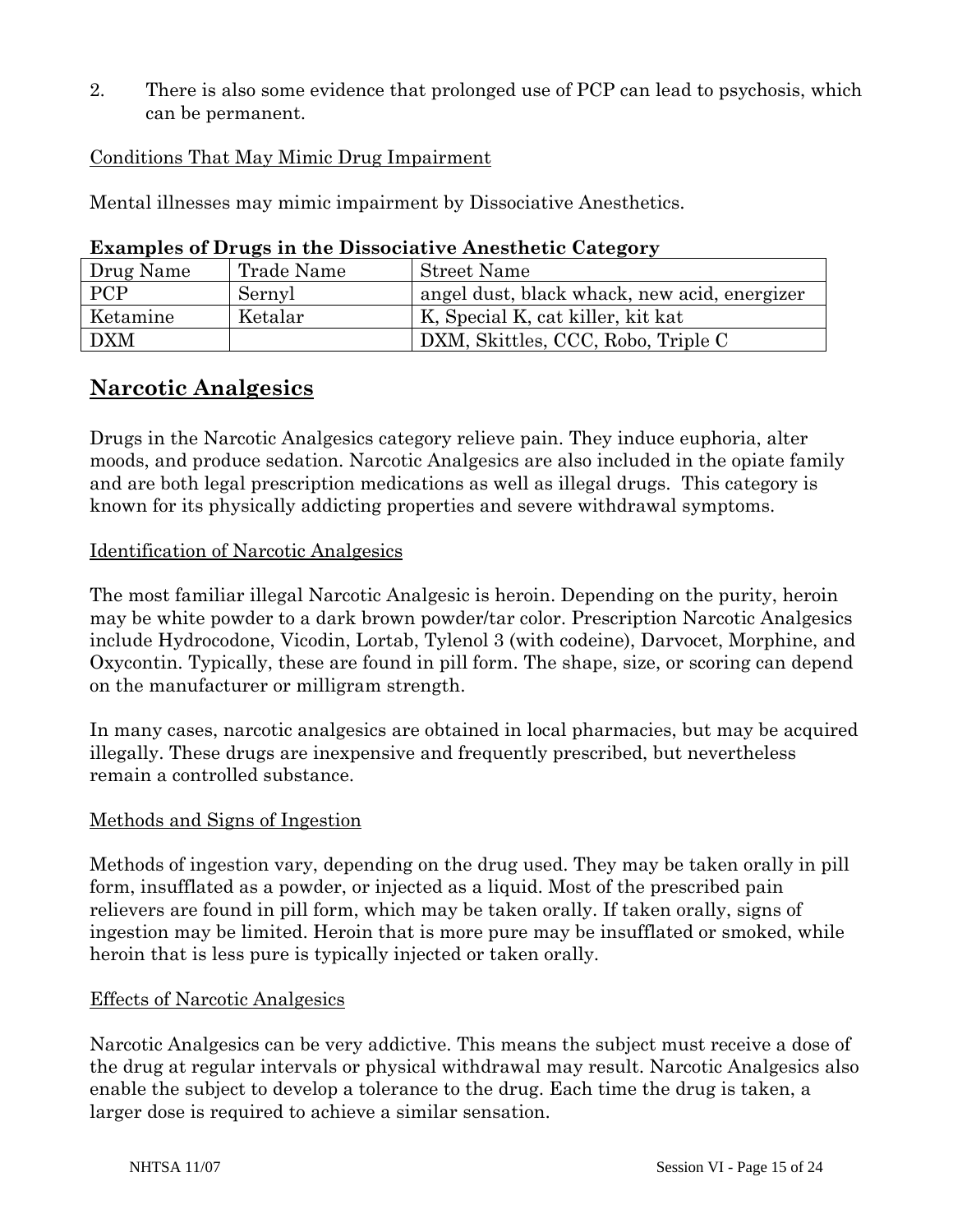#### General Indicators:

- Droopy eyelids
- "On the nod"
- Drowsiness
- Depressed reflexes
- Dry mouth
- Low, raspy, slow speech
- Euphoria
- Fresh puncture marks
- Itching
- Nausea
- Track marks

#### Eye Indicators:

| <b>HGN</b> | None        |
|------------|-------------|
| <b>VGN</b> | None        |
| Pupil Size | Constricted |
| <b>LOC</b> | None        |

#### Duration of Effects

The duration of narcotic analgesics can vary from one type to another. Dosage amounts, age, weight, tolerance, and other variables may dictate the length of actual impairment.

| Type / Example | <b>Duration</b> |
|----------------|-----------------|
| Heroin         | 4 to 6 hours    |
| Hydrocodone    | 6 to 8 hours    |
| Dilaudid       | 5 hours         |
| Percodan       | 4 to 6 hours    |
| Methadone      | 12 to 18 hours  |

#### Context of Traffic Safety

How would a narcotic analgesic possibly impair a subject's ability to safely operate a motor vehicle?

*Example:* A driver who is "on the nod" will have depressed reflexes hen required to brake immediately.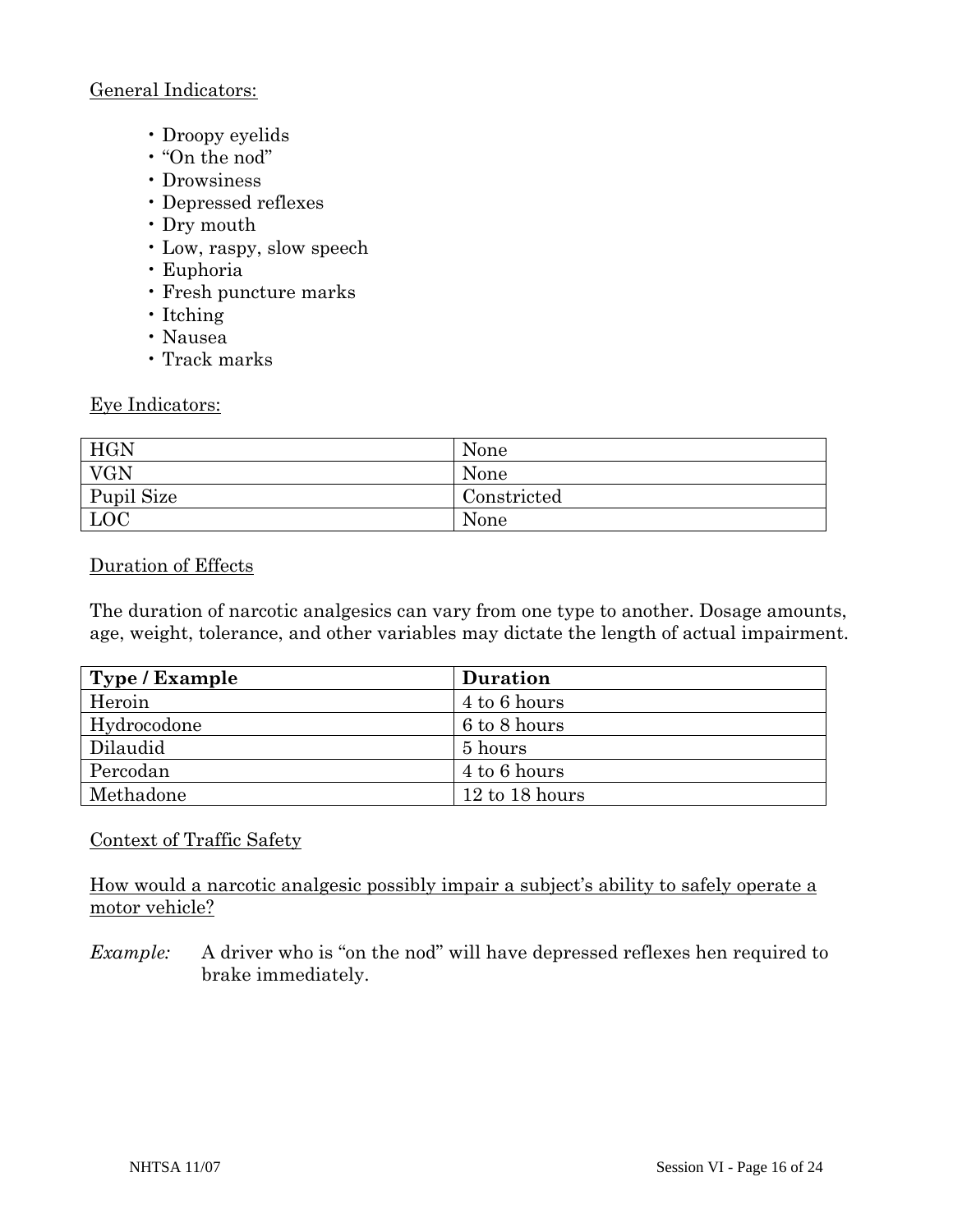#### Overdose Symptoms

Overdose signs and symptoms of a narcotic analgesic may include, but are not limited to:

- Slow and shallow breathing
- Clammy skin
- Coma
- Convulsions

#### Conditions That May Mimic Drug Impairment

There are several conditions that may mimic impairment by a narcotic analgesic. These may be, but are not limited to:

- Fatigue
- Very recent head injuries
- Diabetic reactions
- Hypotension (low blood pressure)
- Severe depression

#### Examples of Drugs in the Narcotic Analgesic Category

| Drug Name                      | Trade<br>Name | <b>Street Name</b>                                            |
|--------------------------------|---------------|---------------------------------------------------------------|
| Heroin                         |               | Big Harry, bin Laden, chip, dead<br>presidents, smack, hombre |
| Morphine                       |               | Miss Emma, dreamer, morf, nods, first<br>line                 |
| Codeine                        | Various       | Coties                                                        |
| Codeine (cough)<br>medication) | Various       | AC/DC, bar, Karo                                              |
| Oxycodone                      | Percodan      |                                                               |
| Fentanyl                       | Sublimaze     | Tango & Cash, goodfellas, friend, Apache                      |
| Meperidine                     | Demerol       |                                                               |
| Oxycodone<br>Hydrochloride     | Oxycontin     | OC's, kickers, 40-bar, hillbilly heroin                       |
| Propoxyphene                   | Darvon        |                                                               |
| Hydromorphone<br>Hydrochloride | Dilaudid      | drug store heroin                                             |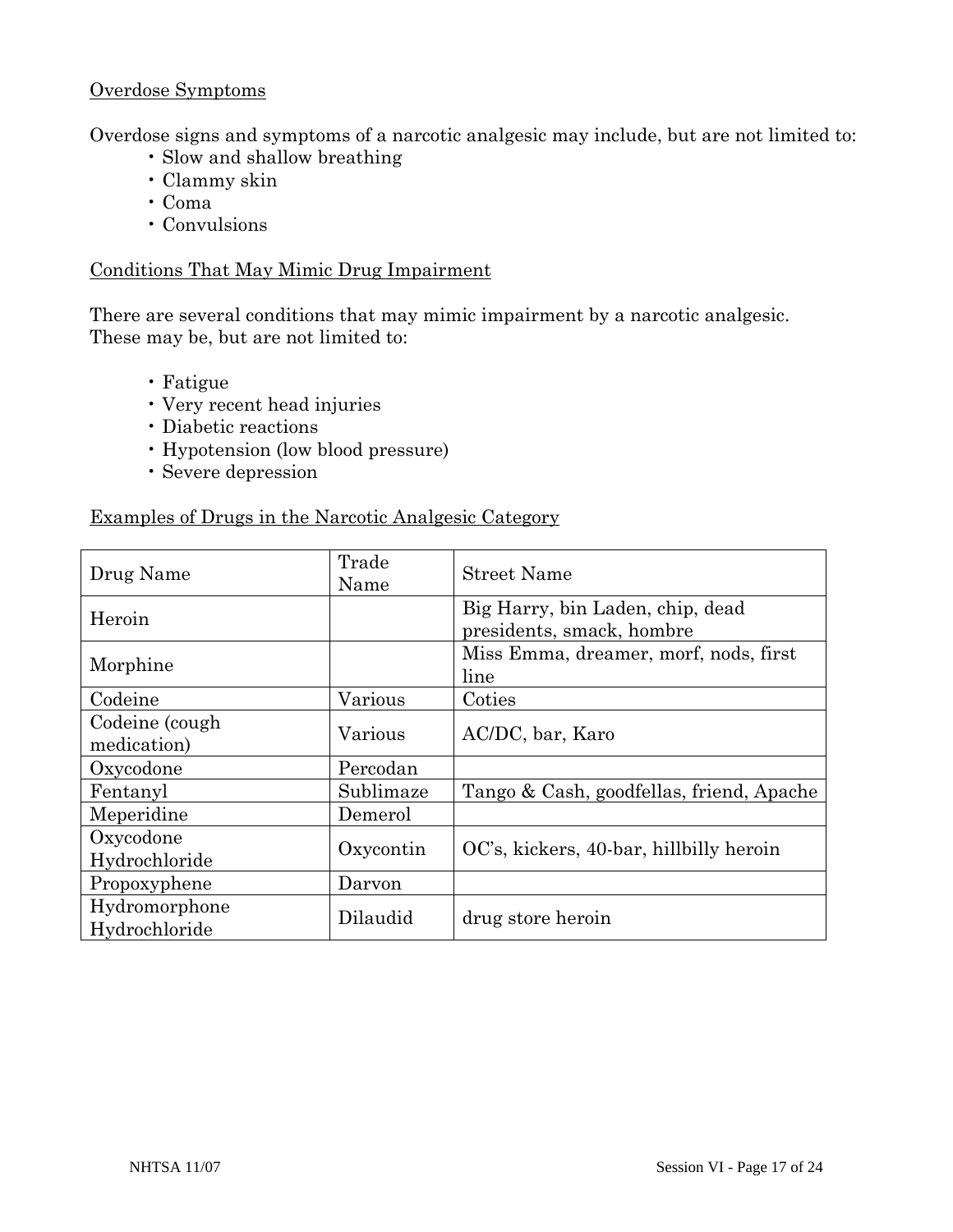## **Inhalants**

Inhalants vary widely in terms of the chemicals involved and the specific effects they produce. Inhalants are one of the most accessible and inexpensive substances of abuse due to their legitimate applications. They are relatively inexpensive as well as readily available in the home, school, or work environment.

#### Identification of Inhalants

There are three sub-categories of Inhalants. The first sub-category consists of all volatile solvents. These chemicals are usually inhaled directly from their source. Some of these include gasoline, paint thinners, fingernail polish remover, cleaning fluid, dry erase markers, paint, and model airplane glue.

The second sub-category is aerosols. These chemicals are discharged from pressurized containers by propellants or compressed gas. These are usually inhaled from a secondary source such as a soaked rag, paper bag, or plastic bag. Some of the commonly abused aerosols include hair sprays, deodorants, vegetable frying pan lubricants, insecticides, and spray paint.

The third sub-category is anesthetic gases. This sub-category is the least abused of the three, mainly because of the expense and unavailability. Anesthetic gases are drugs, which allow the user to disassociate, pain and are generally used for medical procedures involving surgery. These can be inhaled from the source directly. Some of the anesthetic gases include chloroform, amyl nitrite, butyl nitrite, isobutyl nitrite, and nitrous oxide (whip cream propellant).

#### Methods and Signs of Ingestion

Spray paint and other Inhalants can be sprayed into an empty soda can and inhaled through the opening in the top, sprayed into a balloon and inhaled, or soaked in a cloth (scrunchies/socks) and placed on the nose/mouth and inhaled. Subjects abusing inhalants will frequently have the abused substance on their hands, face, and even in their mouth.

#### Effects of Inhalants

The effects of inhalants will vary widely depending on the substance inhaled. Typically the inhalant abuser will generally appear similar to someone who is impaired by alcohol. Inhalant abusers can be detected and distinguished from other drug abusers because they will usually carry the chemical odor of the inhaled substance about their breath and person.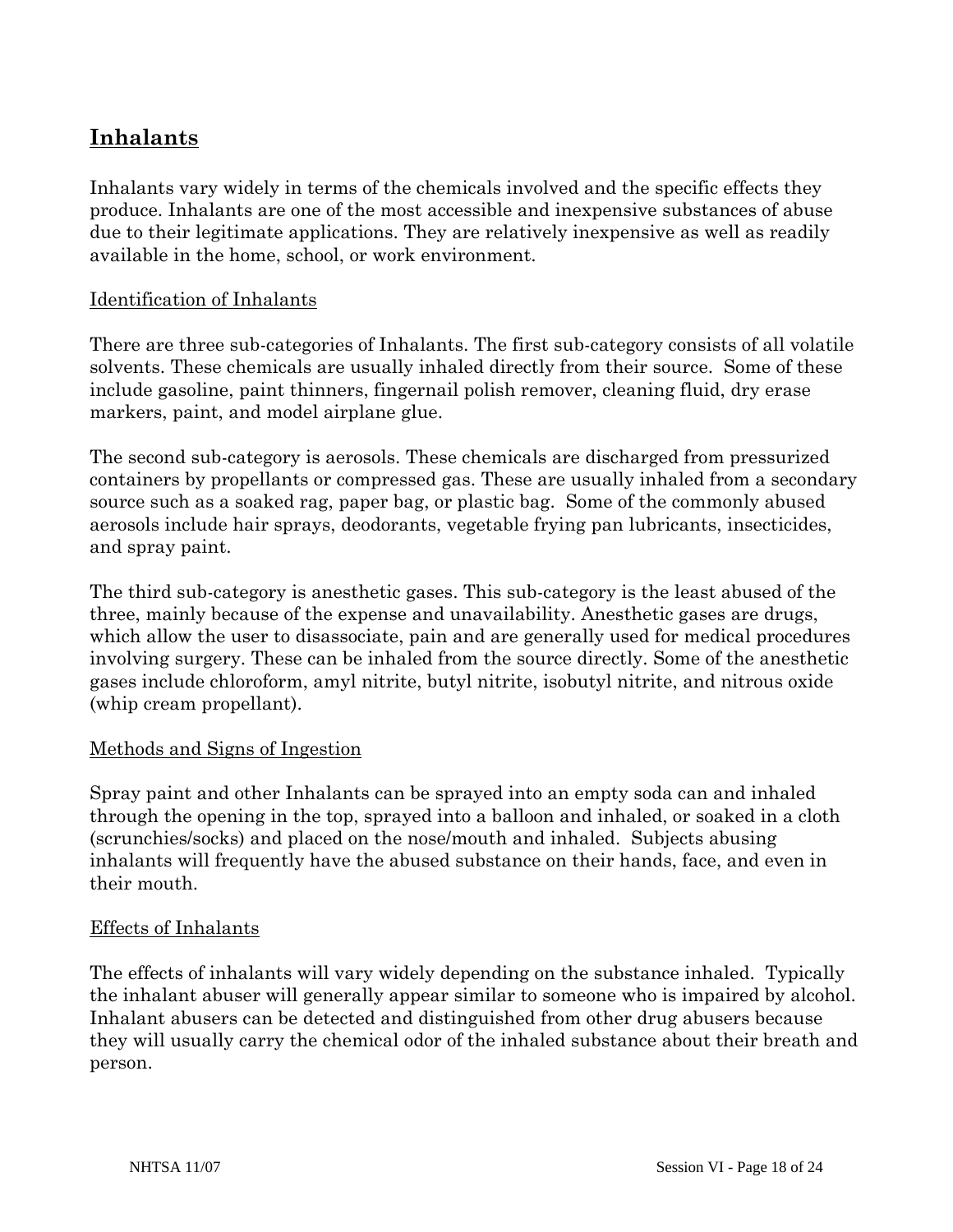#### General Indicators:

- Confusion
- Flushed face
- Intense headaches
- Bloodshot, watery eyes
- Lack of muscle control
- Odor of substance
- Non-communicative
- Disorientation
- Slurred speech
- Possible nausea
- Residue of substance around mouth and nose

#### Eye Indicators:

| HGN        | Present                                          |
|------------|--------------------------------------------------|
| VGN        | Present (In high dose for particular individual) |
| Pupil Size | Normal (May be dilated)                          |
| LOC        | Present                                          |

#### Duration of Effects

| Type / Example                  | Duration                  |
|---------------------------------|---------------------------|
| Volatile Solvents (Ex: Toluene) | 6 to 8 hours              |
| Anesthetic Gases/Aerosols       | Very short (minutes)      |
| Nitrous Oxide                   | $\leq 5$ minutes          |
| Amyl Nitrite/Butyl Nitrite      | Few seconds to 20 minutes |

#### Overdose Symptoms

The primary overdose sign for an inhalant is coma or "sudden sniffing death." This is where the subject stops breathing from inhaling a substance. This can occur during the first experience with an inhalant.

#### Context of Traffic Safety

How would an Inhalant impair a subject's ability to safely operate a motor vehicle?

*Example:* A driver's lack of muscle control would be detrimental to steering and braking performance.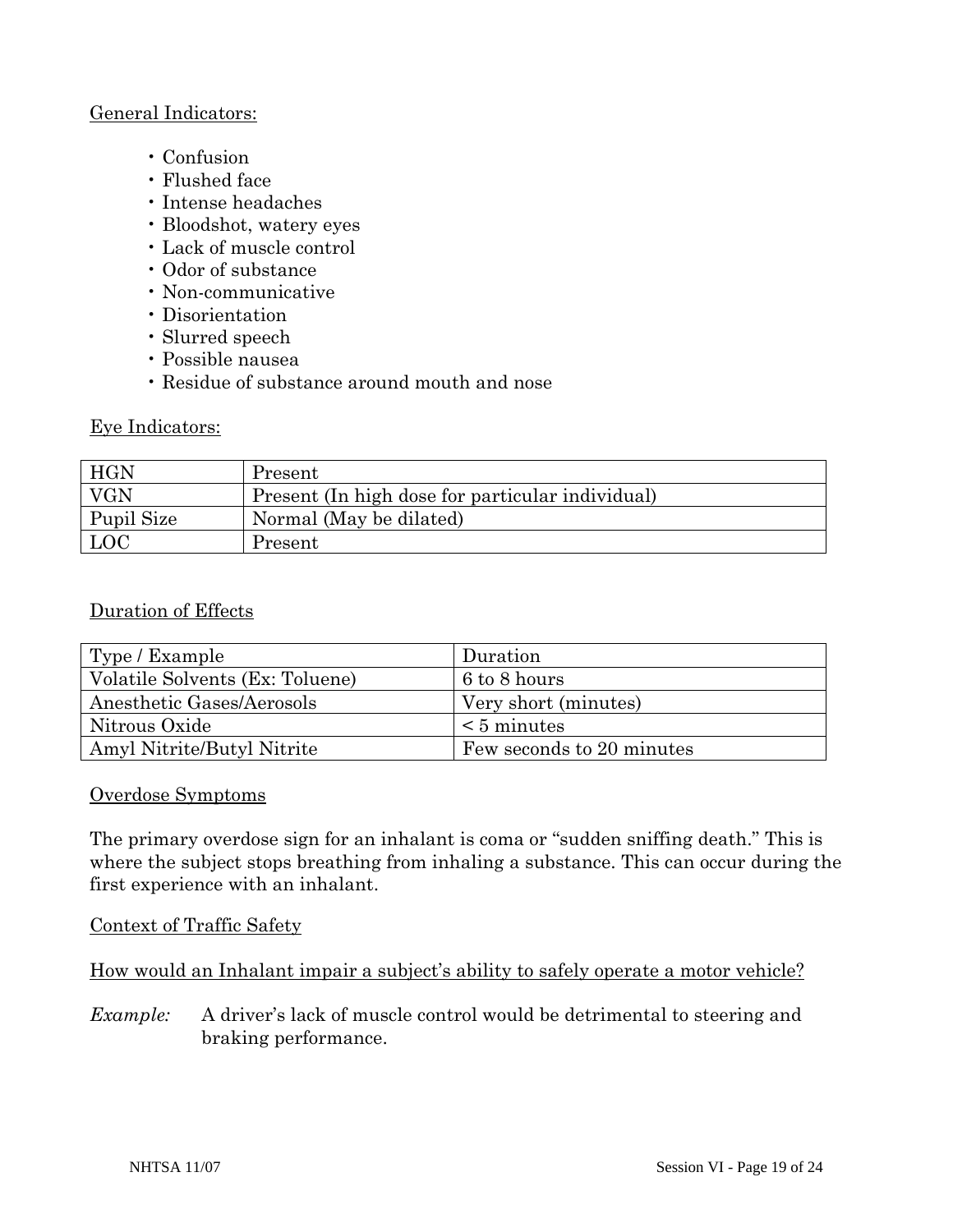#### Conditions That May Mimic Drug Impairment

There are two conditions that may mimic impairment by an Inhalant. These may be, but are not limited to:

- Severe head injuries
- Inner ear disorders

#### Examples of Drugs in the Inhalant Category

| Drug Name | Trade Name    | <b>Street Name</b>                           |
|-----------|---------------|----------------------------------------------|
| Nitrous   |               | Whippets, buzz bomb, laughing gas, shoot the |
| Oxide     |               | breeze                                       |
| Glue      |               | gluey                                        |
| Aerosol   | Various brand |                                              |
| Paint     | names         |                                              |

Inhalant is a unique category in that a number of drugs in this group can be obtained from ordinary household substances such as glue, paint and cleaning products. The following is a listing of the terms, which refer to the act of using Inhalants or general names for inhalants:

- Glading
- Bagging (since chemical are often sprayed into bags and inhaled)
- Spraying
- Air Blast
- Viagra in a bottle
- Satan's secret
- Poor man's pot
- $\cdot$  Oz
- Hippie crack

## **Cannabis**

Cannabis is a category of drugs derived primarily from various species of plants, such as the Cannabis Sativa and Cannabis Indicia. The drugs in this category are the most widely abused illicit drugs. They can be extremely impairing even though they are often believed to be fairly benign.

The primary psychoactive ingredient in Cannabis is Delta-9 Tetrahydrocannabinol (THC). THC is found primarily in the leaves and flower of the marijuana plant. Different varieties of Cannabis contain various concentrations of THC. Marijuana is usually found as greenish, brown plant material. It is typically packaged in plastic baggies or other small devices.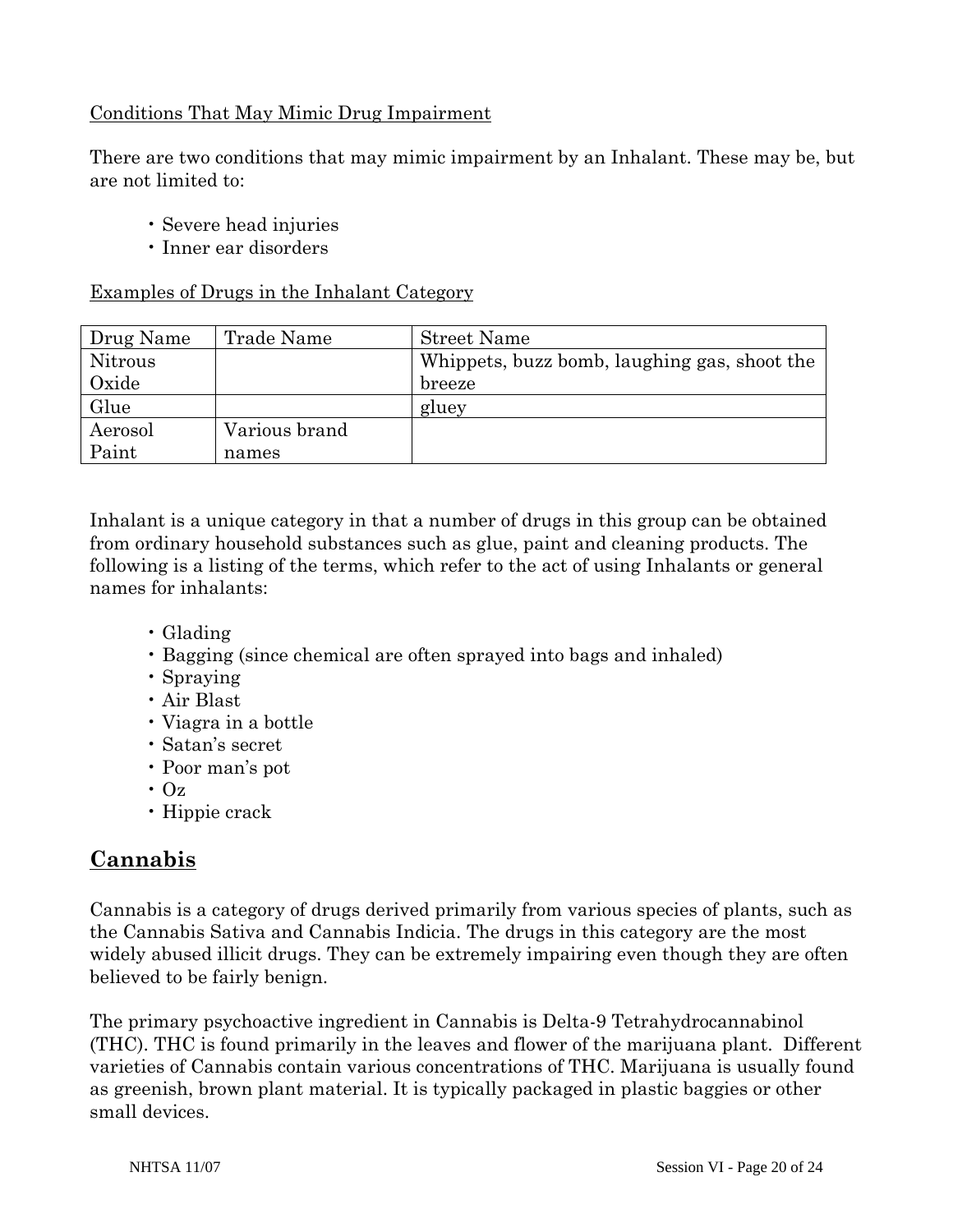#### Identification of Cannabis

The Cannabis category includes marijuana, hash, hash oil and the synthetic drugs, Marinol (Dronabinol). Marijuana is the most common and well known of the drugs in this category, but there are other forms as well. Marinol (Dronabinol) is a synthetic form of THC and has legitimate medical use as anti-vomiting agent, commonly associated with cancer chemotherapy. Additional uses include treatment for glaucoma patients or as appetite enhancers for anorexia disorders.

The effects of Cannabis depend on the strength of the THC in the dose consumed. THC concentrations decades ago peaked at relatively low levels (3-6 %), however, current levels are being reported at more than 30%. The increase in THC levels is due to hybridization and better cultivation techniques used by producers.

#### Methods and Signs of Ingestion

Marijuana is often rolled into cigarettes and smoked. Since these cigarettes lack a filter, small bits and pieces of marijuana debris may be found stuck between the teeth of the user. Burn marks may be found on the thumb and index finger. The user may also use a "water pipe" or "bong" to smoke marijuana. There are several chemicals in marijuana smoke. Some of these chemicals are water soluble (meaning they combine with the water) and some are not (THC). By passing the marijuana smoke through the water, the smoke is not only more pure, but also cooler. It can also be baked in brownies or brewed into a tea and ingested.

#### Effects of Cannabis

Subjects impaired by Cannabis may not to be able to pay attention or may have a very brief attention span. The subjective effects can vary considerably, but they will exhibit divided attention impairment. The impact of these effects may be obvious in the classroom, but the consequences when driving can be fatal.

#### General Indicators:

- Marked reddening of the conjunctiva
- Odor of marijuana
- Marijuana debris in the mouth
- Body tremors
- Increased appetite
- Relaxed inhibitions
- Disoriented
- Possible paranoia
- Impaired perception of time and distance
- Eyelid tremors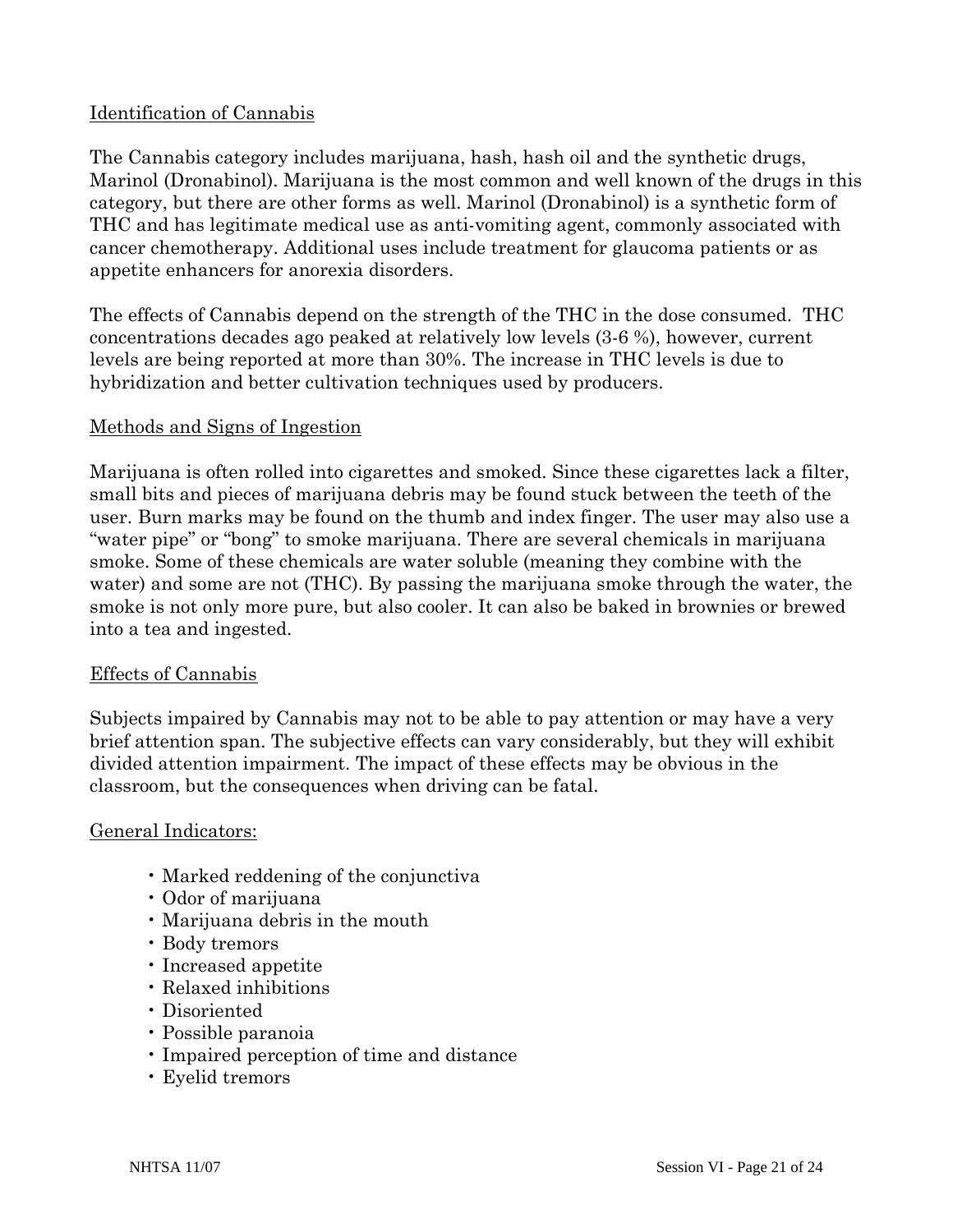Eye Indicators:

| HGN        | None                    |
|------------|-------------------------|
| <b>VGN</b> | None                    |
| Pupil Size | Dilated (Can be normal) |
| LOC        | Present                 |

Duration of Effects

When marijuana is smoked, the user will experience peak effects within 10 to 30 minutes. Typical marijuana users usually exhibit the effects 2 to 3 hours, with most behavioral and physiological effects dissipating after 3-6 hours. Some research suggests that residual effects can impact specific behaviors for up to 24 hours.

Dronabinol/Marinol has an onset of 30 minutes to 1 hour with peak effects occurring between 2 and 4 hours. It can stimulate appetite for up to 24 hours.

#### Context of Traffic Safety

How would cannabis possibly impair a subject's ability to safely operate a motor vehicle?

*Example:* A driver with an impaired perception of time and distance makes an inaccurate braking decision while approaching a yellow traffic signal.

#### Overdose Symptoms

Overdose signs and symptoms of cannabis may include, but are not limited to:

- Paranoia
- Fatigue

#### Conditions That May Mimic Drug Impairment

Generally speaking, cannabis impairment will not be confused with any other medical condition as noted in the other drug categories. However, a subject who has been diagnosed with an attention deficit disorder may mimic a cannabis user's inability or unwillingness to pay attention.

| Examples of Drugs in the Cannabis Category |  |
|--------------------------------------------|--|
|--------------------------------------------|--|

| <b>Drug Name</b> | <b>Trade Name</b> | <b>Street Name</b>      |
|------------------|-------------------|-------------------------|
| Marijuana        |                   | pot, weed, grass, joint |
| Dronabinol       | Marinol           |                         |
| Sinsemilla       |                   |                         |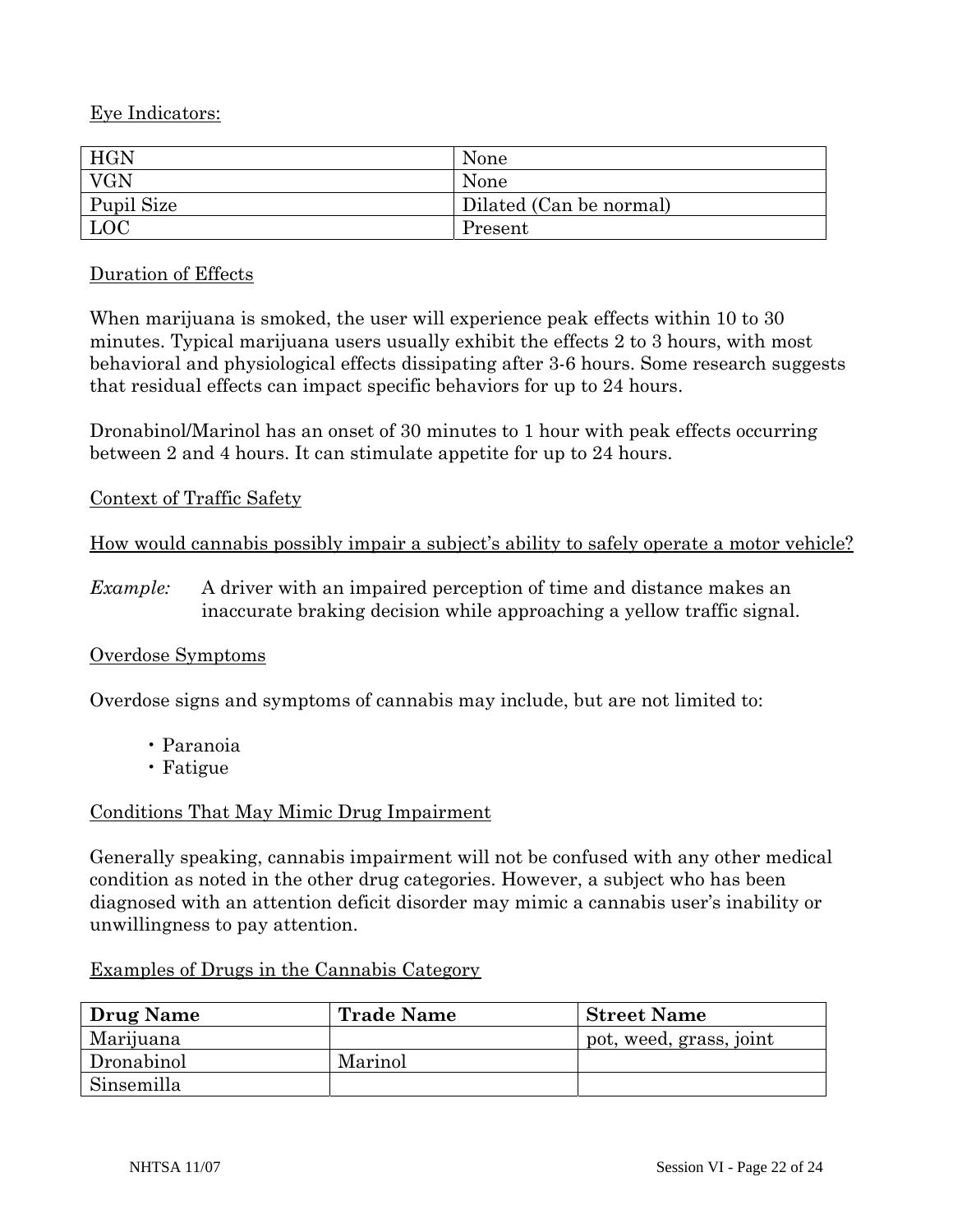# Session VII

# Drug Combinations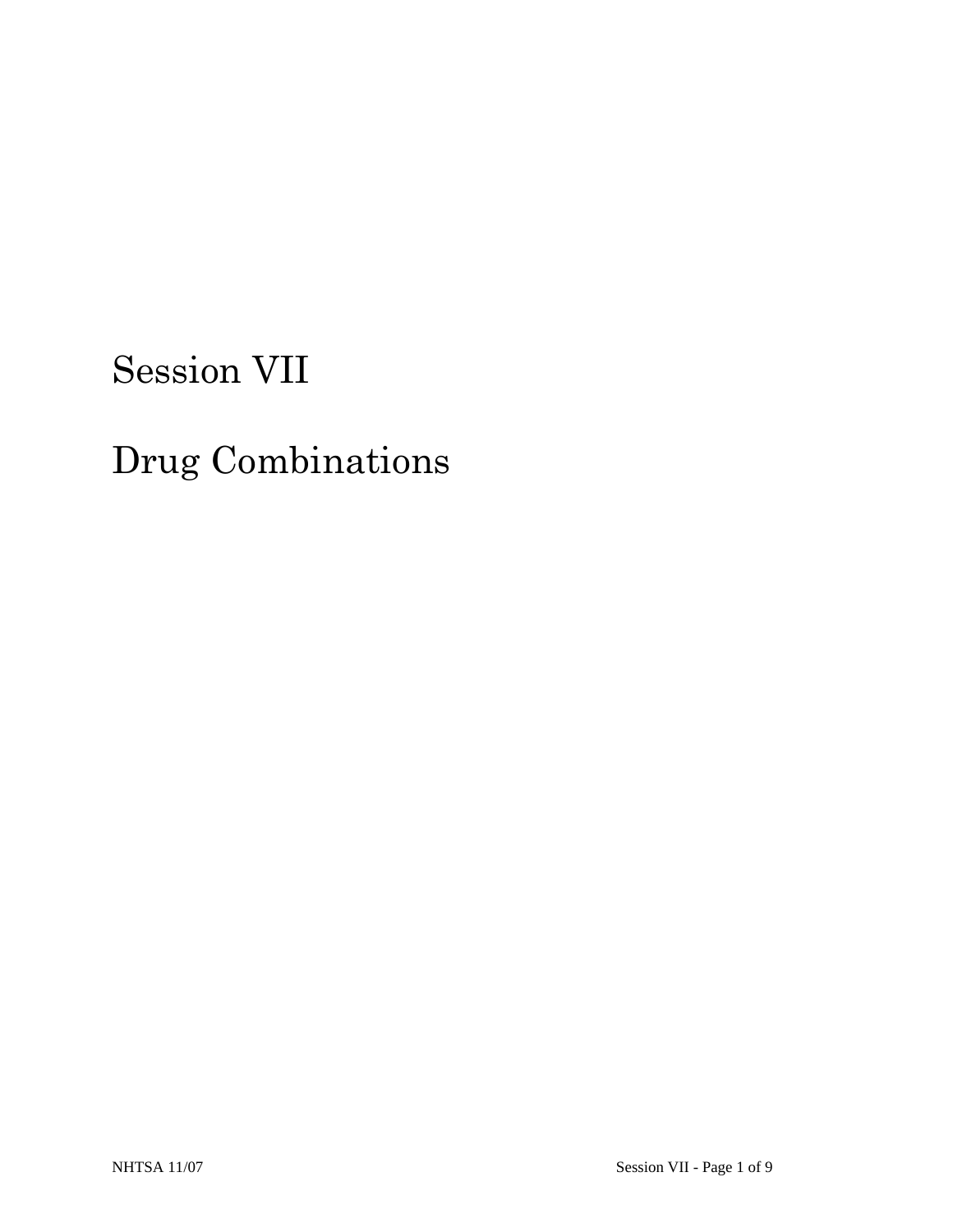# **Session VII**

# **Drug Combinations**

#### *Upon successfully completing this session, the participant will be able to:*

- 1. Describe the prevalence of drug and alcohol use (individually & in combination) as well as poly drug use
- 2. Define poly drug use
- 3. Articulate possible effects of poly drug use related to the general indicators of alcohol and drugs

| <b>Content Segments</b>            | Learning Activities         |
|------------------------------------|-----------------------------|
| Prevalence of drug and alcohol use | Instructor-Led Presentation |
| Types of drug combinations         | Instructor-Led Presentation |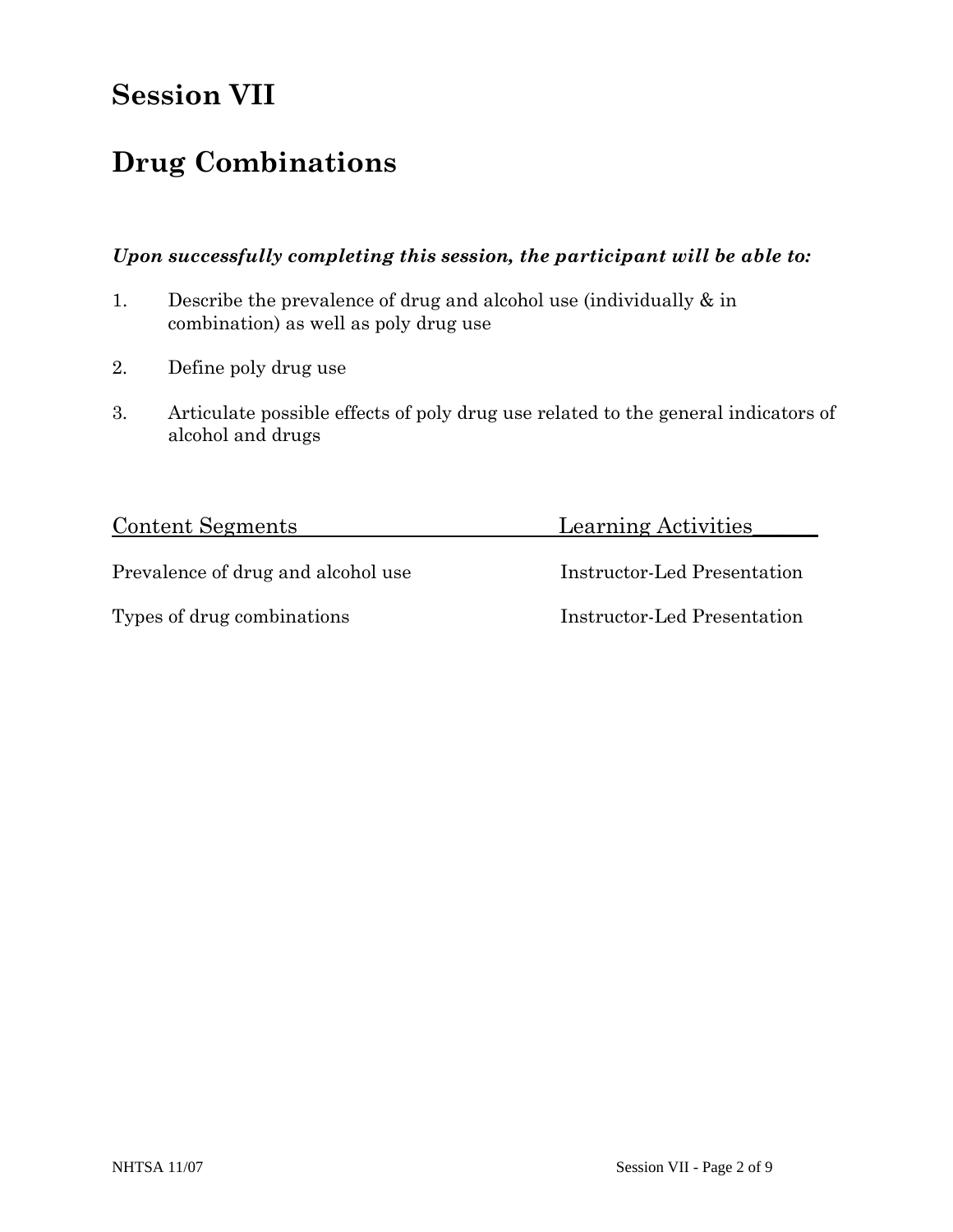# **Effects of Drug Combinations**

For the purpose of this course, polydrug use occurs when a person ingests drugs from two or more different drug categories into their body. Each drug may work independently, but what the body will exhibit, however, is a combination of the effects of each drug. Polydrug use is very common, therefore it is important for law enforcement and other criminal justice professionals to have a basic understanding of how ingesting more than one drug category might affect the behaviors commonly associated with an impaired driver.

#### Prevalence of drug and alcohol use

The most familiar drug of all, alcohol, is a popular "mixer" with other drugs. Alcohol routinely shows up in combination with virtually everything else, and often officers encounter subjects who have consumed alcohol along with two or more other drugs. Cannabis is another popular "mixer", and frequently shows up in combination with cocaine, PCP and various other drugs. The "speedball", a combination of cocaine and heroin, remains popular, despite the well-publicized hazards of this particular mixture; this was the combination responsible for the death of the actor John Belushi.

Officers should not be surprised to encounter virtually any possible combination of drugs. Officers may find more polydrug users than single drug users. This means that if the officer is to do a good job at interpreting their observations, they must understand the mechanisms of drug interaction.

This session will help the participant appreciate the effects of poly-drug use. The main outcome objective is to increase the awareness of law enforcement officers and other criminal justice professionals related to the potential indicators of impairment due to alcohol, drugs, or a combination of both.

Note: This session is not intended to provide the participant with the knowledge or skills to determine specific drug categories alone or in combination.

#### Potential effects of poly drug use

Four types of combined effects can, and generally will, occur when two or more drug categories are used together.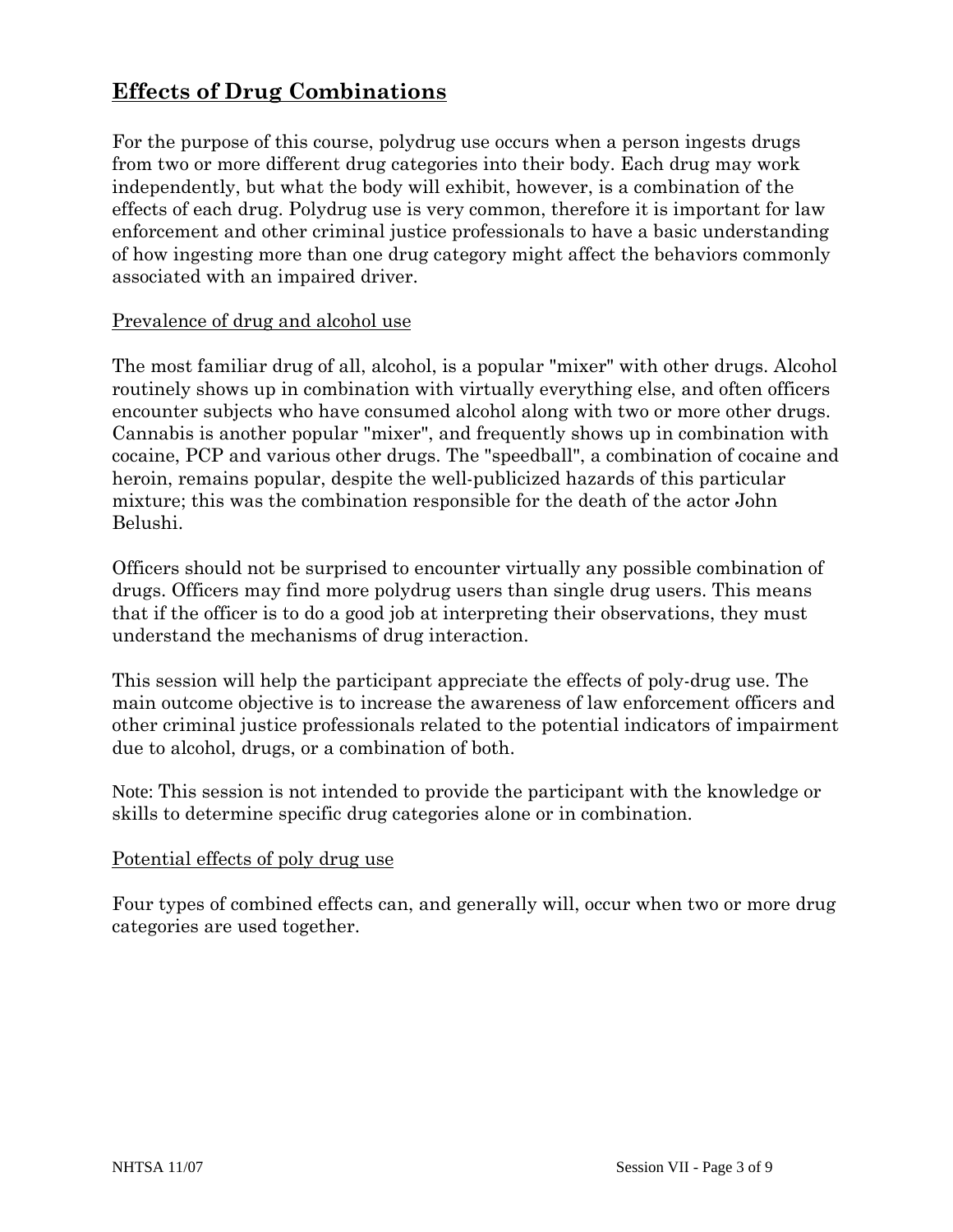#### Null Effect

The simplest way to explain the null effect is using the phrase - "zero plus zero equals zero." Another way of describing this is a case:

| "Nothing plus nothing equals nothing" |  |
|---------------------------------------|--|
| Or                                    |  |
| $0 + 0 = 0$                           |  |

When using the term null effect in the context of drug use, we are explaining that when an individual consumes one drug which does not cause HGN and they also ingest another drug which does not cause HGN, then the officer should not expect to see HGN. The following examples may help clarify this effect.

During the pre-arrest screening phase of a DWI traffic stop, one of the first things officers check is HGN. Based on the information presented in the previous sessions, we know that four of the seven categories do not cause HGN. For example, if we observe a subject who is only exhibiting the signs and symptoms of a stimulant, we would not expect to observe HGN. Likewise, if we observe someone who has general indicators associated with cannabis, we would not expect to find HGN. If you encounter an individual who exhibits a number of general indicators associated with both the CNS Stimulant and Cannabis categories, then you should not expect to observe HGN. This is an example of a null or no effect.

Another example of the null effect is the pupil size of a subject who is under the influence of DA and a CNS Depressant. DA does not affect pupil size and neither do CNS Depressants. The combination of these drugs will not affect the size of the pupils.

Another example of the null effect regarding LOC would be CNS Stimulants and Narcotic Analgesics. Subjects impaired by these drug categories independently will not exhibit LOC; therefore it is not present when the drugs are taken in combination.

#### **No action plus no action equals no action.**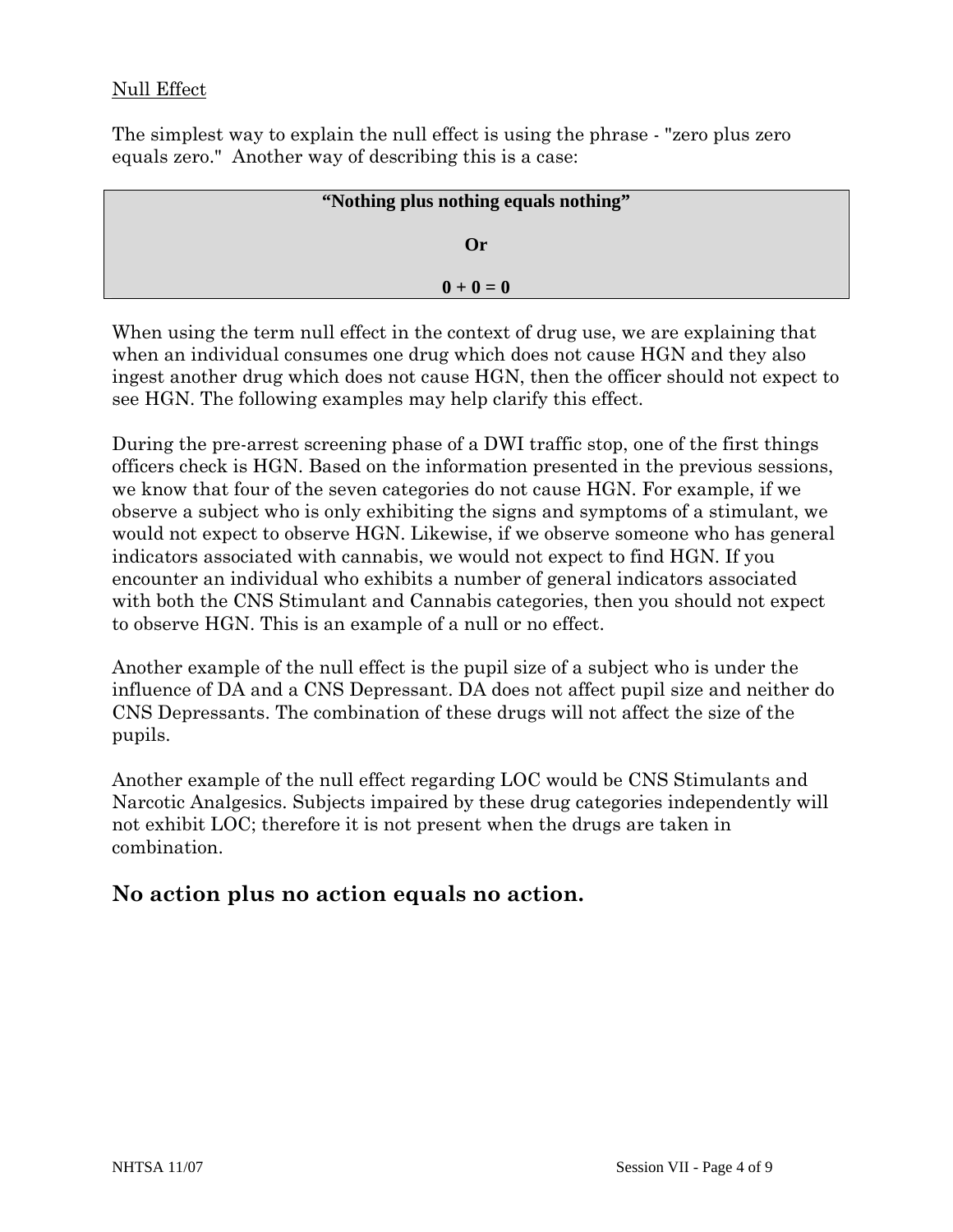#### **"Something plus nothing equals something".**

#### **Or**

#### $1 + 0 = 1$

The overlapping effect comes into play when one drug does affect an indicator of impairment and the other drug has no affect on that indicator. This is a case:

It is common to find individuals under the influence of a narcotic analgesic and a depressant (such as a prescription pain medication and alcohol). Narcotic Analgesics typically cause pupils to constrict while most depressants do not affect pupil size. This specific combination can present three different overlapping effects. The following illustrates the likely effects of the combination of a CNS Depressant and a Narcotic Analgesic:

|               |                       | <b>Narcotic</b> | In Combination based on   |
|---------------|-----------------------|-----------------|---------------------------|
|               | <b>CNS Depressant</b> | Analgesic       | <b>Overlapping Effect</b> |
| <b>HGN</b>    | Present               | None            | Present                   |
| <b>VGN</b>    | Possibly Present      | None            | <b>Possibly Present</b>   |
| Pupil<br>Size | Normal*               | Constricted     | Normal/Constricted        |
| <b>LOC</b>    | Present               | None            | Present                   |

(\*) Some CNS Depressants (quaaludes and Soma) can cause the pupils to dilate.

#### **Action plus no action equals action.**

Additive Effect

The additive effect occurs when two drug categories affect the same indicator in the same way. In other words, the effects 'add together' or reinforce each other to produce a greater effect than one of the drugs could produce individually.

If an officer observes general indicators related to a depressant and an inhalant, both of which may cause HGN and VGN. Based on the combination of these two drugs, we might expect to see more pronounced HGN and/or VGN than we might observe with a subject impaired by either a depressant or an inhalant alone.

The simplest way to explain the additive effect is to say "action plus action equals greater action". One thing we can't say for certain is how much the two drugs will reinforce each other. Sometimes the reinforced effect is as simple as "one plus one equals two", while other drug combinations may produce a combined effect which is much greater than the individual contributions of the two drugs ("one plus one equals five").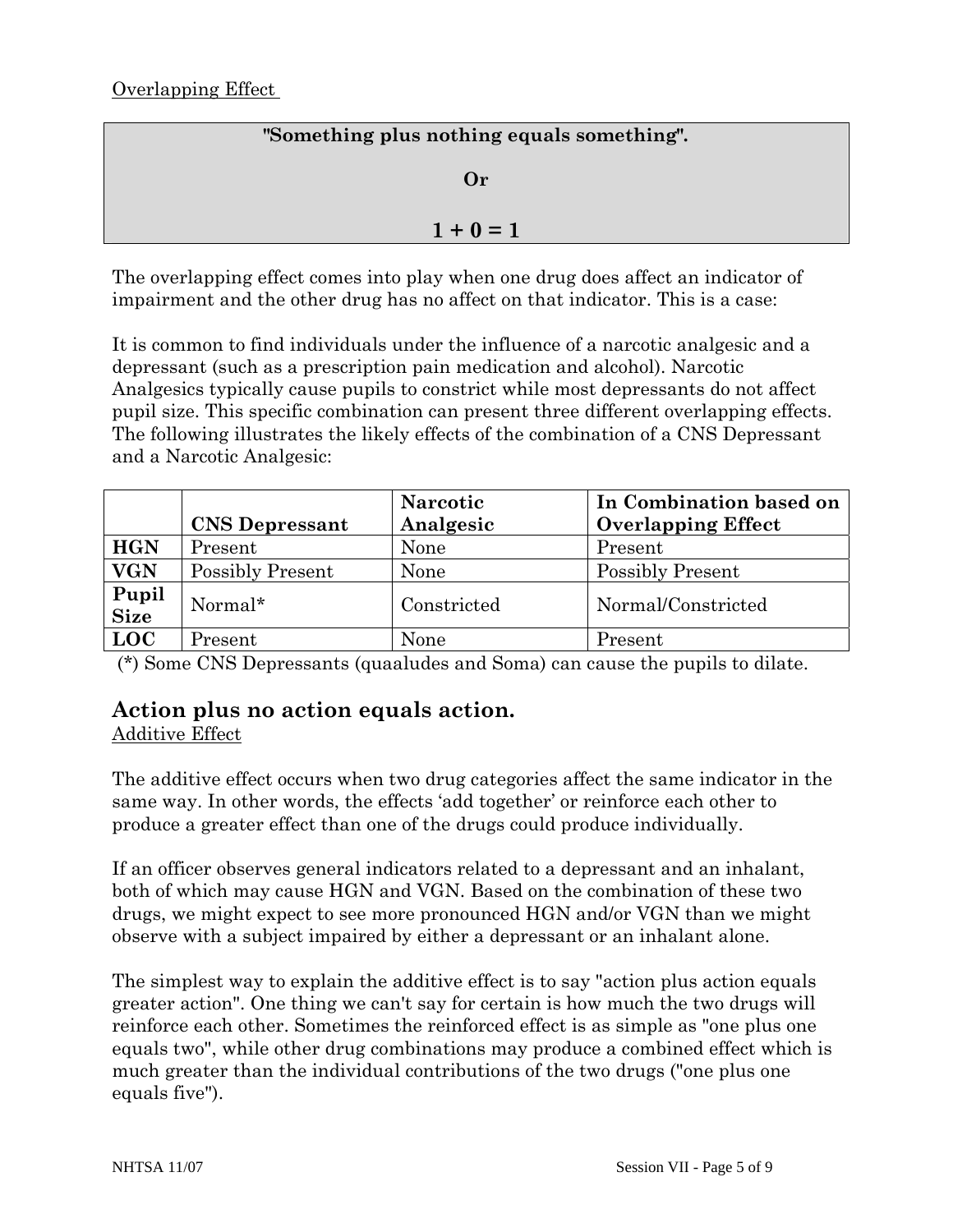For the purpose of this course, we use the term additive effect to cover all situations where two drugs impact an indicator in the same way.

| "Action plus action equals greater action". |  |
|---------------------------------------------|--|
| (r)                                         |  |
| $1 + 1 = 1 +$                               |  |

The combination of Alcohol and other CNS Depressants typically cause exaggerated indicators, for example HGN will be present with alcohol, but will not be consistent with the BAC when used in combination with other CNS Depressants.

## **Action plus action equals a greater action.**

Antagonistic Effect

An antagonistic effect occurs when two drug categories affect some indicator in exactly the opposite ways. This is explained with the phrase one plus a negative one equals anything. Another way of describing this is:



For example, consider an individual who has presented general indicators consistent with the CNS Stimulant and Narcotic Analgesic categories. Typically, stimulant use results in dilated pupils while Narcotic Analgesics generally cause the pupils to be constricted. Based on an individual under the influence of a combination of a stimulant and a Narcotic Analgesic, the officer may observe normal pupils due to the antagonistic effect, the pupils may be dilated due to effect of the stimulant, or the pupils may be constricted due to the effect of the narcotic analgesic. When we deal with an antagonistic effect, we cannot always predict the outcome effect.

The effects you will see will be dependent upon which drug is more psychoactive in the body at any given time. For example, if the stimulant is more psychoactive in the body, the pupils will likely be dilated. If the drugs are approximately equal in the body, the pupils could appear to be normal. If the narcotic analgesics are more psychoactive in the body, the pupils will likely be constricted.

## **Action plus an opposite action may be unpredictable.**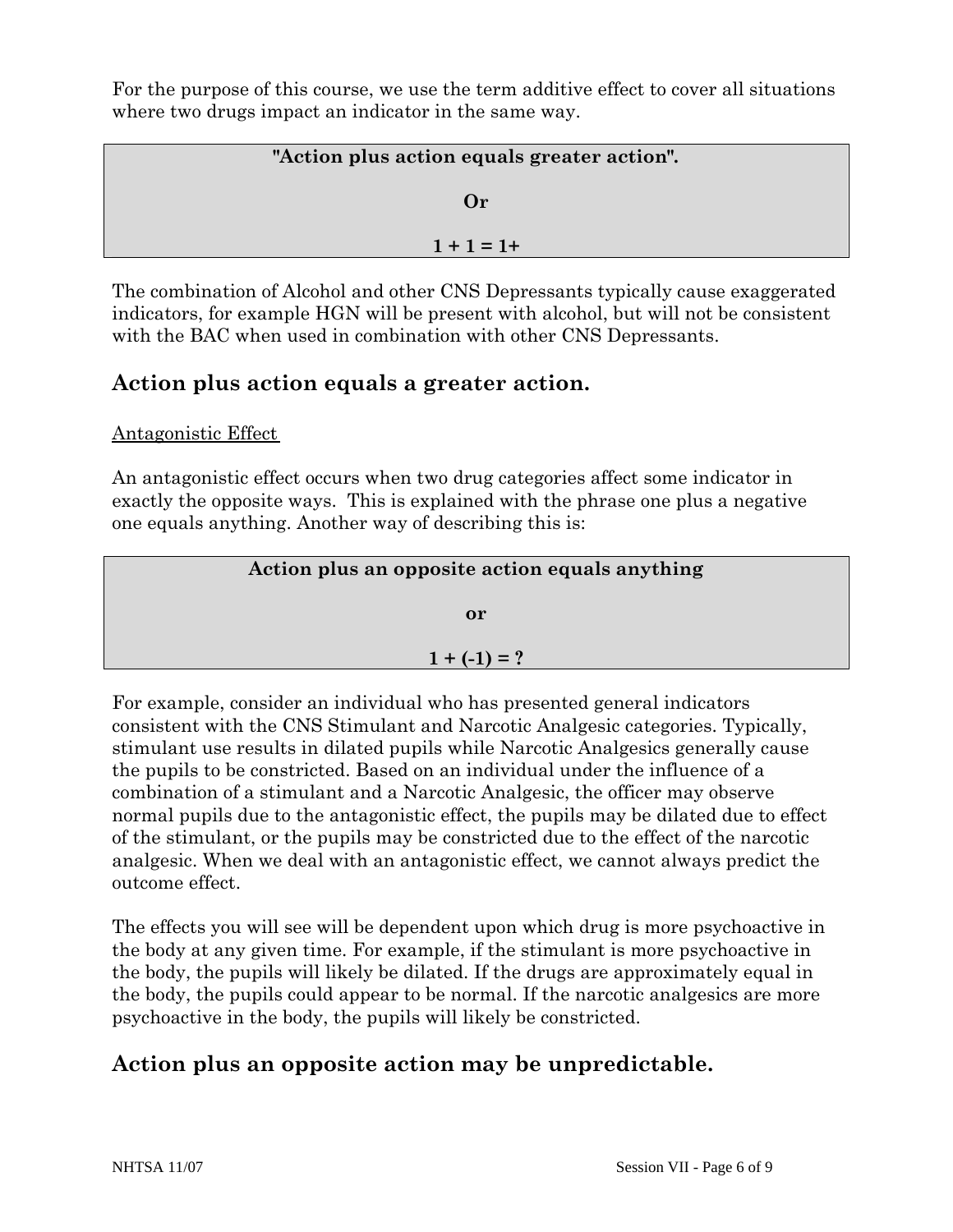### **Summary**

It is important to recognize that combining drugs produce interactions that are often complex and involve a number of different mechanisms operating within the body at the same time. The actual effects can depend on a number of factors including, but not limited to, dose levels, time of ingestion, a subject's metabolism, and environment. The main reason we discuss these effects in this course is to help the participant understand that many subjects who choose to drive impaired, are often impaired by more that one drug.

The main objective of this course is to raise the awareness of officers so they will be effective observers and be able to articulate their observations in reports and testimony, as well as to a DRE, if appropriate, in their specific community/state. Additionally, these observations are part of the totality of evidence collected throughout the three phases of the detection process and should be considered as such when developing your probable cause.

In order to illustrate the possible effects of drug combinations, the following examples will show a cumulative drug symptomatology matrix for two different drug combinations. The expected effects of each drug category are listed for the selected examples. Understanding these examples will be helpful in preparing the participant for the case studies in the next session.

| <b>IMPAIRMENT</b><br><b>INDICATOR</b>         | EFFECT DUE TO<br><b>CANNABIS</b>   | EFFECT DUE TO<br>CNS STIMULANT | <b>TYPE OF</b><br><b>COMBINED</b><br><b>EFFECT</b> | WHAT WILL WE<br><b>SEE</b> |
|-----------------------------------------------|------------------------------------|--------------------------------|----------------------------------------------------|----------------------------|
| <b>HORIZONTAL</b><br>GAZE<br><b>NYSTAGMUS</b> | <b>NONE</b>                        | <b>NONE</b>                    | <b>NULL</b>                                        | <b>NONE</b>                |
| VERTICAL<br>GAZE<br><b>NYSTAGMUS</b>          | <b>NONE</b>                        | <b>NONE</b>                    | <b>NULL</b>                                        | <b>NONE</b>                |
| <b>LACK OF</b><br>CONV.                       | <b>PRESENT</b>                     | <b>NONE</b>                    | <b>OVERLAPPING</b>                                 | <b>PRESENT</b>             |
| PUPIL<br><b>SIZE</b>                          | <b>DILATED</b><br><b>OR NORMAL</b> | <b>DILATED</b>                 | <b>OVERLAPPING</b><br><b>OR ADDITIVE</b>           | <b>DILATED</b>             |
| <b>REACTION TO</b><br>LIGHT                   | <b>NORMAL</b>                      | <b>SLOW</b>                    | <b>OVERLAPPING</b>                                 | <b>SLOW</b>                |
| <b>PULSE</b><br><b>RATE</b>                   | <b>UP</b>                          | <b>I</b> IP                    | <b>ADDITIVE</b>                                    | UP                         |
| <b>BLOOD</b><br><b>PRESSURE</b>               | UP                                 | UP                             | <b>ADDITIVE</b>                                    | <b>UP</b>                  |
| <b>BODY</b><br><b>TEMP</b>                    | <b>NORMAL</b>                      | UP                             | <b>OVERLAPPING</b>                                 | <b>UP</b>                  |

#### CANNABIS AND CNS STIMULANT IN COMBINATION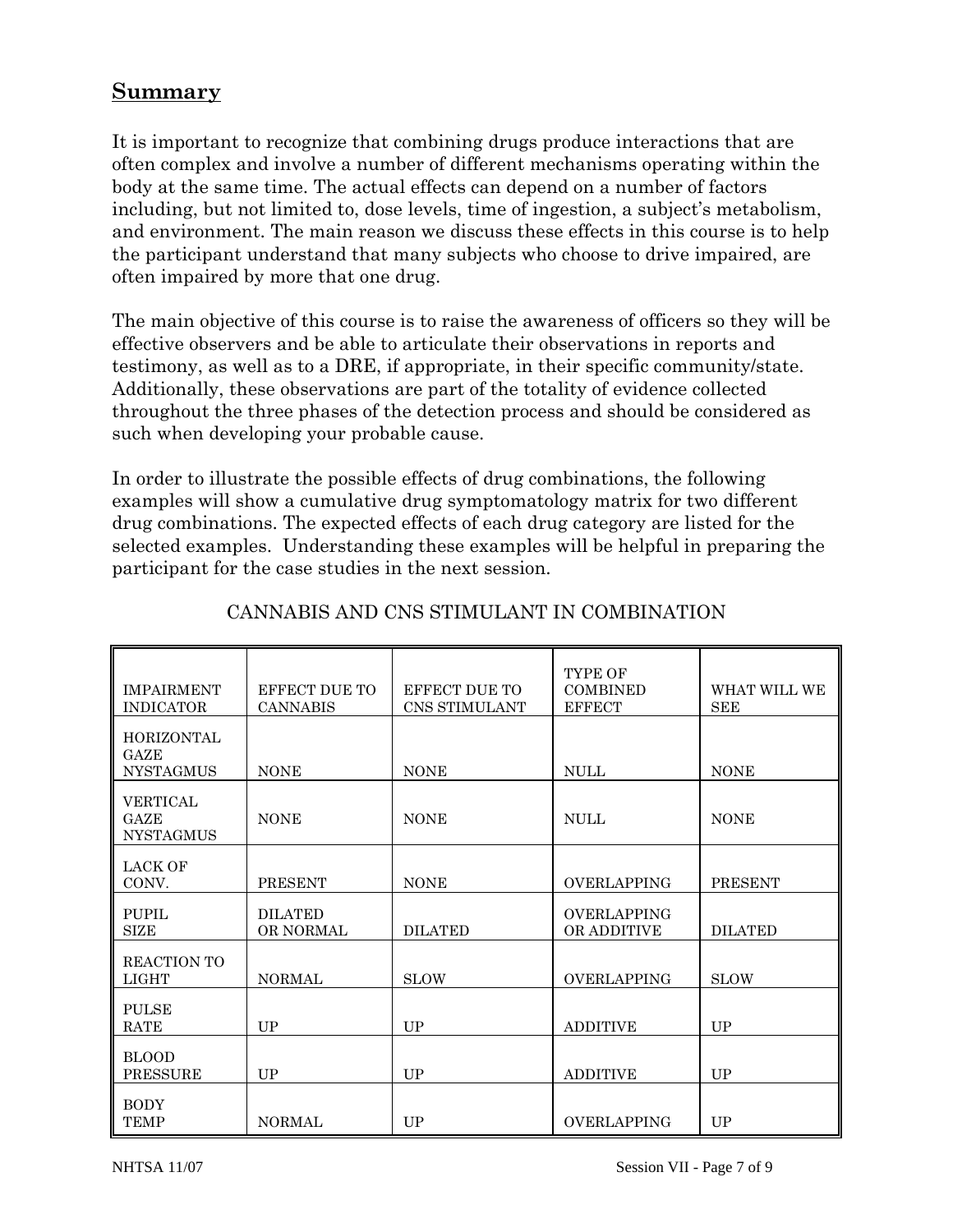### PCP AND HEROIN IN COMBINATION

| <b>IMPAIRMENT</b><br><b>INDICATOR</b>                | EFFECT DUE TO<br>PHENCYCLIDINE | <b>EFFECT DUE</b><br><b>TO HEROIN</b>   | <b>TYPE OF</b><br><b>COMBINED</b><br><b>EFFECT</b> | WHAT WILL WE<br><b>SEE</b>       |
|------------------------------------------------------|--------------------------------|-----------------------------------------|----------------------------------------------------|----------------------------------|
| <b>HORIZONTAL</b><br><b>GAZE</b><br><b>NYSTAGMUS</b> | <b>PRESENT</b>                 | <b>NONE</b>                             | <b>OVERLAPPING</b>                                 | <b>PRESENT</b>                   |
| <b>VERTICAL GAZE</b><br><b>NYSTAGMUS</b>             | <b>PRESENT</b>                 | <b>NONE</b>                             | <b>OVERLAPPING</b>                                 | <b>PRESENT</b>                   |
| <b>LACK OF</b><br>CONV.                              | <b>PRESENT</b>                 | <b>NONE</b>                             | <b>OVERLAPPING</b>                                 | <b>PRESENT</b>                   |
| PUPIL<br><b>SIZE</b>                                 | <b>NORMAL</b>                  | CONSTRICTED                             | <b>OVERLAPPING</b>                                 | <b>CONSTRICTED</b>               |
| <b>REACTION TO</b><br>LIGHT                          | <b>NORMAL</b>                  | <b>LITTLE OR</b><br><b>NONE VISIBLE</b> | <b>OVERLAPPING</b>                                 | LITTLE OR<br><b>NONE VISIBLE</b> |
| <b>PULSE</b><br><b>RATE</b>                          | UP                             | <b>DOWN</b>                             | ANTAGONISTIC                                       | DOWN/<br>NORMAL/UP               |
| <b>BLOOD</b><br><b>PRESSURE</b>                      | UP                             | <b>DOWN</b>                             | ANTAGONISTIC                                       | DOWN/<br>NORMAL/UP               |
| <b>BODY</b><br><b>TEMP</b>                           | UP                             | <b>DOWN</b>                             | ANTAGONISTIC                                       | DOWN/<br>NORMAL/UP               |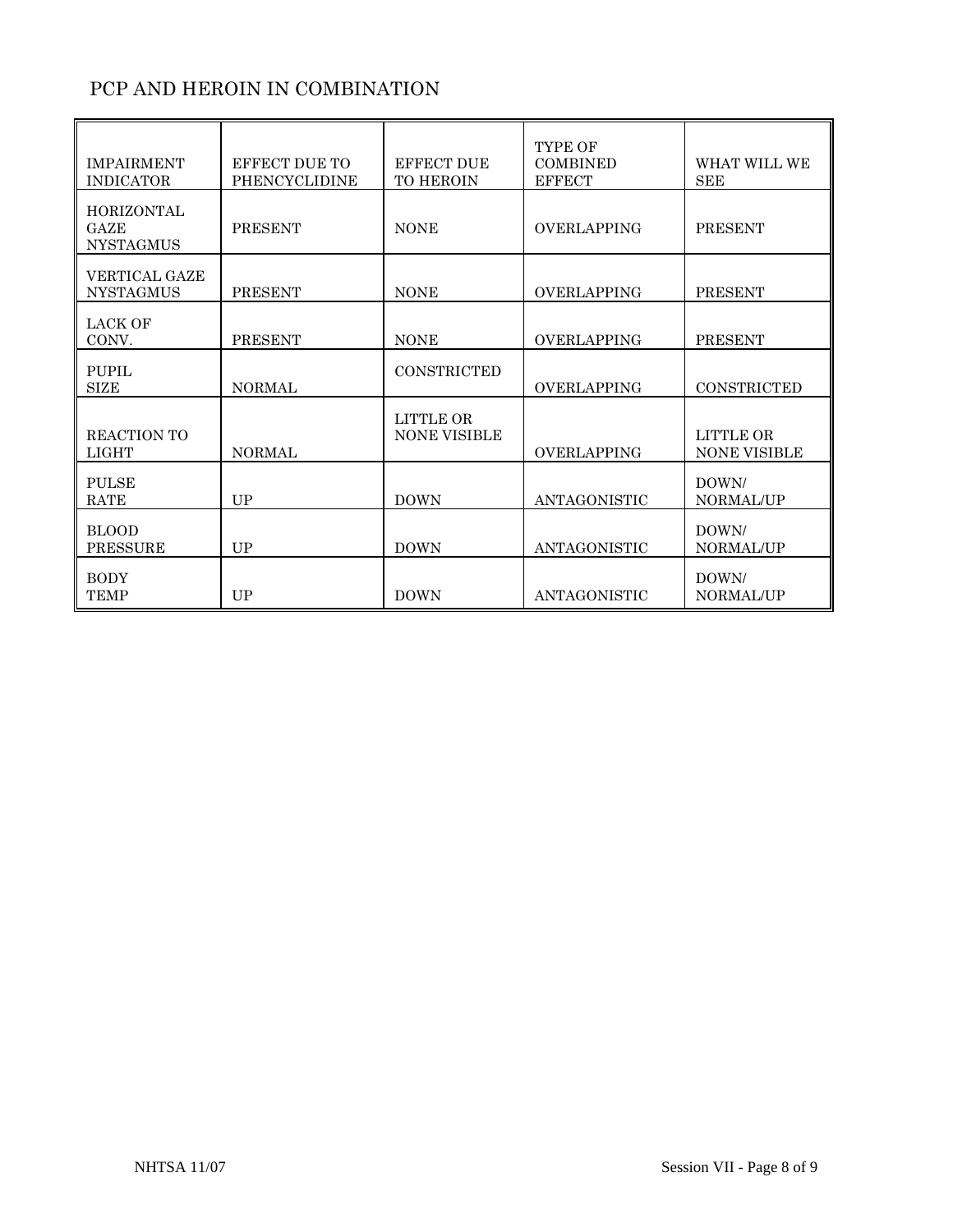# Session VIII

# Pre- and Post-Arrest Procedures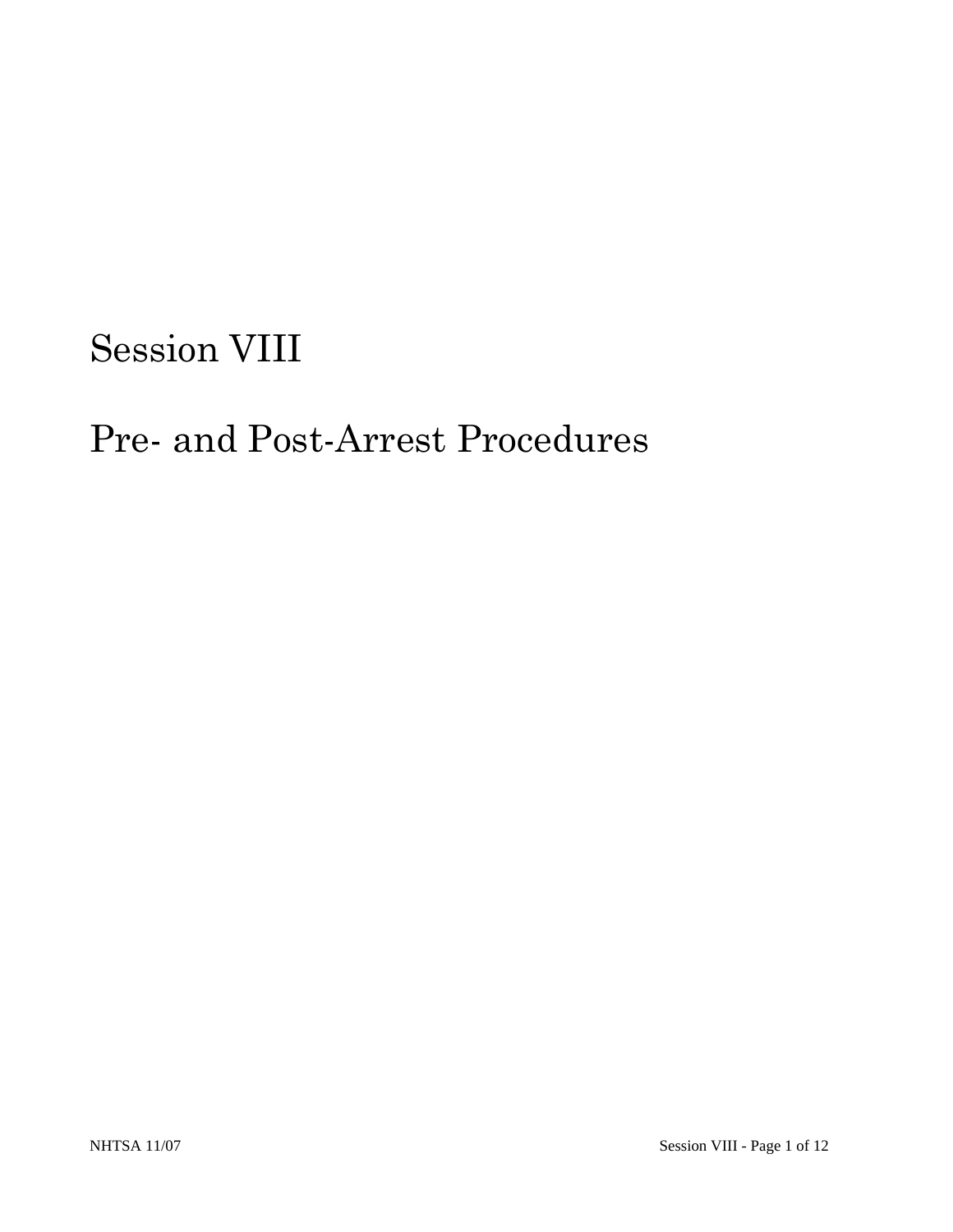# **Session VIII**

# **Pre- and Post-Arrest Procedures**

#### *Upon successfully completing this session, the student will be able to:*

- 1. Describe the three phases of the detection process: vehicle in motion, personal contact and pre-arrest screening.
- 2. Describe effective roadside interview techniques.
- 3. List the elements of the offence of Drug Impaired Driving.
- 4. Identify the indicators of impairment observed during the three phases of the detection process.
- 5. Accurately document, in the proper event sequence order, observed impairment in each of the three phases of the detection process.
- 6. Identify additional resources to support prosecution.
- 7. Articulate relevant evidence as it relates to case preparation and prosecution.

| <b>Content Segments</b>                                          | Learning Activities                                       |
|------------------------------------------------------------------|-----------------------------------------------------------|
| Three phases of the detection process                            | Instructor-Led Presentation                               |
| Describe effective roadside interview techniques                 | Instructor-Led Presentation<br>& Student Practice Session |
| Elements of the offense                                          | Instructor-Led Presentation<br>& Student Group Activity   |
| Identifying and documenting observed<br>indicators of impairment | Instructor-Led Presentation<br>& Student Practice Session |
| Case studies & Scenarios                                         | <b>Student Practical Exercise</b>                         |
| Case preparation and prosecution                                 | Instructor-Led Presentation<br>& Student Practice Session |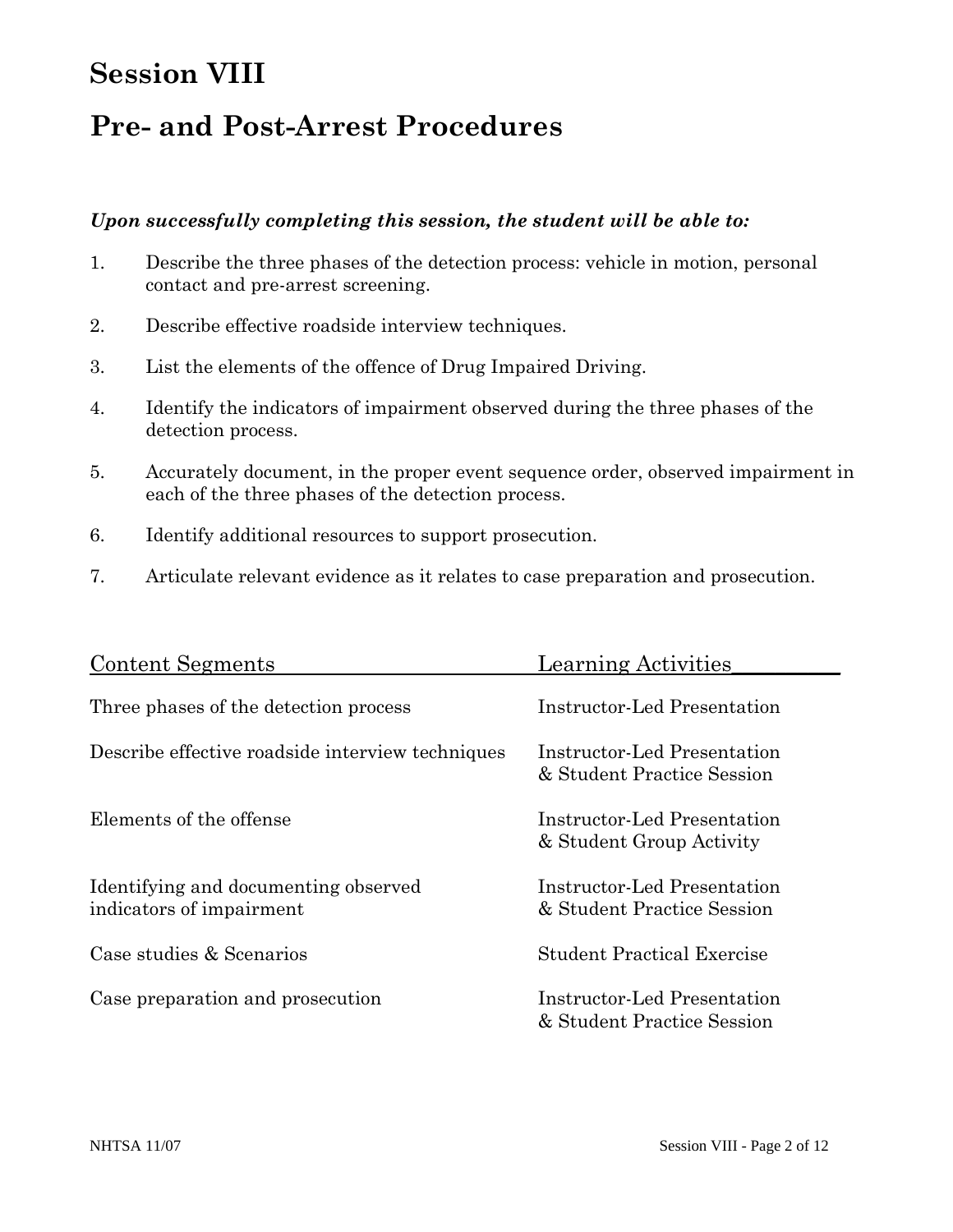# **Pre- and Post-Arrest Procedures**

Although this course is designed to make the student aware of the impairment indicators associated with drugs, alcohol or a combination of both, the mission is also to re-enforce the skills taught in Standardized Field Sobriety Testing and other courses regarding active observation, effective documentation, articulation, and courtroom testimony. To effectively gather and present relevant evidence as part of a DWI arrest and prosecution, the law enforcement officer, prosecutor and other supporting professionals must consider information in terms of the totality of the evidence. In order to assist officers and prosecutors in this process, we will look at the collection of evidence and articulation during testimony in terms of the three phases of the DWI detection process. We will also address steps which are considered post-arrest.

#### **What is DWI Detection?**

Detection is one of the most difficult, but most critical tasks in the DWI process. If law enforcement fails to detect DWI violators, the DWI overall countermeasures program ultimately will fail because prosecutors can not prosecute them, the courts and driver licensing officials can not impose sanctions on them, and treatment and rehabilitation programs will go unused. The term DWI detection has been used in many different ways. For the purposes of this training, DWI detection will be defined as:

#### **The entire process of identifying and gathering evidence to determine whether or not a suspect should be arrested for impaired driving attributed to alcohol, drug or a combination of alcohol and drugs.**

The detection process begins when the law enforcement officer's attention is first drawn to a vehicle. The detection process ends when the officer decides that there is or there is not sufficient probable cause to arrest the suspect for DWI. The officer's attention may be drawn to a particular vehicle or individual for a variety of reasons. The precipitating event may be a loud noise; an equipment or moving violation; behavior that is unusual, but not necessarily illegal; or almost anything else. Initial detection may or may not carry with it a suspicion that the driver is impaired. In any case, it sets in motion a process wherein you focus on a particular individual and have the opportunity to observe that individual.

The detection process ends when you decide either to arrest or not to arrest the individual for DWI. That decision must be based on the totality of the evidence collected throughout each of the three phases, when available. Law enforcement officers should not leap to the arrest/no arrest decision, but rather proceed carefully through each of the three phases when possible. This process helps to identify all the available evidence needed to make an arrest decision.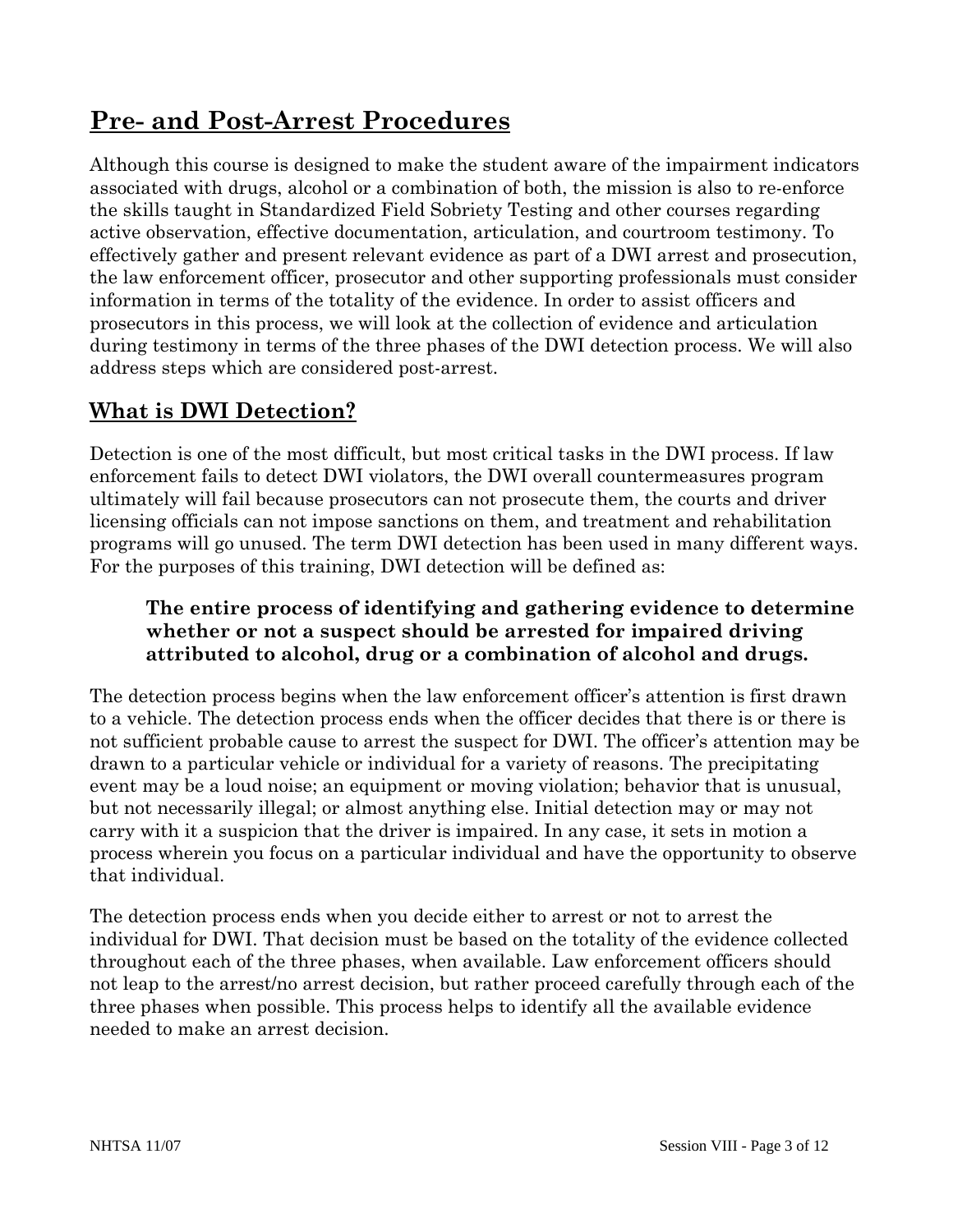# **The Three Phases of the DWI Detection Process**

In Phase One, you usually observe the driver operating the vehicle. In Phase Two, after you have stopped the vehicle, there usually is an opportunity to observe and speak with the driver face-to-face. In Phase Three, you usually have an opportunity to administer some field sobriety tests to the driver and evaluate whether there is any degree of impairment. You may, depending upon your agency policies and state laws, administer a preliminary breath test in addition to field sobriety tests to verify that alcohol is, or is not, the cause or contributing factor to the impairment.

The DWI detection process does not always include all three phases. Sometimes DWI detection occurs when Phase One is absent, such as cases in which you have no opportunity to observe the vehicle in motion. Examples include crashes, sobriety checkpoints, or motorist assists. There are also situations when Phase Three does not occur. There are cases in which you would not, or could not, administer formal tests to the driver. Examples include:

- When the driver is impaired to the point they are unable to safely complete the tests
- Injured to the extent they are unable to complete the tests
- Refuses to submit to tests
- Circumstances or other conditions that do not allow for the safe administration of field sobriety tests

Each detection phase usually involves two major tasks and one major decision. Each of the major decisions can have any one of three different outcomes:

- 1. Yes Do it Now
- 2. Wait Look for Additional Evidence
- 3. No Don't Do It

| <b>Phase One</b> | Task 1:         |           | Observe the vehicle in operation.                                                                                                      |
|------------------|-----------------|-----------|----------------------------------------------------------------------------------------------------------------------------------------|
|                  | Decision Point: |           | Is there reasonable suspicion to stop the<br>vehicle? (If there is no reasonable suspicion then<br>the vehicle should not be stopped.) |
|                  | Task 2:         | sequence. | Continue to observe the vehicle and the stopping                                                                                       |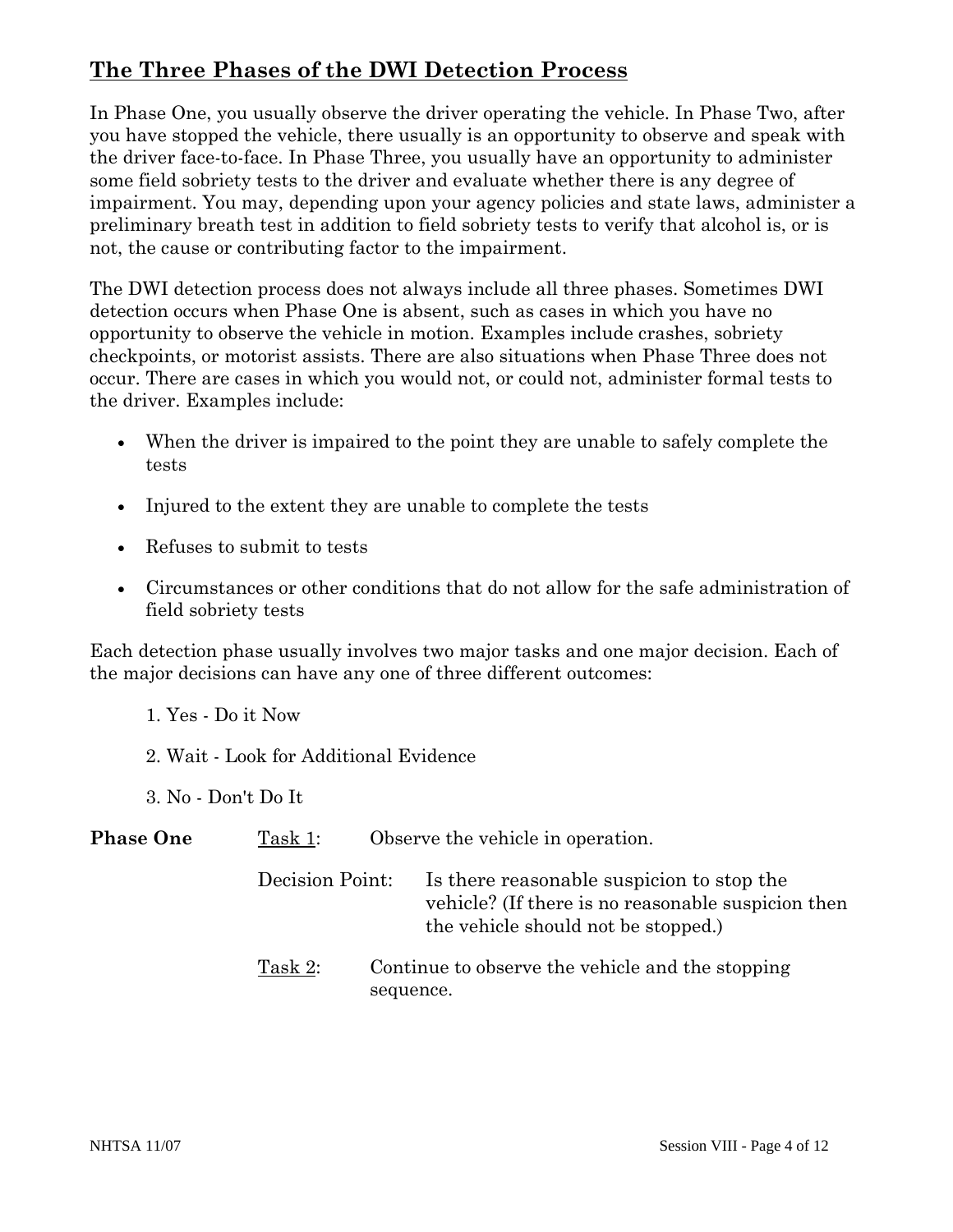| <b>Phase Two</b>   | Task 1:         | Observe and interview the driver face-to-face. |                                                                                                                                                                                                                                                               |  |  |
|--------------------|-----------------|------------------------------------------------|---------------------------------------------------------------------------------------------------------------------------------------------------------------------------------------------------------------------------------------------------------------|--|--|
|                    | Decision Point: |                                                | Should you instruct the driver to step from the<br>vehicle for further investigation?<br>(Barring other circumstances such as safety, if<br>there is no reason for further investigation then<br>the driver should not be asked to step from the<br>vehicle.) |  |  |
|                    | Task 2:         |                                                | Observe the driver's exit and walk from the vehicle.                                                                                                                                                                                                          |  |  |
| <b>Phase Three</b> | Task 1:         | Administer psychophysical tests.               |                                                                                                                                                                                                                                                               |  |  |
|                    | Decision Point: |                                                | Is there sufficient probable cause to arrest the<br>driver for DWI?<br>(If probable cause is not present, then the driver<br>should not be arrested.)                                                                                                         |  |  |
|                    | Task 2:         |                                                | Arrange for or administer appropriate biological test(s).                                                                                                                                                                                                     |  |  |

### **Effective Roadside Interview Techniques**

Collecting information throughout the three phases is critical to the arrest/release decision made by the officer. This information is also important if the driver is experiencing some type of condition that warrants medical attention. The remaining part of this Session deals with information which might be considered evidence in a DWI case.

The evidence collected during each of the three phases of the DWI detection process is critical to the successful prosecution of DWI cases. In order for the law enforcement officer to gather valuable information during the detection process, they must learn and practice effective roadside interview techniques.

It is important to understand that an effective interview includes more than just verbal communications. Although it is important to properly document responses to questions, it is equally critical to document the appropriateness of the response and other associated observations.

Some examples of effective roadside interview techniques would include, but not be limited to the following;

- What you say word choice, communication style
- What you do physical positioning, demeanor, show of authority
- What you see bloodshot eyes, clothing, paraphernalia
- What you smell alcoholic beverage, chemical odor, marijuana
- What you hear slurred speech, unusual or inappropriate statements, drug lingo, etc…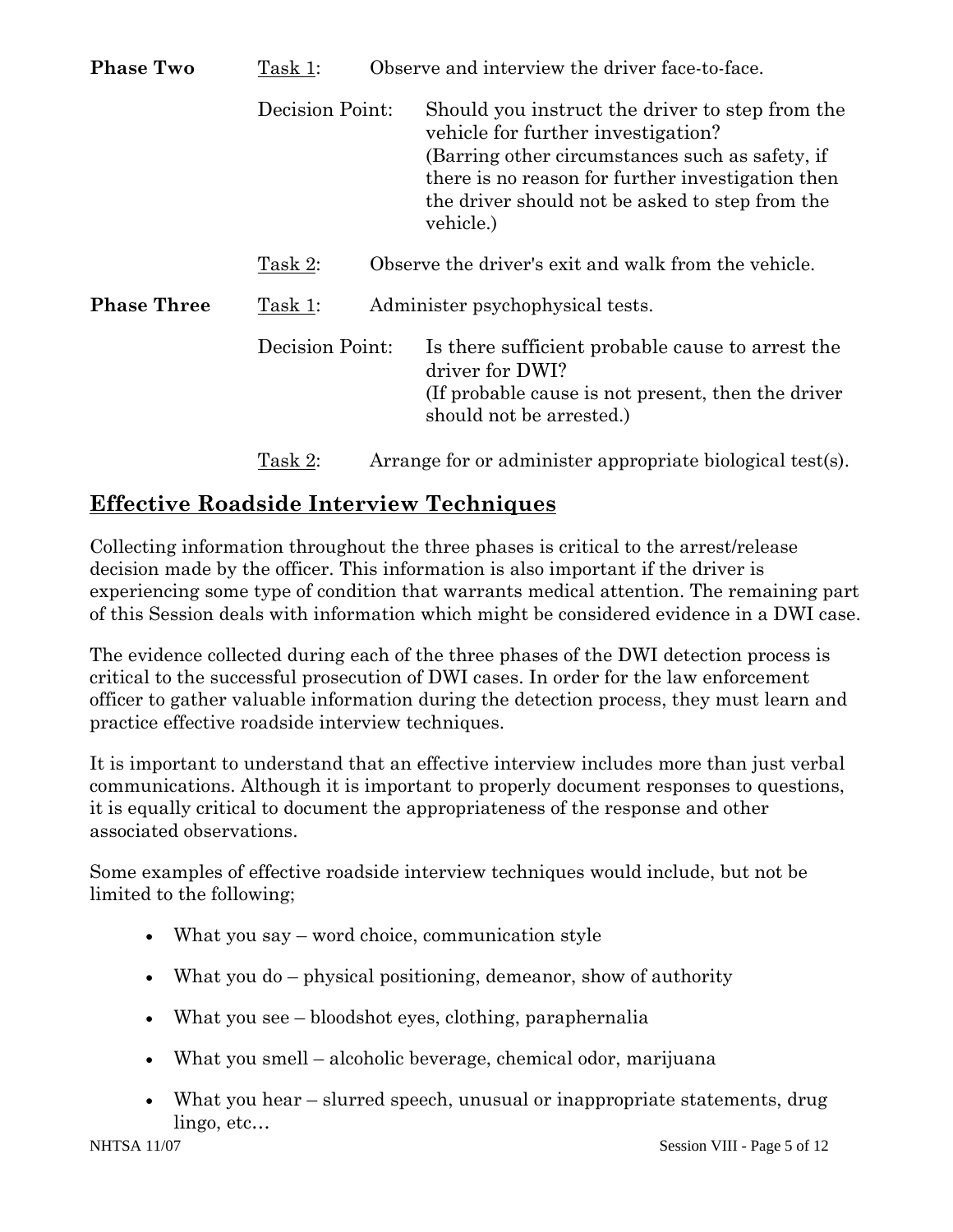# **Be Professional – Think Critically**

# **Identifying & Documenting Observed Indicators of Impairment**

Any arrest for impaired driving should be based on the totality of the evidence and the circumstances. Law enforcement officers should note, in detail, observations made during each phase of the detection process.

During the detection process, many different situations arise which can affect the identification and documentation of your observations. It is the law enforcement officer's responsibility to conduct a thorough and complete investigation. Since case preparation begins with the observation of the vehicle, absent extraordinary conditions, short cuts in the three phases of detection should not occur. Officers should follow-up on all observations that indicate impairment to determine whether impairment is present and if that impairment is due to alcohol, drugs, or the combination of both.

During Phase II of the detection process, the driver may offer a reason for their behavior or physical appearance. For example, the reason they were weaving was because they were tuning their radio or their eyes are glassy because they are tired from working a double shift. At this point you should draw on your training and experience to determine:

- 1. If impairment is present
- 2. What is causing the signs you have observed and/or
- 3. If more information is needed to make the determination.

This determination, similar to the decision to arrest, is rarely based on one observation or factor. Rather, these decisions are usually based on the totality of the circumstances.

The signs, symptoms and general indicators discussed during this course are meant to assist law enforcement officers in recognizing impairment based on alcohol, drugs or a combination of both. Additionally, it is intended to assist criminal justice professionals with understanding impairment based on alcohol, drugs or a combination of both. The information presented as part of this course is not intended nor meant to equip the officer with the knowledge or ability to categorize the impairment observed with a specific drug category.

In an effort to help the student learn what types of observations may be important as part of the detection process, we have included a matrix which lists many common indicators of impairment. It is suggested that officers use this matrix or another documentation tool as a field reference. The matrix will help the officer to organize their observations during the traffic stop. In addition to documenting the indicators, the officer should take care to articulate the circumstances and environment in which the stop was conducted. This descriptive information will help paint a picture for the prosecutor and the court, thereby presenting the evidence in an effective fashion.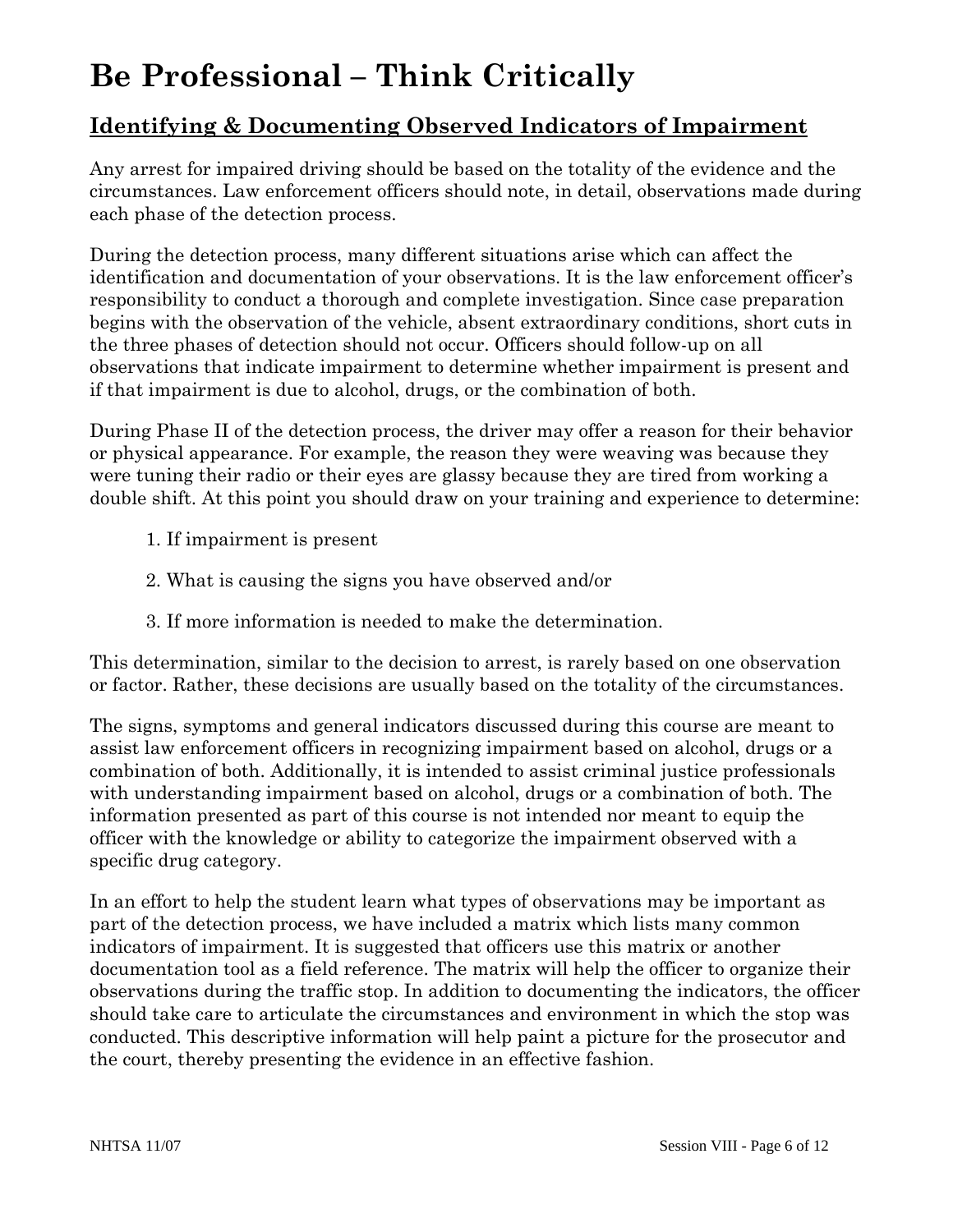# **Case Preparation and Prosecution**

Case preparation begins with the first observations of the vehicle during Phase I of the detection process. Although state DWI/DUID statutes are different and the legal requirements necessary to prove each element of the offense differs from state to state, the detection process remains the same. Therefore, regardless of what the statute requires, it is important that law enforcement officers understand both the elements of the state statutes and what evidence the prosecution needs to prove each element. During the detection process, it is critical that officers keep in mind the legal requirements of their state. It is equally important that the officer organize and document their observations in terms of the three detection phases. By doing this, you will assist the prosecutor in case preparation and presentation in court.

A successful prosecution for impaired driving begins with building a well-documented case file. This case file should include inculpatory and exculpatory evidence as well as complete documentation in regards to each of the three phases of detection, potential witnesses, biological test results, photos, diagrams and a sketch of the scene. The most significant benefit of working together is more comprehensive case preparation yielding a more effective courtroom presentation.

The foundation for this preparation is the relationship between the law enforcement officer(s) involved with the arrest and the prosecuting attorneys associated with the case. Effective communication and a clear understanding of each group's objectives and expectations are essential to the success of the DWI prosecution team. Additionally, toxicologists, breath testing professionals, DREs and other expert witnesses provide specific details that help build the case as well as inform the law enforcement officer's testimony during the trial. We often forget about the other individuals who are not directly part of the case preparation, but are essential partners during the trial portion: the judge and the jury.

This Session will use the word process to describe the sequence of activities and actions which take place during a DWI traffic stop, arrest and prosecution. This word is not used by accident. It is important for the students in this course to begin to view DWI enforcement and prosecution as a process which can be continually improved and refined. It is rational to believe that every DWI traffic stop, arrest and prosecution are different, but it is also reasonable to assume that there are common elements each time an officer encounters an impaired driver and a prosecutor prepares a DWI case. If we can concentrate on common elements and work to optimize how we handle them, then we can be better prepared for court and common defense strategies and challenges. We must work together to utilize this team in order to follow a similar protocol with each case. Remember, "**Consistency Yields Reliability"**.

Throughout this course, we have discussed information in terms of the three phases of DWI detection process.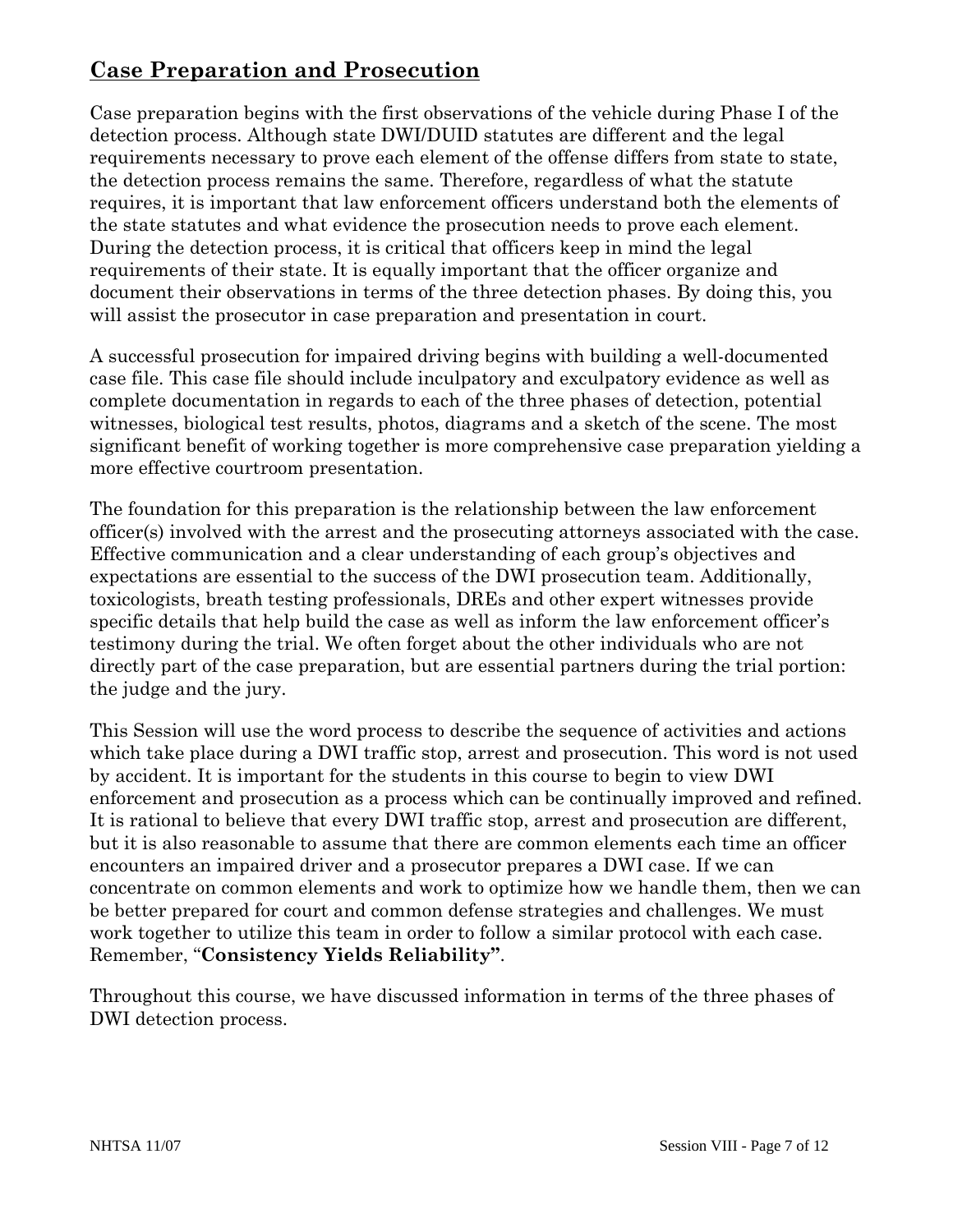#### **Phase I: Vehicle in Motion (Observations of the suspect's driving)**

Proper documentation begins with the first observation of the vehicle which is usually the first point of attack by defense attorneys. In some cases, the reasonable suspicion for the traffic stop may not be associated with driving behavior consistent with the impairment, for example an equipment violation. Therefore, all observations during the vehicle in motion phase should be noted in order to illustrate this phase of the detection process to the court later. Potential witnesses involved at this point may include:

- Law enforcement officer who observed the driving and/or made the traffic stop
- Other law enforcement officers who may have made observations or were called in to assist
- Lay witnesses, including other people in the vehicle or other motorists

Law enforcement officers should note every observation made regarding driving. This includes observations before and after you activate your emergency equipment. If there is a crash, the officer probably won't actually observe driving. Therefore, witnesses to the crash should be noted and physical evidence collected to support the state's specific statutory requirements.

#### **Phase II: Personal Contact (Observations of the suspect after the stop)**

Observations made before and after the suspect exits the vehicle should be documented. For example, the odor of alcohol, slurred speech, red glassy eyes, inappropriate responses to questions, and using the vehicle for support during exit and/or while walking. Accurate documentation is essential to help the officer recall the events accurately due to the length of time between arrest and adjudication of the case. Potential witnesses involved at this point may include:

- Law enforcement officer(s) who observed the suspect following the traffic stop
- Other law enforcement officers who may have made observations or were called in to assist
- Lay witnesses, including other people in the vehicle or at the scene

Law enforcement officers should note every observation made regarding personal contact. This includes your observations before and after the subject exits the vehicle. Documenting and articulating these observations can reinforce the reasonable suspicion for the stop.

#### **Phase III: Pre-Arrest Screening (Observations of the suspect while performing all sobriety tests)**

Preparation for trial continues with the officer conducting pre-arrest screening. Observations made during HGN, WAT, OLS and other sobriety tests, not limited to the clues included in the NHTSA SFST training, must be thoroughly documented.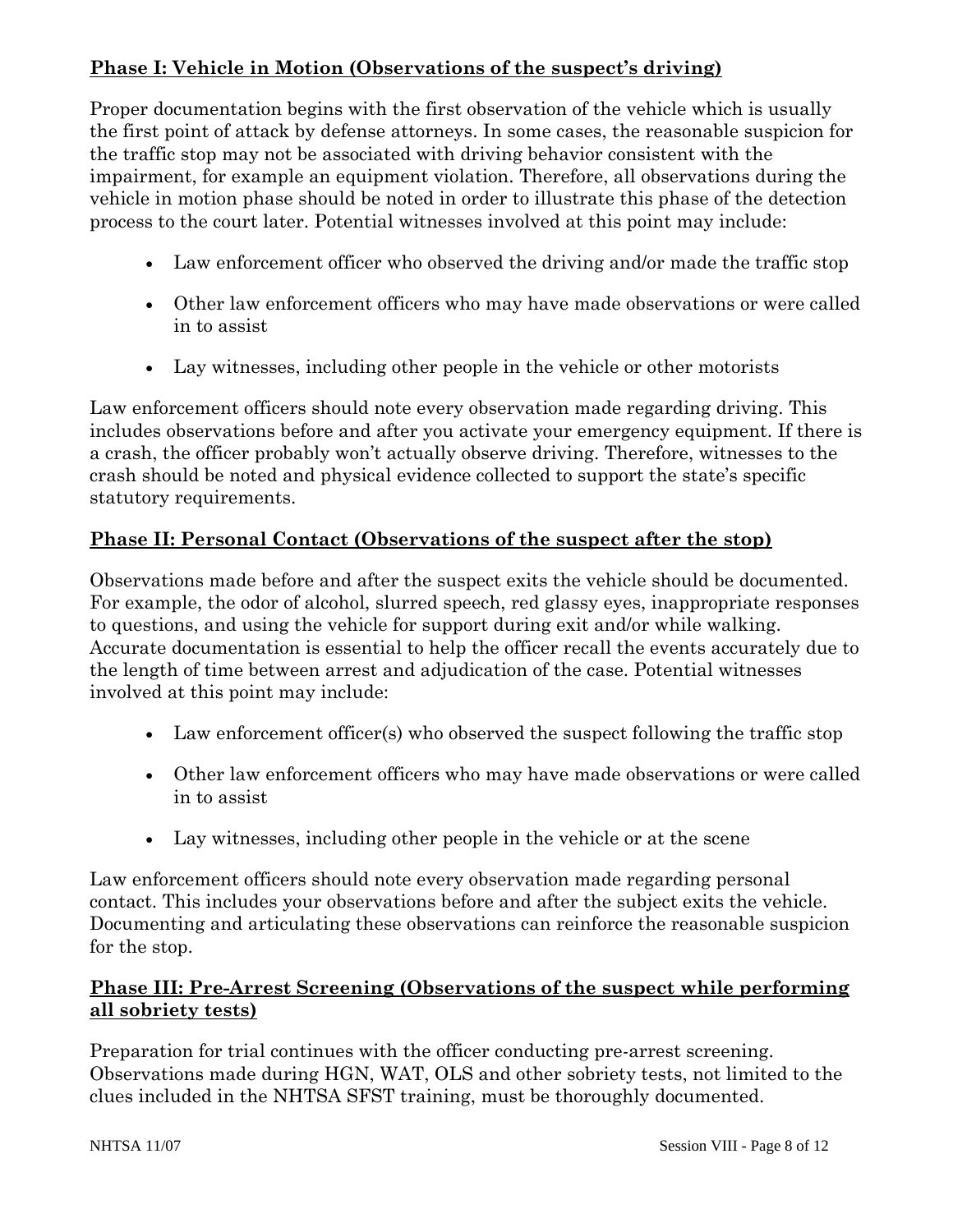For example, an observation in the Walk and Turn test would be not counting out loud while walking and a clue would be starting the test before being instructed to do so. Potential witnesses involved at this point may include:

- Law enforcement officer(s) who conducts the field sobriety tests
- Other law enforcement officers who may have made observations or were called in to assist
- Lay witnesses, including other people in the vehicle or at the scene

Law enforcement officers should note every observation made during pre-arrest screening. This includes observations made before, during, and after the field sobriety tests. Recording and articulating these observations can support probable cause for arrest.

#### **Post Arrest Screening**

During post arrest screening, the team will potentially include: breath testing operators/technical supervisors, drug recognition experts (DREs), medical and/or jail personnel. DRE's should be utilized whenever available. If a DRE is contacted, the arresting officer should document what DRE was contacted, when they were contacted, and when they arrived for the evaluation. If a DRE is not available, it remains essential to document, in detail, all observations including those made after arrest.

# **Pre-Trial Preparation**

As preparation for trial begins, the people involved in the case may expand. Additional resources may include:

- Local prosecutor
- Toxicologist or representative from the appropriate state or contract lab
- DRE Officer/DRE State Coordinator
- Traffic Safety Resource Prosecutor (TSRP)
- National Highway Traffic Safety Administration (NHTSA)/National Association of Prosecutor Coordinators (NAPC) Prosecutor Fellow
- National Traffic Law Center (NTLC)

Although the prosecutor may become involved at any time, ideally they would be on board immediately. This is particularly important in a case involving serious injury or death. The toxicologist in a DEC state can be used to corroborate the testimony of the DRE. In a non-DEC state, the toxicologist can be used to bridge the gap between the observations of the arresting officer and the lab report.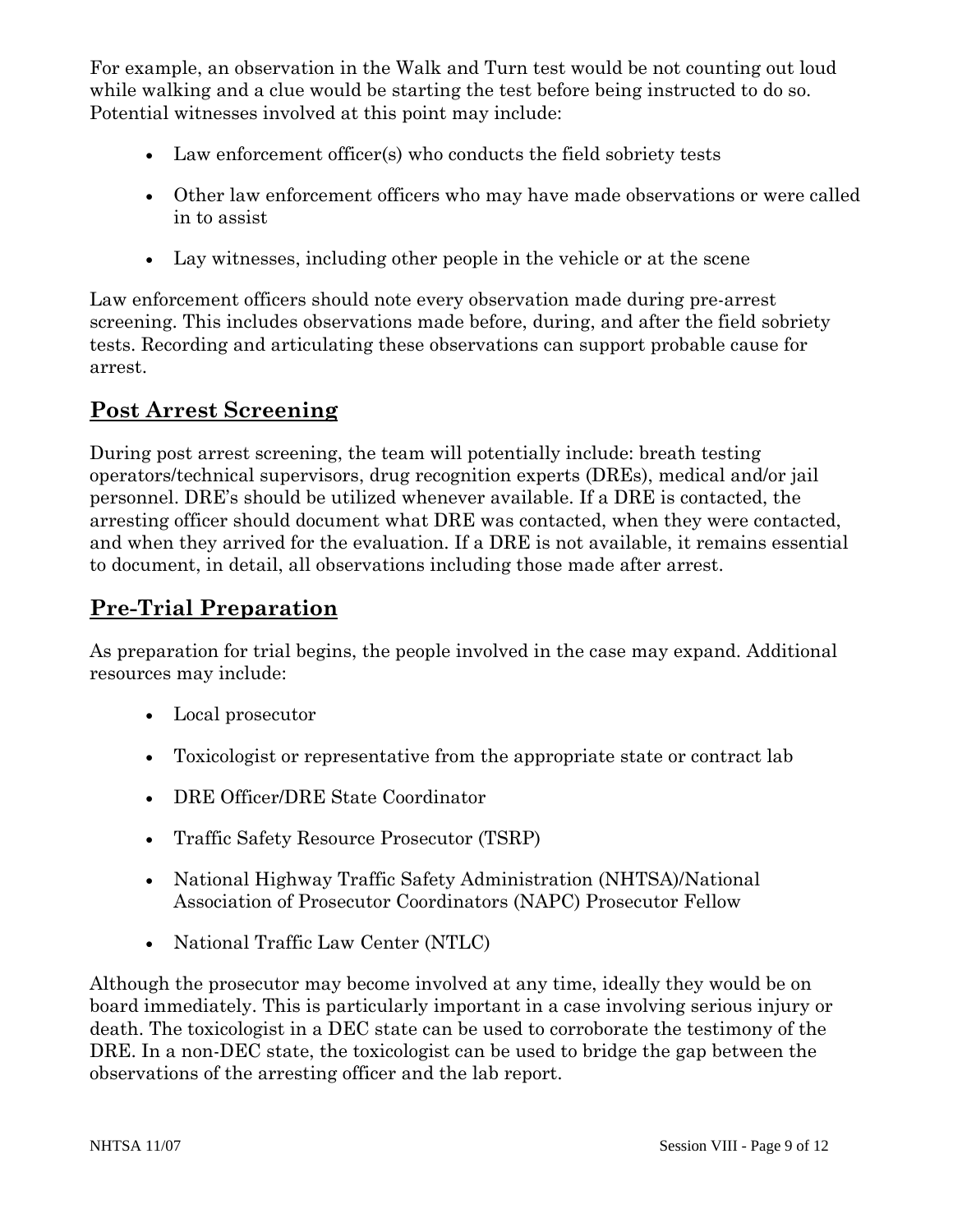In any state, if a DRE is not available at the time arrest, they may still be useful at trial to bridge the gap between the observations made by the arresting officer and any biological test results. The DRE state Coordinator may be able to identify additional resources. If your state has a TSRP they can be utilized as a resource to assist both prosecutors and law enforcement. NTLC, the NAPC Prosecutor Fellow, and/or NHTSA may also serve as additional resources.

Before trial is the appropriate time to make sure all witnesses understand their purpose for being part of the case. In addition, before trial is the appropriate time to discuss any potential issues associated with traffic stop or post arrest screening. This analysis will assist in anticipating potential defense challenges. This approach allows the officer, prosecutor and other witnesses to be prepared. Information should be analyzed and discussed in a manner consistent with how it will be presented at trial. This preparation should include how the officer's observations meet the elements of the state's statute. Additionally, it is important to discuss how these observations can be best communicated based on a lay person's understanding of impairment resulting from alcohol, drugs or a combination of both.

Visual aids should be developed during pre-trial preparation. Visual aids can be used to illustrate the location of the stop, physical appearance of the defendant, and/or performance on the field sobriety tests. Visual aids may also assist in explaining the officer's training and experience, factual concepts, and/or the legal elements of the offense.

# **Trial**

Each witness plays an important role in illustrating to the jury the impairment of the individual on trial. In addition to testimony, visual aids may be used to paint the picture of the entire DWI detection process. Visual aids engage the judge/jury and increase retention of information. Another important issue is that the prosecutor, arresting officer, DRE (if applicable), toxicologist and any other witness avoid using legal, law enforcement or medical specific language. The use of plain English assists the judge, jury and others who are in involved in the case to understand the specifics of all testimony.

Since testimony constitutes the majority of the time spent during the trial, it is imperative that in addition to effective communication technique, the witnesses be wellprepared to speak to the evidence related to the case. Direct examination should be an exchange between the prosecutor and each State witness. The prosecutor should ask clear and concise questions that each witness expects. The witness should take the time to think before answering any question. This ensures that the witness understands the question and gives the witness time to answer the question in a clear, organized manner. The witness should ask for clarity with complex questions or items they do not fully understand. Remember who the audience is and talk to them in a manner that allows them to easily understand the information you are conveying.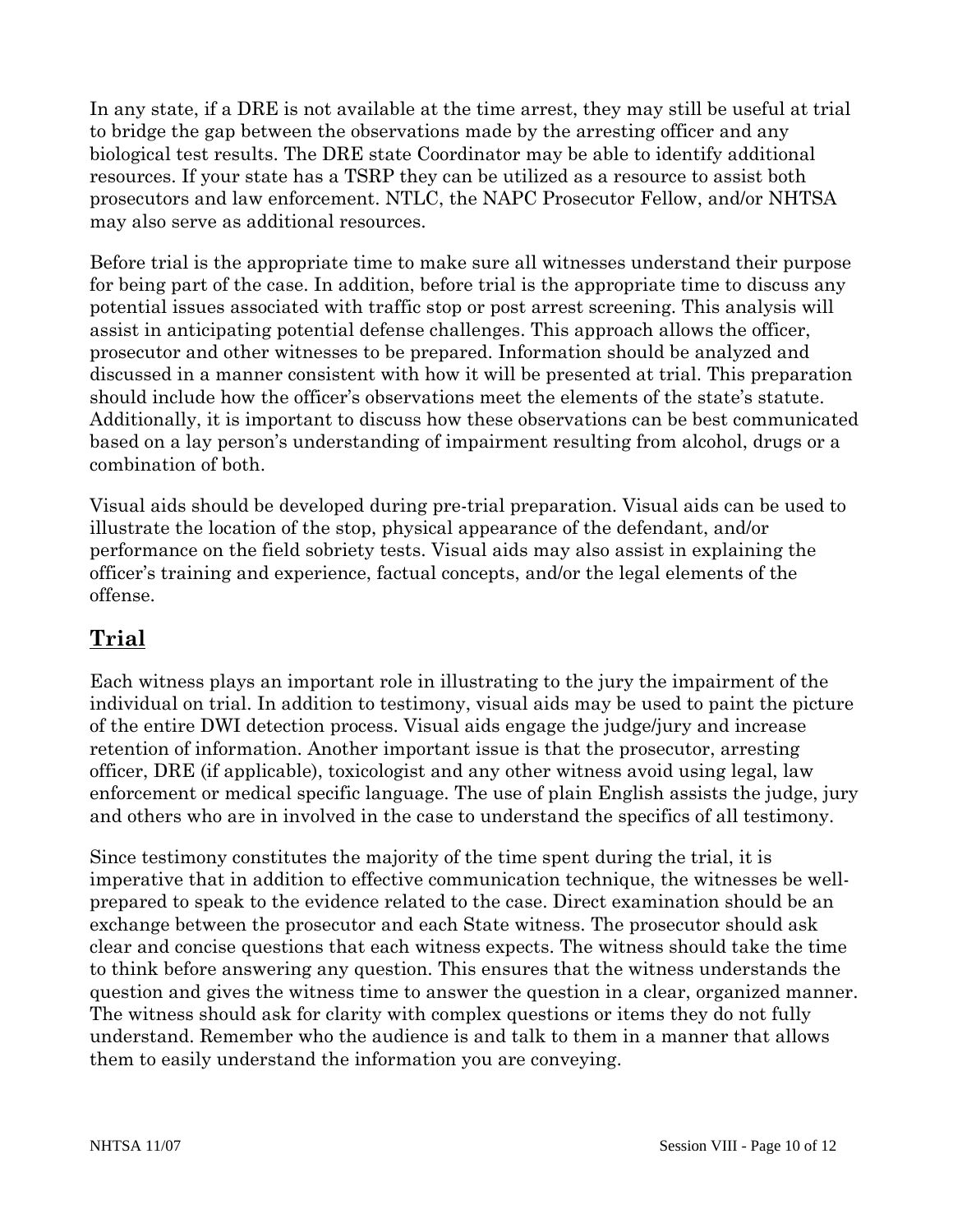Whether it is during direct or cross examination, it is vital that the witness listen carefully to each question, in order to understand what is being asked.

Ask for clarification of any question that is complex or is not easily understood. If the witness is not able to answer a question during direct or cross examination, it is acceptable for the witness to say "I do not know", "I cannot answer that question" or "I cannot answer that question without further explanation". Witnesses should not answer questions for which they do not have the knowledge.

# **Remember – There is no substitute for preparation!!!**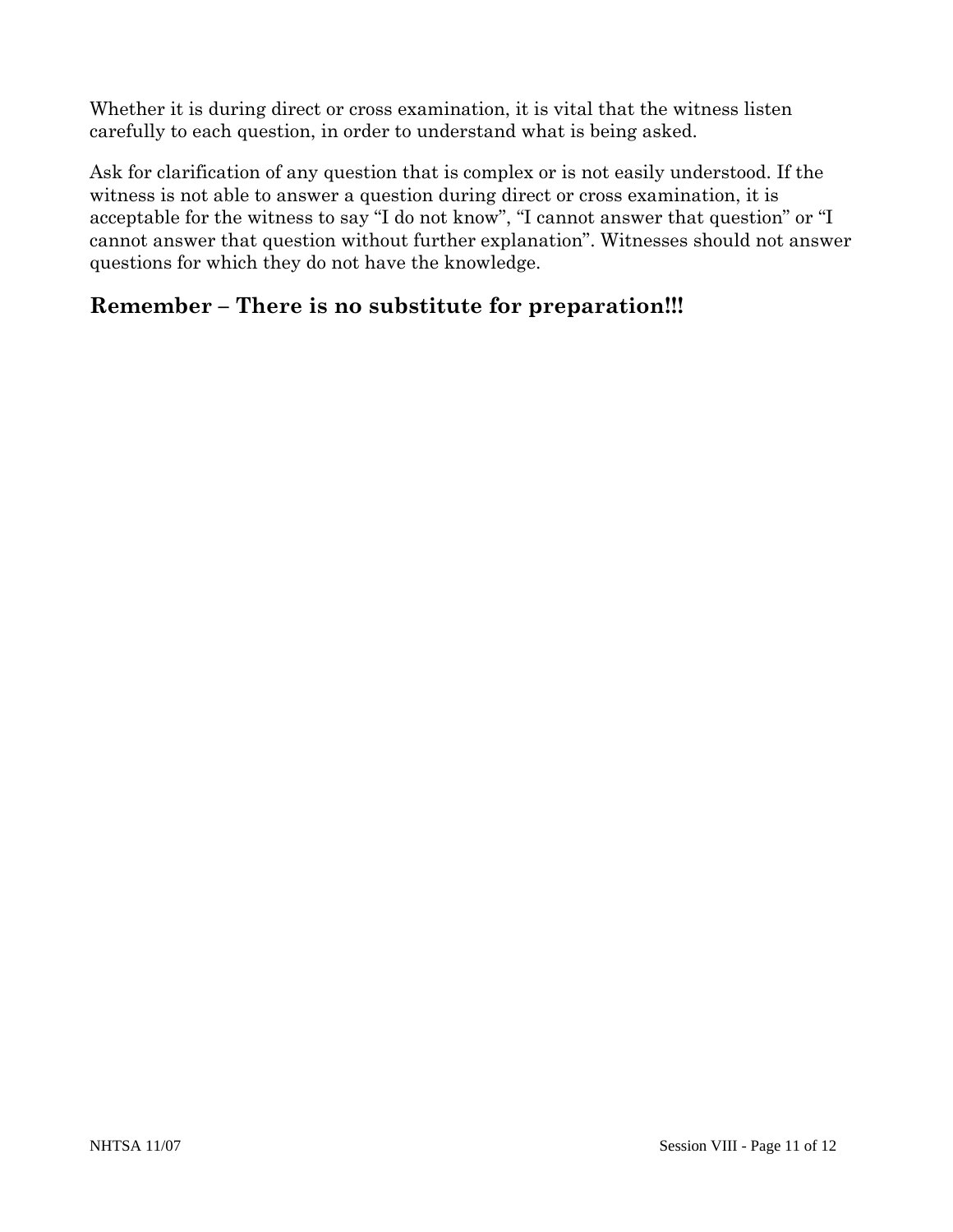#### **A.R.I.D.E. Drug Class Matrix**

|                                     | <b>DEPRESSANTS</b>       | <b>STIMULANTS</b>             | <b>HALLUCINOGEN</b>                | <b>DISSOCIATIVE</b>          | <b>NARCOTIC</b>        | <b>INHALANTS</b>                          | <b>CANNABIS</b>                              |
|-------------------------------------|--------------------------|-------------------------------|------------------------------------|------------------------------|------------------------|-------------------------------------------|----------------------------------------------|
|                                     |                          |                               |                                    | <b>ANESTHETICS</b>           | <b>ANALGESICS</b>      |                                           |                                              |
| <b>H.G.N.</b>                       | Present                  | None                          | None                               | Present                      | None                   | Present                                   | None                                         |
| <b>V.G.N.</b>                       | Present*                 | <b>None</b>                   | None                               | Present                      | None                   | Present                                   | None                                         |
| <b>L.O.C.</b>                       | Present                  | None                          | None                               | Present                      | None                   | Present                                   | Present                                      |
| <b>PUPIL SIZE</b>                   | Normal <sup>1</sup>      | <b>Dilated</b>                | <b>Dilated</b>                     | Normal                       | Constricted            | Normal <sup>2</sup>                       | Dilated <sup>3</sup>                         |
| <b>INTERNAL CLOCK</b>               | Slow                     | Fast                          | fast/slow/unable                   | <b>Markedly Slow</b>         | Slow                   | fast/slow/unable                          | Slow                                         |
|                                     |                          |                               |                                    |                              |                        |                                           |                                              |
| <b>GENERAL</b><br><b>INDICATORS</b> | <b>Drowsy</b>            | <b>Talkative</b>              | Hallucinations                     | Hallucinations               | Low/Slow/Rasp          | <b>Flushed Face</b>                       | Red Conjunct.                                |
|                                     | <b>Disoriented</b>       | Dry Mouth                     | Synestehsia                        | Violent/Combative            | Dry Mouth              | Disoriented                               | Increase<br>Appetite                         |
|                                     | Uncoordinated            | Excited                       | Perspiring                         | <b>Blank Stare</b>           | Thirsty                | Confused                                  | Odor of<br>Marijuana                         |
|                                     | <b>Droopy Eyelids</b>    | Agitated                      | Nausea                             | "Moon Walking"               | <b>Track Marks</b>     | Eyes<br>Bloodshot/Watery                  | Plant Debris in<br>Mouth/Tongue              |
|                                     | Thick, slurred<br>speech | <b>Bruxism</b>                | Disoriented                        | <b>Chemical Odor</b>         | <b>Fresh Punctures</b> | <b>Lack of Muscle</b><br>Control          | Impaired<br>Aware. Time &<br><b>Distance</b> |
|                                     | Sluggish                 | Anxious                       | <b>Difficulty Speaking</b>         | Repetitive Speech   Nausea   |                        | Residue of<br><b>Chemical Inhaled</b>     | Possible<br>Paranoia in<br>high doses        |
|                                     | Lethargic                | Irritable                     | Paranoia                           | <b>Cyclic Behavior</b>       | Depressed<br>Reflexes  | <b>Odor of Chemical</b><br>on person/face | Relaxed<br>Inhibitions                       |
|                                     | Gait Ataxia              | Decreased<br>Appetite         | Piloerection w/ LSD                | Incomplete<br>responses to ? | "on the nod"           | Intense Headaches                         | Disorientation                               |
|                                     | Fumbling                 | Exaggerated<br>Reflexes       | Impaired Aware.<br>Time & Distance | Early/resting HGN            | <b>Facial Itching</b>  | Uncommunicative                           | Muscle<br>Tremors                            |
|                                     | "Drunk"<br>appearance    | Insomnia                      | Flashbacks                         | Perspiring                   | <b>Droopy Eyelids</b>  | Nausea                                    | <b>Eyelid Tremors</b>                        |
|                                     |                          | Increased<br>Alertness        | Uncoordinated                      | Confusion                    | <b>Drowsy</b>          |                                           |                                              |
|                                     |                          | Restlessness                  | <b>Muscle Tremors</b>              | Agitated                     | Euphoria               |                                           |                                              |
|                                     |                          | <b>Nasal</b><br>Redness/Runny | Dazed Appearance                   |                              |                        |                                           |                                              |
|                                     |                          | Euphoria                      | <b>Memory Loss</b>                 |                              |                        |                                           |                                              |
|                                     |                          | <b>Muscle Tremors</b>         |                                    |                              |                        |                                           |                                              |
|                                     |                          | Hallucinations<br>OD          |                                    |                              |                        |                                           |                                              |

1. Soma & Quaaludes may dilate 2. Normal but may be dilated 3. Pupils may be normal with lower THC levels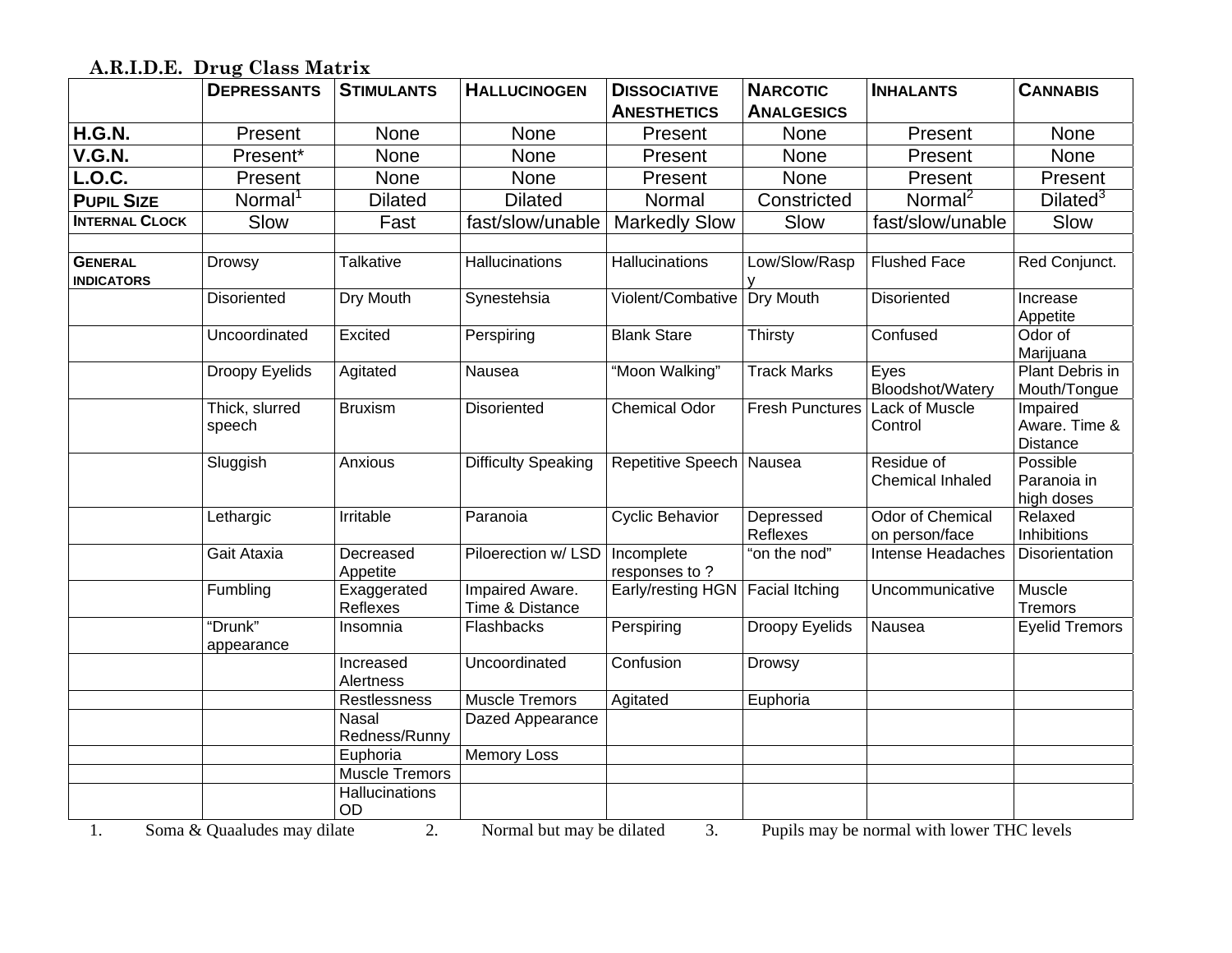| Drug<br>Category     | <b>CNS Depressants</b> | <b>CNS Stimulants</b> | Hallucinogens | <b>Dissociative</b><br><b>Anesthetics</b> | <b>Narcotic Analgesics</b> | <b>Inhalants</b> | Cannabis |
|----------------------|------------------------|-----------------------|---------------|-------------------------------------------|----------------------------|------------------|----------|
| <b>HGN</b>           |                        |                       |               |                                           |                            |                  |          |
| <b>VGN</b>           |                        |                       |               |                                           |                            |                  |          |
| <b>Pupil Size</b>    |                        |                       |               |                                           |                            |                  |          |
| LOC                  |                        |                       |               |                                           |                            |                  |          |
| General Indicators   |                        |                       |               |                                           |                            |                  |          |
| Ingestion<br>Methods |                        |                       |               |                                           |                            |                  |          |
| Overdose<br>Signs    |                        |                       |               |                                           |                            |                  |          |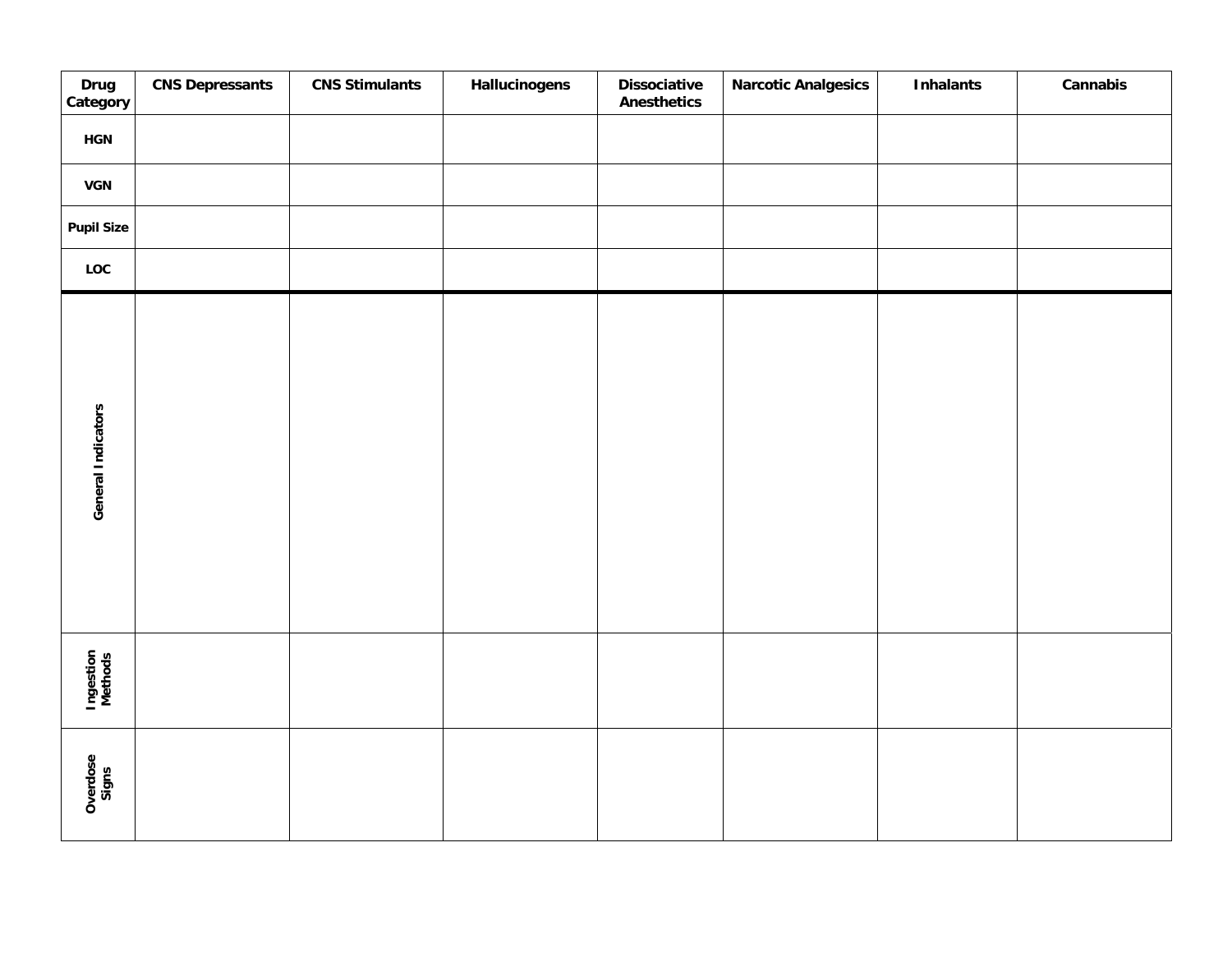| Drug<br>Category            | <b>CNS</b><br><b>Depressants</b>                                                                                                                                | <b>CNS</b><br><b>Stimulants</b>                                                                                                                                                                                                                       | Hallucinogens                                                                                                                                                                                                                                           | <b>Dissociative</b><br><b>Anesthetics</b>                                                                                                                                                                                                                                                                   | <b>Narcotic</b><br><b>Analgesics</b>                                                                                                                                                                         | <b>Inhalants</b>                                                                                                                                                                                                                                                | Cannabis                                                                                                                                                                                                                                                     |
|-----------------------------|-----------------------------------------------------------------------------------------------------------------------------------------------------------------|-------------------------------------------------------------------------------------------------------------------------------------------------------------------------------------------------------------------------------------------------------|---------------------------------------------------------------------------------------------------------------------------------------------------------------------------------------------------------------------------------------------------------|-------------------------------------------------------------------------------------------------------------------------------------------------------------------------------------------------------------------------------------------------------------------------------------------------------------|--------------------------------------------------------------------------------------------------------------------------------------------------------------------------------------------------------------|-----------------------------------------------------------------------------------------------------------------------------------------------------------------------------------------------------------------------------------------------------------------|--------------------------------------------------------------------------------------------------------------------------------------------------------------------------------------------------------------------------------------------------------------|
| <b>HGN</b>                  | Present                                                                                                                                                         | None                                                                                                                                                                                                                                                  | None                                                                                                                                                                                                                                                    | Present                                                                                                                                                                                                                                                                                                     | None                                                                                                                                                                                                         | Present                                                                                                                                                                                                                                                         | None                                                                                                                                                                                                                                                         |
| <b>VGN</b>                  | Present                                                                                                                                                         | None                                                                                                                                                                                                                                                  | <b>None</b>                                                                                                                                                                                                                                             | Present                                                                                                                                                                                                                                                                                                     | None                                                                                                                                                                                                         | Present                                                                                                                                                                                                                                                         | None                                                                                                                                                                                                                                                         |
| <b>Pupil Size</b>           | Normal (1)                                                                                                                                                      | <b>Dilated</b>                                                                                                                                                                                                                                        | <b>Dilated</b>                                                                                                                                                                                                                                          | Normal                                                                                                                                                                                                                                                                                                      | Constricted                                                                                                                                                                                                  | Normal (2)                                                                                                                                                                                                                                                      | Dilated(3)                                                                                                                                                                                                                                                   |
| <b>LOC</b>                  | Present                                                                                                                                                         | None                                                                                                                                                                                                                                                  | None                                                                                                                                                                                                                                                    | Present                                                                                                                                                                                                                                                                                                     | None                                                                                                                                                                                                         | Present                                                                                                                                                                                                                                                         | Present                                                                                                                                                                                                                                                      |
| General Indicators          | Uncoordinated<br>Disorientated<br>Sluggish<br>Thick, slurred<br>speech<br>Drunk-like<br>behavior<br>Gait ataxia<br><b>Drowsiness</b><br>Droopy Eyes<br>Fumbling | <b>Restlessness</b><br>Body tremors<br>Excited<br>Euphoric<br>Talkative<br>Exaggerated<br>reflexes<br>Anxiety<br>Grinding teeth<br>Nasal redness<br>Runny nose<br>Loss of appetite<br>Insomnia<br>Increased<br>Alertness<br>Dry mouth<br>Irritability | Dazed<br>appearance<br>Body tremors<br>Synesthesia<br><b>Hallucinations</b><br>Paranoia<br>Uncoordinated<br>Nausea<br>Disorientated<br>Difficulty in<br>speech<br>Perspiring<br>Poor perception<br>of time/distance<br>Memory loss<br><b>Flashbacks</b> | Perspiring<br>Warm to the touch<br><b>Blank stare</b><br>Difficulty in speech<br>Incomplete verbal<br>responses<br>Repetitive speech<br>Increased pain<br>threshold<br>Cyclic behavior<br>Confused<br>Agitated<br><b>Hallucinations</b><br>Possible<br>violent/combative<br>Chemical odor<br>"Moon walking" | Droopy eyelids<br>"On the nod"<br><b>Drowsiness</b><br>Depressed<br>reflexes<br>Low, raspy,<br>slow speech<br>Dry mouth<br>Itching<br>Euphoria<br><b>Track marks</b><br>Nausea<br>Fresh<br>puncture<br>marks | Residue of<br>substance<br>around<br>mouth/nose<br>Odor of<br>substance<br>possible nausea<br>Slurred speech<br>Disorientation<br>Confusion<br>Bloodshot.<br>watery eyes<br>Lack of muscle<br>control<br>Flushed face<br>Non-communicative<br>Intense headaches | Marked reddening<br>of conjunctiva<br>Odor of marijuana<br>Marijuana debris<br>in mouth<br>Body tremors<br>Eyelid tremors<br>Relaxed inhibitions<br>Increased appetite<br>Impaired<br>perception of<br>time/distance<br>Disorientation.<br>Possible paranoia |
| Ingestion<br><b>Methods</b> | Oral<br>Injected<br>(occasionally)                                                                                                                              | Insufflation<br>(snorting)<br>Smoked<br>Injected<br>Oral                                                                                                                                                                                              | Insufflation<br>Smoked<br>Injected<br>Oral<br>Transdermal                                                                                                                                                                                               | Insufflation<br>Smoked<br>Injected<br>Oral<br>Eye Drops                                                                                                                                                                                                                                                     | Insufflation<br>Smoked<br>Injected<br>Oral                                                                                                                                                                   | Insufflation<br>(Historically have<br>been taken orally)                                                                                                                                                                                                        | Smoked<br>Oral                                                                                                                                                                                                                                               |
| Overdose<br>Signs           | Shallow breathing<br>Cold, clammy skin<br>Dilated pupils<br>Rapid, weak pulse                                                                                   | Increased body<br>temperature<br>Hallucinations<br>Convulsions                                                                                                                                                                                        | Long Intense<br>Trip                                                                                                                                                                                                                                    | Long Intense Trip                                                                                                                                                                                                                                                                                           | Slow, shallow<br>breathing<br>Clammy skin<br>Coma<br>Convulsions                                                                                                                                             | Coma                                                                                                                                                                                                                                                            | Fatigue<br>Paranoia                                                                                                                                                                                                                                          |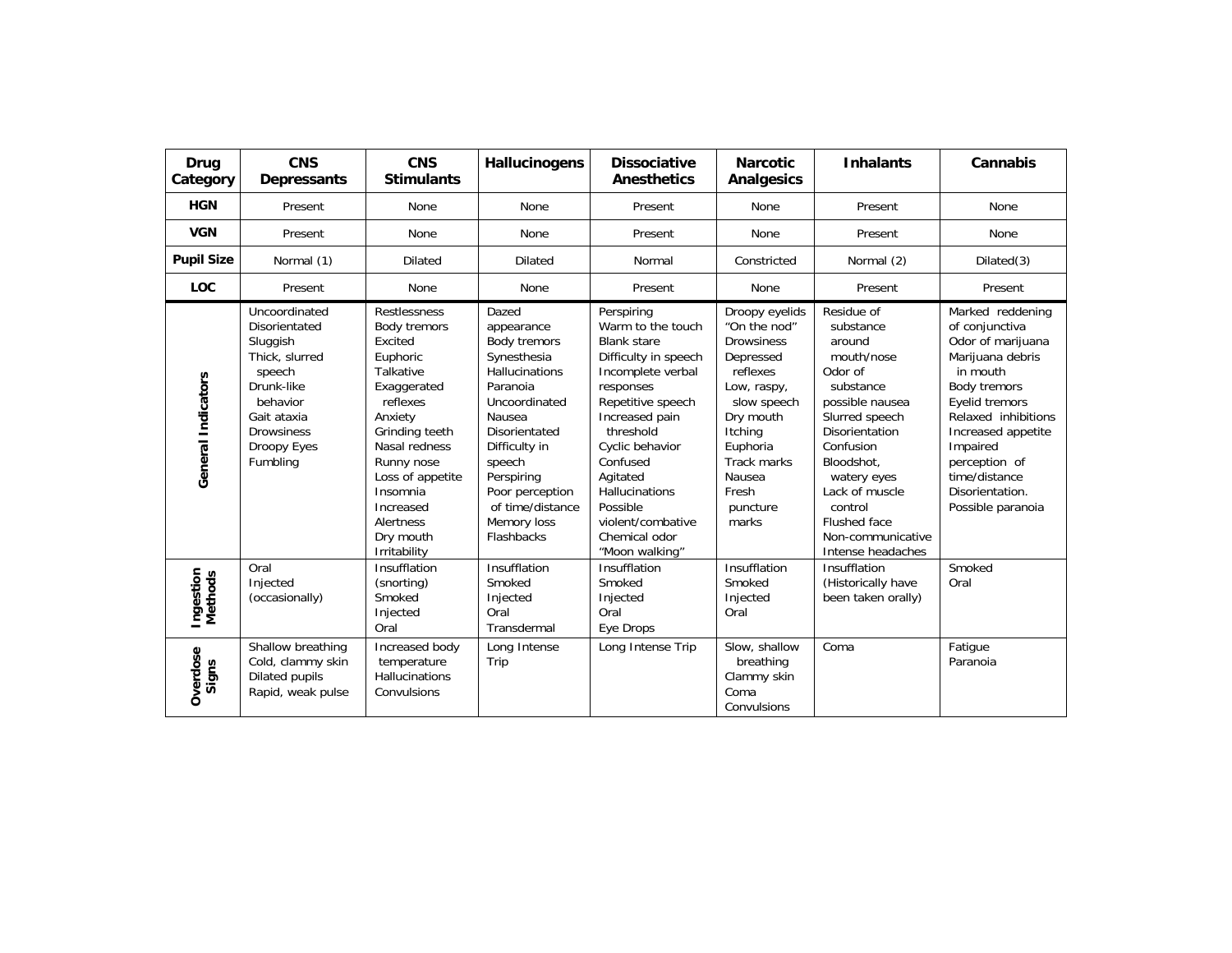# **Advanced Roadside Impaired Driving Enforcement Course Critique**

| <b>Course Location:</b>       |                     |                     |                   |       |
|-------------------------------|---------------------|---------------------|-------------------|-------|
| <b>Criminal Justice Area:</b> | <b>Local Police</b> | <b>State Police</b> | <b>Prosecutor</b> | Other |
| Name (Optional):              |                     |                     |                   |       |

In order to assess the effectiveness of the ARIDE course, it is important to obtain input from participants, like yourself, as to the course's content, its relevance to practice, and the instructors' effectiveness in delivering the course. Your help is needed so we can provide the best possible training. Please take a few minutes to answer the survey.

1. I was prepared for the SFST proficiency requirements associated with this course.

| <b>Strongly Agree</b> | Agree | Neutral | Disagree | Strongly Disagree |
|-----------------------|-------|---------|----------|-------------------|
| Comments:             |       |         |          |                   |

2. The specific information provided in the seven drug categories (signs and symptoms) was sufficient to effectively understand how different drugs may affect individuals especially while driving.

| <b>Strongly Agree</b> | Agree | Neutral | <b>Disagree</b> | <b>Strongly Disagree</b> |
|-----------------------|-------|---------|-----------------|--------------------------|
| Comments:             |       |         |                 |                          |

3. Based on the classroom content, I feel confident to conduct an effective roadside assessment of a suspected impaired driver.

| <b>Strongly Agree</b>                                                                                                                                                                                                                                    | Agree | Neutral | <b>Disagree</b> | <b>Strongly Disagree</b> |
|----------------------------------------------------------------------------------------------------------------------------------------------------------------------------------------------------------------------------------------------------------|-------|---------|-----------------|--------------------------|
| If not, why? $\frac{1}{2}$ meson is the same set of $\frac{1}{2}$ meson is the set of $\frac{1}{2}$ meson is the set of $\frac{1}{2}$ meson is the set of $\frac{1}{2}$ meson is the set of $\frac{1}{2}$ meson is the set of $\frac{1}{2}$ meson is the |       |         |                 |                          |
| Comments: New York School School School School School School School School School School School School School                                                                                                                                            |       |         |                 |                          |
|                                                                                                                                                                                                                                                          |       |         |                 |                          |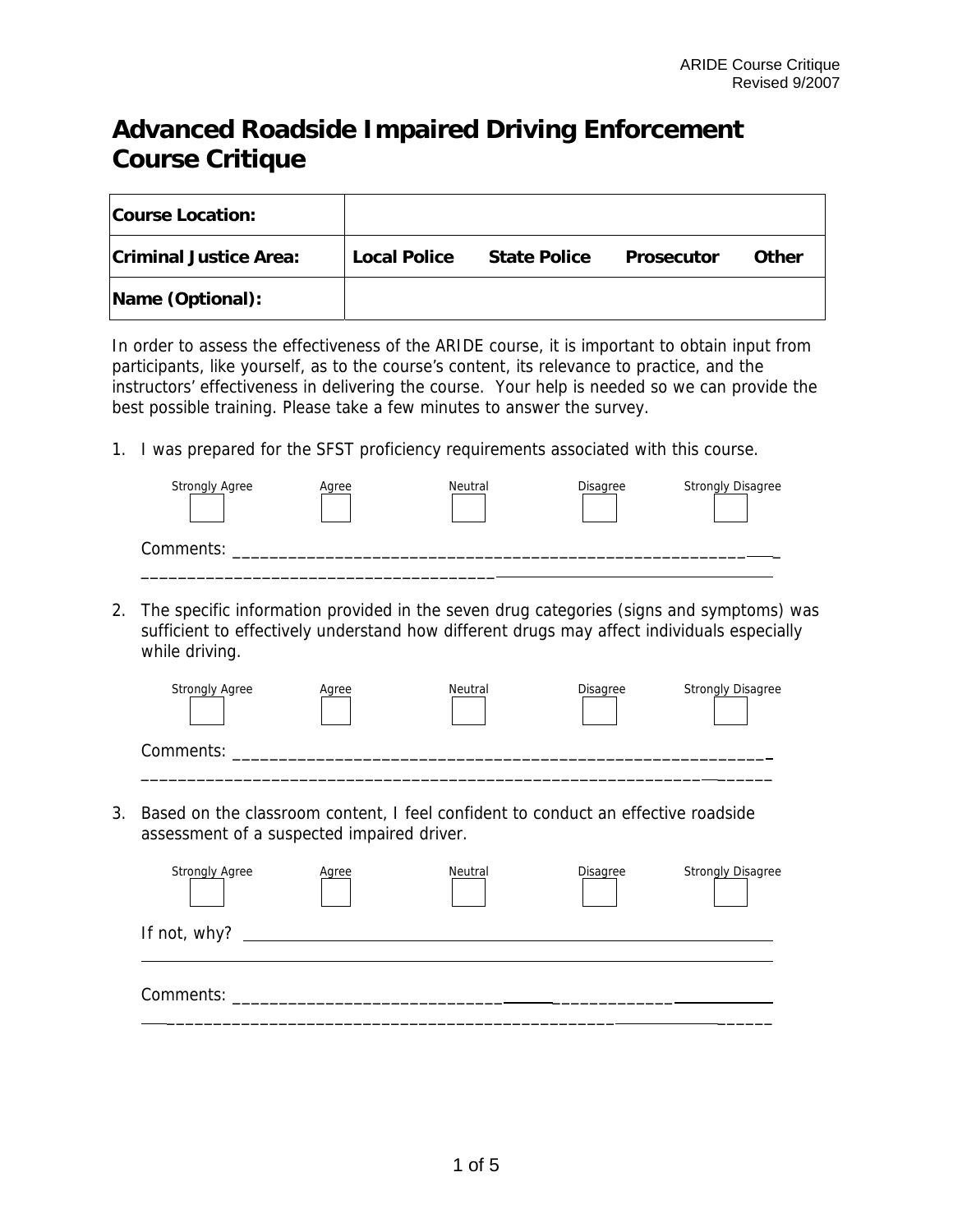4. Based on the classroom content, I feel confident that I can identify general indicators associated with a suspected impaired driver.

| <b>Strongly Agree</b> | Agree | Neutral | Disagree | Strongly Disagree |
|-----------------------|-------|---------|----------|-------------------|
| If not, why?          |       |         |          |                   |

5. Overall, the ARIDE course provided me with information which is immediately applicable to my job.

| <b>Strongly Agree</b> | Agree | Neutral | Disagree | Strongly Disagree |
|-----------------------|-------|---------|----------|-------------------|
| If not, why?          |       |         |          |                   |

6. Upon completing the course, I can effectively communicate (in writing and in a courtroom setting) my observations associated with a driver who I suspect is impaired by alcohol, drugs or a combination of both.

| <b>Strongly Agree</b> | Agree | Neutral | Disagree | <b>Strongly Disagree</b> |
|-----------------------|-------|---------|----------|--------------------------|
| Comments:             |       |         |          |                          |

- 7. If one section of the ARIDE curriculum could be removed/abbreviated, it should be:  $\overline{\phantom{a}}$  , and the contribution of the contribution of the contribution of the contribution of the contribution of the contribution of the contribution of the contribution of the contribution of the contribution of the
- 8. If one section of the ARIDE curriculum could be expanded/emphasized, it should be:  $\overline{\phantom{a}}$  , and the contribution of the contribution of the contribution of the contribution of the contribution of the contribution of the contribution of the contribution of the contribution of the contribution of the
- 9. What information could be added to the ARIDE course to make it more applicable to your job?

 $\overline{\phantom{a}}$  , and the contribution of the contribution of the contribution of the contribution of the contribution of the contribution of the contribution of the contribution of the contribution of the contribution of the

10. In regards to the course objectives, the length of the course (2-day or 16 hrs) was appropriate:

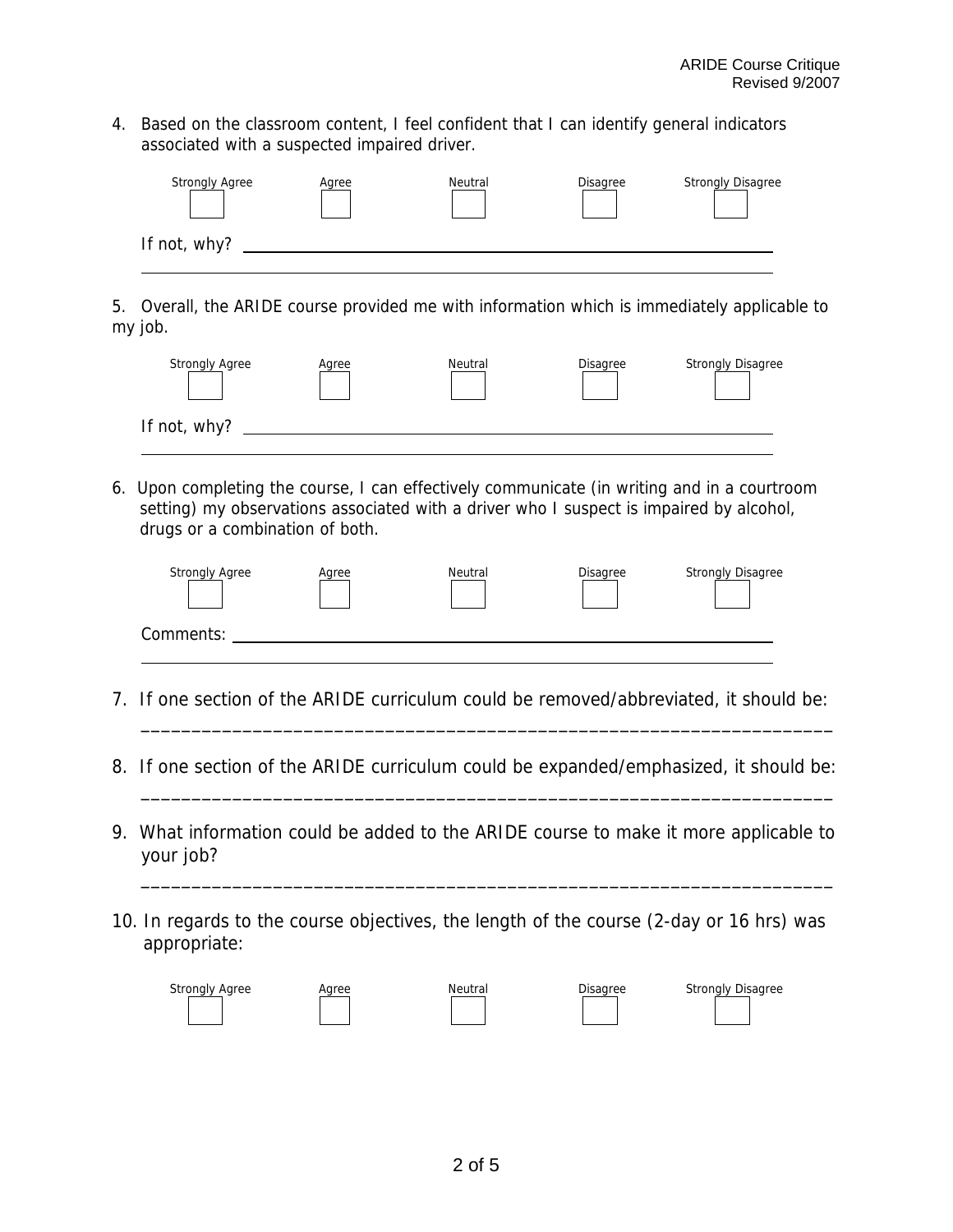Based on the information presented in this course, I am confident that I can perform each of the following as part of a roadside assessment of a driver suspected of being impaired by alcohol, drugs or a combination of both: **LAW ENFORCEMENT OFFICERS ONLY**

| <b>ARIDE Assessment</b>                                                                                                                                 | Strongly<br>Agree | Agree | Neutral | Disagree | Strongly<br>Disagree |
|---------------------------------------------------------------------------------------------------------------------------------------------------------|-------------------|-------|---------|----------|----------------------|
| Observe the vehicle in motion and document any<br>appropriate indicators                                                                                |                   |       |         |          |                      |
| Interview the suspect and document any appropriate<br>indicators                                                                                        |                   |       |         |          |                      |
| Perform, interpret and document the HGN Test                                                                                                            |                   |       |         |          |                      |
| Perform, interpret and document the VGN Test                                                                                                            |                   |       |         |          |                      |
| Perform, interpret and document the Lack of<br><b>Convergence Test</b>                                                                                  |                   |       |         |          |                      |
| Perform, interpret and document the WAT Test                                                                                                            |                   |       |         |          |                      |
| Perform, interpret and document the OLS Test                                                                                                            |                   |       |         |          |                      |
| Perform, interpret and document the Romberg Balance<br><b>Test</b>                                                                                      |                   |       |         |          |                      |
| Assess pupil size and understand the limitations of doing so<br>at roadside                                                                             |                   |       |         |          |                      |
| Identify and document the general indicators of impairment<br>caused by alcohol, drugs or a combination of both                                         |                   |       |         |          |                      |
| Use the General Indicator Matrix (HGN, VGN, LOC, pupil<br>size, general indicators, duration of effects, methods of<br>administration & overdose signs) |                   |       |         |          |                      |
| Request appropriate toxicology (sample acquisition &<br>submission)                                                                                     |                   |       |         |          |                      |
| Effective use of a Drug Recognition Expert                                                                                                              |                   |       |         |          |                      |
| Articulate your observations and test interpretations in a<br>courtroom setting                                                                         |                   |       |         |          |                      |
| Communicate with the prosecutor                                                                                                                         |                   |       |         |          |                      |

#### **Additional Comments**: \_\_\_\_\_\_\_\_\_\_\_\_\_\_\_\_\_\_\_\_\_\_\_\_\_\_\_\_\_\_

l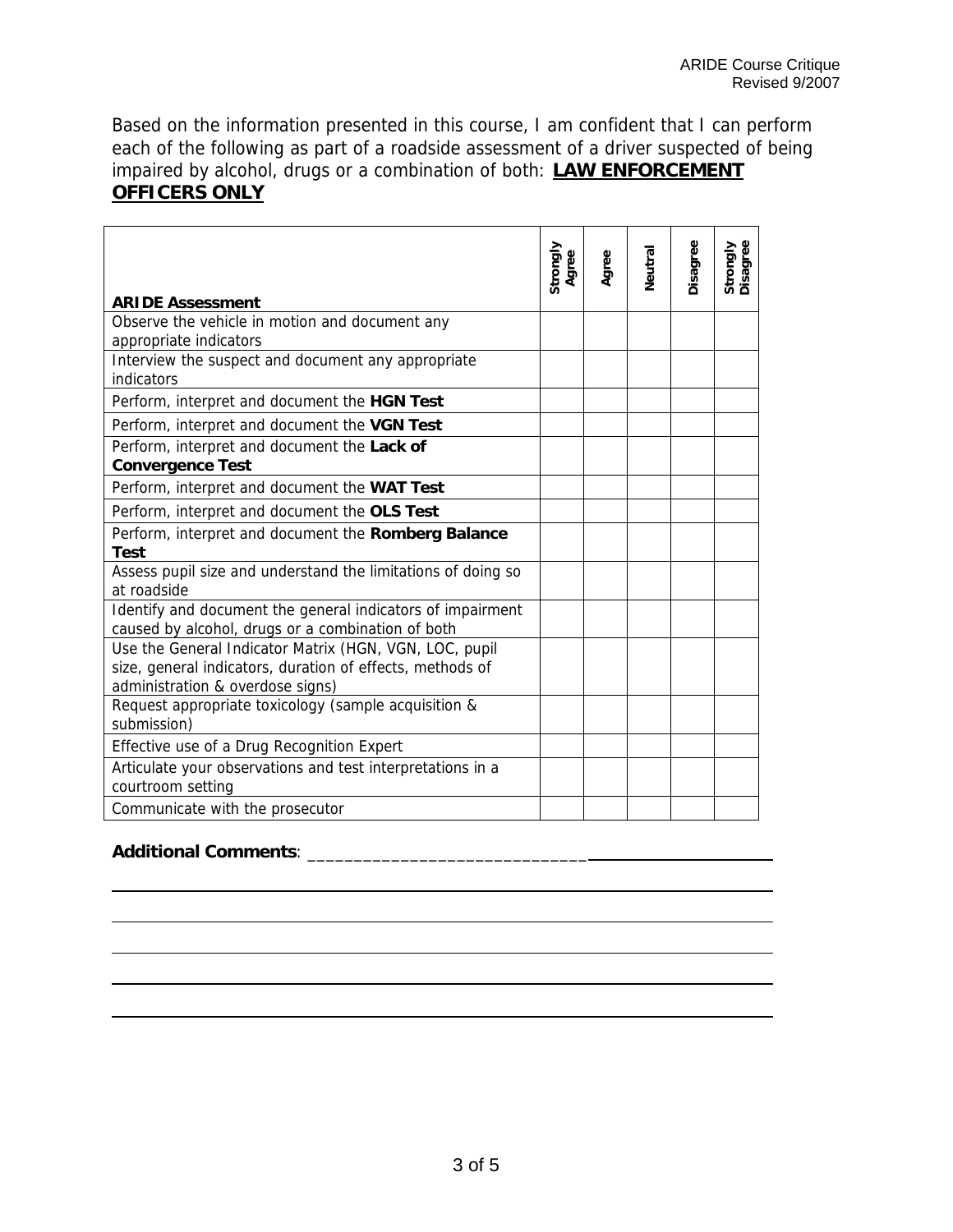Based on the information presented in this course, I am confident that I can perform each of the following as part of an case related to a driver suspected of being impaired by alcohol, drugs or a combination of both: **PROSECUTORS ONLY**

|                                                                                                                    | Strongly<br>Agree | Agree | Veutral | Disagree | Strongly<br>Disagree |
|--------------------------------------------------------------------------------------------------------------------|-------------------|-------|---------|----------|----------------------|
| <b>ARIDE</b>                                                                                                       |                   |       |         |          |                      |
| Understand procedures and documentation of appropriate                                                             |                   |       |         |          |                      |
| indicators associated with observing the vehicle in                                                                |                   |       |         |          |                      |
| motion phase of the detection process                                                                              |                   |       |         |          |                      |
| Understand procedures and documentation of appropriate<br>indicators associated with the personal contact phase of |                   |       |         |          |                      |
| the detection process                                                                                              |                   |       |         |          |                      |
| Understand administrative, test and interpretation                                                                 |                   |       |         |          |                      |
| procedures as well as the documentation associated with                                                            |                   |       |         |          |                      |
| the following:                                                                                                     |                   |       |         |          |                      |
| <b>HGN Test</b>                                                                                                    |                   |       |         |          |                      |
| <b>VGN Test</b>                                                                                                    |                   |       |         |          |                      |
| <b>Lack of Convergence Test</b>                                                                                    |                   |       |         |          |                      |
| <b>WAT Test</b>                                                                                                    |                   |       |         |          |                      |
| <b>OLS Test</b>                                                                                                    |                   |       |         |          |                      |
| <b>Romberg Balance Test</b>                                                                                        |                   |       |         |          |                      |
| Understand assessment of pupil size at roadside and                                                                |                   |       |         |          |                      |
| associated limitations                                                                                             |                   |       |         |          |                      |
| Identify and document general indicators of impairment                                                             |                   |       |         |          |                      |
| caused by alcohol, drugs or a combination of both                                                                  |                   |       |         |          |                      |
| Use of the General Indicator Matrix (HGN, VGN, LOC, pupil                                                          |                   |       |         |          |                      |
| size, general indicators, duration of effects, methods of                                                          |                   |       |         |          |                      |
| administration & overdose signs)                                                                                   |                   |       |         |          |                      |
| Utilizing appropriate toxicology results (sample acquisition &                                                     |                   |       |         |          |                      |
| submission)                                                                                                        |                   |       |         |          |                      |
| Effectively use officer interpretations and observations for                                                       |                   |       |         |          |                      |
| case preparation and courtroom testimony                                                                           |                   |       |         |          |                      |
| Communicating with the law enforcement officer                                                                     |                   |       |         |          |                      |
| Effective use of a Drug Recognition Expert                                                                         |                   |       |         |          |                      |
| Communicating with toxicologist                                                                                    |                   |       |         |          |                      |

### **Additional Comments**: \_\_\_\_\_\_\_\_\_\_\_\_\_\_\_\_\_\_\_\_\_\_\_\_\_\_\_\_\_\_\_\_\_\_\_\_\_\_\_\_\_\_\_\_\_

\_\_\_\_\_\_\_\_\_\_\_\_\_\_\_\_\_\_\_\_\_\_\_\_\_\_\_\_\_\_\_\_\_\_\_\_\_\_\_\_\_\_\_\_\_\_\_\_\_\_\_\_\_\_\_\_\_\_\_\_\_\_\_\_\_\_\_\_\_\_\_\_\_\_\_\_\_ \_\_\_\_\_\_\_\_\_\_\_\_\_\_\_\_\_\_\_\_\_\_\_\_\_\_\_\_\_\_\_\_\_\_\_\_\_\_\_\_\_\_\_\_\_\_\_\_\_\_\_\_\_\_\_\_\_\_\_\_\_\_\_\_\_\_\_\_\_\_\_\_\_\_\_\_\_ \_\_\_\_\_\_\_\_\_\_\_\_\_\_\_\_\_\_\_\_\_\_\_\_\_\_\_\_\_\_\_\_\_\_\_\_\_\_\_\_\_\_\_\_\_\_\_\_\_\_\_\_\_\_\_\_\_\_\_\_\_\_\_\_\_\_\_\_\_\_\_\_\_\_\_\_\_ \_\_\_\_\_\_\_\_\_\_\_\_\_\_\_\_\_\_\_\_\_\_\_\_\_\_\_\_\_\_\_\_\_\_\_\_\_\_\_\_\_\_\_\_\_\_\_\_\_\_\_\_\_\_\_\_\_\_\_\_\_\_\_\_\_\_\_\_\_\_\_\_\_\_\_\_\_ \_\_\_\_\_\_\_\_\_\_\_\_\_\_\_\_\_\_\_\_\_\_\_\_\_\_\_\_\_\_\_\_\_\_\_\_\_\_\_\_\_\_\_\_\_\_\_\_\_\_\_\_\_\_\_\_\_\_\_\_\_\_\_\_\_\_\_\_\_\_\_\_\_\_\_\_\_